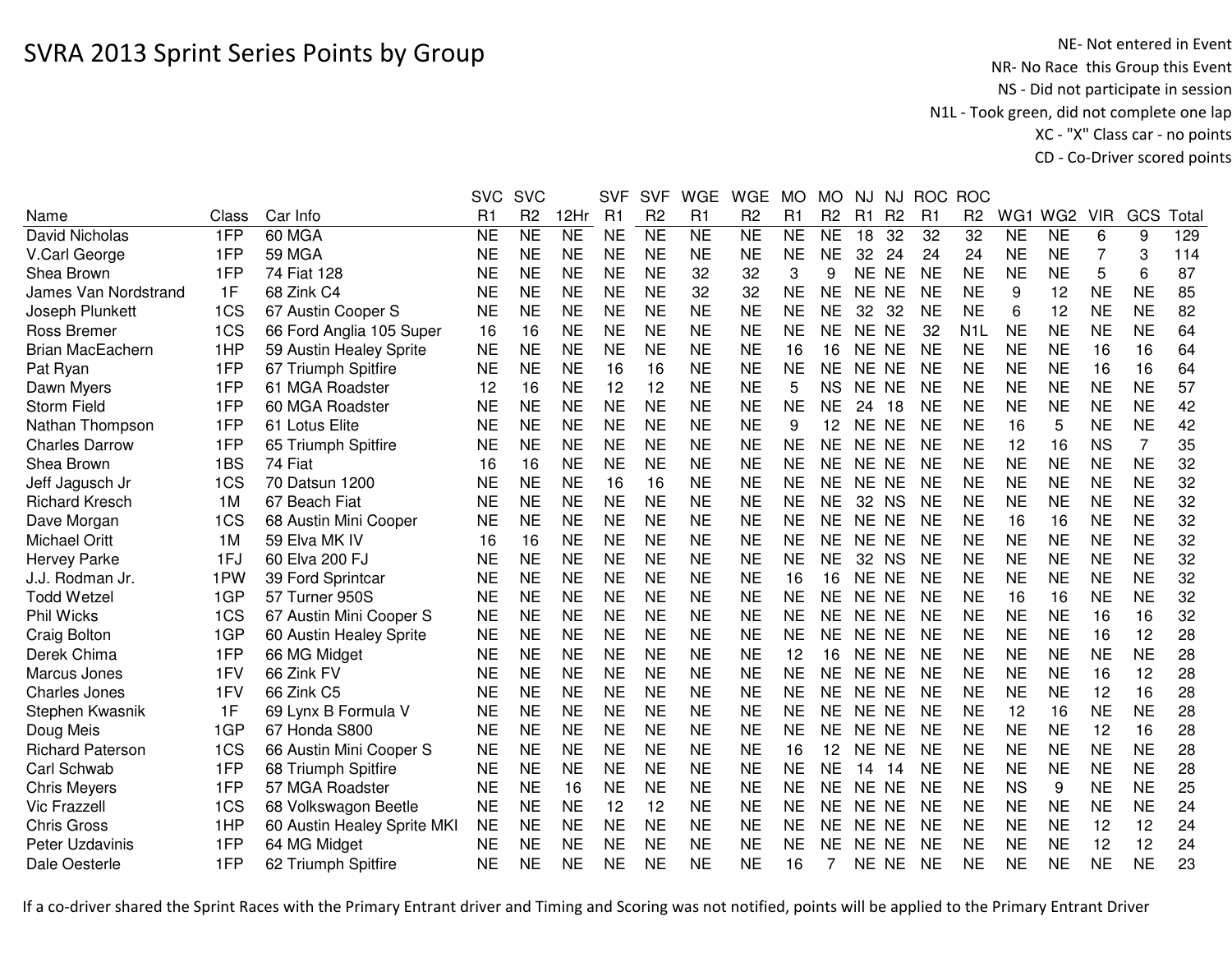|                             |       |                         | <b>SVC</b> | <b>SVC</b>          |                     | <b>SVF</b>     | <b>SVF</b>     | <b>WGE</b> | <b>WGE</b>          | <b>MO</b>      | <b>MO</b>       | <b>NJ</b> | <b>NJ</b>      | <b>ROC</b>     | <b>ROC</b>          |                |                  |            |                |                |
|-----------------------------|-------|-------------------------|------------|---------------------|---------------------|----------------|----------------|------------|---------------------|----------------|-----------------|-----------|----------------|----------------|---------------------|----------------|------------------|------------|----------------|----------------|
| Name                        | Class | Car Info                | R1         | R <sub>2</sub>      | 12Hr                | R <sub>1</sub> | R <sub>2</sub> | R1         | R <sub>2</sub>      | R <sub>1</sub> | R <sub>2</sub>  | R1        | R <sub>2</sub> | R <sub>1</sub> | R <sub>2</sub>      | WG1            | WG <sub>2</sub>  | <b>VIR</b> | GCS            | Total          |
| Gary Kropf                  | 1HP   | 59 Austin Healey Sprite | <b>NE</b>  | $\overline{\sf NE}$ | $\overline{\sf NE}$ | <b>NE</b>      | NE             | NE         | $\overline{\sf NE}$ | 9              | 12 <sub>2</sub> | NE NE     |                | <b>NE</b>      | $\overline{\sf NE}$ | <b>NE</b>      | <b>NE</b>        | <b>NE</b>  | <b>NE</b>      | 21             |
| Greg Wold                   | 1CS   | 64 Austin Mini Cooper S | <b>NE</b>  | <b>NE</b>           | <b>NE</b>           | <b>NE</b>      | <b>NE</b>      | <b>NE</b>  | <b>NE</b>           | 5              | 16              | NE NE     |                | <b>NE</b>      | <b>NE</b>           | <b>NE</b>      | <b>NE</b>        | <b>NE</b>  | <b>NE</b>      | 21             |
| Dave Good                   | 1FP   | 59 MGA Roadster         | <b>NE</b>  | <b>NE</b>           | <b>NE</b>           | <b>NE</b>      | <b>NE</b>      | <b>NE</b>  | <b>NE</b>           | <b>NE</b>      | <b>NE</b>       | NE NE     |                | <b>NE</b>      | <b>NE</b>           | 7              | 12               | <b>NE</b>  | <b>NE</b>      | 19             |
| Bo Lemmon                   | 1FV   | 65 FormCar FV           | <b>NE</b>  | <b>NE</b>           | <b>NE</b>           | <b>NE</b>      | <b>NE</b>      | <b>NE</b>  | <b>NE</b>           | <b>NE</b>      | <b>NE</b>       | NE NE     |                | <b>NE</b>      | <b>NE</b>           | <b>NE</b>      | <b>NE</b>        | 9          | 9              | 18             |
| Doug Radix                  | 1FP   | 55 Mercedes 190 SL      | NE         | <b>NE</b>           | <b>NE</b>           | 9              | 9              | <b>NE</b>  | <b>NE</b>           | <b>NE</b>      | NE.             | NE NE     |                | <b>NE</b>      | NE                  | <b>NE</b>      | <b>NE</b>        | <b>NE</b>  | <b>NE</b>      | 18             |
| Paul Buttrose               | 1F    | 68 Zink FV              | <b>NE</b>  | <b>NE</b>           | <b>NE</b>           | <b>NE</b>      | <b>NE</b>      | <b>NE</b>  | <b>NE</b>           | <b>NE</b>      | <b>NE</b>       | NE NE     |                | <b>NE</b>      | <b>NE</b>           | 16             | <b>NS</b>        | <b>NE</b>  | <b>NE</b>      | 16             |
| <b>Bob Fairbanks</b>        | 1DS   | 62 Austin Cooper        | <b>NE</b>  | <b>NE</b>           | <b>NE</b>           | <b>NE</b>      | <b>NE</b>      | <b>NE</b>  | <b>NE</b>           | <b>NE</b>      | <b>NE</b>       | NE NE     |                | <b>NE</b>      | <b>NE</b>           | 16             | <b>NS</b>        | <b>NE</b>  | <b>NE</b>      | 16             |
| <b>Charles Guest</b>        | 1FP   | 67 MG Midget            | 16         | <b>NS</b>           | <b>NE</b>           | <b>NE</b>      | <b>NE</b>      | <b>NE</b>  | <b>NE</b>           | <b>NE</b>      | <b>NE</b>       | NE NE     |                | <b>NE</b>      | <b>NE</b>           | <b>NE</b>      | <b>NE</b>        | <b>NE</b>  | <b>NE</b>      | 16             |
| <b>Rick Hughey</b>          | 1F    | 63 Formcar FV           | <b>NE</b>  | <b>NE</b>           | <b>NE</b>           | <b>NE</b>      | <b>NE</b>      | <b>NE</b>  | <b>NE</b>           | <b>NE</b>      | <b>NE</b>       | NE NE     |                | <b>NE</b>      | <b>NE</b>           | $\overline{7}$ | 9                | <b>NE</b>  | <b>NE</b>      | 16             |
| John MacDonald              | 1HP   | 59 Austin Healey Sprite | <b>NE</b>  | <b>NE</b>           | <b>NE</b>           | <b>NE</b>      | <b>NE</b>      | <b>NE</b>  | <b>NE</b>           | <b>NE</b>      | <b>NE</b>       | NE NE     |                | <b>NE</b>      | <b>NE</b>           | <b>NS</b>      | 16               | <b>NE</b>  | <b>NE</b>      | 16             |
| Dennis Gonzalez             | 1FP   | 66 MG Midget            | <b>NE</b>  | <b>NE</b>           | <b>NE</b>           | <b>NE</b>      | <b>NE</b>      | <b>NE</b>  | <b>NE</b>           | <b>NE</b>      | <b>NE</b>       | NE NE     |                | <b>NE</b>      | <b>NE</b>           | 9              | 6                | <b>NE</b>  | <b>NE</b>      | 15             |
| <b>Peter Pentz</b>          | 1CS   | 66 Morris Mini Cooper S | <b>NE</b>  | <b>NE</b>           | <b>NE</b>           | <b>NE</b>      | <b>NE</b>      | <b>NE</b>  | <b>NE</b>           | 9              | 6               | <b>NE</b> | <b>NE</b>      | <b>NE</b>      | <b>NE</b>           | <b>NE</b>      | <b>NE</b>        | <b>NE</b>  | <b>NE</b>      | 15             |
| <b>Richard Brown</b>        | 1CS   | 65 Mini Cooper          | <b>NE</b>  | <b>NE</b>           | <b>NE</b>           | <b>NE</b>      | <b>NE</b>      | <b>NE</b>  | <b>NE</b>           | <b>NE</b>      | <b>NE</b>       | <b>NE</b> | <b>NE</b>      | <b>NE</b>      | <b>NE</b>           | 5              | 9                | <b>NE</b>  | <b>NE</b>      | 14             |
| Carl Zorowski               | 1FV   | 69 Lynx FV              | <b>NE</b>  | <b>NE</b>           | <b>NE</b>           | <b>NE</b>      | <b>NE</b>      | <b>NE</b>  | <b>NE</b>           | <b>NE</b>      | <b>NE</b>       | NE.       | <b>NE</b>      | <b>NE</b>      | <b>NE</b>           | <b>NE</b>      | <b>NE</b>        | 7          | $\overline{7}$ | 14             |
| Jim Fuerstenberg            | 1CS   | 67 Morris Mini Cooper   | <b>NE</b>  | <b>NE</b>           | <b>NE</b>           | <b>NE</b>      | <b>NE</b>      | <b>NE</b>  | <b>NE</b>           | 6              |                 | NE NE     |                | <b>NE</b>      | <b>NE</b>           | <b>NE</b>      | <b>NE</b>        | <b>NE</b>  | <b>NE</b>      | 13             |
| <b>Harry Gentry</b>         | 1HP   | 62 MG Midget            | <b>NE</b>  | <b>NE</b>           | <b>NE</b>           | <b>NE</b>      | <b>NE</b>      | <b>NE</b>  | <b>NE</b>           | 12             |                 | <b>NE</b> | <b>NE</b>      | <b>NE</b>      | <b>NE</b>           | <b>NE</b>      | <b>NE</b>        | <b>NE</b>  | <b>NE</b>      | 13             |
| Jim Holody                  | 1FP   | 59 MGA Roadster         | <b>NE</b>  | <b>NE</b>           | <b>NE</b>           | <b>NE</b>      | <b>NE</b>      | <b>NE</b>  | <b>NE</b>           | <b>NE</b>      | <b>NE</b>       | NE NE     |                | <b>NE</b>      | <b>NE</b>           | 6              | $\overline{7}$   | <b>NE</b>  | <b>NE</b>      | 13             |
| <b>David Dartt</b>          | 1CS   | 69 Austin Cooper        | <b>NE</b>  | <b>NE</b>           | <b>NE</b>           | <b>NE</b>      | <b>NE</b>      | <b>NE</b>  | <b>NE</b>           | <b>NE</b>      | <b>NE</b>       | NE NE     |                | <b>NE</b>      | <b>NE</b>           | 12             | <b>NS</b>        | <b>NE</b>  | <b>NE</b>      | 12             |
| <b>Andy Nelson</b>          | 1CS   | 65 Austin Mini Cooper S | <b>NE</b>  | <b>NE</b>           | <b>NE</b>           | <b>NE</b>      | <b>NE</b>      | <b>NE</b>  | <b>NE</b>           | 12             | <b>CD</b>       | NE NE     |                | <b>NE</b>      | <b>NE</b>           | <b>NE</b>      | <b>NE</b>        | <b>NE</b>  | <b>NE</b>      | 12             |
| Erick Zanner                | 1FP   | 73 MG Midget            | <b>NE</b>  | <b>NE</b>           | <b>NE</b>           | <b>NE</b>      | <b>NE</b>      | <b>NE</b>  | <b>NE</b>           | 6              | 6               | NE NE     |                | <b>NE</b>      | <b>NE</b>           | <b>NE</b>      | <b>NE</b>        | <b>NE</b>  | <b>NE</b>      | 12             |
| John Gorsline               | 1CS   | 64 Morris Cooper S      | <b>NE</b>  | <b>NE</b>           | <b>NE</b>           | <b>NE</b>      | <b>NE</b>      | <b>NE</b>  | <b>NE</b>           | <b>NE</b>      | <b>NE</b>       | NE NE     |                | <b>NE</b>      | <b>NE</b>           | 4              | 7                | <b>NE</b>  | <b>NE</b>      | 11             |
| Robert Beauchemin           | 1CS   | 65 Austin Mini Cooper S | <b>NE</b>  | <b>NE</b>           | <b>NE</b>           | <b>NE</b>      | <b>NE</b>      | <b>NE</b>  | <b>NE</b>           | <b>CD</b>      | 9               | NE NE     |                | <b>NE</b>      | <b>NE</b>           | <b>NE</b>      | <b>NE</b>        | <b>NE</b>  | <b>NE</b>      | 9              |
| Larry Smith                 | 1FP   | 62 MG Midget            | <b>NE</b>  | <b>NE</b>           | <b>NE</b>           | <b>NE</b>      | <b>NE</b>      | <b>NE</b>  | <b>NE</b>           | <b>NE</b>      | <b>NE</b>       | NE NE     |                | <b>NE</b>      | <b>NE</b>           | <b>NE</b>      | <b>NE</b>        | 9          | <b>NS</b>      | 9              |
| David Thomas                | 1HP   | 62 Austin Healey Sprite | <b>NE</b>  | <b>NE</b>           | <b>NE</b>           | <b>NE</b>      | <b>NE</b>      | <b>NE</b>  | <b>NE</b>           | <b>NE</b>      | <b>NE</b>       | NE NE     |                | <b>NE</b>      | <b>NE</b>           | <b>NE</b>      | <b>NE</b>        | 9          | <b>NS</b>      | 9              |
| Will Thomas                 | 1CS   | 65 Austin Mini Cooper   | <b>NE</b>  | <b>NE</b>           | <b>NE</b>           | <b>NE</b>      | <b>NE</b>      | <b>NE</b>  | <b>NE</b>           | <b>NE</b>      | <b>NE</b>       | NE NE     |                | <b>NE</b>      | <b>NE</b>           | 9              | N <sub>1</sub> L | <b>NE</b>  | <b>NE</b>      | 9              |
| Dave Bondon                 | 1FP   | 61 Lotus Elite          | <b>NE</b>  | <b>NE</b>           | <b>NE</b>           | <b>NE</b>      | <b>NE</b>      | <b>NE</b>  | <b>NE</b>           | <b>NE</b>      | <b>NE</b>       | NE NE     |                | <b>NE</b>      | <b>NE</b>           | <b>NE</b>      | <b>NE</b>        | 4          | 4              | 8              |
| Nick Chamberlain            | 1FP   | 65 Austin Healey Sprite | <b>NE</b>  | <b>NE</b>           | <b>NE</b>           | <b>NE</b>      | <b>NE</b>      | <b>NE</b>  | <b>NE</b>           | <b>NE</b>      | <b>NE</b>       | NE NE     |                | <b>NE</b>      | <b>NE</b>           | <b>NE</b>      | <b>NE</b>        | 3          | 5              | 8              |
| <b>Ben Prewitt</b>          | 1FP   | 64 Austin Healey 3000   | <b>NE</b>  | <b>NE</b>           | <b>NE</b>           | <b>NE</b>      | <b>NE</b>      | <b>NE</b>  | <b>NE</b>           | 7              |                 | NE NE     |                | <b>NE</b>      | <b>NE</b>           | <b>NE</b>      | <b>NE</b>        | <b>NE</b>  | <b>NE</b>      | 8              |
| Kevin Michael               | 1CS   | 67 Austin Mini          | <b>NE</b>  | <b>NE</b>           | <b>NE</b>           | <b>NE</b>      | <b>NE</b>      | <b>NE</b>  | <b>NE</b>           | 7              | <b>NS</b>       | <b>NE</b> | <b>NE</b>      | <b>NE</b>      | <b>NE</b>           | <b>NE</b>      | <b>NE</b>        | <b>NE</b>  | <b>NE</b>      | $\overline{7}$ |
| Donald Racine               | 1CS   | 61 Austin Cooper S      | <b>NE</b>  | <b>NE</b>           | <b>NE</b>           | <b>NE</b>      | <b>NE</b>      | <b>NE</b>  | <b>NE</b>           | <b>NE</b>      | <b>NE</b>       | <b>NE</b> | <b>NE</b>      | <b>NE</b>      | <b>NE</b>           | 7              | <b>NS</b>        | <b>NE</b>  | <b>NE</b>      | $\overline{7}$ |
| James Byers                 | 1FP   | 68 MG Midget            | <b>NE</b>  | <b>NE</b>           | <b>NE</b>           | <b>NE</b>      | <b>NE</b>      | <b>NE</b>  | <b>NE</b>           | 5              | <b>NS</b>       | NE NE     |                | <b>NE</b>      | <b>NE</b>           | <b>NE</b>      | <b>NE</b>        | <b>NE</b>  | <b>NE</b>      | 5              |
| <b>Christopher Newcomer</b> | 1FP   | 62 Austin Healey Sprite | <b>NE</b>  | <b>NE</b>           | <b>NE</b>           | <b>NE</b>      | <b>NE</b>      | <b>NE</b>  | <b>NE</b>           | 4              | <b>NS</b>       | NE NE     |                | <b>NE</b>      | <b>NE</b>           | $\mathbf{1}$   | <b>NS</b>        | <b>NE</b>  | <b>NE</b>      | 5              |
| Joseph Puma                 | 1FP   | 67 MG Midget            | <b>NE</b>  | <b>NE</b>           | <b>NE</b>           | <b>NE</b>      | <b>NE</b>      | <b>NE</b>  | <b>NE</b>           | <b>NE</b>      | <b>NE</b>       | NE        | <b>NE</b>      | <b>NE</b>      | <b>NE</b>           | 5              | <b>NS</b>        | <b>NE</b>  | <b>NE</b>      | 5              |
| David Holmes                | 1FP   | <b>57 MGA</b>           | <b>NE</b>  | <b>NE</b>           | <b>NE</b>           | <b>NE</b>      | <b>NE</b>      | <b>NE</b>  | <b>NE</b>           | <b>NE</b>      | <b>NE</b>       | NE NE     |                | <b>NE</b>      | <b>NE</b>           | 4              | <b>NS</b>        | <b>NE</b>  | <b>NE</b>      | 4              |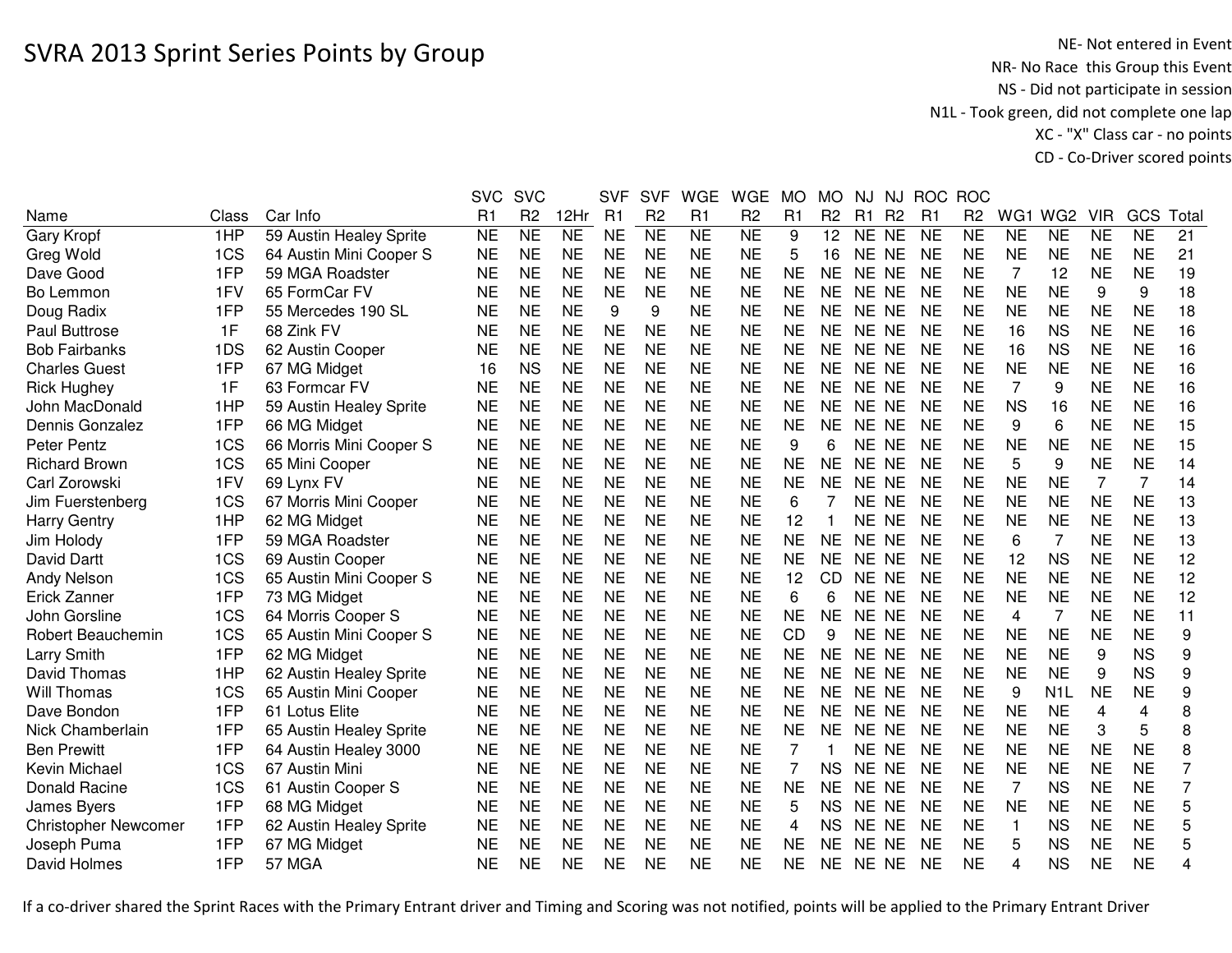|                           |        |                         | <b>SVC</b>              | <b>SVC</b>     |           | <b>SVF</b>     | <b>SVF</b>     | <b>WGE</b> | <b>WGE</b>     | <b>MO</b> | <b>MO</b>      | NJ    | NJ.            | <b>ROC</b> | <b>ROC</b>     |                  |                  |                  |                  |              |
|---------------------------|--------|-------------------------|-------------------------|----------------|-----------|----------------|----------------|------------|----------------|-----------|----------------|-------|----------------|------------|----------------|------------------|------------------|------------------|------------------|--------------|
| Name                      | Class  | Car Info                | R1                      | R <sub>2</sub> | 12Hr      | R1             | R <sub>2</sub> | R1         | R <sub>2</sub> | R1        | R <sub>2</sub> | R1    | R <sub>2</sub> | R1         | R <sub>2</sub> | WG1              | WG <sub>2</sub>  | <b>VIR</b>       | GCS              | Total        |
| Mark Craig                | 1FP    | 72 Triumph Spitfire     | <b>NE</b>               | <b>NE</b>      | <b>NE</b> | <b>NE</b>      | <b>NE</b>      | <b>NE</b>  | <b>NE</b>      | 2         | <b>NS</b>      | NE NE |                | <b>NE</b>  | <b>NE</b>      | <b>NE</b>        | <b>NE</b>        | <b>NE</b>        | <b>NE</b>        | $\mathbf{2}$ |
| John Jones                | 1FP    | 67 Austin Healey Sprite | <b>NE</b>               | <b>NE</b>      | <b>NE</b> | <b>NE</b>      | <b>NE</b>      | <b>NE</b>  | <b>NE</b>      | <b>NE</b> | <b>NE</b>      | NE NE |                | <b>NE</b>  | <b>NE</b>      | <b>NE</b>        | <b>NE</b>        | 2                | <b>NS</b>        | 2            |
| <b>Charles Dolan</b>      | 1FP    | 57 MGA Roadster         | <b>NE</b>               | <b>NE</b>      | <b>NE</b> | <b>NE</b>      | <b>NE</b>      | <b>NE</b>  | <b>NE</b>      | <b>NE</b> | <b>NE</b>      | NE NE |                | <b>NE</b>  | <b>NE</b>      | <b>NE</b>        | <b>NE</b>        | $\mathbf{1}$     | <b>NS</b>        |              |
| <b>Mitchell Eitel</b>     | 1F     | 59 OSCA 187 H           | $\overline{\mathbf{1}}$ | <b>NS</b>      | <b>NE</b> | <b>NE</b>      | <b>NE</b>      | <b>NE</b>  | <b>NE</b>      | <b>NE</b> | <b>NE</b>      | NE NE |                | <b>NE</b>  | <b>NE</b>      | <b>NE</b>        | <b>NE</b>        | <b>NE</b>        | <b>NE</b>        |              |
| <b>Tom Glanville</b>      | 1FP    | 62 MG Midget            | <b>NE</b>               | <b>NE</b>      | <b>NE</b> | <b>NE</b>      | <b>NE</b>      | <b>NE</b>  | <b>NE</b>      | <b>NE</b> | <b>NE</b>      | NE NE |                | <b>NE</b>  | <b>NE</b>      | 1                | <b>NS</b>        | <b>NE</b>        | <b>NE</b>        |              |
| <b>Ted Hershey</b>        | 1FP    | 72 MG Midget            | <b>NE</b>               | <b>NE</b>      | <b>NE</b> | <b>NE</b>      | <b>NE</b>      | <b>NE</b>  | <b>NE</b>      | <b>NE</b> | <b>NE</b>      | NE NE |                | <b>NE</b>  | <b>NE</b>      | -1               | <b>NS</b>        | <b>NE</b>        | <b>NE</b>        |              |
| <b>Terry Milnes</b>       | 1CS    | 66 Austin Mini Cooper S | <b>NE</b>               | <b>NE</b>      | <b>NE</b> | <b>NE</b>      | <b>NE</b>      | <b>NE</b>  | <b>NE</b>      | 1         | <b>NS</b>      | NE NE |                | <b>NE</b>  | <b>NE</b>      | <b>NE</b>        | <b>NE</b>        | <b>NE</b>        | <b>NE</b>        |              |
| <b>J.Richard Schnabel</b> | 1FP    | 59 MGA Rdster           | <b>NE</b>               | <b>NE</b>      | <b>NE</b> | <b>NE</b>      | <b>NE</b>      | <b>NE</b>  | <b>NE</b>      | <b>NE</b> | NE             | NE NE |                | <b>NE</b>  | <b>NE</b>      | <b>NE</b>        | <b>NE</b>        | $\mathbf{1}$     | <b>NS</b>        |              |
| Jesse Darrow              | 1FP    | 65 Triumph Spitfire     | <b>NE</b>               | <b>NE</b>      | <b>NE</b> | <b>NE</b>      | <b>NE</b>      | <b>NE</b>  | <b>NE</b>      | <b>NE</b> | <b>NE</b>      | NE NE |                | <b>NE</b>  | <b>NE</b>      | <b>NS</b>        | N <sub>1</sub> L | NE               | <b>NE</b>        | 0            |
| Liam Dwyer                | 1X/3EP | 62 Austin Healey Sprite | <b>NE</b>               | <b>NE</b>      | <b>NE</b> | <b>NE</b>      | <b>NE</b>      | <b>NE</b>  | <b>NE</b>      | <b>NE</b> | <b>NE</b>      | NE NE |                | <b>NE</b>  | <b>NE</b>      | <b>NE</b>        | <b>NE</b>        | XC               | XC               | 0            |
| Sean Ryan                 | 1FP    | 66 Triumph Spitfire     | <b>NE</b>               | <b>NE</b>      | <b>NE</b> | <b>NE</b>      | <b>NE</b>      | <b>NE</b>  | <b>NE</b>      | <b>NE</b> | <b>NE</b>      | NE NE |                | <b>NE</b>  | <b>NE</b>      | <b>NE</b>        | <b>NE</b>        | N <sub>1</sub> L | <b>NS</b>        | 0            |
| Andrew Barron             | 2FF    | 69 Lotus 61             | <b>NE</b>               | <b>NE</b>      | <b>NE</b> | <b>NE</b>      | <b>NE</b>      | <b>NE</b>  | <b>NE</b>      | <b>NE</b> | <b>NE</b>      | NE NE |                | 32         | 32             | 12               | 16               | 16               | 16               | 124          |
| Marc Giroux               | 2FB    | 69 Brabham BT29         | <b>NE</b>               | <b>NE</b>      | <b>NE</b> | <b>NE</b>      | <b>NE</b>      | 32         | 32             | <b>NE</b> | <b>NE</b>      | NE NE |                | <b>NE</b>  | <b>NE</b>      | 9                | 16               | 9                | N <sub>1</sub> L | 98           |
| Jim Peruto                | 2FB    | 69 Brabham BT29         | <b>NE</b>               | <b>NE</b>      | <b>NE</b> | <b>NE</b>      | <b>NE</b>      | <b>NE</b>  | <b>NE</b>      | 16        | <b>NS</b>      | 32    | 32             | <b>NE</b>  | <b>NE</b>      | N <sub>1</sub> L | <b>NS</b>        | <b>NE</b>        | <b>NE</b>        | 80           |
| <b>Kurt Fischer</b>       | 2FF    | 70 Lola T200            | <b>NE</b>               | <b>NE</b>      | <b>NE</b> | <b>NE</b>      | <b>NE</b>      | 32         | 32             | <b>NE</b> | <b>NE</b>      | NE NE |                | <b>NE</b>  | <b>NE</b>      | <b>NE</b>        | <b>NE</b>        | <b>NE</b>        | <b>NE</b>        | 64           |
| Kyle Kaulback             | 2FF    | 70 Lotus 61MX FF        | <b>NE</b>               | <b>NE</b>      | <b>NE</b> | <b>NE</b>      | <b>NE</b>      | <b>NE</b>  | <b>NE</b>      | <b>NE</b> | <b>NE</b>      | 32    | 32             | <b>NE</b>  | <b>NE</b>      | <b>NE</b>        | <b>NE</b>        | <b>NE</b>        | <b>NE</b>        | 64           |
| Lee Brahin                | 2FB    | 71 Brabham BT 35        | <b>NE</b>               | <b>NE</b>      | <b>NE</b> | <b>NE</b>      | <b>NE</b>      | <b>NE</b>  | <b>NE</b>      | <b>NE</b> | <b>NE</b>      | 24    | 24             | <b>NE</b>  | <b>NE</b>      | <b>NE</b>        | <b>NE</b>        | 5                | 7                | 60           |
| <b>Bobby Brown</b>        | 2FB    | 71 Brabham BT35         | <b>NE</b>               | <b>NE</b>      | <b>NE</b> | 12             | $\overline{7}$ | <b>NE</b>  | <b>NE</b>      | <b>NE</b> | <b>NE</b>      | NE NE |                | <b>NE</b>  | <b>NE</b>      | <b>NE</b>        | <b>NE</b>        | 16               | 16               | 51           |
| <b>Bruce Domeck</b>       | 2CF    | 75 Lola T342            | <b>NE</b>               | <b>NE</b>      | <b>NE</b> | 16             | 16             | <b>NE</b>  | <b>NE</b>      | <b>NE</b> | <b>NE</b>      | NE NE |                | <b>NE</b>  | <b>NE</b>      | <b>NE</b>        | <b>NE</b>        | $\overline{7}$   | 12               | 51           |
| <b>Travis Engen</b>       | 2FB    | 70 Chevron B17b         | <b>NE</b>               | <b>NE</b>      | <b>NE</b> | $\mathbf{1}$   | 12             | <b>NE</b>  | <b>NE</b>      | 12        | <b>NS</b>      | NE NE |                | <b>NE</b>  | <b>NE</b>      | 1                | <b>NS</b>        | $\overline{7}$   | 9                | 42           |
| David Baughman            | 2FF    | 71 Royale FF            | <b>NE</b>               | <b>NE</b>      | <b>NE</b> | 6              | 6              | <b>NE</b>  | <b>NE</b>      | <b>NE</b> | <b>NE</b>      | NE NE |                | <b>NE</b>  | <b>NE</b>      | 7                | <b>NS</b>        | 9                | 9                | 37           |
| <b>Bruce Hamilton</b>     | 2FB    | 70 Brabham BT 36        | NE                      | <b>NE</b>      | <b>NE</b> | <b>NE</b>      | <b>NE</b>      | <b>NE</b>  | <b>NE</b>      | <b>NE</b> | <b>NE</b>      | 2     | 18             | NE         | <b>NE</b>      | 16               | <b>NS</b>        | <b>NS</b>        | <b>NS</b>        | 36           |
| <b>Bob Lima</b>           | 2FB    | 67 Brabham BT21         | <b>NE</b>               | <b>NE</b>      | <b>NE</b> | <b>NE</b>      | <b>NE</b>      | <b>NE</b>  | <b>NE</b>      | <b>NE</b> | <b>NE</b>      | NE NE |                | <b>NE</b>  | <b>NE</b>      | 12               | <b>NS</b>        | 12               | 12               | 36           |
| <b>Rick Balsley</b>       | 2FB    | 69 Brabham BT29         | <b>NE</b>               | <b>NE</b>      | <b>NE</b> | 16             | 9              | <b>NE</b>  | <b>NE</b>      | 9         | <b>NS</b>      | NE NE |                | <b>NE</b>  | <b>NE</b>      | <b>NE</b>        | <b>NE</b>        | <b>NE</b>        | <b>NE</b>        | 34           |
| Sharon Adelman            | 2FJR   | 63 Brabham BT6          | <b>NE</b>               | <b>NE</b>      | <b>NE</b> | <b>NE</b>      | <b>NE</b>      | <b>NE</b>  | <b>NE</b>      | <b>NE</b> | <b>NE</b>      | NE NE |                | <b>NE</b>  | <b>NE</b>      | <b>NE</b>        | <b>NE</b>        | 16               | 16               | 32           |
| Jamie Britnell            | 2FF    | 70 Hawke FF             | <b>NE</b>               | <b>NE</b>      | <b>NE</b> | <b>NE</b>      | <b>NE</b>      | <b>NE</b>  | <b>NE</b>      | 16        | 16             | NE NE |                | <b>NE</b>  | <b>NE</b>      | <b>NE</b>        | <b>NE</b>        | <b>NE</b>        | <b>NE</b>        | 32           |
| John Delane               | 2FB    | 65 Brabham BT18         | 16                      | 16             | <b>NE</b> | <b>NE</b>      | <b>NE</b>      | <b>NE</b>  | <b>NE</b>      | <b>NE</b> | <b>NE</b>      | NE NE |                | <b>NE</b>  | <b>NE</b>      | <b>NE</b>        | <b>NE</b>        | <b>NE</b>        | <b>NE</b>        | 32           |
| <b>Roger Sieling</b>      | 2FJ    | 62 Lotus 20/22          | <b>NE</b>               | <b>NE</b>      | <b>NE</b> | <b>NE</b>      | <b>NE</b>      | <b>NE</b>  | <b>NE</b>      | 16        | 16             | NE NE |                | <b>NE</b>  | <b>NE</b>      | <b>NE</b>        | <b>NE</b>        | <b>NE</b>        | <b>NE</b>        | 32           |
| Mike Taradash             | 2FF    | 71 Lotus 69FF           | 16                      | 16             | <b>NE</b> | <b>NE</b>      | <b>NE</b>      | <b>NE</b>  | <b>NE</b>      | <b>NE</b> | <b>NE</b>      | NE NE |                | <b>NE</b>  | <b>NE</b>      | <b>NE</b>        | <b>NE</b>        | <b>NE</b>        | <b>NE</b>        | 32           |
| Mike Spence               | 2FF    | 72 Crossle 20F          | <b>NE</b>               | <b>NE</b>      | <b>NE</b> | $\overline{4}$ | 5              | <b>NE</b>  | <b>NE</b>      | <b>NE</b> | <b>NE</b>      | NE NE |                | <b>NE</b>  | <b>NE</b>      | $\overline{4}$   | <b>NS</b>        | $\overline{7}$   | $\overline{7}$   | 27           |
| Ralph Zuponcic            | 2FF    | 68 Alexis MKXIV         | <b>NE</b>               | <b>NE</b>      | <b>NE</b> | <b>NE</b>      | <b>NE</b>      | <b>NE</b>  | <b>NE</b>      | 9         | 12             | NE NE |                | <b>NE</b>  | <b>NE</b>      | 5                | <b>NS</b>        | <b>NE</b>        | <b>NE</b>        | 26           |
| Dave Fairchild            | 2CF    | 79 Zink Z10             | <b>NE</b>               | <b>NE</b>      | <b>NE</b> | <b>NE</b>      | <b>NE</b>      | <b>NE</b>  | <b>NE</b>      | <b>NE</b> | <b>NE</b>      | NE NE |                | <b>NE</b>  | <b>NE</b>      | <b>NE</b>        | <b>NE</b>        | 9                | 16               | 25           |
| David Allison             | 2FF    | 69 Alexis MK15          | <b>NE</b>               | <b>NE</b>      | <b>NE</b> | <b>NE</b>      | <b>NE</b>      | <b>NE</b>  | <b>NE</b>      | <b>NE</b> | <b>NE</b>      | NE.   | <b>NE</b>      | <b>NE</b>  | <b>NE</b>      | <b>NE</b>        | <b>NE</b>        | 12               | 12               | 24           |
| <b>Scott Nettleship</b>   | 2CF    | 81 Crossle 45F          | <b>NE</b>               | <b>NE</b>      | <b>NE</b> | <b>NE</b>      | <b>NE</b>      | <b>NE</b>  | <b>NE</b>      | <b>NE</b> | NE             | NE NE |                | <b>NE</b>  | <b>NE</b>      | <b>NE</b>        | <b>NE</b>        | 16               | 7                | 23           |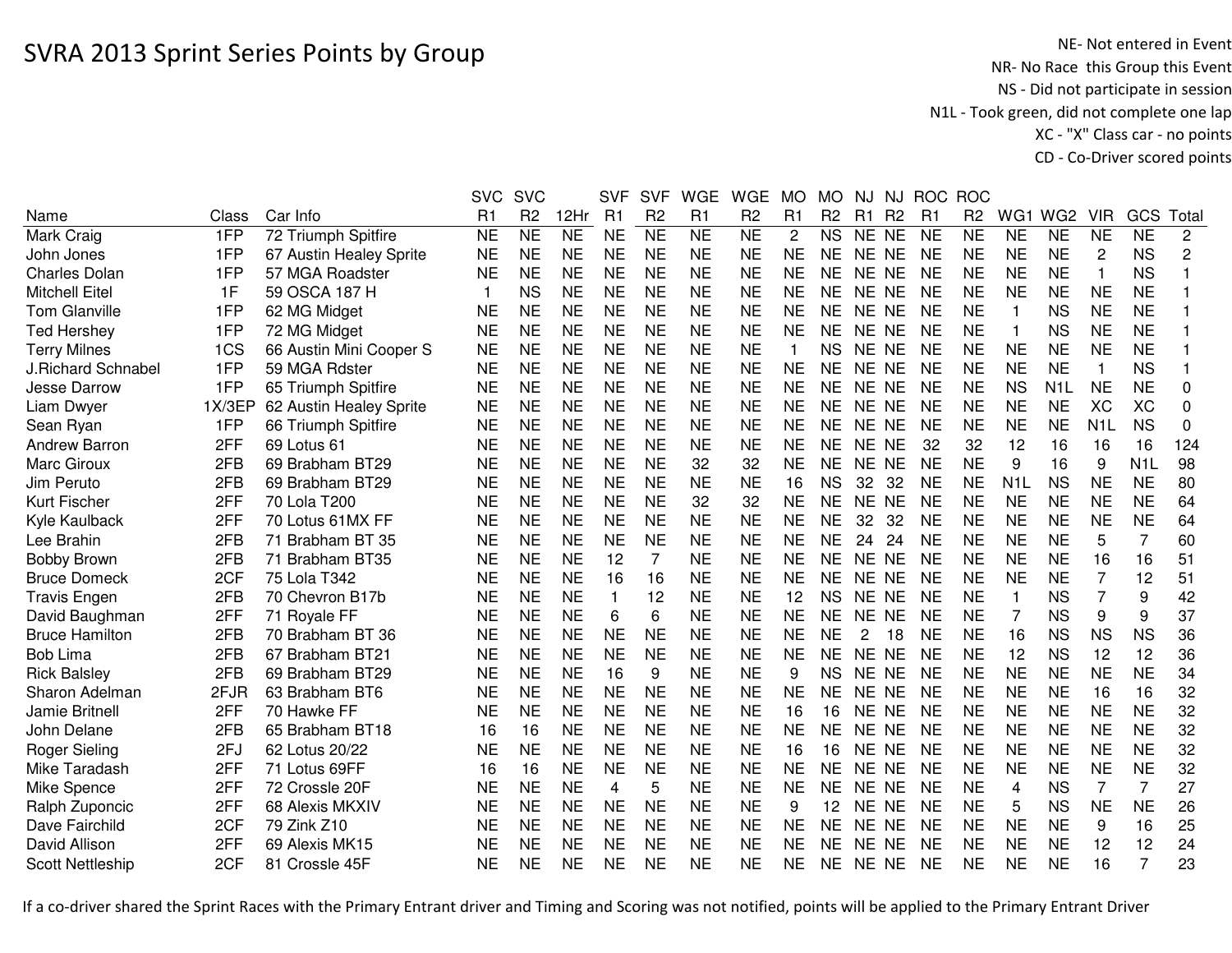|                          |       |                         | <b>SVC</b> | <b>SVC</b>     |           | <b>SVF</b>       | <b>SVF</b>     | <b>WGE</b>     | <b>WGE</b>     | <b>MO</b> | MO.            | NJ.       | NJ             | <b>ROC</b>     | <b>ROC</b>     |                |                 |            |           |                |
|--------------------------|-------|-------------------------|------------|----------------|-----------|------------------|----------------|----------------|----------------|-----------|----------------|-----------|----------------|----------------|----------------|----------------|-----------------|------------|-----------|----------------|
| Name                     | Class | Car Info                | R1         | R <sub>2</sub> | 12Hr      | R1               | R <sub>2</sub> | R <sub>1</sub> | R <sub>2</sub> | R1        | R <sub>2</sub> | R1        | R <sub>2</sub> | R <sub>1</sub> | R <sub>2</sub> | WG1            | WG <sub>2</sub> | <b>VIR</b> | GCS       | Total          |
| Cecil Boyd               | 2CF   | 80 Crossle 40/45F       | <b>NE</b>  | <b>NE</b>      | <b>NE</b> | 9                | 12             | <b>NE</b>      | <b>NE</b>      | <b>NE</b> | <b>NE</b>      | NE NE     |                | <b>NE</b>      | <b>NE</b>      | <b>NE</b>      | <b>NE</b>       | <b>NE</b>  | <b>NE</b> | 21             |
| <b>Scott Fairchild</b>   | 2CF   | 78 Zink Z10             | <b>NE</b>  | <b>NE</b>      | <b>NE</b> | <b>NE</b>        | <b>NE</b>      | <b>NE</b>      | <b>NE</b>      | <b>NE</b> | <b>NE</b>      | NE NE     |                | <b>NE</b>      | <b>NE</b>      | <b>NE</b>      | <b>NE</b>       | 12         | 9         | 21             |
| Steve Grundahl           | 2FF   | 70 Titan MKVII          | <b>NE</b>  | <b>NE</b>      | <b>NE</b> | 9                | 12             | <b>NE</b>      | <b>NE</b>      | <b>NE</b> | <b>NE</b>      | NE NE     |                | <b>NE</b>      | <b>NE</b>      | <b>NE</b>      | <b>NE</b>       | <b>NE</b>  | <b>NE</b> | 21             |
| Dan Hayes                | 2CF   | 77 Titan MK VIB         | <b>NE</b>  | <b>NE</b>      | <b>NE</b> | 12               | 9              | <b>NE</b>      | <b>NE</b>      | <b>NE</b> | <b>NE</b>      | NE NE     |                | <b>NE</b>      | <b>NE</b>      | <b>NE</b>      | <b>NE</b>       | <b>NE</b>  | <b>NE</b> | 21             |
| Wade Cunningham          | 2FF   | 72 Titan F/F            | <b>NE</b>  | <b>NE</b>      | <b>NE</b> | 3                | 16             | <b>NE</b>      | <b>NE</b>      | <b>NE</b> | <b>NE</b>      | NE NE     |                | <b>NE</b>      | <b>NE</b>      | <b>NE</b>      | <b>NE</b>       | <b>NE</b>  | <b>NE</b> | 19             |
| Alan Lewis               | 2FF   | 72 Titan MK6            | <b>NE</b>  | <b>NE</b>      | <b>NE</b> | 16               | 3              | <b>NE</b>      | <b>NE</b>      | <b>NE</b> | NE             | NE NE     |                | <b>NE</b>      | <b>NE</b>      | <b>NE</b>      | <b>NE</b>       | <b>NE</b>  | <b>NE</b> | 19             |
| Joel Quadracci           | 2FB   | 69 Brabham BT29         | <b>NE</b>  | <b>NE</b>      | <b>NE</b> | 1                | 16             | <b>NE</b>      | <b>NE</b>      | <b>NE</b> | NE.            | NE NE     |                | <b>NE</b>      | <b>NE</b>      | <b>NE</b>      | <b>NE</b>       | <b>NE</b>  | <b>NE</b> | 17             |
| <b>Bob Koons</b>         | 2FJ   | 61 Lotus 20             | <b>NE</b>  | <b>NE</b>      | <b>NE</b> | <b>NE</b>        | <b>NE</b>      | <b>NE</b>      | <b>NE</b>      | <b>NE</b> | NE.            | NE NE     |                | <b>NE</b>      | <b>NE</b>      | 16             | <b>NS</b>       | <b>NE</b>  | <b>NE</b> | 16             |
| James Stiehr             | 2FF   | 69 Winkleman WDF1       | <b>NE</b>  | <b>NE</b>      | <b>NE</b> | <b>NE</b>        | <b>NE</b>      | <b>NE</b>      | <b>NE</b>      | <b>NE</b> | <b>NE</b>      | NE NE     |                | <b>NE</b>      | <b>NE</b>      | 16             | <b>NS</b>       | <b>NE</b>  | <b>NE</b> | 16             |
| <b>Jeff Hailand</b>      | 2FB   | 71 Lotus 69 FF          | <b>NE</b>  | <b>NE</b>      | <b>NE</b> | 9                | 6              | <b>NE</b>      | <b>NE</b>      | <b>NE</b> | <b>NE</b>      | NE NE     |                | <b>NE</b>      | <b>NE</b>      | <b>NE</b>      | <b>NE</b>       | <b>NE</b>  | <b>NE</b> | 15             |
| <b>Robert Burnside</b>   | 2CF   | 79 Crossle 35F          | <b>NE</b>  | <b>NE</b>      | <b>NE</b> | 7                | 7              | <b>NE</b>      | <b>NE</b>      | <b>NE</b> | <b>NE</b>      | NE NE     |                | <b>NE</b>      | <b>NE</b>      | <b>NE</b>      | <b>NE</b>       | <b>NE</b>  | <b>NE</b> | 14             |
| Doug Elcomb              | 2FJ   | 61 Dreossi Canada Class | <b>NE</b>  | <b>NE</b>      | <b>NE</b> | <b>NE</b>        | <b>NE</b>      | <b>NE</b>      | <b>NE</b>      | <b>NE</b> | <b>NE</b>      | NE NE     |                | <b>NE</b>      | <b>NE</b>      | 12             | <b>NS</b>       | <b>NE</b>  | <b>NE</b> | 12             |
| Daren Mann               | 2FF   | 69 Lotus 51             | <b>NE</b>  | <b>NE</b>      | <b>NE</b> | <b>NE</b>        | <b>NE</b>      | <b>NE</b>      | <b>NE</b>      | 12        | <b>NS</b>      | NE NE     |                | <b>NE</b>      | <b>NE</b>      | <b>NE</b>      | <b>NE</b>       | <b>NE</b>  | <b>NE</b> | 12             |
| <b>Bradley Miller</b>    | 2CF   | 79 Crossle 35F          | <b>NE</b>  | <b>NE</b>      | <b>NE</b> | <b>NE</b>        | <b>NE</b>      | <b>NE</b>      | <b>NE</b>      | <b>NE</b> | <b>NE</b>      | <b>NE</b> | NE.            | <b>NE</b>      | <b>NE</b>      | <b>NE</b>      | <b>NE</b>       | 6          | 6         | 12             |
| Mike Popp                | 2FF   | 72 Merlyn MK 20         | <b>NE</b>  | <b>NE</b>      | <b>NE</b> | 5                | 7              | <b>NE</b>      | <b>NE</b>      | <b>NE</b> | NE             | <b>NE</b> | NE             | <b>NE</b>      | <b>NE</b>      | <b>NE</b>      | <b>NE</b>       | <b>NE</b>  | <b>NE</b> | 12             |
| David Porter             | 2FF   | 71 Lotus 69FF           | <b>NE</b>  | <b>NE</b>      | <b>NE</b> | 12               | <b>NS</b>      | <b>NE</b>      | <b>NE</b>      | <b>NE</b> | NE             | <b>NE</b> | <b>NE</b>      | <b>NE</b>      | <b>NE</b>      | <b>NE</b>      | <b>NE</b>       | <b>NE</b>  | <b>NE</b> | 12             |
| Larry Wilson             | 2FB   | 69 Brabham BT29         | <b>NE</b>  | <b>NE</b>      | <b>NE</b> | <b>NE</b>        | <b>NE</b>      | <b>NE</b>      | <b>NE</b>      | <b>NE</b> | <b>NE</b>      | NE.       | <b>NE</b>      | <b>NE</b>      | <b>NE</b>      | <b>NE</b>      | <b>NE</b>       | 6          | 6         | 12             |
| David Kinsey             | 2CF   | 80 Lola T540            | <b>NE</b>  | <b>NE</b>      | <b>NE</b> | <b>NE</b>        | <b>NE</b>      | <b>NE</b>      | <b>NE</b>      | <b>NE</b> | <b>NE</b>      | NE NE     |                | <b>NE</b>      | <b>NE</b>      | <b>NE</b>      | <b>NE</b>       | 5          | 5         | 10             |
| Martin Bagby             | 2FF   | 70 Lola T200            | <b>NE</b>  | <b>NE</b>      | <b>NE</b> | N <sub>1</sub> L | 9              | <b>NE</b>      | <b>NE</b>      | <b>NE</b> | <b>NE</b>      | NE NE     |                | <b>NE</b>      | <b>NE</b>      | <b>NE</b>      | <b>NE</b>       | <b>NE</b>  | <b>NE</b> | 9              |
| <b>Bernard Bradpiece</b> | 2FF   | 72 Crossle 20F          | <b>NE</b>  | <b>NE</b>      | <b>NE</b> | <b>NE</b>        | <b>NE</b>      | <b>NE</b>      | <b>NE</b>      | <b>NE</b> | <b>NE</b>      | NE NE     |                | <b>NE</b>      | <b>NE</b>      | 9              | <b>NS</b>       | <b>NE</b>  | <b>NE</b> | 9              |
| <b>Phil Lamont</b>       | 2FJ   | 60 Lotus 18             | <b>NE</b>  | <b>NE</b>      | <b>NE</b> | <b>NE</b>        | <b>NE</b>      | <b>NE</b>      | <b>NE</b>      | <b>NE</b> | NE             | NE NE     |                | <b>NE</b>      | <b>NE</b>      | 9              | <b>NS</b>       | <b>NE</b>  | <b>NE</b> | 9              |
| <b>Tim Sands</b>         | 2FF   | 70 Titan MKVI           | <b>NE</b>  | <b>NE</b>      | <b>NE</b> | 7                |                | <b>NE</b>      | <b>NE</b>      | <b>NE</b> | NE.            | NE NE     |                | <b>NE</b>      | <b>NE</b>      | <b>NE</b>      | <b>NE</b>       | <b>NE</b>  | <b>NE</b> | 8              |
| Michael Henry            | 2FB   | 71 Lotus Type 69        | <b>NE</b>  | <b>NE</b>      | <b>NE</b> | <b>NE</b>        | <b>NE</b>      | <b>NE</b>      | <b>NE</b>      | <b>NE</b> | NE.            | NE NE     |                | <b>NE</b>      | <b>NE</b>      | 7              | <b>NS</b>       | <b>NE</b>  | <b>NE</b> | $\overline{7}$ |
| Ron Hornig               | 2FB   | 71 Brabham BT35         | <b>NE</b>  | <b>NE</b>      | <b>NE</b> | 7                | <b>NE</b>      | <b>NE</b>      | <b>NE</b>      | <b>NE</b> | <b>NE</b>      | NE NE     |                | <b>NE</b>      | <b>NE</b>      | <b>NE</b>      | <b>NE</b>       | <b>NE</b>  | <b>NE</b> | 7              |
| Ralph Salomon            | 2FJ   | 60 Elva 200 FJ          | <b>NE</b>  | <b>NE</b>      | <b>NE</b> | <b>NE</b>        | <b>NE</b>      | <b>NE</b>      | <b>NE</b>      | <b>NE</b> | <b>NE</b>      | NE NE     |                | <b>NE</b>      | <b>NE</b>      | 7              | <b>NS</b>       | <b>NE</b>  | <b>NE</b> | 7              |
| Mark Shillingburg        | 2FB   | 64 Brabham BT 10        | <b>NE</b>  | <b>NE</b>      | <b>NE</b> | <b>NE</b>        | <b>NE</b>      | <b>NE</b>      | <b>NE</b>      | <b>NE</b> | <b>NE</b>      | NE NE     |                | <b>NE</b>      | <b>NE</b>      | 6              | <b>NS</b>       | <b>NE</b>  | <b>NE</b> | 6              |
| <b>Bob Will</b>          | 2FF   | 72 Winkleman FF         | <b>NE</b>  | <b>NE</b>      | <b>NE</b> | <b>NE</b>        | <b>NE</b>      | <b>NE</b>      | <b>NE</b>      | <b>NE</b> | <b>NE</b>      | NE NE     |                | <b>NE</b>      | <b>NE</b>      | 6              | <b>NS</b>       | <b>NE</b>  | <b>NE</b> | 6              |
| David Irwin              | 2FB   | 69 Brabham BT29         | <b>NE</b>  | <b>NE</b>      | <b>NE</b> | <b>NE</b>        | <b>NE</b>      | <b>NE</b>      | <b>NE</b>      | <b>NE</b> | <b>NE</b>      | NE NE     |                | <b>NE</b>      | <b>NE</b>      | 5              | <b>NS</b>       | <b>NE</b>  | <b>NE</b> | 5              |
| <b>Gregory Carpenter</b> | 2FB   | 67 Lotus 41C            | <b>NE</b>  | <b>NE</b>      | <b>NE</b> | <b>NE</b>        | <b>NE</b>      | <b>NE</b>      | <b>NE</b>      | <b>NE</b> | NE             | NE.       | NE             | <b>NE</b>      | <b>NE</b>      | $\overline{4}$ | <b>NS</b>       | <b>NE</b>  | <b>NE</b> | 4              |
| Sharon Frey              | 2FF   | 70 Caldwell D-9         | <b>NE</b>  | <b>NE</b>      | <b>NE</b> | N <sub>1</sub> L | $\overline{4}$ | <b>NE</b>      | <b>NE</b>      | <b>NE</b> | <b>NE</b>      | <b>NE</b> | <b>NE</b>      | <b>NE</b>      | <b>NE</b>      | <b>NE</b>      | <b>NE</b>       | <b>NE</b>  | <b>NE</b> | 4              |
| <b>Bill Bovenizer</b>    | 2FB   | 68 Titan MK III         | <b>NE</b>  | <b>NE</b>      | <b>NE</b> | <b>NE</b>        | <b>NE</b>      | <b>NE</b>      | <b>NE</b>      | <b>NE</b> | NE             | NE.       | NE             | <b>NE</b>      | <b>NE</b>      | 3              | <b>NS</b>       | <b>NE</b>  | <b>NE</b> | 3              |
| <b>Bill Branson</b>      | 2FF   | 72 Elden FF             | <b>NE</b>  | <b>NE</b>      | <b>NE</b> | <b>NE</b>        | <b>NE</b>      | <b>NE</b>      | <b>NE</b>      | <b>NE</b> | <b>NE</b>      | NE NE     |                | <b>NE</b>      | <b>NE</b>      | 3              | <b>NS</b>       | <b>NE</b>  | <b>NE</b> | 3              |
| <b>Bob Graham</b>        | 2FF   | 67 Lotus 51A            | <b>NE</b>  | <b>NE</b>      | <b>NE</b> | <b>NE</b>        | <b>NE</b>      | <b>NE</b>      | <b>NE</b>      | <b>NE</b> | <b>NE</b>      | <b>NE</b> | <b>NE</b>      | <b>NE</b>      | <b>NE</b>      | <b>NE</b>      | <b>NE</b>       | 1          | <b>NS</b> |                |
| <b>Bill Branson</b>      | 2X    | 72 Elden FF             | <b>NE</b>  | <b>NE</b>      | <b>NE</b> | <b>NE</b>        | <b>NE</b>      | <b>XC</b>      | XC             | <b>NE</b> | NE             | NE NE     |                | <b>NE</b>      | <b>NE</b>      | XC             | <b>NS</b>       | <b>NE</b>  | <b>NE</b> | $\mathbf{0}$   |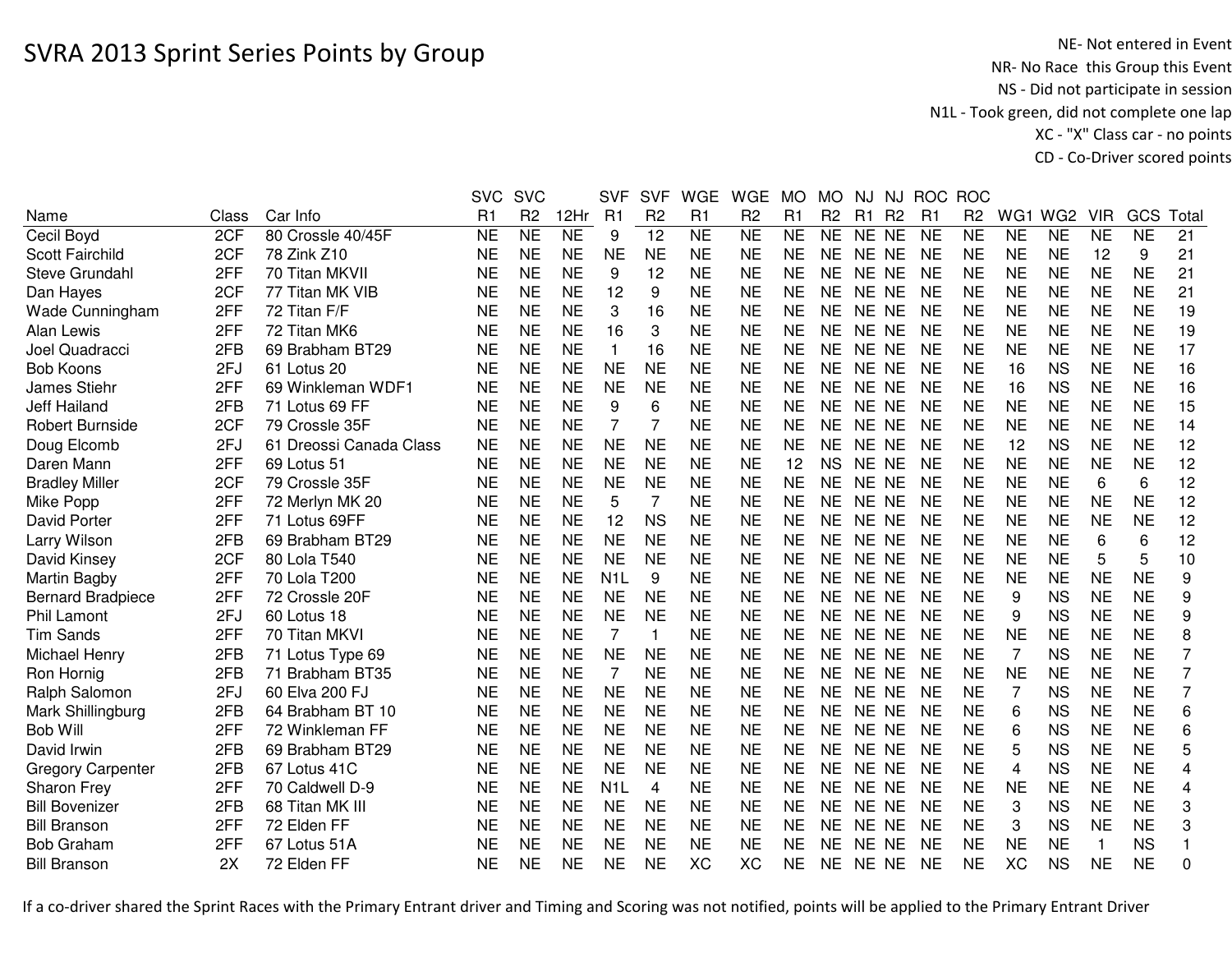|                            |       |                          | <b>SVC</b>     | <b>SVC</b>     |                | <b>SVF</b>       | <b>SVF</b>       | WGE       | <b>WGE</b>     | MO             | <b>MO</b>      | NJ        | NJ.            | <b>ROC</b>     | <b>ROC</b>     |              |                 |            |                |       |
|----------------------------|-------|--------------------------|----------------|----------------|----------------|------------------|------------------|-----------|----------------|----------------|----------------|-----------|----------------|----------------|----------------|--------------|-----------------|------------|----------------|-------|
| Name                       | Class | Car Info                 | R <sub>1</sub> | R <sub>2</sub> | 12Hr           | R1               | R <sub>2</sub>   | R1        | R <sub>2</sub> | R <sub>1</sub> | R <sub>2</sub> | R1        | R <sub>2</sub> | R <sub>1</sub> | R <sub>2</sub> | WG1          | WG <sub>2</sub> | <b>VIR</b> | GCS            | Total |
| Pete Sabeff                | 2FB   | 72 Ensign FB             | <b>NE</b>      | <b>NE</b>      | N <sub>E</sub> | N <sub>1</sub> L | <b>NS</b>        | <b>NE</b> | <b>NE</b>      | <b>NE</b>      | <b>NE</b>      | NE NE     |                | <b>NE</b>      | <b>NE</b>      | <b>NE</b>    | <b>NE</b>       | <b>NE</b>  | <b>NE</b>      | 0     |
| <b>Bob Will</b>            | 2X    | 72 Winkleman FF          | <b>NE</b>      | <b>NE</b>      | <b>NE</b>      | <b>NE</b>        | <b>NE</b>        | <b>XC</b> | XC             | <b>NE</b>      | NE             | NE NE     |                | <b>NE</b>      | <b>NE</b>      | <b>NE</b>    | <b>NE</b>       | <b>NE</b>  | <b>NE</b>      | 0     |
| Charles Kates Jr           | 3CP   | 61 Lotus Super 7         | <b>NE</b>      | <b>NE</b>      | <b>NE</b>      | <b>NE</b>        | <b>NE</b>        | <b>NE</b> | <b>NE</b>      | <b>NE</b>      | <b>NE</b>      | 24        | 18             | 32             | 32             | <b>NE</b>    | <b>NE</b>       | 5          | $\overline{4}$ | 115   |
| John Hasty                 | 3EP   | 59 Triumph TR3A          | <b>NE</b>      | <b>NE</b>      | <b>NE</b>      | <b>NE</b>        | <b>NE</b>        | 32        | 32             | 6              |                | NE NE     |                | <b>NE</b>      | <b>NE</b>      | <b>NE</b>    | <b>NE</b>       | 12         | 12             | 101   |
| <b>Harry Gentry</b>        | 3CP   | 64 Ginetta G4            | <b>NE</b>      | <b>NE</b>      | <b>NE</b>      | 16               | 16               | <b>NE</b> | <b>NE</b>      | <b>NE</b>      | <b>NE</b>      | NE NE     |                | <b>NE</b>      | <b>NE</b>      | 16           | 1               | 9          | 12             | 70    |
| Don Herman                 | 3CP   | 69 Datsun 2000           | <b>NE</b>      | <b>NE</b>      | <b>NE</b>      | 6                | N <sub>1</sub> L | 32        | 32             | <b>NE</b>      | <b>NE</b>      | NE NE     |                | <b>NE</b>      | <b>NE</b>      | <b>NE</b>    | <b>NE</b>       | <b>NE</b>  | <b>NE</b>      | 70    |
| <b>Butch O'Connor</b>      | 3DP   | 59 MGB                   | <b>NE</b>      | <b>NE</b>      | <b>NE</b>      | <b>NE</b>        | <b>NE</b>        | <b>NE</b> | <b>NE</b>      | <b>NE</b>      | <b>NE</b>      | 32        | 32             | <b>NE</b>      | <b>NE</b>      | 3            | <b>NS</b>       | <b>NE</b>  | <b>NE</b>      | 67    |
| Peter Dunn                 | 3EP   | 63 Morgan 4/4            | <b>NE</b>      | <b>NE</b>      | <b>NE</b>      | <b>NE</b>        | <b>NE</b>        | <b>NE</b> | <b>NE</b>      | <b>NE</b>      | <b>NE</b>      | 32        | 32             | <b>NE</b>      | <b>NE</b>      | <b>NE</b>    | <b>NE</b>       | <b>NE</b>  | <b>NE</b>      | 64    |
| Greg Seferian              | 3BS   | 72 Alfa Romeo Berlina    | <b>NE</b>      | <b>NE</b>      | <b>NE</b>      | <b>NE</b>        | <b>NE</b>        | <b>NE</b> | <b>NE</b>      | <b>NE</b>      | <b>NE</b>      | 32        | 32             | <b>NE</b>      | <b>NE</b>      | <b>NE</b>    | <b>NE</b>       | <b>NE</b>  | <b>NE</b>      | 64    |
| Denny Wilson               | 3CP   | 62 Lotus Super 7         | <b>NE</b>      | <b>NE</b>      | <b>NE</b>      | <b>NE</b>        | <b>NE</b>        | <b>NE</b> | <b>NE</b>      | 16             | 16             | NE NE     |                | <b>NE</b>      | <b>NE</b>      | <b>NE</b>    | <b>NE</b>       | 16         | 16             | 64    |
| Michael Kusch              | 3DP   | 64 MGB Roadster          | <b>NE</b>      | <b>NE</b>      | <b>NE</b>      | <b>NE</b>        | <b>NE</b>        | 32        | 24             | <b>NE</b>      | <b>NE</b>      | <b>NE</b> | <b>NE</b>      | <b>NE</b>      | <b>NE</b>      | <b>NE</b>    | <b>NE</b>       | <b>NE</b>  | <b>NE</b>      | 56    |
| George C. Balbach          | 3CP   | 61 Porsche 356           | 9              | $\overline{7}$ | <b>NE</b>      | 7                | 9                | <b>NE</b> | <b>NE</b>      | 7              |                | NE NE     |                | <b>NE</b>      | <b>NE</b>      | 7            | <b>NS</b>       | <b>NE</b>  | <b>NE</b>      | 53    |
| <b>Bill Tobin</b>          | 3CP   | 70 Triumph TR6           | <b>NE</b>      | <b>NE</b>      | <b>NE</b>      | <b>NE</b>        | <b>NE</b>        | 24        | 24             | 1              | <b>NS</b>      | NE NE     |                | <b>NE</b>      | <b>NE</b>      | 1            | 1               | <b>NE</b>  | <b>NE</b>      | 51    |
| Vic Schuster               | 3CP   | 62 Lotus Super 7         | <b>NE</b>      | <b>NE</b>      | <b>NE</b>      | <b>NE</b>        | <b>NE</b>        | <b>NE</b> | <b>NE</b>      | <b>NE</b>      | <b>NE</b>      | 18        | 32             | <b>NE</b>      | <b>NE</b>      | <b>NE</b>    | <b>NE</b>       | <b>NE</b>  | <b>NE</b>      | 50    |
| <b>Bill Engle Sr</b>       | 3M    | 96 Ford Spec Racer       | <b>NE</b>      | <b>NE</b>      | <b>NE</b>      | <b>NE</b>        | <b>NE</b>        | <b>NE</b> | <b>NE</b>      | 16             | 16             | NE.       | <b>NE</b>      | <b>NE</b>      | <b>NE</b>      | 16           | <b>NS</b>       | <b>NE</b>  | <b>NE</b>      | 48    |
| <b>Christopher Roberts</b> | 3DP   | 74 MGB                   | <b>NE</b>      | <b>NE</b>      | <b>NE</b>      | <b>NE</b>        | <b>NE</b>        | <b>NE</b> | <b>NE</b>      | <b>NE</b>      | <b>NE</b>      | 24        | 24             | <b>NE</b>      | <b>NE</b>      | <b>NE</b>    | <b>NE</b>       | <b>NE</b>  | <b>NE</b>      | 48    |
| Jim Perry                  | 3DP   | 62 Volvo P1800           | <b>NE</b>      | <b>NE</b>      | <b>NE</b>      | 12               | 16               | <b>NE</b> | <b>NE</b>      | 9              | 9              | NE NE     |                | <b>NE</b>      | <b>NE</b>      | <b>NE</b>    | <b>NE</b>       | <b>NE</b>  | <b>NE</b>      | 46    |
| <b>Vic Skirmants</b>       | 3CP   | 61 Porsche 356B Roadster | 12             | 9              | <b>NE</b>      | <b>NE</b>        | <b>NE</b>        | <b>NE</b> | <b>NE</b>      | 12             | 12             | NE NE     |                | <b>NE</b>      | <b>NE</b>      | <b>NE</b>    | <b>NE</b>       | <b>NE</b>  | <b>NE</b>      | 45    |
| Michael Unger              | 3CP   | 67 Datsun 2000           | <b>NE</b>      | <b>NE</b>      | <b>NE</b>      | <b>NE</b>        | <b>NE</b>        | <b>NE</b> | <b>NE</b>      | <b>NE</b>      | <b>NE</b>      | NE NE     |                | <b>NE</b>      | <b>NE</b>      | 12           | 12              | 12         | 9              | 45    |
| David Huber                | 3BS   | 69 Datsun 510            | <b>NE</b>      | <b>NE</b>      | <b>NE</b>      | <b>NE</b>        | <b>NE</b>        | <b>NE</b> | <b>NE</b>      | 16             | 16             | NE NE     |                | <b>NE</b>      | <b>NE</b>      | 12           | <b>NS</b>       | <b>NE</b>  | <b>NE</b>      | 44    |
| Alan Tosler                | 3DP   | 64 MGB Roadster          | <b>NE</b>      | <b>NE</b>      | <b>NE</b>      | <b>NE</b>        | <b>NE</b>        | 12        | 32             | <b>NE</b>      | <b>NE</b>      | NE NE     |                | <b>NE</b>      | <b>NE</b>      | <b>NE</b>    | <b>NE</b>       | <b>NE</b>  | <b>NE</b>      | 44    |
| George F. Balbach          | 3CP   | 60 Porsche 356           | NE             | NE             | <b>NE</b>      | 12               | 12               | <b>NE</b> | <b>NE</b>      | 9              | 9              |           | NE NE          | <b>NE</b>      | <b>NE</b>      | NE           | <b>NE</b>       | NE         | <b>NE</b>      | 42    |
| <b>Thomas Leavy</b>        | 3DP   | 62 MGB Roadster          | <b>NE</b>      | <b>NE</b>      | <b>NE</b>      | <b>NE</b>        | <b>NE</b>        | 24        | 18             | <b>NE</b>      | <b>NE</b>      | NE NE     |                | <b>NE</b>      | <b>NE</b>      | <b>NE</b>    | <b>NE</b>       | <b>NE</b>  | <b>NE</b>      | 42    |
| <b>Wil Painter</b>         | 3BS   | 66 Alfa Romeo GTV        | <b>NE</b>      | <b>NE</b>      | <b>NE</b>      | <b>NE</b>        | <b>NE</b>        | <b>NE</b> | <b>NE</b>      | 7              |                | NE NE     |                | <b>NE</b>      | <b>NE</b>      | 7            | <b>NS</b>       | 9          | 9              | 39    |
| Don Mei                    | 3CP   | 71 Datsun 240Z           | <b>NE</b>      | <b>NE</b>      | <b>NE</b>      | <b>NE</b>        | <b>NE</b>        | <b>NE</b> | <b>NE</b>      | <b>NE</b>      | <b>NE</b>      | 14        | 24             | <b>NE</b>      | <b>NE</b>      | <b>NE</b>    | <b>NE</b>       | <b>NE</b>  | <b>NE</b>      | 38    |
| Sharon Adelman             | 3DP   | 65 Turner MKIII          | <b>NE</b>      | <b>NE</b>      | <b>NE</b>      | <b>NS</b>        | 9                | <b>NE</b> | <b>NE</b>      | 12             | 12             | NE NE     |                | <b>NE</b>      | <b>NE</b>      | <b>NE</b>    | <b>NE</b>       | <b>NS</b>  | <b>NS</b>      | 33    |
| Mark Heinzelman            | 3DP   | 73 Porsche 914           | <b>NE</b>      | <b>NE</b>      | <b>NE</b>      | <b>NE</b>        | <b>NE</b>        | 18        | 14             | <b>NE</b>      | <b>NE</b>      | NE NE     |                | <b>NE</b>      | <b>NE</b>      | $\mathbf{1}$ | <b>NS</b>       | <b>NE</b>  | <b>NE</b>      | 33    |
| Kent Bain                  | 3CP   | 63 Triumph Spitfire      | <b>NE</b>      | <b>NE</b>      | <b>NE</b>      | <b>NE</b>        | <b>NE</b>        | <b>NE</b> | <b>NE</b>      | <b>NE</b>      | <b>NE</b>      | 32        | <b>NS</b>      | <b>NE</b>      | <b>NE</b>      | <b>NE</b>    | <b>NE</b>       | <b>NE</b>  | <b>NE</b>      | 32    |
| David Conrad               | 3EP   | 59 MGA                   | <b>NE</b>      | <b>NE</b>      | <b>NE</b>      | <b>NE</b>        | <b>NE</b>        | <b>NE</b> | <b>NE</b>      | <b>NE</b>      | <b>NE</b>      | NE NE     |                | <b>NE</b>      | <b>NE</b>      | <b>NE</b>    | <b>NE</b>       | 16         | 16             | 32    |
| <b>Frank Farrell</b>       | 3BS   | 72 Alfa Romeo Berlina    | 16             | <b>NS</b>      | 16             | <b>NE</b>        | <b>NE</b>        | <b>NE</b> | <b>NE</b>      | <b>NE</b>      | <b>NE</b>      | NE NE     |                | <b>NE</b>      | <b>NE</b>      | <b>NE</b>    | <b>NE</b>       | <b>NE</b>  | <b>NE</b>      | 32    |
| <b>Steve Gesse</b>         | 3BS   | 66 BMW 1600-2            | <b>NE</b>      | <b>NE</b>      | <b>NE</b>      | 16               | 16               | <b>NE</b> | <b>NE</b>      | <b>NE</b>      | <b>NE</b>      | NE NE     |                | <b>NE</b>      | <b>NE</b>      | <b>NE</b>    | <b>NE</b>       | <b>NE</b>  | <b>NE</b>      | 32    |
| Joe Lightfoot              | 3DP   | 65 MGB Roadster          | <b>NE</b>      | <b>NE</b>      | <b>NE</b>      | <b>NE</b>        | <b>NE</b>        | <b>NE</b> | <b>NE</b>      | 16             | 16             | NE NE     |                | <b>NE</b>      | <b>NE</b>      | <b>NE</b>    | <b>NE</b>       | <b>NE</b>  | <b>NE</b>      | 32    |
| Goran Nyberg               | 3DP   | 65 Volvo P1800S          | <b>NE</b>      | <b>NE</b>      | <b>NE</b>      | <b>NE</b>        | <b>NE</b>        | <b>NE</b> | <b>NE</b>      | <b>NE</b>      | <b>NE</b>      | NE NE     |                | <b>NE</b>      | <b>NE</b>      | <b>NE</b>    | <b>NE</b>       | 16         | 16             | 32    |
| Jacob Shalit               | 31FP  | 62 Sabra Sport           | <b>NE</b>      | <b>NE</b>      | <b>NE</b>      | <b>NE</b>        | <b>NE</b>        | <b>NE</b> | NΕ             | <b>NE</b>      | NE             | NE NE     |                | NE             | <b>NE</b>      | <b>NE</b>    | <b>NE</b>       | 16         | 16             | 32    |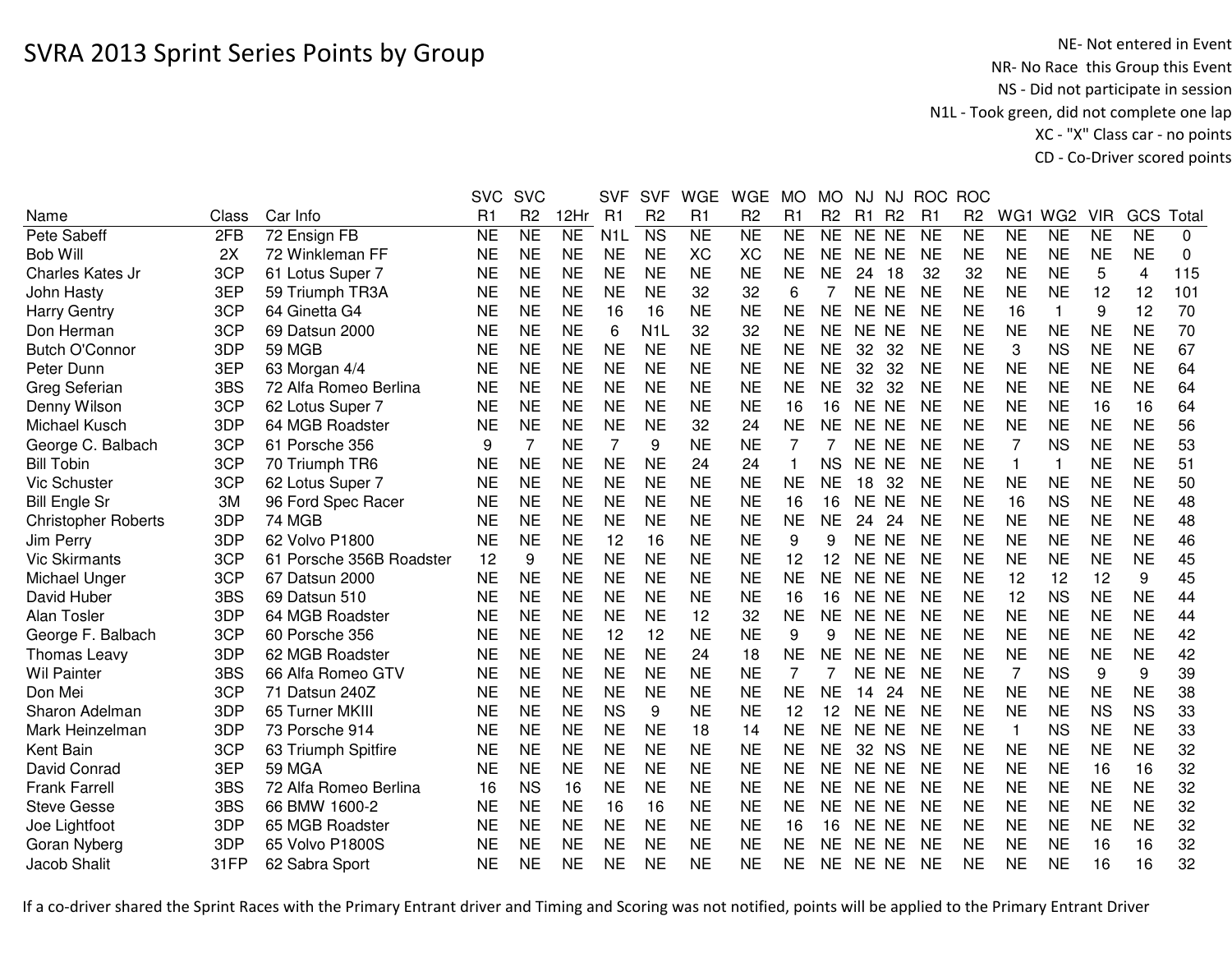|                       |       |                             | <b>SVC</b> | <b>SVC</b>     |           | <b>SVF</b> | <b>SVF</b>     | <b>WGE</b> | <b>WGE</b>     | <b>MO</b>    | <b>MO</b>      | NJ.       | NJ             | <b>ROC</b>     | <b>ROC</b>     |                 |                 |            |           |      |
|-----------------------|-------|-----------------------------|------------|----------------|-----------|------------|----------------|------------|----------------|--------------|----------------|-----------|----------------|----------------|----------------|-----------------|-----------------|------------|-----------|------|
| Name                  | Class | Car Info                    | R1         | R <sub>2</sub> | 12Hr      | R1         | R <sub>2</sub> | R1         | R <sub>2</sub> | R1           | R <sub>2</sub> | R1        | R <sub>2</sub> | R <sub>1</sub> | R <sub>2</sub> | WG <sub>1</sub> | WG <sub>2</sub> | <b>VIR</b> | GCS       | Tota |
| Paul Swanson          | 3CP   | 58 Porsche Speedster        | 16         | 16             | <b>NE</b> | <b>NE</b>  | <b>NE</b>      | <b>NE</b>  | <b>NE</b>      | <b>NE</b>    | <b>NE</b>      | NE NE     |                | <b>NE</b>      | <b>NE</b>      | <b>NE</b>       | <b>NE</b>       | <b>NE</b>  | <b>NE</b> | 32   |
| <b>Andrew Willms</b>  | 3EP   | 61 Triumph TR3A             | <b>NE</b>  | <b>NE</b>      | <b>NE</b> | 16         | 16             | <b>NE</b>  | <b>NE</b>      | <b>NE</b>    | <b>NE</b>      | <b>NE</b> | NE             | <b>NE</b>      | <b>NE</b>      | <b>NE</b>       | <b>NE</b>       | <b>NE</b>  | <b>NE</b> | 32   |
| Erik Wood             | 3EP   | 71 Alfa Romeo Spider        | <b>NE</b>  | <b>NE</b>      | <b>NE</b> | <b>NE</b>  | <b>NE</b>      | <b>NE</b>  | <b>NE</b>      | 16           | 16             | NE NE     |                | <b>NE</b>      | <b>NE</b>      | <b>NE</b>       | <b>NE</b>       | <b>NE</b>  | <b>NE</b> | 32   |
| Ross Bremer           | 3BS   | 68 Euro. Ford Escort MKI    | <b>NE</b>  | <b>NE</b>      | <b>NE</b> | <b>NE</b>  | <b>NE</b>      | <b>NE</b>  | <b>NE</b>      | <b>NE</b>    | <b>NE</b>      | NE NE     |                | <b>NE</b>      | <b>NE</b>      | <b>NE</b>       | <b>NE</b>       | 12         | 16        | 28   |
| <b>Bob Eagleson</b>   | 3EP   | 67 MGB GT                   | <b>NE</b>  | <b>NE</b>      | <b>NE</b> | <b>NE</b>  | <b>NE</b>      | <b>NE</b>  | <b>NE</b>      | <b>NE</b>    | <b>NE</b>      | NE NE     |                | <b>NE</b>      | <b>NE</b>      | 12              | 16              | <b>NE</b>  | <b>NE</b> | 28   |
| Karen Perrin          | 3BS   | 69 Ford Escort MKI          | <b>NE</b>  | <b>NE</b>      | <b>NE</b> | <b>NE</b>  | <b>NE</b>      | <b>NE</b>  | <b>NE</b>      | <b>NE</b>    | NE             | NE NE     |                | <b>NE</b>      | <b>NE</b>      | 9               | <b>NS</b>       | 7          | 12        | 28   |
| Bob Wagner            | 3DP   | 60 Austin Healey 3000       | <b>NE</b>  | <b>NE</b>      | <b>NE</b> | 16         | 12             | <b>NE</b>  | <b>NE</b>      | <b>NE</b>    | <b>NE</b>      | NE NE     |                | <b>NE</b>      | <b>NE</b>      | <b>NE</b>       | <b>NE</b>       | <b>NE</b>  | <b>NE</b> | 28   |
| Ceasar Cone           | 3CP   | 67 Alfa Romeo Duetto        | <b>NE</b>  | <b>NE</b>      | <b>NE</b> | <b>NE</b>  | <b>NE</b>      | <b>NE</b>  | <b>NE</b>      | 6            | 6              | NE NE     |                | <b>NE</b>      | <b>NE</b>      | <b>NE</b>       | <b>NE</b>       | 7          | 7         | 26   |
| Paul Gelpi            | 3EP   | 67 MGB                      | -1         | <b>NS</b>      | <b>NE</b> | <b>NE</b>  | <b>NE</b>      | <b>NE</b>  | <b>NE</b>      | 7            | 9              | NE NE     |                | <b>NE</b>      | <b>NE</b>      | 9               | <b>NS</b>       | <b>NE</b>  | <b>NE</b> | 26   |
| <b>Brian McKie</b>    | 3BS   | 74 BMW 2002                 | <b>NE</b>  | <b>NE</b>      | <b>NE</b> | <b>NE</b>  | <b>NE</b>      | <b>NE</b>  | <b>NE</b>      | 9            | 12             | NE NE     |                | <b>NE</b>      | <b>NE</b>      | 5               | <b>NS</b>       | <b>NE</b>  | <b>NE</b> | 26   |
| David Zavetsky        | 3DP   | 61 Daimler SP250            | <b>NE</b>  | <b>NE</b>      | <b>NE</b> | <b>NE</b>  | <b>NE</b>      | 14         | 12             | <b>NE</b>    | <b>NE</b>      | NE NE     |                | <b>NE</b>      | <b>NE</b>      | <b>NE</b>       | <b>NE</b>       | <b>NE</b>  | <b>NE</b> | 26   |
| Jeff Devine           | 3DP   | 67 MGB Rdstr                | <b>NE</b>  | <b>NE</b>      | <b>NE</b> | <b>NE</b>  | <b>NE</b>      | <b>NE</b>  | <b>NE</b>      | <b>NE</b>    | <b>NE</b>      | NE NE     |                | <b>NE</b>      | <b>NE</b>      | 9               | 16              | <b>NE</b>  | <b>NE</b> | 25   |
| Ron Goodman           | 3CP   | 61 Porsche 356B Rdstr       | <b>NE</b>  | <b>NE</b>      | <b>NE</b> | <b>NE</b>  | <b>NE</b>      | <b>NE</b>  | <b>NE</b>      | <b>NE</b>    | <b>NE</b>      | NE NE     |                | <b>NE</b>      | <b>NE</b>      | 9               | 16              | <b>NE</b>  | <b>NE</b> | 25   |
| Gary Jebsen           | 3DP   | 62 Volvo P1800              | <b>NE</b>  | NE             | <b>NE</b> | <b>NE</b>  | <b>NE</b>      | <b>NE</b>  | <b>NE</b>      | <b>NE</b>    | <b>NE</b>      | <b>NE</b> | NE.            | <b>NE</b>      | <b>NE</b>      | <b>NE</b>       | <b>NE</b>       | 12         | 12        | 24   |
| Dan O'Connor          | 3EP   | 59 Elva Courier             | <b>NE</b>  | <b>NE</b>      | <b>NE</b> | <b>NE</b>  | <b>NE</b>      | <b>NE</b>  | <b>NE</b>      | 12           | 12             | <b>NE</b> | NE.            | <b>NE</b>      | <b>NE</b>      | <b>NE</b>       | <b>NE</b>       | <b>NE</b>  | <b>NE</b> | 24   |
| Allen Goode           | 3DP   | 67 Triumph TR4A             | NE         | <b>NE</b>      | <b>NE</b> | <b>NE</b>  | <b>NE</b>      | <b>NE</b>  | <b>NE</b>      | <b>NE</b>    | NE             | <b>NE</b> | NE             | <b>NE</b>      | <b>NE</b>      | 4               | <b>NS</b>       | 9          | 9         | 22   |
| John Parker           | 3DP   | 67 Volvo 1800S              | NE         | <b>NE</b>      | <b>NE</b> | <b>NE</b>  | <b>NE</b>      | <b>NE</b>  | <b>NE</b>      | <b>NE</b>    | <b>NE</b>      | NE NE     |                | <b>NE</b>      | <b>NE</b>      | 16              | 5               | <b>NE</b>  | <b>NE</b> | 21   |
| Stephen Hunter        | 3EP   | 59 Porsche 356A             | <b>NE</b>  | <b>NE</b>      | <b>NE</b> | <b>NE</b>  | <b>NE</b>      | <b>NE</b>  | <b>NE</b>      | <b>NE</b>    | <b>NE</b>      | NE NE     |                | <b>NE</b>      | <b>NE</b>      | $\overline{7}$  | 12              | <b>NE</b>  | <b>NE</b> | 19   |
| Andre Herke           | 3CP   | 61 Porsche 356              | 6          | 12             | <b>NE</b> | <b>NE</b>  | <b>NE</b>      | <b>NE</b>  | <b>NE</b>      | <b>NE</b>    | <b>NE</b>      | NE NE     |                | <b>NE</b>      | <b>NE</b>      | <b>NE</b>       | <b>NE</b>       | <b>NE</b>  | <b>NE</b> | 18   |
| Peter Pentz           | 3BS   | 68 Ford Escort              | <b>NE</b>  | <b>NE</b>      | <b>NE</b> | <b>NE</b>  | <b>NE</b>      | <b>NE</b>  | <b>NE</b>      | 12           | 6              | NE NE     |                | <b>NE</b>      | <b>NE</b>      | <b>NE</b>       | <b>NE</b>       | <b>NE</b>  | <b>NE</b> | 18   |
| Connie Nyholm         | 3BS   | 72 Datsun 510               | <b>NE</b>  | <b>NE</b>      | <b>NE</b> | <b>NE</b>  | <b>NE</b>      | <b>NE</b>  | <b>NE</b>      | <b>NE</b>    | <b>NE</b>      | NE NE     |                | <b>NE</b>      | <b>NE</b>      | <b>NE</b>       | <b>NE</b>       | 16         | 1         | 17   |
| Gary Allen            | 3DP   | 74 MGB Roadster             | NE         | <b>NE</b>      | <b>NE</b> | <b>NE</b>  | <b>NE</b>      | <b>NE</b>  | <b>NE</b>      | <b>NE</b>    | <b>NE</b>      | NE NE     |                | <b>NE</b>      | <b>NE</b>      | $\overline{7}$  | 9               | <b>NE</b>  | <b>NE</b> | 16   |
| Dawn Myers            | 3EP   | 61 MGA MKII                 | <b>NE</b>  | <b>NE</b>      | <b>NE</b> | <b>NE</b>  | <b>NE</b>      | <b>NE</b>  | <b>NE</b>      | <b>NE</b>    | <b>NE</b>      | NE NE     |                | <b>NE</b>      | <b>NE</b>      | 16              | <b>NS</b>       | <b>NE</b>  | <b>NE</b> | 16   |
| Steve Piantieri       | 3EP   | 60 Alfa Romeo Giulia Spyder | <b>NE</b>  | <b>NE</b>      | 16        | <b>NE</b>  | <b>NE</b>      | <b>NE</b>  | <b>NE</b>      | <b>NE</b>    | <b>NE</b>      | NE NE     |                | <b>NE</b>      | <b>NE</b>      | <b>NE</b>       | <b>NE</b>       | <b>NE</b>  | <b>NE</b> | 16   |
| Peter Ragonetti       | 3BS   | 66 Alfa Romeo Giulia        | <b>NE</b>  | <b>NE</b>      | <b>NE</b> | <b>NE</b>  | <b>NE</b>      | <b>NE</b>  | <b>NE</b>      | <b>NE</b>    | <b>NE</b>      | NE NE     |                | <b>NE</b>      | <b>NE</b>      | 16              | <b>NS</b>       | <b>NE</b>  | <b>NE</b> | 16   |
| <b>Edmond Russ</b>    | 3CP   | 63 Porsche 356B             | <b>NE</b>  | <b>NE</b>      | <b>NE</b> | 9          | $\overline{7}$ | <b>NE</b>  | <b>NE</b>      | <b>NE</b>    | <b>NE</b>      | NE NE     |                | <b>NE</b>      | <b>NE</b>      | <b>NE</b>       | <b>NE</b>       | <b>NE</b>  | <b>NE</b> | 16   |
| <b>Brian Schirano</b> | 38DP  | 73 Triumph TR6              | <b>NE</b>  | <b>NE</b>      | <b>NE</b> | <b>NE</b>  | <b>NE</b>      | <b>NE</b>  | <b>NE</b>      | <b>NE</b>    | <b>NE</b>      | NE NE     |                | <b>NE</b>      | <b>NE</b>      | 16              | <b>NS</b>       | <b>NE</b>  | <b>NE</b> | 16   |
| John Target           | 3DP   | 64 MGB Roadster             | <b>NE</b>  | <b>NE</b>      | 16        | <b>NE</b>  | <b>NE</b>      | <b>NE</b>  | <b>NE</b>      | <b>NE</b>    | <b>NE</b>      | NE NE     |                | <b>NE</b>      | <b>NE</b>      | <b>NE</b>       | <b>NE</b>       | <b>NE</b>  | <b>NE</b> | 16   |
| Robert Hieb           | 3CP   | 64 Porsche 356C Coupe       | <b>NE</b>  | <b>NE</b>      | <b>NE</b> | <b>NE</b>  | <b>NE</b>      | <b>NE</b>  | <b>NE</b>      | $\mathbf{1}$ | 3              | <b>NE</b> | <b>NE</b>      | <b>NE</b>      | <b>NE</b>      | 4               | $\overline{7}$  | <b>NE</b>  | <b>NE</b> | 15   |
| Geoff Morgan          | 3CP   | 60 Porsche 356 B Coupe      | <b>NE</b>  | <b>NE</b>      | <b>NE</b> | <b>NE</b>  | <b>NE</b>      | <b>NE</b>  | <b>NE</b>      | <b>NE</b>    | <b>NE</b>      | <b>NE</b> | <b>NE</b>      | <b>NE</b>      | <b>NE</b>      | 6               | 9               | <b>NE</b>  | <b>NE</b> | 15   |
| George F. Balbach     | 3CP   | 63 Porsche 356B             | 7          | 6              | <b>NE</b> | <b>NE</b>  | <b>NE</b>      | <b>NE</b>  | <b>NE</b>      | <b>NE</b>    | NE             | <b>NE</b> | NE             | <b>NE</b>      | <b>NE</b>      | <b>NE</b>       | <b>NE</b>       | <b>NE</b>  | <b>NE</b> | 13   |
| <b>Tom Davis</b>      | 3CP   | 64 Elva Courier             | NE         | <b>NE</b>      | <b>NE</b> | <b>NE</b>  | <b>NE</b>      | <b>NE</b>  | <b>NE</b>      | 1            | 12             | <b>NE</b> | NE.            | <b>NE</b>      | <b>NE</b>      | <b>NE</b>       | <b>NE</b>       | <b>NE</b>  | <b>NE</b> | 13   |
| Ray Freiwald          | 3DP   | 61 Volvo P1800              | <b>NE</b>  | <b>NE</b>      | <b>NE</b> | 6          | $\overline{7}$ | <b>NE</b>  | <b>NE</b>      | <b>NE</b>    | <b>NE</b>      | <b>NE</b> | <b>NE</b>      | <b>NE</b>      | <b>NE</b>      | <b>NE</b>       | <b>NE</b>       | <b>NE</b>  | <b>NE</b> | 13   |
| Lee Poseidon          | 3BS   | 69 Alfa Romeo               | NE         | <b>NE</b>      | <b>NE</b> | <b>NE</b>  | <b>NE</b>      | <b>NE</b>  | <b>NE</b>      | 4            | 9              | NE NE     |                | <b>NE</b>      | <b>NE</b>      | <b>NE</b>       | <b>NE</b>       | <b>NE</b>  | <b>NE</b> | 13   |
|                       |       |                             |            |                |           |            |                |            |                |              |                |           |                |                |                |                 |                 |            |           |      |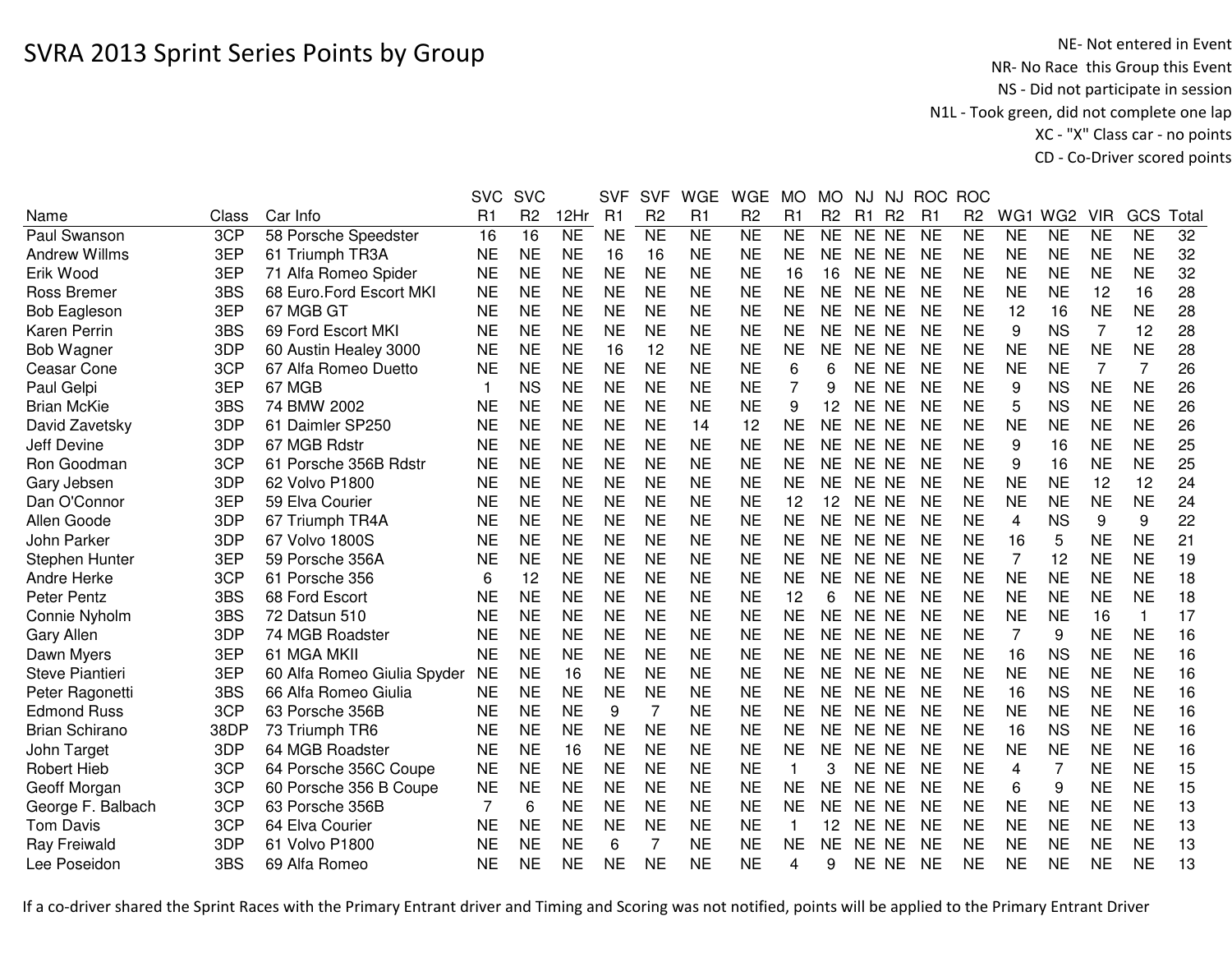## SVRA 2013 Sprint Series Points by Group

NE- Not entered in Event<br>NR- No Race this Group this Event NS - Did not participate in session N1L - Took green, did not complete one lap XC - "X" Class car - no pointsCD - Co-Driver scored points

|                          |       |                       | <b>SVC</b>       | <b>SVC</b>     |           | <b>SVF</b>     | <b>SVF</b>      | <b>WGE</b>      | <b>WGE</b>     | <b>MO</b>      | MO.            | NJ.       | NJ             | <b>ROC</b>     | <b>ROC</b>     |                  |                 |            |                |                |
|--------------------------|-------|-----------------------|------------------|----------------|-----------|----------------|-----------------|-----------------|----------------|----------------|----------------|-----------|----------------|----------------|----------------|------------------|-----------------|------------|----------------|----------------|
| Name                     | Class | Car Info              | R1               | R <sub>2</sub> | 12Hr      | R1             | R <sub>2</sub>  | R1              | R <sub>2</sub> | R <sub>1</sub> | R <sub>2</sub> | R1        | R <sub>2</sub> | R <sub>1</sub> | R <sub>2</sub> | WG1              | WG <sub>2</sub> | <b>VIR</b> | GCS            | Total          |
| <b>Bob Storc</b>         | 3DP   | 65 Yenko Stinger      | <b>NE</b>        | <b>NE</b>      | <b>NE</b> | <b>NE</b>      | $\overline{NE}$ | $\overline{NE}$ | <b>NE</b>      | <b>NE</b>      | <b>NE</b>      | NE NE     |                | <b>NE</b>      | <b>NE</b>      | -1               | 12              | <b>NE</b>  | N <sub>E</sub> | 13             |
| <b>Bob Wismer</b>        | 3DP   | 62 Triumph TR4        | <b>NE</b>        | <b>NE</b>      | <b>NE</b> | $\overline{7}$ | 6               | <b>NE</b>       | <b>NE</b>      | <b>NE</b>      | <b>NE</b>      | NE NE     |                | <b>NE</b>      | <b>NE</b>      | <b>NE</b>        | <b>NE</b>       | <b>NE</b>  | <b>NE</b>      | 13             |
| <b>Roy Crowninshield</b> | 3CP   | 68 Alfa Romeo Duetto  | <b>NE</b>        | <b>NE</b>      | <b>NE</b> | <b>NE</b>      | <b>NE</b>       | <b>NE</b>       | <b>NE</b>      | $\mathbf 1$    |                | NE NE     |                | <b>NE</b>      | <b>NE</b>      | <b>NE</b>        | <b>NE</b>       | 4          | 6              | 12             |
| <b>Bill Shields</b>      | 3DP   | 64 MGB                | <b>NE</b>        | <b>NE</b>      | <b>NE</b> | <b>NE</b>      | <b>NE</b>       | <b>NE</b>       | <b>NE</b>      | <b>NE</b>      | <b>NE</b>      | NE NE     |                | <b>NE</b>      | <b>NE</b>      | 12               | <b>NS</b>       | <b>NE</b>  | <b>NE</b>      | 12             |
| Tom Turner               | 3BS   | 67 Alfa Romeo Super   | 12               | <b>NS</b>      | <b>NE</b> | <b>NE</b>      | <b>NE</b>       | <b>NE</b>       | <b>NE</b>      | <b>NE</b>      | <b>NE</b>      | NE NE     |                | <b>NE</b>      | <b>NE</b>      | <b>NE</b>        | <b>NE</b>       | <b>NE</b>  | <b>NE</b>      | 12             |
| <b>Tony Drews</b>        | 3CP   | 63 Triumph TR4        | <b>NE</b>        | <b>NE</b>      | <b>NE</b> | 5              | 6               | <b>NE</b>       | <b>NE</b>      | <b>NE</b>      | NE.            | NE NE     |                | <b>NE</b>      | <b>NE</b>      | <b>NE</b>        | <b>NE</b>       | <b>NE</b>  | <b>NE</b>      | 11             |
| Mark Gobble              | 3CP   | 59 Elva Courier       | <b>NE</b>        | <b>NE</b>      | <b>NE</b> | <b>NE</b>      | <b>NE</b>       | <b>NE</b>       | <b>NE</b>      | <b>NE</b>      | <b>NE</b>      | NE NE     |                | <b>NE</b>      | <b>NE</b>      | <b>NE</b>        | <b>NE</b>       | 6          | 5              | 11             |
| <b>Rick Gurolnick</b>    | 3CP   | 60 Porsche 356        | <b>NE</b>        | <b>NE</b>      | <b>NE</b> | <b>NE</b>      | <b>NE</b>       | <b>NE</b>       | <b>NE</b>      | 5              | 5              | NE NE     |                | <b>NE</b>      | <b>NE</b>      | <b>NE</b>        | <b>NE</b>       | <b>NE</b>  | <b>NE</b>      | 10             |
| <b>Cliff Murray</b>      | 3CP   | 55 Porsche 356        | 5                | 5              | <b>NE</b> | <b>NE</b>      | <b>NE</b>       | <b>NE</b>       | <b>NE</b>      | <b>NE</b>      | <b>NE</b>      | NE NE     |                | <b>NE</b>      | <b>NE</b>      | <b>NE</b>        | <b>NE</b>       | <b>NE</b>  | <b>NE</b>      | 10             |
| <b>Richard Navin</b>     | 3DP   | 68 MGB Roadster       | <b>NE</b>        | <b>NE</b>      | <b>NE</b> | <b>NE</b>      | <b>NE</b>       | <b>NE</b>       | <b>NE</b>      | <b>NE</b>      | <b>NE</b>      | NE NE     |                | <b>NE</b>      | <b>NE</b>      | 6                | 4               | <b>NE</b>  | <b>NE</b>      | 10             |
| Norman Berke             | 3EP   | 59 Elva Courier       | <b>NE</b>        | <b>NE</b>      | <b>NE</b> | <b>NE</b>      | <b>NE</b>       | <b>NE</b>       | <b>NE</b>      | <b>NE</b>      | <b>NE</b>      | NE NE     |                | <b>NE</b>      | <b>NE</b>      | N <sub>1</sub> L | 9               | <b>NE</b>  | <b>NE</b>      | 9              |
| <b>Mike Fisher</b>       | 3DP   | 60 Austin Healey 3000 | <b>NE</b>        | <b>NE</b>      | <b>NE</b> | 9              | <b>NS</b>       | <b>NE</b>       | <b>NE</b>      | <b>NE</b>      | <b>NE</b>      | <b>NE</b> | NE             | <b>NE</b>      | <b>NE</b>      | <b>NE</b>        | <b>NE</b>       | <b>NE</b>  | <b>NE</b>      | 9              |
| <b>Charles Price</b>     | 3EP   | <b>59 MGA</b>         | <b>NE</b>        | <b>NE</b>      | <b>NE</b> | <b>NE</b>      | <b>NE</b>       | <b>NE</b>       | <b>NE</b>      | 9              | <b>NS</b>      | <b>NE</b> | <b>NE</b>      | <b>NE</b>      | <b>NE</b>      | <b>NE</b>        | <b>NE</b>       | <b>NE</b>  | <b>NE</b>      | 9              |
| Tim Sager                | 3CP   | 78 Fiat 124           | <b>NE</b>        | <b>NE</b>      | <b>NE</b> | <b>NE</b>      | <b>NE</b>       | <b>NE</b>       | <b>NE</b>      | <b>NE</b>      | <b>NE</b>      | <b>NE</b> | NE             | <b>NE</b>      | <b>NE</b>      | 3                | 6               | <b>NE</b>  | <b>NE</b>      | 9              |
| <b>Anthony Hess</b>      | 3DP   | 73 MG B               | <b>NE</b>        | <b>NE</b>      | <b>NE</b> | <b>NE</b>      | <b>NE</b>       | <b>NE</b>       | <b>NE</b>      | <b>NE</b>      | <b>NE</b>      | <b>NE</b> | <b>NE</b>      | <b>NE</b>      | <b>NE</b>      | $\mathbf{1}$     | $\overline{7}$  | <b>NE</b>  | <b>NE</b>      | 8              |
| <b>Robert Lasater</b>    | 3DP   | 70 MGB GT             | <b>NE</b>        | <b>NE</b>      | <b>NE</b> | <b>NE</b>      | <b>NE</b>       | <b>NE</b>       | <b>NE</b>      | <b>NE</b>      | <b>NE</b>      | NE NE     |                | <b>NE</b>      | <b>NE</b>      | <b>NE</b>        | <b>NE</b>       | 7          | <b>NS</b>      | 7              |
| <b>Mark Malley</b>       | 3BS   | 69 Ford Cortina GT    | <b>NE</b>        | <b>NE</b>      | <b>NE</b> | <b>NE</b>      | <b>NE</b>       | <b>NE</b>       | <b>NE</b>      | <b>NE</b>      | <b>NE</b>      | NE NE     |                | <b>NE</b>      | <b>NE</b>      | 6                | $\mathbf{1}$    | <b>NE</b>  | <b>NE</b>      | $\overline{7}$ |
| David Withers            | 3CP   | 58 Porsche A Cpe      | <b>NE</b>        | <b>NE</b>      | <b>NE</b> | <b>NE</b>      | <b>NE</b>       | <b>NE</b>       | <b>NE</b>      | <b>NE</b>      | <b>NE</b>      | NE NE     |                | <b>NE</b>      | <b>NE</b>      | $\overline{c}$   | 5               | <b>NE</b>  | <b>NE</b>      | 7              |
| <b>Bernardo Martinez</b> | 3BS   | 69 Alfa Romeo GTA     | <b>NE</b>        | <b>NE</b>      | <b>NE</b> | <b>NE</b>      | <b>NE</b>       | <b>NE</b>       | <b>NE</b>      | 6              | <b>NS</b>      | NE NE     |                | <b>NE</b>      | <b>NE</b>      | <b>NE</b>        | <b>NE</b>       | <b>NE</b>  | <b>NE</b>      | 6              |
| Peter Ragonetti          | 3CP   | 69 Alfa Romeo Duetto  | <b>NE</b>        | NE             | <b>NE</b> | <b>NE</b>      | <b>NE</b>       | <b>NE</b>       | <b>NE</b>      | $\overline{c}$ | 4              | NE NE     |                | <b>NE</b>      | <b>NE</b>      | <b>NE</b>        | <b>NE</b>       | <b>NE</b>  | <b>NE</b>      | 6              |
| <b>Irving Stein</b>      | 3DP   | 66 Volvo P1800        | <b>NE</b>        | <b>NE</b>      | <b>NE</b> | <b>NE</b>      | <b>NE</b>       | <b>NE</b>       | <b>NE</b>      | <b>NE</b>      | <b>NE</b>      | NE NE     |                | <b>NE</b>      | <b>NE</b>      | N <sub>1</sub> L | 6               | <b>NE</b>  | <b>NE</b>      | 6              |
| Mike Virr                | 3EP   | 59 Morgan 41368       | <b>NE</b>        | <b>NE</b>      | <b>NE</b> | <b>NE</b>      | <b>NE</b>       | <b>NE</b>       | <b>NE</b>      | <b>NE</b>      | <b>NE</b>      | NE NE     |                | <b>NE</b>      | <b>NE</b>      | 6                | <b>NS</b>       | <b>NE</b>  | <b>NE</b>      | 6              |
| <b>Rick Bardsley</b>     | 3CP   | 59 Porsche 356A       | <b>NE</b>        | <b>NE</b>      | <b>NE</b> | <b>NE</b>      | <b>NE</b>       | <b>NE</b>       | <b>NE</b>      | 4              | <b>NS</b>      | NE NE     |                | <b>NE</b>      | <b>NE</b>      | -1               | <b>NS</b>       | <b>NE</b>  | <b>NE</b>      | 5              |
| Dawn Fisher              | 3CP   | 72 Lotus Super 7      | 1                | <b>NS</b>      | <b>NE</b> | <b>NE</b>      | <b>NE</b>       | <b>NE</b>       | <b>NE</b>      | <b>NE</b>      | <b>NE</b>      | NE NE     |                | <b>NE</b>      | <b>NE</b>      |                  | 3               | <b>NE</b>  | <b>NE</b>      | 5              |
| Doug Paraschuk           | 3CP   | 72 Alfa Romeo Spider  | <b>NE</b>        | <b>NE</b>      | <b>NE</b> | <b>NE</b>      | <b>NE</b>       | <b>NE</b>       | <b>NE</b>      | <b>NE</b>      | <b>NE</b>      | NE NE     |                | <b>NE</b>      | <b>NE</b>      |                  | $\overline{4}$  | <b>NE</b>  | <b>NE</b>      | 5              |
| John Schrecker           | 3CP   | 64 Porsche 356        | <b>NE</b>        | <b>NE</b>      | <b>NE</b> | <b>NE</b>      | <b>NE</b>       | <b>NE</b>       | <b>NE</b>      | <b>NE</b>      | <b>NE</b>      | <b>NE</b> | <b>NE</b>      | <b>NE</b>      | <b>NE</b>      | 5                | <b>NS</b>       | <b>NE</b>  | <b>NE</b>      | 5              |
| Roman Tucker             | 3BS   | 65 Alfa Romeo GTA     | <b>NE</b>        | <b>NE</b>      | <b>NE</b> | <b>NE</b>      | <b>NE</b>       | <b>NE</b>       | <b>NE</b>      | 5              | <b>NS</b>      | <b>NE</b> | NE.            | <b>NE</b>      | <b>NE</b>      | <b>NE</b>        | <b>NE</b>       | <b>NE</b>  | <b>NE</b>      | 5              |
| <b>Tim Baker</b>         | 3CP   | 62 Porsche 356        | N <sub>1</sub> L | 4              | <b>NE</b> | <b>NE</b>      | <b>NE</b>       | <b>NE</b>       | <b>NE</b>      | <b>NE</b>      | <b>NE</b>      | NE.       | NE.            | <b>NE</b>      | <b>NE</b>      | <b>NE</b>        | <b>NE</b>       | <b>NE</b>  | <b>NE</b>      | 4              |
| Dale Erwin               | 3CP   | 58 Porsche 356        | 1                | 3              | <b>NE</b> | <b>NE</b>      | <b>NE</b>       | <b>NE</b>       | <b>NE</b>      | <b>NE</b>      | <b>NE</b>      | NE        | NE.            | <b>NE</b>      | <b>NE</b>      | <b>NE</b>        | <b>NE</b>       | <b>NE</b>  | <b>NE</b>      | 4              |
| Jim Fahey                | 3EP   | 63 Turner MKIII       | <b>NE</b>        | <b>NE</b>      | <b>NE</b> | <b>NE</b>      | <b>NE</b>       | <b>NE</b>       | <b>NE</b>      | 4              | N1L.           | NE NE     |                | <b>NE</b>      | <b>NE</b>      | <b>NE</b>        | <b>NE</b>       | <b>NE</b>  | <b>NE</b>      | 4              |
| <b>Charles Safley</b>    | 3CP   | 72 Alfa Romeo Spider  | <b>NE</b>        | <b>NE</b>      | <b>NE</b> | <b>NE</b>      | <b>NE</b>       | <b>NE</b>       | <b>NE</b>      | 3              |                | NE NE     |                | <b>NE</b>      | <b>NE</b>      | <b>NE</b>        | <b>NE</b>       | <b>NE</b>  | <b>NE</b>      | 4              |
| <b>Bill Thummel</b>      | 3CP   | 59 Elva Courier       | <b>NE</b>        | <b>NE</b>      | <b>NE</b> | <b>NE</b>      | <b>NE</b>       | <b>NE</b>       | <b>NE</b>      | <b>NE</b>      | <b>NE</b>      | NE NE     |                | <b>NE</b>      | <b>NE</b>      | <b>NE</b>        | <b>NE</b>       |            | 3              | 4              |
| <b>Manley Ford</b>       | 3CP   | 63 Lotus Super 7      | <b>NE</b>        | <b>NE</b>      | <b>NE</b> | <b>NE</b>      | <b>NE</b>       | <b>NE</b>       | <b>NE</b>      |                | 2              | NE NE     |                | <b>NE</b>      | <b>NE</b>      | <b>NE</b>        | <b>NE</b>       | <b>NE</b>  | <b>NE</b>      | 3              |
| <b>William Power</b>     | 3CP   | 68 Datsun SRL311      | <b>NE</b>        | <b>NE</b>      | <b>NE</b> | <b>NE</b>      | <b>NE</b>       | <b>NE</b>       | <b>NE</b>      | <b>NE</b>      | <b>NE</b>      | NE NE     |                | <b>NE</b>      | <b>NE</b>      |                  | 2               | <b>NE</b>  | <b>NE</b>      | 3              |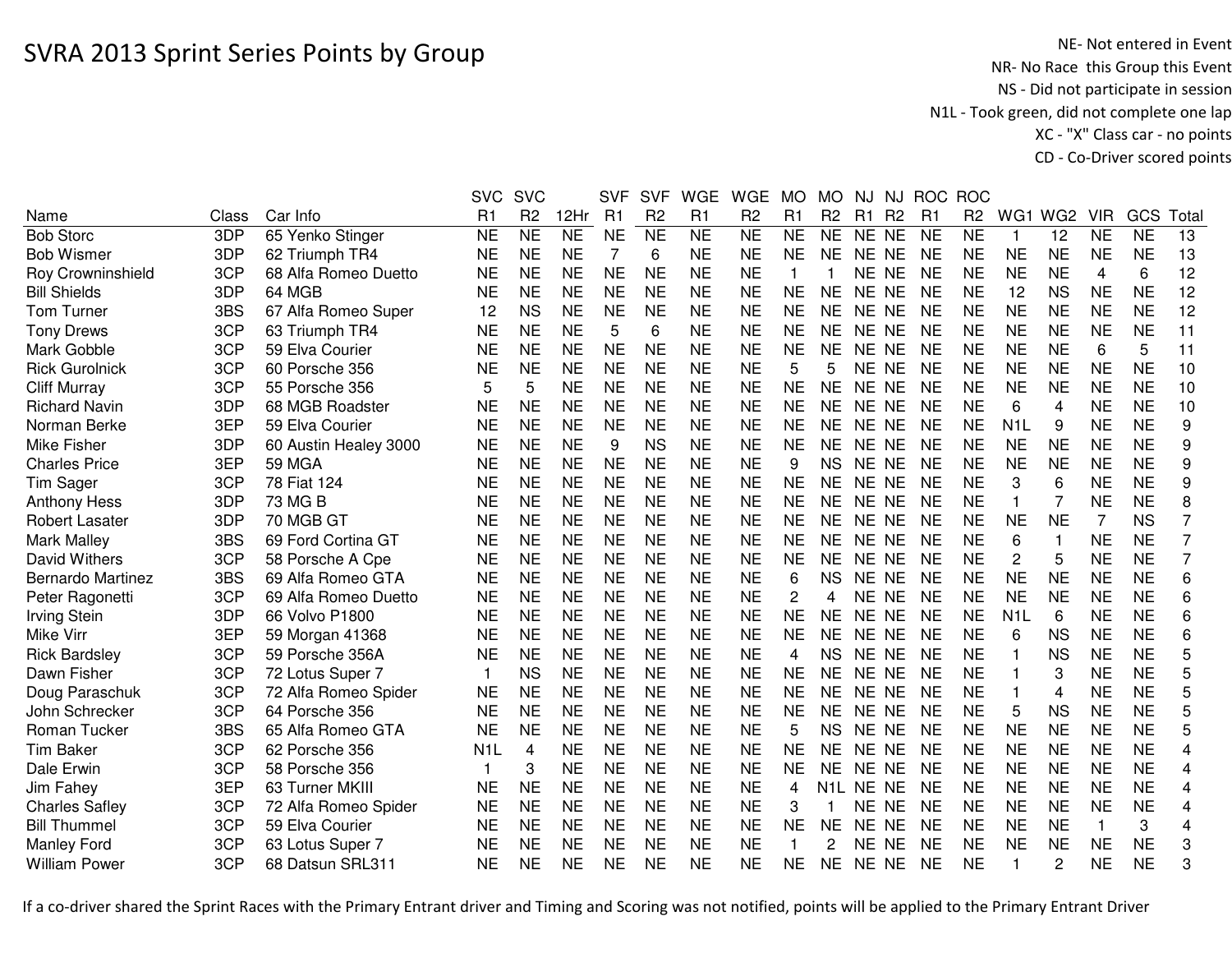|                        |       |                       | <b>SVC</b>     | <b>SVC</b>       |                 | <b>SVF</b> | <b>SVF</b>     | <b>WGE</b>       | <b>WGE</b>          | <b>MO</b>      | <b>MO</b>      | <b>NJ</b>      | NJ             |           | ROC ROC        |                |                 |            |                 |                |
|------------------------|-------|-----------------------|----------------|------------------|-----------------|------------|----------------|------------------|---------------------|----------------|----------------|----------------|----------------|-----------|----------------|----------------|-----------------|------------|-----------------|----------------|
| Name                   | Class | Car Info              | R <sub>1</sub> | R <sub>2</sub>   | 12Hr            | R1         | R <sub>2</sub> | R1               | R <sub>2</sub>      | R <sub>1</sub> | R <sub>2</sub> | R <sub>1</sub> | R <sub>2</sub> | R1        | R <sub>2</sub> | WG1            | WG <sub>2</sub> | <b>VIR</b> | GCS             | Total          |
| <b>Andrew Byrnes</b>   | 3CP   | 63 Elva Courier       | <b>NE</b>      | $\overline{NE}$  | $\overline{NE}$ | <b>NE</b>  | N <sub>E</sub> | N <sub>E</sub>   | $\overline{\sf NE}$ | $\mathbf{1}$   |                | NE NE          |                | <b>NE</b> | <b>NE</b>      | <b>NE</b>      | <b>NE</b>       | <b>NE</b>  | $\overline{NE}$ | $\overline{c}$ |
| <b>Michael Patton</b>  | 3DP   | 65 MGB Roadster       | <b>NE</b>      | <b>NE</b>        | <b>NE</b>       | <b>NE</b>  | <b>NE</b>      | <b>NE</b>        | <b>NE</b>           | <b>NE</b>      | <b>NE</b>      | NE NE          |                | <b>NE</b> | <b>NE</b>      | $\overline{2}$ | <b>NS</b>       | <b>NE</b>  | <b>NE</b>       | 2              |
| <b>Andrew Wright</b>   | 3CP   | 62 Lotus Super 7      | <b>NE</b>      | <b>NE</b>        | <b>NE</b>       | <b>NE</b>  | <b>NE</b>      | <b>NE</b>        | <b>NE</b>           | 1              |                | NE NE          |                | <b>NE</b> | <b>NE</b>      | <b>NE</b>      | <b>NE</b>       | <b>NE</b>  | <b>NE</b>       | $\overline{c}$ |
| <b>Kristine Lay</b>    | 3CP   | 68 Alfa Romeo Spider  | <b>NE</b>      | <b>NE</b>        | <b>NE</b>       | <b>NE</b>  | <b>NE</b>      | <b>NE</b>        | <b>NE</b>           | <b>NE</b>      | <b>NE</b>      | NE NE          |                | <b>NE</b> | <b>NE</b>      | -1             | <b>NS</b>       | <b>NE</b>  | <b>NE</b>       |                |
| Larry Ligas            | 3DP   | 61 Daimler SP250      | NE             | <b>NE</b>        | $\mathbf 1$     | <b>NE</b>  | <b>NE</b>      | <b>NE</b>        | <b>NE</b>           | NE             | NE.            | NE NE          |                | <b>NE</b> | <b>NE</b>      | NE             | <b>NE</b>       | <b>NE</b>  | <b>NE</b>       |                |
| C. Lane Mally          | 3CP   | 65 Porsche 356        | <b>NE</b>      | <b>NE</b>        | <b>NE</b>       | <b>NE</b>  | <b>NE</b>      | <b>NE</b>        | <b>NE</b>           | <b>NE</b>      | <b>NE</b>      | NE NE          |                | <b>NE</b> | <b>NE</b>      | $\mathbf 1$    | <b>NS</b>       | <b>NE</b>  | <b>NE</b>       |                |
| Tom Ragonetti          | 3CP   | 69 Alfa Romeo Duetta  | <b>NE</b>      | <b>NE</b>        | <b>NE</b>       | <b>NE</b>  | <b>NE</b>      | <b>NE</b>        | <b>NE</b>           | <b>NE</b>      | <b>NE</b>      | NE NE          |                | <b>NE</b> | <b>NE</b>      | -1             | <b>NS</b>       | <b>NE</b>  | <b>NE</b>       |                |
| Daniel Rosenthal       | 3CP   | 66 Sunbeam Tiger      | <b>NE</b>      | <b>NE</b>        | <b>NE</b>       | <b>NE</b>  | <b>NE</b>      | <b>NE</b>        | <b>NE</b>           | $\mathbf{1}$   | <b>NS</b>      | NE NE          |                | <b>NE</b> | <b>NE</b>      | <b>NE</b>      | <b>NE</b>       | <b>NE</b>  | <b>NE</b>       |                |
| <b>Bill Treffert</b>   | 3EP   | 61 MGA MKIII C        | $\mathbf 1$    | N <sub>1</sub> L | <b>NE</b>       | <b>NE</b>  | <b>NE</b>      | <b>NE</b>        | <b>NE</b>           | <b>NE</b>      | <b>NE</b>      | NE NE          |                | <b>NE</b> | <b>NE</b>      | <b>NE</b>      | <b>NE</b>       | <b>NE</b>  | <b>NE</b>       |                |
| Randy Williams         | 3EP   | 59 Triumph TR3        | <b>NE</b>      | <b>NE</b>        | <b>NE</b>       | <b>NE</b>  | <b>NE</b>      | N <sub>1</sub> L | N <sub>1</sub> L    | <b>NE</b>      | <b>NE</b>      | NE NE          |                | <b>NE</b> | <b>NE</b>      | $\mathbf{1}$   | <b>NS</b>       | <b>NE</b>  | <b>NE</b>       |                |
| Randy Woods            | 3CP   | 71 Lotus Super Seven  | <b>NE</b>      | <b>NE</b>        | <b>NE</b>       | <b>NE</b>  | <b>NE</b>      | <b>NE</b>        | <b>NE</b>           | <b>NE</b>      | <b>NE</b>      | NE.            | <b>NE</b>      | <b>NE</b> | <b>NE</b>      | -1             | <b>NS</b>       | <b>NE</b>  | <b>NE</b>       |                |
| <b>Bill Ironside</b>   | 3EP   | 67 Porsche 912        | <b>NE</b>      | <b>NE</b>        | <b>NE</b>       | <b>NE</b>  | <b>NE</b>      | <b>NE</b>        | <b>NE</b>           | 0              | <b>NS</b>      | NE.            | NE             | <b>NE</b> | <b>NE</b>      | <b>NE</b>      | <b>NE</b>       | <b>NE</b>  | <b>NE</b>       | 0              |
| Frank Morelli          | 4AP   | 61 Chevrolet Corvette | <b>NE</b>      | <b>NE</b>        | <b>NE</b>       | <b>NE</b>  | <b>NE</b>      | 32               | 32                  | <b>NE</b>      | <b>NE</b>      | NE.            | <b>NE</b>      | <b>NE</b> | <b>NE</b>      | 7              | 12              | <b>NE</b>  | <b>NE</b>       | 83             |
| <b>Tony Parella</b>    | 4BP   | 58 Chevrolet Corvette | $\mathbf 1$    | 16               | 16              | <b>NE</b>  | <b>NE</b>      | <b>NE</b>        | <b>NE</b>           | <b>NE</b>      | <b>NE</b>      | <b>NE</b>      | <b>NE</b>      | <b>NS</b> | 32             | <b>NE</b>      | <b>NE</b>       | 9          | <b>NS</b>       | 74             |
| Tom Grudovich          | 4FM   | 60 Lola MKI           | <b>NE</b>      | <b>NE</b>        | <b>NE</b>       | <b>NE</b>  | <b>NE</b>      | <b>NE</b>        | <b>NE</b>           | 16             | <b>NS</b>      | NE NE          |                | <b>NE</b> | <b>NE</b>      | 16             | 16              | 1          | 16              | 65             |
| <b>Patrick Bean</b>    | 4BP   | 59 Aston Martin DB4   | <b>NE</b>      | <b>NE</b>        | <b>NE</b>       | <b>NE</b>  | <b>NE</b>      | 32               | 32                  | <b>NE</b>      | <b>NE</b>      | NE NE          |                | <b>NE</b> | <b>NE</b>      | <b>NE</b>      | <b>NE</b>       | <b>NE</b>  | <b>NE</b>       | 64             |
| Max Heilman            | 4AP   | 58 Jaguar XK150       | <b>NE</b>      | <b>NE</b>        | <b>NE</b>       | <b>NE</b>  | <b>NE</b>      | <b>NE</b>        | <b>NE</b>           | 16             | 16             | NE NE          |                | <b>NE</b> | <b>NE</b>      | 16             | 16              | <b>NE</b>  | <b>NE</b>       | 64             |
| Al Schwacke            | 4BP   | 55 Chevrolet Corvette | <b>NE</b>      | <b>NE</b>        | <b>NE</b>       | <b>NE</b>  | <b>NE</b>      | <b>NE</b>        | <b>NE</b>           | <b>NE</b>      | <b>NE</b>      | 32             | 32             | <b>NE</b> | <b>NE</b>      | <b>NE</b>      | <b>NE</b>       | <b>NE</b>  | <b>NE</b>       | 64             |
| <b>Bob Harvey</b>      | 4BP   | 57 Chevrolet Corvette | <b>NE</b>      | <b>NE</b>        | <b>NE</b>       | <b>NE</b>  | <b>NE</b>      | <b>NE</b>        | <b>NE</b>           | <b>NE</b>      | <b>NE</b>      | 24             | 24             | <b>NE</b> | <b>NE</b>      | -1             | <b>NS</b>       | 12         | <b>NS</b>       | 61             |
| <b>Richard Milburn</b> | 4AP   | 66 Jaguar XKE         | NE             | <b>NE</b>        | <b>NE</b>       | 16         | 16             | <b>NE</b>        | <b>NE</b>           | 12             | 12             | NE NE          |                | <b>NE</b> | <b>NE</b>      | NE             | <b>NE</b>       | <b>NE</b>  | <b>NE</b>       | 56             |
| <b>Glen Stephens</b>   | 4FM   | 56 Lotus XI LeMans    | <b>NE</b>      | <b>NE</b>        | <b>NE</b>       | <b>NE</b>  | <b>NE</b>      | <b>NE</b>        | <b>NE</b>           | 12             | 16             | NE NE          |                | <b>NE</b> | <b>NE</b>      | <b>NE</b>      | <b>NE</b>       | 16         | 12              | 56             |
| <b>Bob Wechsler</b>    | 4AP   | 57 Chevrolet Corvette | 16             | 16               | <b>NE</b>       | <b>NE</b>  | <b>NE</b>      | <b>NE</b>        | <b>NE</b>           | <b>NE</b>      | <b>NE</b>      | NE NE          |                | <b>NE</b> | <b>NE</b>      | 9              | <b>NS</b>       | <b>NE</b>  | <b>NE</b>       | 41             |
| Dan Parr               | 4CM   | 59 Demar Devin        | <b>NE</b>      | <b>NE</b>        | <b>NE</b>       | 16         | 16             | <b>NE</b>        | <b>NE</b>           | <b>NE</b>      | <b>NE</b>      | NE NE          |                | <b>NE</b> | <b>NE</b>      | <b>NE</b>      | <b>NE</b>       | <b>NE</b>  | <b>NE</b>       | 32             |
| <b>Bill Schwacke</b>   | 4BP   | 55 Chevrolet Corvette | <b>NE</b>      | <b>NE</b>        | <b>NE</b>       | <b>NE</b>  | <b>NE</b>      | <b>NE</b>        | <b>NE</b>           | <b>NE</b>      | <b>NE</b>      | NE NE          |                | <b>NE</b> | <b>NE</b>      | 16             | 16              | <b>NE</b>  | <b>NE</b>       | 32             |
| <b>Todd Stuckart</b>   | 4BM   | 56 Chevrolet Corvette | <b>NE</b>      | <b>NE</b>        | <b>NE</b>       | 16         | 12             | <b>NE</b>        | <b>NE</b>           | <b>NE</b>      | <b>NE</b>      | NE NE          |                | <b>NE</b> | <b>NE</b>      | <b>NE</b>      | <b>NE</b>       | <b>NE</b>  | <b>NE</b>       | 28             |
| Tom Frankowski         | 4BM   | 60 Chevrolet Corvette | <b>NE</b>      | <b>NE</b>        | <b>NE</b>       | 12         | 9              | <b>NE</b>        | <b>NE</b>           | <b>NE</b>      | <b>NE</b>      | NE NE          |                | <b>NE</b> | <b>NE</b>      | <b>NE</b>      | <b>NE</b>       | <b>NE</b>  | <b>NE</b>       | 21             |
| <b>Baxter Phillips</b> | 4FM   | 57 Lotus XI           | <b>NE</b>      | <b>NE</b>        | <b>NE</b>       | <b>NE</b>  | <b>NE</b>      | <b>NE</b>        | <b>NE</b>           | <b>NE</b>      | <b>NE</b>      | NE NE          |                | <b>NE</b> | <b>NE</b>      | <b>NE</b>      | <b>NE</b>       | 12         | 9               | 21             |
| Michael Oritt          | 4FM   | 59 Elva MK IV         | <b>NE</b>      | <b>NE</b>        | <b>NE</b>       | <b>NE</b>  | <b>NE</b>      | <b>NE</b>        | <b>NE</b>           | <b>NE</b>      | <b>NE</b>      | NE NE          |                | <b>NE</b> | <b>NE</b>      | 16             | <b>NS</b>       | 1          | <b>NS</b>       | 17             |
| <b>Robert Bodin</b>    | 4CM   | 54 Devin Jaguar       | <b>NE</b>      | <b>NE</b>        | <b>NE</b>       | <b>NE</b>  | <b>NE</b>      | <b>NE</b>        | <b>NE</b>           | <b>NE</b>      | <b>NE</b>      | NE NE          |                | <b>NE</b> | <b>NE</b>      | 16             | <b>NS</b>       | <b>NE</b>  | <b>NE</b>       | 16             |
| <b>Fred Burke</b>      | 4FM   | 57 Elva Climax        | <b>NE</b>      | <b>NE</b>        | <b>NE</b>       | <b>NE</b>  | <b>NE</b>      | <b>NE</b>        | <b>NE</b>           | <b>NE</b>      | <b>NE</b>      | NE NE          |                | <b>NE</b> | <b>NE</b>      | <b>NE</b>      | <b>NE</b>       | 9          | $\overline{7}$  | 16             |
| John Higgins           | 4DM   | 59 Porsche 718RSK     | <b>NE</b>      | <b>NE</b>        | <b>NE</b>       | <b>NE</b>  | <b>NE</b>      | <b>NE</b>        | <b>NE</b>           | 16             | <b>NS</b>      | NE NE          |                | <b>NE</b> | <b>NE</b>      | <b>NE</b>      | <b>NE</b>       | <b>NE</b>  | <b>NE</b>       | 16             |
| David Neidell          | 4BM   | 59 Kellison J-5       | <b>NE</b>      | <b>NE</b>        | <b>NE</b>       | 9          | 7              | <b>NE</b>        | <b>NE</b>           | <b>NE</b>      | <b>NE</b>      | NE NE          |                | <b>NE</b> | <b>NE</b>      | <b>NE</b>      | <b>NE</b>       | <b>NE</b>  | <b>NE</b>       | 16             |
| <b>Bernie Nevoral</b>  | 4BM   | 57 Devin              | <b>NE</b>      | <b>NE</b>        | <b>NE</b>       | <b>NS</b>  | 16             | <b>NE</b>        | <b>NE</b>           | <b>NE</b>      | <b>NE</b>      | <b>NE</b>      | <b>NE</b>      | <b>NE</b> | <b>NE</b>      | <b>NE</b>      | <b>NE</b>       | <b>NE</b>  | <b>NE</b>       | 16             |
| <b>Bill Peter</b>      | 4CP   | 54 Chevrolet Corvette | <b>NE</b>      | <b>NE</b>        | 16              | <b>NE</b>  | <b>NE</b>      | <b>NE</b>        | <b>NE</b>           | NE             | <b>NE</b>      | NE NE          |                | <b>NE</b> | <b>NE</b>      | NE             | <b>NE</b>       | <b>NE</b>  | <b>NE</b>       | 16             |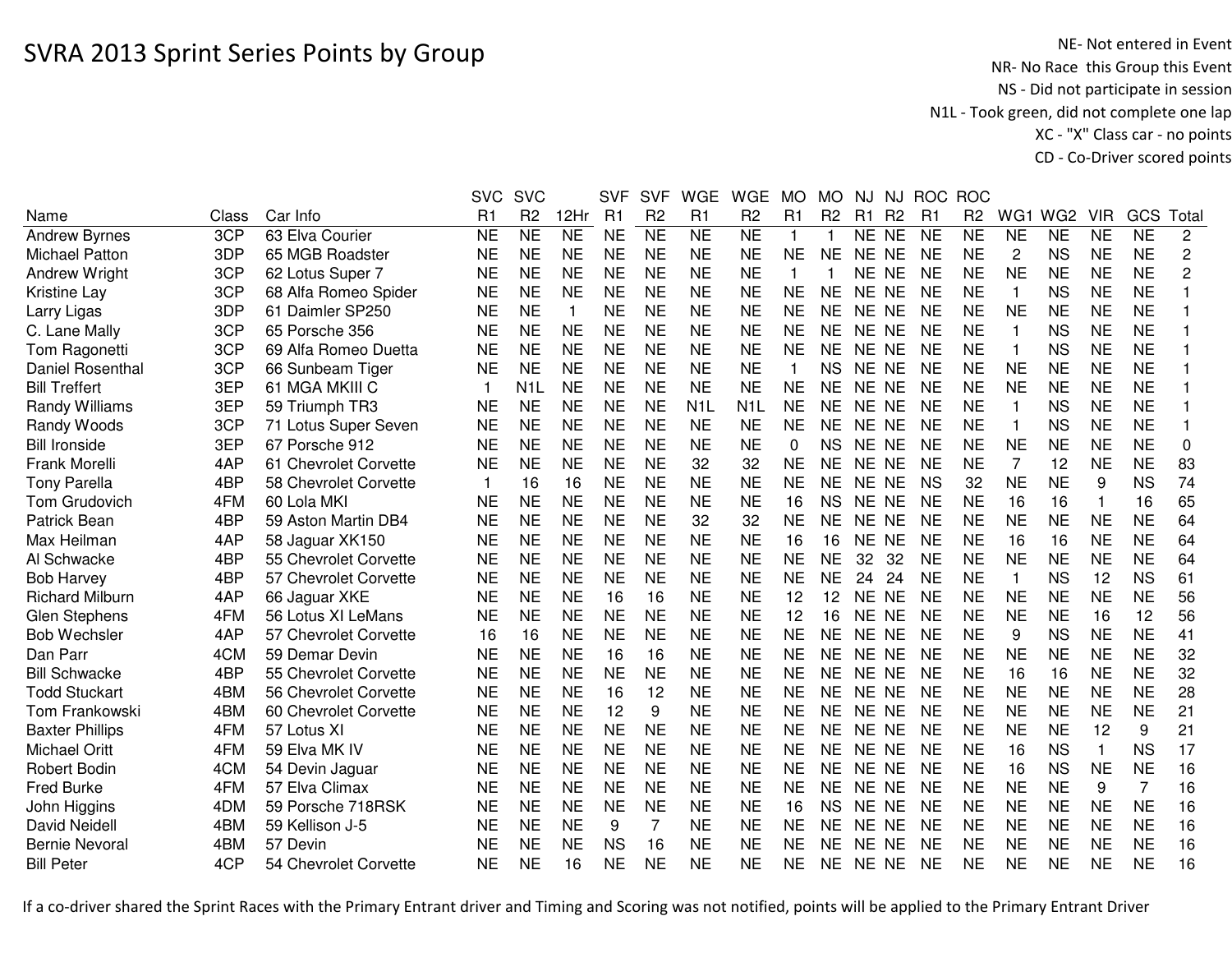|                       |       |                             | <b>SVC</b> | <b>SVC</b>     |            | <b>SVF</b> | <b>SVF</b>     | <b>WGE</b> | <b>WGE</b>     | МO        | МO             | NJ.                    | NJ.            | <b>ROC</b>     | <b>ROC</b>     |           |                 |            |                |       |
|-----------------------|-------|-----------------------------|------------|----------------|------------|------------|----------------|------------|----------------|-----------|----------------|------------------------|----------------|----------------|----------------|-----------|-----------------|------------|----------------|-------|
| Name                  | Class | Car Info                    | R1         | R <sub>2</sub> | 12Hr       | R1         | R <sub>2</sub> | R1         | R <sub>2</sub> | R1        | R <sub>2</sub> | R1                     | R <sub>2</sub> | R <sub>1</sub> | R <sub>2</sub> | WG1       | WG <sub>2</sub> | <b>VIR</b> | GCS            | Total |
| <b>Tivvy Shenton</b>  | 4BP   | 55 Jaguar XK 140            | <b>NE</b>  | <b>NE</b>      | <b>NE</b>  | <b>NE</b>  | <b>NE</b>      | <b>NE</b>  | <b>NE</b>      | <b>NE</b> | <b>NE</b>      | NE NE                  |                | <b>NE</b>      | <b>NE</b>      | <b>NE</b> | <b>NE</b>       | 16         | <b>NS</b>      | 16    |
| <b>Daniel Ruehs</b>   | 4BP   | 59 Chevrolet Corvette       | <b>NE</b>  | <b>NE</b>      | <b>NE</b>  | <b>NE</b>  | <b>NE</b>      | <b>NE</b>  | <b>NE</b>      | <b>NE</b> | <b>NE</b>      | NE NE                  |                | <b>NE</b>      | <b>NE</b>      | 12        | <b>NS</b>       | <b>NE</b>  | <b>NE</b>      | 12    |
| <b>Bill Treffert</b>  | 4AP   | 60 Chevrolet Corvette       | <b>NE</b>  | <b>NE</b>      | <b>NE</b>  | <b>NE</b>  | <b>NE</b>      | <b>NE</b>  | <b>NE</b>      | <b>NE</b> | <b>NE</b>      | NE NE                  |                | <b>NE</b>      | <b>NE</b>      | 12        | <b>NS</b>       | <b>NE</b>  | <b>NE</b>      | 12    |
| Jeff Snook            | 4FM   | 56 Lotus XI                 | <b>NE</b>  | <b>NE</b>      | <b>NE</b>  | <b>NE</b>  | <b>NE</b>      | <b>NE</b>  | <b>NE</b>      | 9         | <b>NS</b>      | NE NE                  |                | <b>NE</b>      | <b>NE</b>      | <b>NE</b> | <b>NE</b>       | <b>NE</b>  | <b>NE</b>      | 9     |
| <b>Bill Treffert</b>  | 4AP   | 60 Chevrolet Corvette       | <b>NE</b>  | <b>NE</b>      | <b>NE</b>  | <b>NE</b>  | <b>NE</b>      | <b>NE</b>  | <b>NE</b>      | 9         | <b>NS</b>      | NE NE                  |                | <b>NE</b>      | <b>NE</b>      | <b>NE</b> | <b>NE</b>       | <b>NE</b>  | <b>NE</b>      | 9     |
| James Cullen          | 5GTR  | 68 Ford SPF GT40 MK 1       | 16         | 16             | <b>NE</b>  | 16         | 16             | 32         | 32             | 16        |                | NE NE                  |                | <b>NE</b>      | <b>NE</b>      | 12        | 16              | <b>NS</b>  | <b>NS</b>      | 173   |
| Hobie Buppert         | 5ASR  | 69 Lola T70 MKIII           | 16         | 16             | <b>NE</b>  | <b>NE</b>  | <b>NE</b>      | 32         | 32             | <b>NE</b> | <b>NE</b>      | NE NE                  |                | <b>NE</b>      | <b>NE</b>      | 12        | <b>NS</b>       | 16         | 12             | 136   |
| Ken Mennella          | 5GTR  | 63 Chevrolet Corvette GSRer | <b>NE</b>  | <b>NE</b>      | <b>NIL</b> | <b>NE</b>  | <b>NE</b>      | 24         | 24             | <b>NE</b> | <b>NE</b>      | NE NE                  |                | <b>NE</b>      | <b>NE</b>      | 16        | <b>NS</b>       | 16         | 16             | 96    |
| <b>Travis Engen</b>   | 5FM   | 62 Lotus 23B                | NE         | <b>NE</b>      | <b>NE</b>  | 16         | 16             | <b>NE</b>  | NE             | 12        | <b>NS</b>      | NE NE                  |                | NE             | <b>NE</b>      | <b>NS</b> | <b>NS</b>       | 16         | 16             | 76    |
| <b>Cliff Berry</b>    | 5BSR  | 75 Royale RP4               | <b>NE</b>  | <b>NE</b>      | <b>NE</b>  | <b>NE</b>  | <b>NE</b>      | 32         | 32             | <b>NE</b> | <b>NE</b>      | NE NE                  |                | <b>NE</b>      | <b>NE</b>      | <b>NE</b> | <b>NE</b>       | <b>NE</b>  | <b>NE</b>      | 64    |
| Doc Bundy             | 5FM   | 64 Lotus 23B                | <b>NE</b>  | <b>NE</b>      | <b>NE</b>  | <b>NE</b>  | <b>NE</b>      | <b>NE</b>  | <b>NE</b>      | 16        | 16             | NE NE                  |                | <b>NE</b>      | <b>NE</b>      | 16        | 16              | <b>NE</b>  | <b>NE</b>      | 64    |
| <b>Bill Thumel</b>    | 5ASR  | 67 Lola T70 Mk 3B           | <b>NE</b>  | <b>NE</b>      | <b>NE</b>  | <b>NE</b>  | <b>NE</b>      | <b>NE</b>  | <b>NE</b>      | <b>NE</b> | <b>NE</b>      | NE NE                  |                | <b>NE</b>      | <b>NE</b>      | 16        | 16              | 12         | 16             | 60    |
| <b>Bob Tkacik</b>     | 5ASR  | 65 Lotus 30                 | <b>NE</b>  | <b>NE</b>      | <b>NE</b>  | <b>NE</b>  | <b>NE</b>      | 24         | 24             | <b>NE</b> | <b>NE</b>      | NE NE                  |                | <b>NE</b>      | <b>NE</b>      | <b>NS</b> | 12              | <b>NE</b>  | <b>NE</b>      | 60    |
| Paul Gelpi            | 5BSR  | 62 Bobsy SR23               | 1          | <b>NS</b>      | <b>NE</b>  | <b>NE</b>  | <b>NE</b>      | <b>NE</b>  | <b>NE</b>      | 12        | 16             | NE NE                  |                | <b>NE</b>      | <b>NE</b>      | 16        | <b>NS</b>       | <b>NE</b>  | <b>NE</b>      | 45    |
| James Miller          | 5CSR  | 72 McCann ME4A              | <b>NE</b>  | <b>NE</b>      | <b>NE</b>  | 16         | 16             | <b>NE</b>  | <b>NE</b>      | <b>NE</b> | <b>NE</b>      | <b>NE</b>              | <b>NE</b>      | <b>NE</b>      | <b>NE</b>      | <b>NE</b> | <b>NE</b>       | <b>NE</b>  | <b>NE</b>      | 32    |
| Mark Brannon          | 5BSR  | 64 Lotus 23                 | <b>NE</b>  | <b>NE</b>      | <b>NE</b>  | 12         | 16             | <b>NE</b>  | <b>NE</b>      | <b>NE</b> | <b>NE</b>      | <b>NE</b>              | NE             | <b>NE</b>      | <b>NE</b>      | <b>NE</b> | <b>NE</b>       | <b>NE</b>  | <b>NE</b>      | 28    |
| Mike Kaske            | 5BSR  | 65 Causey Special           | <b>NE</b>  | <b>NE</b>      | <b>NE</b>  | 16         | 12             | <b>NE</b>  | <b>NE</b>      | <b>NE</b> | <b>NE</b>      | NE NE                  |                | <b>NE</b>      | NE             | <b>NE</b> | <b>NE</b>       | <b>NE</b>  | <b>NE</b>      | 28    |
| <b>Michael Kaleel</b> | 5FM   | 64 Lotus 23B                | <b>NE</b>  | <b>NE</b>      | <b>NE</b>  | <b>NE</b>  | <b>NE</b>      | <b>NE</b>  | <b>NE</b>      | 6         | <b>NS</b>      | NE NE                  |                | <b>NE</b>      | <b>NE</b>      | 9         | 9               | <b>NE</b>  | <b>NE</b>      | 24    |
| <b>Bill Luken</b>     | 5FM   | 63 Lotus 23B                | NE         | <b>NE</b>      | <b>NE</b>  | <b>NE</b>  | <b>NE</b>      | <b>NE</b>  | <b>NE</b>      | <b>NE</b> | <b>NE</b>      | NE NE                  |                | <b>NE</b>      | <b>NE</b>      | 12        | 12              | <b>NE</b>  | <b>NE</b>      | 24    |
| Mike Zappa            | 5GTR  | 66 Ford GT40MKI             | <b>NE</b>  | <b>NE</b>      | <b>NE</b>  | <b>NE</b>  | <b>NE</b>      | <b>NE</b>  | <b>NE</b>      | 12        |                | N1L NE NE              |                | <b>NE</b>      | <b>NE</b>      | 9         | <b>NS</b>       | <b>NE</b>  | <b>NE</b>      | 21    |
| A.C. D'Augustine      | 5ASR  | 65 Genie MK 10B             | <b>NE</b>  | <b>NE</b>      | <b>NE</b>  | <b>NE</b>  | <b>NE</b>      | <b>NE</b>  | <b>NE</b>      | <b>NE</b> | NE.            | NE NE                  |                | <b>NE</b>      | <b>NE</b>      | <b>NE</b> | <b>NE</b>       | 9          | 9              | 18    |
| <b>Robert Boyce</b>   | 5GT   | 65 Cheetah Coupe            | <b>NE</b>  | <b>NE</b>      | <b>NE</b>  | 16         | 1              | <b>NE</b>  | <b>NE</b>      | <b>NE</b> | NE.            | NE NE                  |                | <b>NE</b>      | <b>NE</b>      | <b>NE</b> | <b>NE</b>       | <b>NE</b>  | <b>NE</b>      | 17    |
| Danny Baker           | 5FM   | 63 Lotus 23B                | 16         | <b>NS</b>      | <b>NE</b>  | <b>NE</b>  | <b>NE</b>      | <b>NE</b>  | <b>NE</b>      | <b>NE</b> | NE.            | NE NE                  |                | <b>NE</b>      | <b>NE</b>      | <b>NE</b> | <b>NE</b>       | <b>NE</b>  | <b>NE</b>      | 16    |
| <b>Tim Covert</b>     | 5BSR  | 65 Moodini Sports Racer     | <b>NE</b>  | <b>NE</b>      | <b>NE</b>  | <b>NE</b>  | <b>NE</b>      | <b>NE</b>  | <b>NE</b>      | 16        |                | N <sub>1</sub> L NE NE |                | <b>NE</b>      | <b>NE</b>      | <b>NE</b> | <b>NE</b>       | <b>NE</b>  | <b>NE</b>      | 16    |
| Tom Shelton           | 5ASR  | 66 Lola T70 Spyder          | <b>NE</b>  | <b>NE</b>      | <b>NE</b>  | <b>NE</b>  | <b>NE</b>      | <b>NE</b>  | <b>NE</b>      | 16        | <b>NS</b>      | NE NE                  |                | <b>NE</b>      | <b>NE</b>      | <b>NE</b> | <b>NE</b>       | <b>NE</b>  | <b>NE</b>      | 16    |
| Lilo Zicron           | 5ASR  | 67 Lola T70                 | NE         | <b>NE</b>      | <b>NE</b>  | <b>NE</b>  | <b>NE</b>      | <b>NE</b>  | <b>NE</b>      | <b>NE</b> | <b>NE</b>      | NE NE                  |                | <b>NE</b>      | NE             | <b>NE</b> | <b>NE</b>       | 7          | $\overline{7}$ | 14    |
| John Higgins          | 5ASR  | 69 Porsche 910              | <b>NE</b>  | <b>NE</b>      | <b>NE</b>  | <b>NE</b>  | <b>NE</b>      | <b>NE</b>  | <b>NE</b>      | 12        | <b>NS</b>      | NE NE                  |                | <b>NE</b>      | <b>NE</b>      | <b>NE</b> | <b>NE</b>       | <b>NE</b>  | <b>NE</b>      | 12    |
| Brian Johnson         | 5ASR  | 65 Lola T70                 | 12         | <b>NS</b>      | <b>NE</b>  | <b>NE</b>  | <b>NE</b>      | <b>NE</b>  | <b>NE</b>      | <b>NE</b> | <b>NE</b>      | NE NE                  |                | <b>NE</b>      | <b>NE</b>      | <b>NE</b> | <b>NE</b>       | <b>NE</b>  | <b>NE</b>      | 12    |
| <b>Robert Maurer</b>  | 5FM   | 63 Elva MK VII              | <b>NE</b>  | <b>NE</b>      | <b>NE</b>  | 12         | <b>NS</b>      | <b>NE</b>  | <b>NE</b>      | <b>NE</b> | <b>NE</b>      | NE NE                  |                | <b>NE</b>      | <b>NE</b>      | <b>NE</b> | <b>NE</b>       | <b>NE</b>  | <b>NE</b>      | 12    |
| Sandra McNeil         | 5FM   | 63 Lotus 23B                | <b>NE</b>  | <b>NE</b>      | <b>NE</b>  | <b>NE</b>  | <b>NE</b>      | <b>NE</b>  | <b>NE</b>      | 9         | <b>NS</b>      | <b>NE</b>              | NE             | <b>NE</b>      | <b>NE</b>      | <b>NE</b> | <b>NE</b>       | <b>NE</b>  | <b>NE</b>      | 9     |
| <b>Rick Balsley</b>   | 5FM   | 62 Lotus 23                 | <b>NE</b>  | <b>NE</b>      | <b>NE</b>  | <b>NS</b>  | $\mathbf{1}$   | <b>NE</b>  | <b>NE</b>      | 7         | <b>NS</b>      | NE NE                  |                | <b>NE</b>      | <b>NE</b>      | <b>NE</b> | <b>NE</b>       | <b>NE</b>  | <b>NE</b>      | 8     |
| Andre Gagne           | 5FM   | 63 Lotus 23B                | <b>NE</b>  | <b>NE</b>      | <b>NE</b>  | <b>NE</b>  | <b>NE</b>      | <b>NE</b>  | <b>NE</b>      | <b>NE</b> | <b>NE</b>      | NE NE                  |                | <b>NE</b>      | <b>NE</b>      | 7         | <b>NS</b>       | <b>NE</b>  | <b>NE</b>      | 7     |
| Peter McLaughlin      | 5BSR  | 65 Elva MK VIIS             | -1         | <b>NS</b>      | <b>NE</b>  | <b>NE</b>  | <b>NE</b>      | <b>NE</b>  | <b>NE</b>      | <b>NE</b> | <b>NE</b>      | <b>NE</b>              | <b>NE</b>      | <b>NE</b>      | <b>NE</b>      | <b>NE</b> | <b>NE</b>       | <b>NE</b>  | <b>NE</b>      |       |
| Paul Wilson           | 5ASR  | 65 Lola T70 MKII            | <b>NE</b>  | <b>NE</b>      | <b>NE</b>  | <b>NE</b>  | <b>NE</b>      | <b>NE</b>  | <b>NE</b>      | <b>NE</b> | <b>NE</b>      | NE NE                  |                | <b>NE</b>      | NE             | <b>NE</b> | <b>NE</b>       | 1          | <b>NS</b>      |       |
|                       |       |                             |            |                |            |            |                |            |                |           |                |                        |                |                |                |           |                 |            |                |       |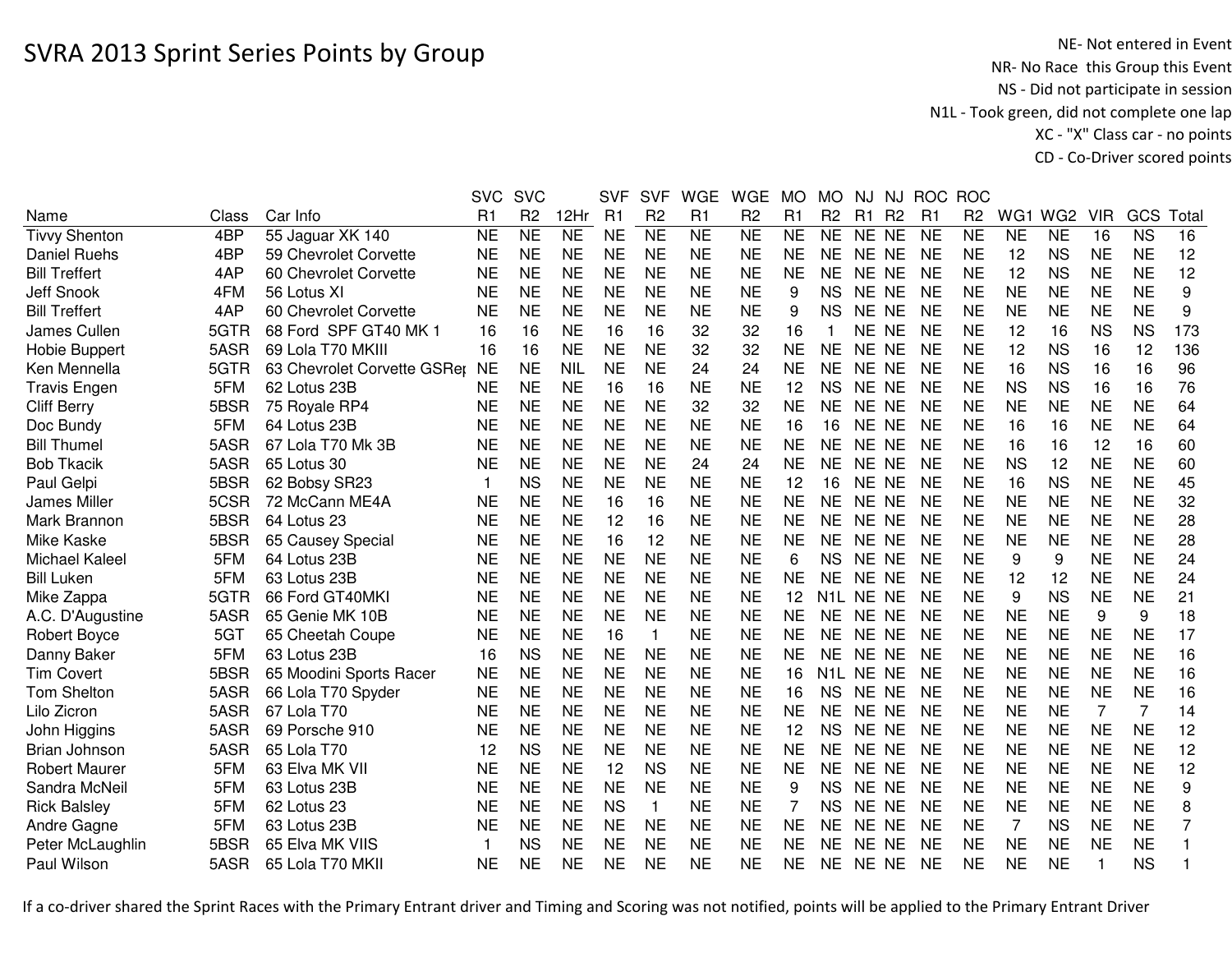|                         |       |                         | <b>SVC</b>       | <b>SVC</b>     |                | <b>SVF</b>       | <b>SVF</b>     | <b>WGE</b> | <b>WGE</b>     | MO        | <b>MO</b>      | <b>NJ</b> | NJ             |           | ROC ROC        |                |                  |            |           |          |
|-------------------------|-------|-------------------------|------------------|----------------|----------------|------------------|----------------|------------|----------------|-----------|----------------|-----------|----------------|-----------|----------------|----------------|------------------|------------|-----------|----------|
| Name                    | Class | Car Info                | R1               | R <sub>2</sub> | 12Hr           | R1               | R <sub>2</sub> | R1         | R <sub>2</sub> | R1        | R <sub>2</sub> | R1        | R <sub>2</sub> | R1        | R <sub>2</sub> | WG1            | WG <sub>2</sub>  | <b>VIR</b> | GCS       | Total    |
| Graham Adelman          | 5FM   | 62 Lotus 23B            | <b>NE</b>        | <b>NE</b>      | N <sub>E</sub> | N <sub>1</sub> L | <b>NS</b>      | <b>NE</b>  | <b>NE</b>      | <b>NE</b> | <b>NE</b>      | NE NE     |                | <b>NE</b> | <b>NE</b>      | <b>NE</b>      | <b>NE</b>        | <b>NE</b>  | <b>NE</b> | $\Omega$ |
| James Dolan             | 5X/7M | 67 Ford GT40            | <b>NE</b>        | <b>NE</b>      | <b>NE</b>      | <b>NE</b>        | <b>NE</b>      | <b>NE</b>  | <b>NE</b>      | <b>NE</b> | <b>NE</b>      | NE NE     |                | <b>NE</b> | <b>NE</b>      | <b>NE</b>      | <b>NE</b>        | <b>XC</b>  | <b>XC</b> | 0        |
| <b>Frank Beck</b>       | 6GTU  | 72 Porsche 914/6        | <b>NE</b>        | <b>NE</b>      | <b>NE</b>      | 16               | 16             | 32         | 32             | 16        | 16             | NE NE     |                | <b>NE</b> | <b>NE</b>      | 16             | N <sub>1</sub> L | 16         | 16        | 176      |
| <b>Scott Blackett</b>   | 6TA   | 67 Chevrolet Camaro     | 16               | 16             | <b>NE</b>      | 12               | 16             | <b>NE</b>  | <b>NE</b>      | 16        | 16             | NE NE     |                | <b>NE</b> | <b>NE</b>      | $\mathbf{1}$   | 7                | <b>NE</b>  | <b>NE</b> | 100      |
| Keith Dunbar            | 6AP   | 62 Jaguar E Type        | <b>NE</b>        | <b>NE</b>      | <b>NE</b>      | <b>NE</b>        | <b>NE</b>      | 32         | 32             | 16        | <b>NS</b>      | NE NE     |                | <b>NE</b> | <b>NE</b>      | 12             | <b>NS</b>        | <b>NE</b>  | <b>NE</b> | 92       |
| Jeff McKain             | 6AS   | 66 Ford Mustang         | <b>NE</b>        | <b>NE</b>      | <b>NE</b>      | <b>NE</b>        | <b>NE</b>      | 32         | 32             | <b>NE</b> | NE.            | NE NE     |                | <b>NE</b> | <b>NE</b>      | <b>NE</b>      | <b>NE</b>        | 16         | <b>NS</b> | 80       |
| <b>Charles Gladle</b>   | 6GTO  | 70 Porsche 914/6        | <b>NE</b>        | <b>NE</b>      | <b>NE</b>      | <b>NE</b>        | <b>NE</b>      | 24         | 24             | <b>NE</b> | <b>NE</b>      | NE NE     |                | <b>NE</b> | <b>NE</b>      | 12             | 16               | <b>NE</b>  | <b>NE</b> | 76       |
| Alex Heckert            | 6BP   | 66 Chevrolet Corvette   | N <sub>1</sub> L | 7              | <b>NE</b>      | <b>NE</b>        | <b>NE</b>      | <b>NE</b>  | <b>NE</b>      | <b>NE</b> | <b>NE</b>      | 32        | 24             | <b>NE</b> | <b>NE</b>      | $\mathbf{1}$   | $\mathbf{1}$     | <b>NE</b>  | <b>NE</b> | 65       |
| Olga Reindlova          | 6GTO  | 69 Porsche 911 RSR      | <b>NE</b>        | <b>NE</b>      | <b>NE</b>      | <b>NE</b>        | <b>NE</b>      | 32         | 32             | <b>NE</b> | <b>NE</b>      | NE NE     |                | <b>NE</b> | <b>NE</b>      | <b>NE</b>      | <b>NE</b>        | <b>NE</b>  | <b>NE</b> | 64       |
| <b>Richard Lind</b>     | 6TA   | 69 Chevrolet Camaro Z28 | 12               | 12             | 16             | 9                | 12             | <b>NE</b>  | <b>NE</b>      | <b>NE</b> | <b>NE</b>      | NE NE     |                | <b>NE</b> | <b>NE</b>      | <b>NE</b>      | <b>NE</b>        | <b>NE</b>  | <b>NE</b> | 61       |
| Randy Williams          | 6BP   | 67 Jaguar XKE           | <b>NE</b>        | <b>NE</b>      | <b>NE</b>      | <b>NE</b>        | <b>NE</b>      | 18         | 32             | <b>NE</b> | <b>NE</b>      | NE NE     |                | <b>NE</b> | <b>NE</b>      | 3              | 4                | <b>NE</b>  | <b>NE</b> | 57       |
| <b>Richard DePetro</b>  | 6BP   | 71 Chevrolet Corvette   | <b>NE</b>        | <b>NE</b>      | <b>NE</b>      | <b>NE</b>        | <b>NE</b>      | <b>NE</b>  | <b>NE</b>      | <b>NE</b> | <b>NE</b>      | 24        | 32             | <b>NE</b> | <b>NE</b>      | <b>NE</b>      | <b>NE</b>        | <b>NE</b>  | <b>NE</b> | 56       |
| <b>Tony Parella</b>     | 6AP   | 71 Chevrolet Corvette   | 9                | 12             | 16             | 6                | 6              | <b>NE</b>  | <b>NE</b>      | <b>NE</b> | <b>NE</b>      | NE NE     |                | <b>NE</b> | <b>NE</b>      | <b>NE</b>      | <b>NE</b>        | <b>NE</b>  | <b>NE</b> | 49       |
| <b>Fritz Seidel</b>     | 6GTO  | 67 Porsche 911S         | 5                | 12             | <b>NE</b>      | 16               | 16             | <b>NE</b>  | <b>NE</b>      | <b>NE</b> | <b>NE</b>      | <b>NE</b> | <b>NE</b>      | <b>NE</b> | <b>NE</b>      | <b>NE</b>      | <b>NE</b>        | <b>NE</b>  | <b>NE</b> | 49       |
| Alan Sevadjian          | 6AP   | 69 Chevrolet Corvette   | 16               | 16             | <b>NE</b>      | 16               | $\mathbf{1}$   | <b>NE</b>  | <b>NE</b>      | <b>NE</b> | <b>NE</b>      | NE NE     |                | <b>NE</b> | <b>NE</b>      | <b>NE</b>      | <b>NE</b>        | <b>NE</b>  | <b>NE</b> | 49       |
| Mike Defenbau           | 6GTU  | 73 Porsche 911 RSR      | <b>NE</b>        | <b>NE</b>      | <b>NE</b>      | <b>NE</b>        | <b>NE</b>      | 24         | 24             | <b>NE</b> | <b>NE</b>      | NE NE     |                | <b>NE</b> | <b>NE</b>      | <b>NE</b>      | <b>NE</b>        | <b>NE</b>  | <b>NE</b> | 48       |
| Jim Glass               | 6BP   | 65 Chevrolet Corvette   | <b>NE</b>        | <b>NE</b>      | <b>NE</b>      | <b>NE</b>        | <b>NE</b>      | 24         | 24             | <b>NE</b> | <b>NE</b>      | <b>NE</b> | <b>NE</b>      | <b>NE</b> | <b>NE</b>      | <b>NE</b>      | <b>NE</b>        | <b>NE</b>  | <b>NE</b> | 48       |
| Mark Ferrara            | 6BP   | 70 Chevrolet Corvette   | <b>NE</b>        | <b>NE</b>      | <b>NE</b>      | <b>NE</b>        | <b>NE</b>      | 32         | <b>NS</b>      | <b>NE</b> | <b>NE</b>      | NE NE     |                | <b>NE</b> | <b>NE</b>      | 7              | 7                | <b>NE</b>  | <b>NE</b> | 46       |
| Marty Beaulieu          | 6TA   | 68 Mercury Cougar       | 9                | 9              | <b>NE</b>      | 6                | <b>NS</b>      | <b>NE</b>  | <b>NE</b>      | <b>NE</b> | <b>NE</b>      | NE NE     |                | <b>NE</b> | <b>NE</b>      | 9              | 9                | <b>NE</b>  | <b>NE</b> | 42       |
| Mayo Smith              | 6BP   | 66 Shelby GT350         | <b>NE</b>        | <b>NE</b>      | <b>NE</b>      | <b>NE</b>        | <b>NE</b>      | 14         | 18             | <b>NE</b> | <b>NE</b>      | NE NE     |                | <b>NE</b> | <b>NE</b>      | 4              | 5                | <b>NE</b>  | <b>NE</b> | 41       |
| <b>Emmanuel Moreira</b> | 6AS   | 65 Ford Mustang         | <b>NE</b>        | <b>NE</b>      | <b>NE</b>      | <b>NE</b>        | <b>NE</b>      | 24         | <b>NS</b>      | <b>NE</b> | <b>NE</b>      | NE NE     |                | <b>NE</b> | <b>NE</b>      | $\overline{7}$ | 9                | <b>NE</b>  | <b>NE</b> | 40       |
| <b>Ron Ramsey</b>       | 6BP   | 65 Chevrolet Corvette   | 12               | 12             | <b>NE</b>      | <b>NE</b>        | <b>NE</b>      | 12         | $\overline{c}$ | <b>NE</b> | <b>NE</b>      | NE NE     |                | <b>NE</b> | <b>NE</b>      | <b>NE</b>      | <b>NE</b>        | <b>NE</b>  | <b>NE</b> | 38       |
| Max Heilman             | 6AP   | 71 Jaguar XKE           | 6                | 7              | <b>NE</b>      | <b>NE</b>        | <b>NE</b>      | <b>NE</b>  | <b>NE</b>      |           | 16             | NE NE     |                | <b>NE</b> | <b>NE</b>      | <b>NE</b>      | <b>NE</b>        | <b>NE</b>  | <b>NE</b> | 36       |
| Don Henry               | 6AP   | 69 Chevrolet Corvette   | <b>NE</b>        | <b>NE</b>      | <b>NE</b>      | <b>NE</b>        | <b>NE</b>      | <b>NE</b>  | <b>NE</b>      | 12        | <b>NS</b>      | NE NE     |                | <b>NE</b> | <b>NE</b>      | $\overline{7}$ | 16               | <b>NE</b>  | <b>NE</b> | 35       |
| Andre Ahrle             | 6R    | 65 Cobra Comp           | <b>NE</b>        | <b>NE</b>      | <b>NE</b>      | <b>NE</b>        | <b>NE</b>      | <b>NE</b>  | <b>NE</b>      | <b>NE</b> | <b>NE</b>      | NE NE     |                | <b>NE</b> | <b>NE</b>      | 16             | 16               | <b>NE</b>  | <b>NE</b> | 32       |
| <b>Chuck Bentley</b>    | 6TA   | 67 Chevrolet Camaro Z28 | <b>NE</b>        | <b>NE</b>      | <b>NE</b>      | <b>NE</b>        | <b>NE</b>      | <b>NE</b>  | <b>NE</b>      | <b>NE</b> | <b>NE</b>      | <b>NE</b> | NE             | <b>NE</b> | <b>NE</b>      | 16             | 16               | <b>NE</b>  | <b>NE</b> | 32       |
| Mike Donohue            | 6BP   | 63 Chevrolet Corvette   | <b>NE</b>        | <b>NE</b>      | <b>NE</b>      | <b>NE</b>        | <b>NE</b>      | <b>NE</b>  | <b>NE</b>      | <b>NE</b> | <b>NE</b>      | NE NE     |                | <b>NE</b> | <b>NE</b>      | 16             | 16               | <b>NE</b>  | <b>NE</b> | 32       |
| Cliff Ryan              | 6AS   | 65 Ford Mustang         | 16               | 16             | <b>NE</b>      | <b>NE</b>        | <b>NE</b>      | <b>NE</b>  | <b>NE</b>      | <b>NE</b> | <b>NE</b>      | NE NE     |                | <b>NE</b> | <b>NE</b>      | <b>NE</b>      | <b>NE</b>        | <b>NE</b>  | <b>NE</b> | 32       |
| Sean Ryan               | 6TA   | 70 Chevrolet Camaro     | <b>NE</b>        | <b>NE</b>      | <b>NE</b>      | <b>NE</b>        | <b>NE</b>      | <b>NE</b>  | <b>NE</b>      | <b>NE</b> | <b>NE</b>      | NE.       | <b>NE</b>      | <b>NE</b> | <b>NE</b>      | <b>NE</b>      | <b>NE</b>        | 16         | 16        | 32       |
| <b>Curt Vogt</b>        | 6AS   | 67 Ford Mustang A/S     | <b>NE</b>        | <b>NE</b>      | <b>NE</b>      | <b>NE</b>        | <b>NE</b>      | <b>NE</b>  | <b>NE</b>      | <b>NE</b> | <b>NE</b>      | <b>NE</b> | <b>NE</b>      | <b>NE</b> | <b>NE</b>      | 16             | 16               | <b>NE</b>  | <b>NE</b> | 32       |
| Leo Voyazides           | 6BP   | 66 Shelby Mustang GT350 | 16               | 16             | <b>NE</b>      | <b>NE</b>        | <b>NE</b>      | <b>NE</b>  | <b>NE</b>      | <b>NE</b> | <b>NE</b>      | NE NE     |                | <b>NE</b> | <b>NE</b>      | <b>NE</b>      | <b>NE</b>        | <b>NE</b>  | <b>NE</b> | 32       |
| Clair Schwendeman       | 6AP   | 68 Chevrolet Corvette   | 12               | <b>NS</b>      | <b>NE</b>      | 9                | 9              | <b>NE</b>  | <b>NE</b>      | <b>NE</b> | <b>NE</b>      | NE.       | <b>NE</b>      | <b>NE</b> | <b>NE</b>      | <b>NE</b>      | <b>NE</b>        | <b>NE</b>  | <b>NE</b> | 30       |
| <b>Charles Harris</b>   | 6GTO  | 73 Porsche 911 RSR      | 12               | 16             | <b>NE</b>      | <b>NE</b>        | <b>NE</b>      | <b>NE</b>  | <b>NE</b>      | <b>NE</b> | <b>NE</b>      | <b>NE</b> | <b>NE</b>      | <b>NE</b> | <b>NE</b>      | <b>NE</b>      | <b>NE</b>        | <b>NE</b>  | <b>NE</b> | 28       |
| Matt Jensen             | 6BP   | 69 Chevrolet Corvette   | <b>NE</b>        | <b>NE</b>      | <b>NE</b>      | 12               | 16             | <b>NE</b>  | <b>NE</b>      | <b>NE</b> | NE             | NE NE     |                | <b>NE</b> | <b>NE</b>      | <b>NE</b>      | <b>NE</b>        | <b>NE</b>  | <b>NE</b> | 28       |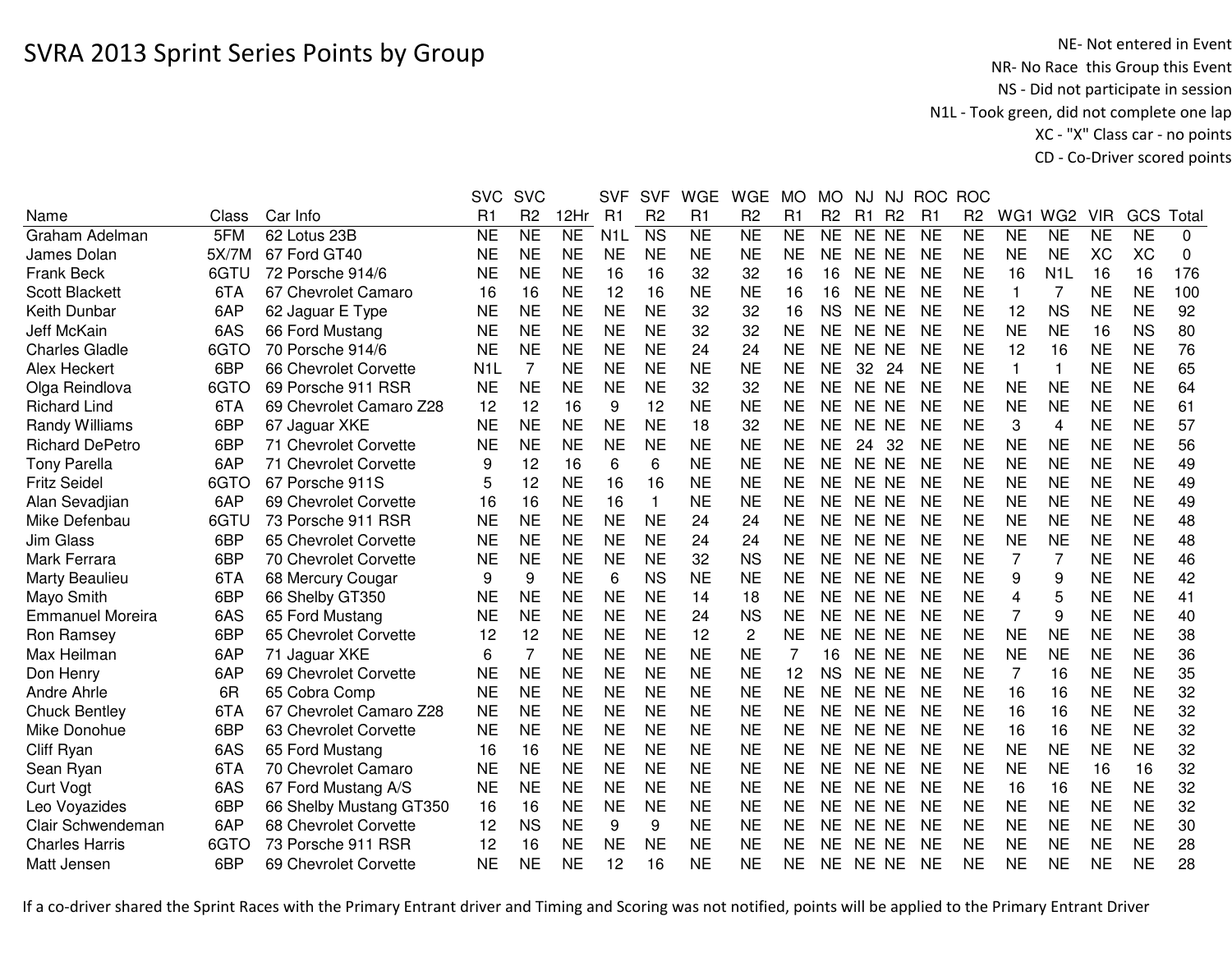|                         |       |                             | <b>SVC</b>     | <b>SVC</b>     |                     | <b>SVF</b>              | <b>SVF</b>             | <b>WGE</b>     | <b>WGE</b>             | <b>MO</b>           | <b>MO</b>           | NJ        | NJ             | <b>ROC</b>     | <b>ROC</b>     |           |                  |                 |                 |       |
|-------------------------|-------|-----------------------------|----------------|----------------|---------------------|-------------------------|------------------------|----------------|------------------------|---------------------|---------------------|-----------|----------------|----------------|----------------|-----------|------------------|-----------------|-----------------|-------|
| Name                    | Class | Car Info                    | R <sub>1</sub> | R <sub>2</sub> | 12Hr                | R1                      | R <sub>2</sub>         | R <sub>1</sub> | R <sub>2</sub>         | R1                  | R <sub>2</sub>      | R1        | R <sub>2</sub> | R <sub>1</sub> | R <sub>2</sub> | WG1       | WG <sub>2</sub>  | <b>VIR</b>      | GCS             | Total |
| James Kitzmiller        | 6AP   | 69 Chevrolet Corvette       | $\overline{7}$ | 9              | $\overline{\sf NE}$ | 12                      | $\overline{\text{NS}}$ | N <sub>E</sub> | $\overline{\text{NE}}$ | $\overline{\sf NE}$ | $\overline{\sf NE}$ | NE NE     |                | <b>NE</b>      | N <sub>E</sub> | <b>NE</b> | $\overline{NE}$  | $\overline{NE}$ | $\overline{NE}$ | 28    |
| Michael Origer          | 6BP   | 69 Chevrolet Corvette       | <b>NE</b>      | <b>NE</b>      | <b>NE</b>           | <b>NE</b>               | <b>NE</b>              | <b>NE</b>      | <b>NE</b>              | 16                  | <b>NS</b>           | NE NE     |                | <b>NE</b>      | <b>NE</b>      | 5         | 6                | <b>NE</b>       | <b>NE</b>       | 27    |
| <b>Garrett Waddell</b>  | 6BP   | 63 Chevrolet Corvette Cpe.  | 6              | 4              | 16                  | <b>NE</b>               | <b>NE</b>              | <b>NE</b>      | <b>NE</b>              | <b>NE</b>           | <b>NE</b>           | NE NE     |                | <b>NE</b>      | <b>NE</b>      | <b>NE</b> | <b>NE</b>        | <b>NE</b>       | <b>NE</b>       | 26    |
| Peter Hopwood           | 6GTO  | 73 Porsche 911 RSR          | 9              | <b>NS</b>      | <b>NE</b>           | <b>NE</b>               | <b>NE</b>              | <b>NE</b>      | <b>NE</b>              | 16                  | <b>NS</b>           | NE NE     |                | <b>NE</b>      | <b>NE</b>      | <b>NE</b> | <b>NE</b>        | <b>NE</b>       | <b>NE</b>       | 25    |
| <b>Paul Bissonnette</b> | 6AS   | 67 Ford Mustang             | <b>NE</b>      | <b>NE</b>      | <b>NE</b>           | <b>NE</b>               | <b>NE</b>              | <b>NE</b>      | <b>NE</b>              | <b>NE</b>           | <b>NE</b>           | NE NE     |                | <b>NE</b>      | <b>NE</b>      | 12        | 12               | <b>NE</b>       | <b>NE</b>       | 24    |
| <b>Gary Moore</b>       | 6BP   | 65 Shelby GT350             | <b>NE</b>      | <b>NE</b>      | <b>NE</b>           | <b>NE</b>               | <b>NE</b>              | <b>NE</b>      | <b>NE</b>              | <b>NE</b>           | <b>NE</b>           | NE NE     |                | <b>NE</b>      | <b>NE</b>      | 12        | 12               | <b>NE</b>       | <b>NE</b>       | 24    |
| Dickson Rathbone        | 6BP   | 66 Ford Mustang             | <b>NE</b>      | <b>NE</b>      | <b>NE</b>           | <b>NE</b>               | <b>NE</b>              | 10             | 14                     | <b>NE</b>           | <b>NE</b>           | NE NE     |                | <b>NE</b>      | <b>NE</b>      | <b>NE</b> | <b>NE</b>        | <b>NE</b>       | <b>NE</b>       | 24    |
| Sam Viviano             | 6TA   | 69 Chevrolet Camaro         | <b>NE</b>      | <b>NE</b>      | <b>NE</b>           | <b>NE</b>               | <b>NE</b>              | <b>NE</b>      | <b>NE</b>              | <b>NE</b>           | <b>NE</b>           | NE NE     |                | <b>NE</b>      | <b>NE</b>      | 12        | 12               | <b>NE</b>       | <b>NE</b>       | 24    |
| Merle Henry             | 6AP   | 67 Chevrolet Corvette       | <b>NE</b>      | <b>NE</b>      | <b>NE</b>           | <b>NE</b>               | <b>NE</b>              | <b>NE</b>      | <b>NE</b>              | 9                   | <b>NS</b>           | NE NE     |                | <b>NE</b>      | <b>NE</b>      | 5         | 9                | <b>NE</b>       | <b>NE</b>       | 23    |
| <b>Bill Bogner</b>      | 6BP   | 66 Chevrolet Corvette       | <b>NE</b>      | <b>NE</b>      | <b>NE</b>           | <b>NE</b>               | <b>NE</b>              | 8              | 12                     | <b>NE</b>           | <b>NE</b>           | NE NE     |                | <b>NE</b>      | <b>NE</b>      |           | $\mathbf{1}$     | <b>NE</b>       | <b>NE</b>       | 22    |
| John Crusoe             | 6GTU  | 70 Porsche 914/6            | <b>NE</b>      | <b>NE</b>      | <b>NE</b>           | <b>NE</b>               | <b>NE</b>              | <b>NE</b>      | <b>NE</b>              | <b>NE</b>           | <b>NE</b>           | NE NE     |                | <b>NE</b>      | <b>NE</b>      | <b>NE</b> | <b>NE</b>        | 9               | 12              | 21    |
| <b>Isaac Keeler</b>     | 6TA   | 67 Mercury Cougar           | 5              | 6              | <b>NE</b>           | $\overline{\mathbf{4}}$ | 6                      | <b>NE</b>      | <b>NE</b>              | <b>NE</b>           | <b>NE</b>           | <b>NE</b> | <b>NE</b>      | <b>NE</b>      | <b>NE</b>      | <b>NE</b> | <b>NE</b>        | <b>NE</b>       | <b>NE</b>       | 21    |
| <b>Travis Pfrang</b>    | 6BP   | 69 Chevrolet Corvette       | <b>NE</b>      | <b>NE</b>      | <b>NE</b>           | 7                       | 12                     | <b>NE</b>      | <b>NE</b>              | <b>NE</b>           | NE                  | <b>NE</b> | NE             | <b>NE</b>      | <b>NE</b>      | <b>NE</b> | <b>NE</b>        | <b>NE</b>       | <b>NE</b>       | 19    |
| Jim Caudle              | 6BP   | 69 Chevrolet Corvette       | <b>NE</b>      | <b>NE</b>      | <b>NE</b>           | <b>NE</b>               | <b>NE</b>              | <b>NE</b>      | <b>NE</b>              | <b>NE</b>           | <b>NE</b>           | <b>NE</b> | <b>NE</b>      | <b>NE</b>      | <b>NE</b>      | 9         | 9                | <b>NE</b>       | <b>NE</b>       | 18    |
| <b>Richard Payne</b>    | 6AP   | 70 Chevrolet Corvette       | <b>NE</b>      | <b>NE</b>      | <b>NE</b>           | <b>NE</b>               | <b>NE</b>              | <b>NE</b>      | <b>NE</b>              | <b>NE</b>           | <b>NE</b>           | <b>NE</b> | <b>NE</b>      | <b>NE</b>      | <b>NE</b>      | 6         | 12               | <b>NE</b>       | <b>NE</b>       | 18    |
| <b>Brian Kennedy</b>    | 6BP   | 66 Shelby GT350             | <b>NE</b>      | <b>NE</b>      | <b>NE</b>           | 16                      | 1                      | <b>NE</b>      | <b>NE</b>              | <b>NE</b>           | <b>NE</b>           | NE NE     |                | <b>NE</b>      | <b>NE</b>      | <b>NE</b> | <b>NE</b>        | <b>NE</b>       | <b>NE</b>       | 17    |
| Del Bruce               | 6AP   | 71 Chevrolet Corvette Rdstr | <b>NE</b>      | <b>NE</b>      | <b>NE</b>           | <b>NE</b>               | <b>NE</b>              | <b>NE</b>      | <b>NE</b>              | <b>NE</b>           | <b>NE</b>           | NE NE     |                | <b>NE</b>      | <b>NE</b>      | 9         | $\overline{7}$   | <b>NE</b>       | <b>NE</b>       | 16    |
| <b>Byron DeFoor</b>     | 6GTO  | 73 Porsche 911              | 16             | <b>NS</b>      | <b>NE</b>           | <b>NE</b>               | <b>NE</b>              | <b>NE</b>      | <b>NE</b>              | <b>NE</b>           | <b>NE</b>           | NE NE     |                | <b>NE</b>      | <b>NE</b>      | <b>NE</b> | <b>NE</b>        | <b>NE</b>       | <b>NE</b>       | 16    |
| C.H. Dehaan             | 6GTO  | 73 BMW 3.0 CSL              |                | 9              | <b>NE</b>           | <b>NE</b>               | <b>NE</b>              | <b>NE</b>      | <b>NE</b>              | <b>NE</b>           | NE                  | NE NE     |                | <b>NE</b>      | <b>NE</b>      | <b>NE</b> | <b>NE</b>        | <b>NE</b>       | <b>NE</b>       | 16    |
| <b>Brian Dolan</b>      | 6BP   | 64 Sunbeam Tiger            | NE             | <b>NE</b>      | <b>NE</b>           | <b>NE</b>               | <b>NE</b>              | <b>NE</b>      | NE                     | <b>NE</b>           | NE.                 | NE NE     |                | <b>NE</b>      | <b>NE</b>      | <b>NE</b> | <b>NE</b>        | 16              | <b>NS</b>       | 16    |
| <b>Bruce Ellsworth</b>  | 6GTO  | 71 Porsche 911 RSR          | <b>NE</b>      | <b>NE</b>      | 16                  | <b>NE</b>               | <b>NE</b>              | <b>NE</b>      | <b>NE</b>              | <b>NE</b>           | <b>NE</b>           | NE NE     |                | <b>NE</b>      | <b>NE</b>      | <b>NE</b> | <b>NE</b>        | <b>NE</b>       | <b>NE</b>       | 16    |
| <b>Tom Entsminger</b>   | 6GTU  | 74 Datsun 260Z              | <b>NE</b>      | <b>NE</b>      | 16                  | <b>NE</b>               | <b>NE</b>              | <b>NE</b>      | <b>NE</b>              | <b>NE</b>           | <b>NE</b>           | NE NE     |                | <b>NE</b>      | <b>NE</b>      | <b>NE</b> | <b>NE</b>        | <b>NE</b>       | <b>NE</b>       | 16    |
| <b>Bill Glavin</b>      | 6GTO  | 72 BMW 3.0 CSL              | <b>NE</b>      | <b>NE</b>      | <b>NE</b>           | <b>NE</b>               | <b>NE</b>              | <b>NE</b>      | <b>NE</b>              | <b>NE</b>           | <b>NE</b>           | NE NE     |                | <b>NE</b>      | <b>NE</b>      | 16        | <b>NS</b>        | <b>NE</b>       | <b>NE</b>       | 16    |
| <b>Brent Jarvis</b>     | 6AP   | 65 Chevrolet Corvette       | <b>NE</b>      | <b>NE</b>      | <b>NE</b>           | N <sub>1</sub> L        | 16                     | <b>NE</b>      | <b>NE</b>              | <b>NE</b>           | <b>NE</b>           | NE NE     |                | <b>NE</b>      | <b>NE</b>      | <b>NE</b> | <b>NE</b>        | <b>NE</b>       | <b>NE</b>       | 16    |
| Jody O'Donnell          | 6AP   | 69 Chevrolet Corvette       | <b>NE</b>      | <b>NE</b>      | <b>NE</b>           | <b>NE</b>               | <b>NE</b>              | <b>NE</b>      | <b>NE</b>              | <b>NE</b>           | <b>NE</b>           | NE NE     |                | <b>NE</b>      | <b>NE</b>      | 16        | N <sub>1</sub> L | <b>NE</b>       | <b>NE</b>       | 16    |
| <b>Woody Smith</b>      | 6AP   | 70 Chevrolet Corvette       | 5              | 5              | <b>NE</b>           | <b>NE</b>               | <b>NE</b>              | <b>NE</b>      | <b>NE</b>              | 6                   | <b>NS</b>           | <b>NE</b> | <b>NE</b>      | <b>NE</b>      | <b>NE</b>      | <b>NE</b> | <b>NE</b>        | <b>NE</b>       | <b>NE</b>       | 16    |
| <b>Curt Vogt</b>        | 6TA   | 70 Ford BOSS 302            | <b>NE</b>      | <b>NE</b>      | <b>NE</b>           | 16                      | N <sub>1</sub> L       | <b>NE</b>      | <b>NE</b>              | <b>NE</b>           | <b>NE</b>           | <b>NE</b> | <b>NE</b>      | <b>NE</b>      | <b>NE</b>      | <b>NE</b> | <b>NE</b>        | <b>NE</b>       | <b>NE</b>       | 16    |
| Scott Graham            | 6TA   | 69 Pontiac Firebird         | <b>NE</b>      | <b>NE</b>      | <b>NE</b>           | 6                       | 9                      | <b>NE</b>      | <b>NE</b>              | <b>NE</b>           | <b>NE</b>           | <b>NE</b> | NE             | <b>NE</b>      | <b>NE</b>      | <b>NE</b> | <b>NE</b>        | <b>NE</b>       | <b>NE</b>       | 15    |
| <b>Bill Ockerlund</b>   | 6BP   | 64 Shelby Cobra             | 9              | 6              | <b>NE</b>           | <b>NE</b>               | <b>NE</b>              | <b>NE</b>      | <b>NE</b>              | <b>NE</b>           | <b>NE</b>           | <b>NE</b> | <b>NE</b>      | <b>NE</b>      | <b>NE</b>      | <b>NE</b> | <b>NE</b>        | <b>NE</b>       | <b>NE</b>       | 15    |
| Karman Cusack           | 6TA   | 68 Chevrolet Camaro         |                | 7              | <b>NE</b>           | <b>NE</b>               | <b>NE</b>              | <b>NE</b>      | <b>NE</b>              | <b>NE</b>           | <b>NE</b>           | <b>NE</b> | <b>NE</b>      | <b>NE</b>      | <b>NE</b>      | <b>NE</b> | <b>NE</b>        | <b>NE</b>       | <b>NE</b>       | 14    |
| Shannon Ivey            | 6TA   | 67 Chevrolet Camaro SS      | <b>NE</b>      | <b>NE</b>      | <b>NE</b>           | $\overline{7}$          | $\overline{7}$         | <b>NE</b>      | <b>NE</b>              | <b>NE</b>           | <b>NE</b>           | NE NE     |                | <b>NE</b>      | <b>NE</b>      | <b>NE</b> | <b>NE</b>        | <b>NE</b>       | <b>NE</b>       | 14    |
| Michael Kehoe           | 6AP   | 72 Chevrolet Corvette       | <b>NE</b>      | <b>NE</b>      | <b>NE</b>           | 7                       |                        | <b>NE</b>      | <b>NE</b>              | <b>NE</b>           | <b>NE</b>           | NE NE     |                | <b>NE</b>      | <b>NE</b>      | <b>NE</b> | <b>NE</b>        | <b>NE</b>       | <b>NE</b>       | 14    |
| Don Norby               | 6BP   | 62 Jaguar XKE               | 5              | 9              | <b>NE</b>           | <b>NE</b>               | <b>NE</b>              | <b>NE</b>      | <b>NE</b>              | <b>NE</b>           | <b>NE</b>           | NE NE     |                | <b>NE</b>      | <b>NE</b>      | <b>NE</b> | <b>NE</b>        | <b>NE</b>       | <b>NE</b>       | 14    |
| Ray Mulacek             | 6AP   | 66 Chevrolet Corvette       | <b>NE</b>      | <b>NE</b>      | <b>NE</b>           |                         | 12                     | <b>NE</b>      | <b>NE</b>              | <b>NE</b>           | NE.                 | NE NE     |                | <b>NE</b>      | <b>NE</b>      | <b>NE</b> | <b>NE</b>        | <b>NE</b>       | <b>NE</b>       | 13    |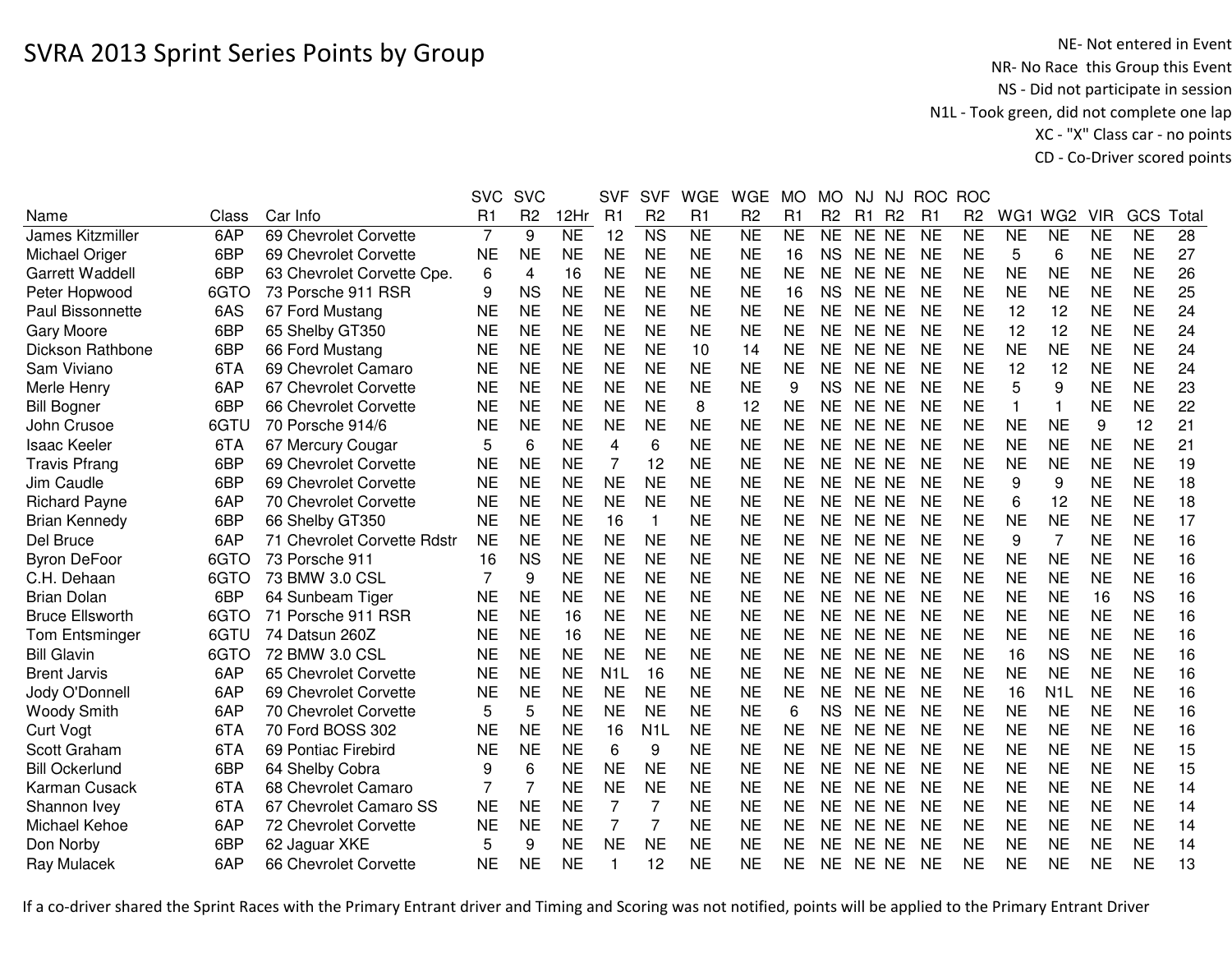|                       |                  |                              | <b>SVC</b>     | <b>SVC</b>      |           | <b>SVF</b>       | <b>SVF</b>     | <b>WGE</b>     | <b>WGE</b>     | <b>MO</b> | <b>MO</b>      | NJ    | NJ             | <b>ROC</b> | <b>ROC</b>     |                 |                 |                |                        |                 |
|-----------------------|------------------|------------------------------|----------------|-----------------|-----------|------------------|----------------|----------------|----------------|-----------|----------------|-------|----------------|------------|----------------|-----------------|-----------------|----------------|------------------------|-----------------|
| Name                  | Class            | Car Info                     | R <sub>1</sub> | R <sub>2</sub>  | 12Hr      | R1               | R <sub>2</sub> | R1             | R <sub>2</sub> | R1        | R <sub>2</sub> | R1    | R <sub>2</sub> | R1         | R <sub>2</sub> | WG1             | WG <sub>2</sub> | <b>VIR</b>     | GCS                    | Total           |
| <b>Tony Parella</b>   | 6BP              | 72 Chevrolet Corvette        | <b>NE</b>      | $\overline{NE}$ | NE        | <b>NE</b>        | N <sub>E</sub> | N <sub>E</sub> | N <sub>E</sub> | 12        | $\mathbf{1}$   | NE NE |                | <b>NS</b>  | <b>NS</b>      | $\overline{NE}$ | NE              | <b>NS</b>      | $\overline{\text{NS}}$ | $\overline{13}$ |
| <b>William Deary</b>  | 6BP              | 65 Shelby GT350              | 7              | 5               | <b>NE</b> | <b>NE</b>        | <b>NE</b>      | <b>NE</b>      | <b>NE</b>      | <b>NE</b> | <b>NE</b>      | NE NE |                | <b>NE</b>  | <b>NE</b>      | <b>NE</b>       | <b>NE</b>       | <b>NE</b>      | <b>NE</b>              | 12              |
| James Dolan           | 6BP              | 66 Mustang GT350             | <b>NE</b>      | <b>NE</b>       | <b>NE</b> | <b>NE</b>        | <b>NE</b>      | <b>NE</b>      | <b>NE</b>      | <b>NE</b> | <b>NE</b>      | NE NE |                | <b>NE</b>  | <b>NE</b>      | <b>NE</b>       | <b>NE</b>       | 12             | <b>NS</b>              | 12              |
| Les Gonda             | 6GTU             | 73 MGB GT V-8                | <b>NE</b>      | <b>NE</b>       | <b>NE</b> | <b>NE</b>        | <b>NE</b>      | <b>NE</b>      | <b>NE</b>      | <b>NE</b> | <b>NE</b>      | NE NE |                | <b>NE</b>  | <b>NE</b>      | <b>NE</b>       | <b>NE</b>       | 12             | <b>NS</b>              | 12              |
| Ken Hazelton          | 6AP              | 63 Chevrolet Corvette        | <b>NE</b>      | <b>NE</b>       | 12        | <b>NE</b>        | <b>NE</b>      | <b>NE</b>      | <b>NE</b>      | <b>NE</b> | <b>NE</b>      | NE NE |                | <b>NE</b>  | <b>NE</b>      | <b>NE</b>       | <b>NE</b>       | <b>NE</b>      | <b>NE</b>              | 12              |
| Jim Hudson            | 6BP              | 69 Chevrolet Corvette Rdstr. | <b>NE</b>      | <b>NE</b>       | 12        | <b>NE</b>        | <b>NE</b>      | <b>NE</b>      | <b>NE</b>      | <b>NE</b> | <b>NE</b>      | NE NE |                | <b>NE</b>  | <b>NE</b>      | <b>NE</b>       | <b>NE</b>       | <b>NE</b>      | <b>NE</b>              | 12              |
| <b>Clark Stephens</b> | 6GTU             | 74 Datsun 260Z               | NE             | <b>NE</b>       | 12        | <b>NE</b>        | <b>NE</b>      | <b>NE</b>      | <b>NE</b>      | <b>NE</b> | <b>NE</b>      | NE NE |                | <b>NE</b>  | <b>NE</b>      | <b>NE</b>       | <b>NE</b>       | <b>NE</b>      | <b>NE</b>              | 12              |
| <b>Blakeley Bruce</b> | 6GTO             | 72 MGB GT                    | 6              | 5               | <b>NE</b> | <b>NE</b>        | <b>NE</b>      | <b>NE</b>      | <b>NE</b>      | <b>NE</b> | <b>NE</b>      | NE NE |                | <b>NE</b>  | <b>NE</b>      | <b>NE</b>       | <b>NE</b>       | <b>NE</b>      | <b>NE</b>              | 11              |
| John DeSantis         | 6AS              | 65 Ford Mustang              | <b>NE</b>      | <b>NE</b>       | <b>NE</b> | <b>NE</b>        | <b>NE</b>      | <b>NE</b>      | <b>NE</b>      | <b>NE</b> | <b>NE</b>      | NE NE |                | <b>NE</b>  | <b>NE</b>      | 9               | <b>NS</b>       | <b>NE</b>      | <b>NE</b>              | 9               |
| Jim Heck              | 6BP              | 64 Chevrolet Corvette        | <b>NE</b>      | <b>NE</b>       | <b>NE</b> | <b>NE</b>        | <b>NE</b>      | <b>NE</b>      | <b>NE</b>      | <b>NE</b> | <b>NE</b>      | NE NE |                | <b>NE</b>  | <b>NE</b>      | 6               | 3               | <b>NE</b>      | <b>NE</b>              | 9               |
| Steve Hughes          | 6BP              | 65 Shelby GT350              | <b>NE</b>      | <b>NE</b>       | <b>NE</b> | 9                | <b>NE</b>      | <b>NE</b>      | <b>NE</b>      | <b>NE</b> | <b>NE</b>      | NE NE |                | <b>NE</b>  | <b>NE</b>      | <b>NE</b>       | <b>NE</b>       | <b>NE</b>      | <b>NE</b>              | 9               |
| <b>Randy Proudfit</b> | 6AP              | 71 Porsche 911               | <b>NE</b>      | <b>NE</b>       | 9         | <b>NE</b>        | <b>NE</b>      | <b>NE</b>      | <b>NE</b>      | <b>CD</b> | <b>NS</b>      | NE NE |                | <b>NE</b>  | <b>NE</b>      | <b>NE</b>       | <b>NE</b>       | <b>NE</b>      | <b>NE</b>              | 9               |
| Alan Friedman         | 6GTO             | 73 Porsche 911 RSR           |                | 7               | <b>NE</b> | <b>NE</b>        | <b>NE</b>      | <b>NE</b>      | <b>NE</b>      | <b>NE</b> | <b>NE</b>      | NE.   | <b>NE</b>      | <b>NE</b>  | <b>NE</b>      | <b>NE</b>       | <b>NE</b>       | <b>NS</b>      | <b>NS</b>              | 8               |
| David Roberts         | 6TA              | 69 Chevrolet Camaro          | 6              |                 | <b>NE</b> | <b>NE</b>        | <b>NE</b>      | <b>NE</b>      | <b>NE</b>      | <b>NE</b> | <b>NE</b>      | NE NE |                | <b>NE</b>  | <b>NE</b>      | <b>NE</b>       | <b>NE</b>       | <b>NE</b>      | <b>NE</b>              | 7               |
| <b>Clark Howey</b>    | 6AP              | 66 Chevrolet Corvette        | <b>NS</b>      | 6               | <b>NE</b> | <b>NE</b>        | <b>NE</b>      | <b>NE</b>      | <b>NE</b>      | <b>NE</b> | <b>NE</b>      | NE NE |                | <b>NE</b>  | <b>NE</b>      | <b>NE</b>       | <b>NE</b>       | <b>NE</b>      | <b>NE</b>              | 6               |
| <b>David Neidell</b>  | 6BP              | 68 Chevrolet Corvette        | <b>NE</b>      | <b>NE</b>       | <b>NE</b> | 6                | <b>NS</b>      | <b>NE</b>      | <b>NE</b>      | <b>NE</b> | <b>NE</b>      | NE NE |                | <b>NE</b>  | <b>NE</b>      | <b>NE</b>       | <b>NE</b>       | <b>NE</b>      | <b>NE</b>              | 6               |
| Chris Nussbaum        | 6GTO             | 72 Porsche 911 RSR           | <b>NS</b>      | 6               | <b>NE</b> | <b>NE</b>        | <b>NE</b>      | <b>NE</b>      | <b>NE</b>      | <b>NE</b> | <b>NE</b>      | NE NE |                | <b>NE</b>  | <b>NE</b>      | <b>NE</b>       | <b>NE</b>       | <b>NE</b>      | <b>NE</b>              | 6               |
| <b>Richard Kurtz</b>  | 6TA              | 65 Ford Mustang Fastback     | <b>NE</b>      | <b>NE</b>       | <b>NE</b> | N <sub>1</sub> L | 5              | <b>NE</b>      | <b>NE</b>      | <b>NE</b> | <b>NE</b>      | NE NE |                | <b>NE</b>  | <b>NE</b>      | <b>NE</b>       | <b>NE</b>       | <b>NE</b>      | <b>NE</b>              | 5               |
| John McCormick        | 6BP              | 85 Ford Cobra IV             | <b>NE</b>      | <b>NE</b>       | <b>NE</b> | <b>NE</b>        | <b>NE</b>      | <b>NE</b>      | <b>NE</b>      | <b>NE</b> | <b>NE</b>      | NE NE |                | <b>NE</b>  | <b>NE</b>      | $\overline{c}$  | 2               | <b>NE</b>      | <b>NE</b>              | 4               |
| Jason Pearce          | 6TA              | 69 Ford Mustang              | <b>NE</b>      | <b>NE</b>       | <b>NE</b> | 3                | <b>NS</b>      | <b>NE</b>      | <b>NE</b>      | <b>NE</b> | <b>NE</b>      | NE NE |                | <b>NE</b>  | <b>NE</b>      | <b>NE</b>       | <b>NE</b>       | <b>NE</b>      | <b>NE</b>              | 3               |
| <b>Chris Fennell</b>  | 6BP              | 65 Chevrolet Corvette        | <b>NE</b>      | <b>NE</b>       | <b>NE</b> | <b>NE</b>        | <b>NE</b>      | <b>NE</b>      | <b>NE</b>      | <b>NE</b> | <b>NE</b>      | NE NE |                | <b>NE</b>  | <b>NE</b>      | 1               | 1               | <b>NE</b>      | <b>NE</b>              | 2               |
| Al Fergusson          | 6BP              | 62 Jaguar E Type             | <b>NE</b>      | <b>NE</b>       | <b>NE</b> | <b>NE</b>        | <b>NE</b>      | <b>NE</b>      | <b>NE</b>      | <b>NE</b> | <b>NE</b>      | NE NE |                | <b>NE</b>  | <b>NE</b>      | 1               | 1               | <b>NE</b>      | <b>NE</b>              | $\overline{c}$  |
| Tom Sakai             | 6BP              | 65 Sunbeam Tiger             | <b>NE</b>      | <b>NE</b>       | <b>NE</b> | <b>NE</b>        | <b>NE</b>      | <b>NE</b>      | <b>NE</b>      | <b>NE</b> | <b>NE</b>      | NE NE |                | <b>NE</b>  | <b>NE</b>      | 1               | 1               | <b>NE</b>      | <b>NE</b>              | 2               |
| Tom Gallagher         | 6BP              | 63 Chevrolet Corvette        | <b>NE</b>      | <b>NE</b>       | <b>NE</b> | <b>NE</b>        | <b>NE</b>      | <b>NE</b>      | <b>NE</b>      | <b>NE</b> | <b>NE</b>      | NE NE |                | <b>NE</b>  | <b>NE</b>      | <b>NS</b>       | $\mathbf{1}$    | <b>NE</b>      | <b>NE</b>              |                 |
| Joel Lipperini        | 6BP              | 64 Shelby Daytona            | <b>NE</b>      | <b>NE</b>       | <b>NE</b> | <b>NE</b>        | <b>NE</b>      | <b>NE</b>      | <b>NE</b>      | <b>NE</b> | <b>NE</b>      | NE NE |                | <b>NE</b>  | <b>NE</b>      | $\mathbf{1}$    | <b>NS</b>       | <b>NE</b>      | <b>NE</b>              |                 |
| J.B. Mattison         | 6BP              | 69 Chevrolet Corvette        | <b>NE</b>      | <b>NE</b>       | <b>NE</b> | <b>NE</b>        | <b>NE</b>      | <b>NE</b>      | <b>NE</b>      | 1         | <b>NS</b>      | NE NE |                | <b>NE</b>  | <b>NE</b>      | <b>NE</b>       | <b>NE</b>       | <b>NE</b>      | <b>NE</b>              |                 |
| <b>Bob Lima</b>       | 7BSR             | 78 Lola T298                 | 16             | 16              | <b>NE</b> | 3                | 6              | 12             | 18             | 16        | <b>NE</b>      | 24    | 24             | <b>NE</b>  | <b>NE</b>      | 12              | 16              | 16             | <b>NS</b>              | 179             |
| <b>Steve Durst</b>    | 7ASR             | 06 Mazda Sports Racer        | 9              | 9               | <b>NE</b> | <b>NE</b>        | <b>NE</b>      | <b>NE</b>      | <b>NE</b>      | 16        | 16             | 32    | 32             | <b>NE</b>  | <b>NE</b>      | 16              | 16              | <b>NE</b>      | <b>NE</b>              | 146             |
| John Kramer           | <b>7S2</b>       | 85 Swift DB2                 | <b>NE</b>      | <b>NE</b>       | <b>NE</b> | 16               | 16             | <b>NE</b>      | <b>NE</b>      | 9         | 12             | NE NE |                | <b>NE</b>  | <b>NE</b>      | <b>NE</b>       | <b>NE</b>       | $\overline{7}$ | 16                     | 76              |
| Pete Padley           | 7HS <sub>2</sub> | 86 March Apache S2000        | <b>NE</b>      | <b>NE</b>       | <b>NE</b> | <b>NE</b>        | <b>NE</b>      | <b>NE</b>      | <b>NE</b>      | 9         |                | 18    | 32             | <b>NE</b>  | <b>NE</b>      | $\mathbf{1}$    | <b>NS</b>       | <b>NE</b>      | <b>NE</b>              | 67              |
| Mark Abel             | <b>7S2</b>       | 90 Doran S2000               | <b>NE</b>      | <b>NE</b>       | <b>NE</b> | <b>NE</b>        | <b>NE</b>      | <b>NE</b>      | <b>NE</b>      | <b>NE</b> | <b>NE</b>      | 32    | 32             | <b>NE</b>  | <b>NE</b>      | <b>NE</b>       | <b>NE</b>       | <b>NE</b>      | <b>NE</b>              | 64              |
| Lee Brahin            | 7BSR             | 96 Ralt RT41 SR              | <b>NE</b>      | <b>NE</b>       | <b>NE</b> | <b>NE</b>        | <b>NE</b>      | <b>NE</b>      | <b>NE</b>      | <b>NE</b> | <b>NE</b>      | 32    | 32             | <b>NE</b>  | <b>NE</b>      | <b>NE</b>       | <b>NE</b>       | <b>NS</b>      | <b>NS</b>              | 64              |
| Jim Freeman           | 7ASR             | 68 Matich SR3                | NE             | <b>NE</b>       | <b>NE</b> | <b>NE</b>        | <b>NE</b>      | 32             | 32             | <b>NE</b> | <b>NE</b>      | NE NE |                | NE         | NE             | NE              | <b>NE</b>       | NE             | <b>NE</b>              | 64              |
| <b>Howard Katz</b>    | 7BSR             | 75 Toj 205C                  | <b>NE</b>      | <b>NE</b>       | <b>NE</b> | <b>NE</b>        | <b>NE</b>      | 32             | 32             | <b>NE</b> | <b>NE</b>      | NE NE |                | <b>NE</b>  | <b>NE</b>      | <b>NE</b>       | <b>NE</b>       | <b>NE</b>      | <b>NE</b>              | 64              |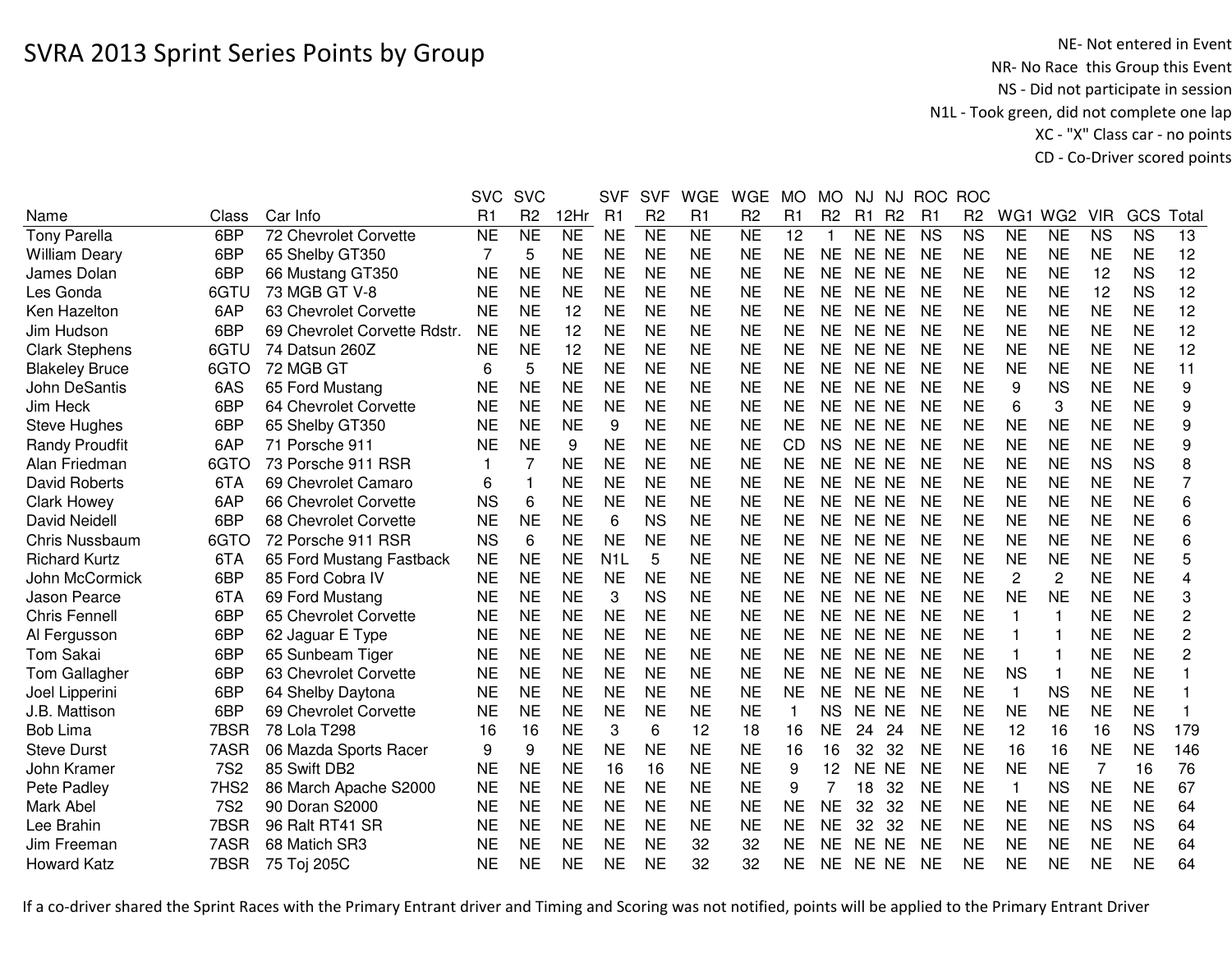|                        |                  |                       | <b>SVC</b>     | <b>SVC</b>     |              | <b>SVF</b>  | <b>SVF</b>     | <b>WGE</b> | <b>WGE</b>     | <b>MO</b>      | <b>MO</b>      | NJ        | NJ             | <b>ROC</b>     | <b>ROC</b>     |           |                 |            |                  |       |
|------------------------|------------------|-----------------------|----------------|----------------|--------------|-------------|----------------|------------|----------------|----------------|----------------|-----------|----------------|----------------|----------------|-----------|-----------------|------------|------------------|-------|
| Name                   | Class            | Car Info              | R <sub>1</sub> | R <sub>2</sub> | 12Hr         | R1          | R <sub>2</sub> | R1         | R <sub>2</sub> | R <sub>1</sub> | R <sub>2</sub> | R1        | R <sub>2</sub> | R <sub>1</sub> | R <sub>2</sub> | WG1       | WG <sub>2</sub> | <b>VIR</b> | GCS              | Total |
| John Tancredi          | <b>7S2</b>       | 90 Doran S2000        | NE             | <b>NE</b>      | <b>NE</b>    | <b>NE</b>   | <b>NE</b>      | <b>NE</b>  | <b>NE</b>      | <b>NE</b>      | <b>NE</b>      | 24        | 24             | <b>NE</b>      | <b>NE</b>      | <b>NE</b> | <b>NE</b>       | 12         | <b>NS</b>        | 60    |
| John Galson            | 7HS2             | 83 March 83S          | <b>NE</b>      | <b>NE</b>      | <b>NE</b>    | <b>NE</b>   | <b>NE</b>      | <b>NE</b>  | <b>NE</b>      | <b>NE</b>      | <b>NE</b>      | 32        | 24             | <b>NE</b>      | <b>NE</b>      | <b>NE</b> | <b>NE</b>       | <b>NE</b>  | <b>NE</b>        | 56    |
| Josh Boller            | 7HS <sub>2</sub> | 81 Tiga S2000         | 16             | 16             | <b>NE</b>    | 9           | 9              | <b>NE</b>  | <b>NE</b>      | <b>NE</b>      | <b>NE</b>      | NE NE     |                | <b>NE</b>      | <b>NE</b>      | <b>NE</b> | <b>NE</b>       | <b>NE</b>  | <b>NE</b>        | 50    |
| <b>Brian Stark</b>     | 7BSR             | 76 Chevron B36        | 12             | <b>NS</b>      | <b>NE</b>    | 12          | 16             | <b>NE</b>  | <b>NE</b>      | 9              | <b>NS</b>      | NE NE     |                | <b>NE</b>      | <b>NE</b>      | <b>NE</b> | <b>NE</b>       | <b>NE</b>  | <b>NE</b>        | 49    |
| <b>Robert Blain</b>    | 7ASR             | 67 Lola T70 Spyder    | <b>NS</b>      | 16             | <b>NE</b>    | 16          | 16             | <b>NE</b>  | <b>NE</b>      | <b>NE</b>      | <b>NE</b>      | NE NE     |                | <b>NE</b>      | <b>NE</b>      | <b>NE</b> | <b>NE</b>       | <b>NE</b>  | <b>NE</b>        | 48    |
| <b>Ben Sinnott</b>     | 7S <sub>2</sub>  | 91 Lola T9190         | NE             | <b>NE</b>      | <b>NE</b>    | <b>NE</b>   | <b>NE</b>      | <b>NE</b>  | <b>NE</b>      | 16             | <b>NS</b>      | NE NE     |                | <b>NE</b>      | <b>NE</b>      | 16        | <b>NS</b>       | 16         | N <sub>1</sub> L | 48    |
| <b>Steven Haessly</b>  | 7HS <sub>2</sub> | 78 Lola T492          | <b>NE</b>      | <b>NE</b>      | <b>NE</b>    | <b>NE</b>   | <b>NE</b>      | <b>NE</b>  | <b>NE</b>      | <b>NE</b>      | NE             | 24        | 18             | <b>NE</b>      | <b>NE</b>      | <b>NE</b> | <b>NE</b>       | <b>NE</b>  | <b>NE</b>        | 42    |
| Jim Lenehan            | <b>7S2</b>       | 82 Swift DB2          | NE             | <b>NE</b>      | <b>NE</b>    | $\mathbf 1$ | <b>NS</b>      | <b>NE</b>  | <b>NE</b>      | 1              | 3              | 14        | 12             | <b>NE</b>      | NE             | 7         | <b>NS</b>       | <b>NE</b>  | <b>NE</b>        | 38    |
| <b>Claude Malette</b>  | <b>7S2</b>       | 90 Lola T90/91        | 16             | 16             | <b>NE</b>    | <b>NE</b>   | <b>NE</b>      | <b>NE</b>  | <b>NE</b>      | <b>NE</b>      | <b>NE</b>      | NE NE     |                | <b>NE</b>      | <b>NE</b>      | <b>NE</b> | <b>NE</b>       | 1          | <b>NS</b>        | 33    |
| John Boxhorn           | 7HS2             | 84 Tiga SC84          | <b>NE</b>      | <b>NE</b>      | <b>NE</b>    | 16          | 16             | <b>NE</b>  | <b>NE</b>      | <b>NE</b>      | <b>NE</b>      | NE NE     |                | <b>NE</b>      | <b>NE</b>      | <b>NE</b> | <b>NE</b>       | <b>NE</b>  | <b>NE</b>        | 32    |
| Simon Green            | <b>7S2</b>       | 85 Shrike P15         | <b>NE</b>      | <b>NE</b>      | <b>NE</b>    | <b>NE</b>   | <b>NE</b>      | <b>NE</b>  | <b>NE</b>      | <b>NE</b>      | <b>NE</b>      | 18        | 14             | <b>NE</b>      | <b>NE</b>      | <b>NE</b> | <b>NE</b>       | <b>NE</b>  | <b>NE</b>        | 32    |
| Tom Kane               | 7HS2             | 83 Tiga SC83          | <b>NE</b>      | <b>NE</b>      | <b>NE</b>    | <b>NE</b>   | <b>NE</b>      | <b>NE</b>  | <b>NE</b>      | <b>NE</b>      | <b>NE</b>      | NE NE     |                | <b>NE</b>      | <b>NE</b>      | <b>NE</b> | <b>NE</b>       | 16         | 16               | 32    |
| Henry Payne IV         | 7HS <sub>2</sub> | 85 Lola T596          | <b>NE</b>      | <b>NE</b>      | <b>NE</b>    | <b>NE</b>   | <b>NE</b>      | <b>NE</b>  | <b>NE</b>      | 16             | 16             | NE NE     |                | <b>NE</b>      | <b>NE</b>      | <b>NE</b> | <b>NE</b>       | <b>NE</b>  | <b>NE</b>        | 32    |
| David Putz             | 7M               | 71 Royale RP4A        | <b>NE</b>      | <b>NE</b>      | <b>NE</b>    | 16          | 16             | <b>NE</b>  | <b>NE</b>      | <b>NE</b>      | <b>NE</b>      | NE.       | <b>NE</b>      | <b>NE</b>      | <b>NE</b>      | <b>NE</b> | <b>NE</b>       | <b>NE</b>  | <b>NE</b>        | 32    |
| John Salmon            | 7ASR             | 08 Elan DP02 prov.    | <b>NE</b>      | <b>NE</b>      | <b>NE</b>    | <b>NE</b>   | <b>NE</b>      | <b>NE</b>  | <b>NE</b>      | <b>NE</b>      | <b>NE</b>      | NE        | <b>NE</b>      | <b>NE</b>      | <b>NE</b>      | <b>NE</b> | <b>NE</b>       | 16         | 16               | 32    |
| Roy Walzer             | 7M               | 70 Chevron B16 Spyder | 16             | 16             | <b>NE</b>    | <b>NE</b>   | <b>NE</b>      | <b>NE</b>  | <b>NE</b>      | <b>NE</b>      | NE             | NE        | <b>NE</b>      | <b>NE</b>      | <b>NE</b>      | <b>NE</b> | <b>NE</b>       | <b>NE</b>  | <b>NE</b>        | 32    |
| John Harrold           | 7BSR             | 78 Chevron B36        | <b>NE</b>      | <b>NE</b>      | $\mathbf{1}$ | <b>NE</b>   | <b>NE</b>      | 18         | 12             | <b>NE</b>      | <b>NE</b>      | NE.       | <b>NE</b>      | <b>NE</b>      | <b>NE</b>      | <b>NE</b> | <b>NE</b>       | <b>NE</b>  | <b>NE</b>        | 31    |
| <b>Brent Gernert</b>   | <b>7S2</b>       | 86 Swift DB2          | <b>NE</b>      | <b>NE</b>      | <b>NE</b>    | <b>NE</b>   | <b>NE</b>      | <b>NE</b>  | <b>NE</b>      | <b>NE</b>      | <b>NE</b>      | 12        | 18             | <b>NE</b>      | <b>NE</b>      | <b>NE</b> | <b>NE</b>       | <b>NE</b>  | <b>NE</b>        | 30    |
| <b>Mark Coombs</b>     | <b>7S2</b>       | 90 Lola T9090         | <b>NE</b>      | <b>NE</b>      | <b>NE</b>    | 12          | $\mathbf{1}$   | <b>NE</b>  | <b>NE</b>      | 7              | NS.            | NE NE     |                | <b>NE</b>      | <b>NE</b>      | <b>NE</b> | <b>NE</b>       | 9          | <b>NS</b>        | 29    |
| Randy Johnson          | 7BSR             | 75 Lola T296          | <b>NE</b>      | <b>NE</b>      | <b>NE</b>    | <b>NE</b>   | <b>NE</b>      | 14         | 14             | <b>NE</b>      | <b>NE</b>      | NE NE     |                | <b>NE</b>      | <b>NE</b>      | <b>NE</b> | <b>NE</b>       | <b>NE</b>  | <b>NE</b>        | 28    |
| Joey Selmants          | <b>7S2</b>       | 89 Lola T-89/90       | <b>NE</b>      | <b>NE</b>      | <b>NE</b>    | <b>NE</b>   | <b>NE</b>      | <b>NE</b>  | <b>NE</b>      | 12             | 16             | NE NE     |                | <b>NE</b>      | <b>NE</b>      | <b>NE</b> | <b>NE</b>       | <b>NE</b>  | <b>NE</b>        | 28    |
| Chip Halverson         | 7BSR             | 76 Chevron B36        | 7              | 12             | <b>NE</b>    | 5           | 1              | <b>NE</b>  | <b>NE</b>      | <b>NE</b>      | NE             | NE NE     |                | <b>NE</b>      | NE             | <b>NE</b> | <b>NE</b>       | <b>NE</b>  | <b>NE</b>        | 25    |
| Nick Incantalupo       | 7BSR             | 73 Chevron B23        | <b>NE</b>      | <b>NE</b>      | <b>NE</b>    | 4           | <b>NS</b>      | <b>NE</b>  | <b>NE</b>      | <b>NE</b>      | <b>NE</b>      | NE NE     |                | <b>NE</b>      | <b>NE</b>      | 9         | 12              | <b>NE</b>  | <b>NE</b>        | 25    |
| <b>Jeff Miller</b>     | 7BSR             | 77 Lola T496          | <b>NE</b>      | <b>NE</b>      | <b>NE</b>    | 16          | 9              | <b>NE</b>  | <b>NE</b>      | <b>NE</b>      | <b>NE</b>      | NE NE     |                | <b>NE</b>      | <b>NE</b>      | <b>NE</b> | <b>NE</b>       | <b>NE</b>  | <b>NE</b>        | 25    |
| <b>Ed Swart</b>        | 7BSR             | 71 Chevron B19        | <b>NE</b>      | <b>NE</b>      | <b>NE</b>    | <b>NE</b>   | <b>NE</b>      | <b>NE</b>  | <b>NE</b>      | <b>NE</b>      | <b>NE</b>      | NE NE     |                | <b>NE</b>      | <b>NE</b>      | <b>NE</b> | <b>NE</b>       | 9          | 16               | 25    |
| <b>Mark Daniels</b>    | 7HS <sub>2</sub> | 80 Tiga SC80          | <b>NE</b>      | <b>NE</b>      | <b>NE</b>    | 12          | 12             | <b>NE</b>  | <b>NE</b>      | <b>NE</b>      | <b>NE</b>      | NE NE     |                | <b>NE</b>      | <b>NE</b>      | <b>NE</b> | <b>NE</b>       | <b>NE</b>  | <b>NE</b>        | 24    |
| Chris Jones            | 7BSR             | 79 March SR           | <b>NE</b>      | <b>NE</b>      | <b>NE</b>    | <b>NE</b>   | <b>NE</b>      | <b>CD</b>  | 24             | <b>NE</b>      | <b>NE</b>      | NE NE     |                | <b>NE</b>      | <b>NE</b>      | <b>NE</b> | <b>NE</b>       | <b>NE</b>  | <b>NE</b>        | 24    |
| Alex Miller            | 7BSR             | 79 March SR           | <b>NE</b>      | <b>NE</b>      | <b>NE</b>    | <b>NE</b>   | <b>NE</b>      | 24         | CD             | <b>NE</b>      | <b>NE</b>      | NE NE     |                | <b>NE</b>      | <b>NE</b>      | <b>NE</b> | <b>NE</b>       | <b>NE</b>  | <b>NE</b>        | 24    |
| <b>Farrell Preston</b> | 7ASR             | 66 McLaren M1B        | 12             | 12             | <b>NE</b>    | <b>NE</b>   | <b>NE</b>      | <b>NE</b>  | <b>NE</b>      | <b>NE</b>      | <b>NE</b>      | NE.       | <b>NE</b>      | <b>NE</b>      | <b>NE</b>      | <b>NE</b> | <b>NE</b>       | <b>NE</b>  | <b>NE</b>        | 24    |
| Ray Stone              | 7HS <sub>2</sub> | 83 March S2000        | <b>NE</b>      | <b>NE</b>      | <b>NE</b>    | <b>NE</b>   | <b>NE</b>      | <b>NE</b>  | <b>NE</b>      | 12             | 12             | <b>NE</b> | <b>NE</b>      | <b>NE</b>      | <b>NE</b>      | <b>NE</b> | <b>NE</b>       | <b>NE</b>  | <b>NE</b>        | 24    |
| Scott Livingston       | 7HS <sub>2</sub> | 83 March S2000        | <b>NE</b>      | <b>NE</b>      | <b>NE</b>    | <b>NE</b>   | <b>NE</b>      | <b>NE</b>  | <b>NE</b>      |                | 16             | NE        | NE             | <b>NE</b>      | <b>NE</b>      | <b>NE</b> | <b>NE</b>       | <b>NE</b>  | <b>NE</b>        | 23    |
| James Hanna            | <b>7S2</b>       | 87 Tiga SL87          | NE             | <b>NE</b>      | <b>NE</b>    | <b>NE</b>   | <b>NE</b>      | <b>NE</b>  | <b>NE</b>      | 1              |                | 10        | 10             | <b>NE</b>      | <b>NE</b>      | <b>NE</b> | <b>NE</b>       | <b>NE</b>  | <b>NE</b>        | 22    |
| Thomas Lehmkuhl        | <b>7S2</b>       | 02 Cabir S2000        | <b>NE</b>      | <b>NE</b>      | <b>NE</b>    | 7           | 9              | <b>NE</b>  | <b>NE</b>      | 5              |                | ΝE        | <b>NE</b>      | <b>NE</b>      | <b>NE</b>      | <b>NE</b> | <b>NE</b>       | <b>NE</b>  | <b>NE</b>        | 22    |
| Owen Adelman           | <b>7S2</b>       | 99 Carbir CS2         | NE             | <b>NE</b>      | <b>NE</b>    | 9           | 12             | <b>NE</b>  | <b>NE</b>      | <b>NE</b>      | <b>NE</b>      | NE NE     |                | <b>NE</b>      | <b>NE</b>      | <b>NE</b> | <b>NE</b>       | <b>NE</b>  | <b>NE</b>        | 21    |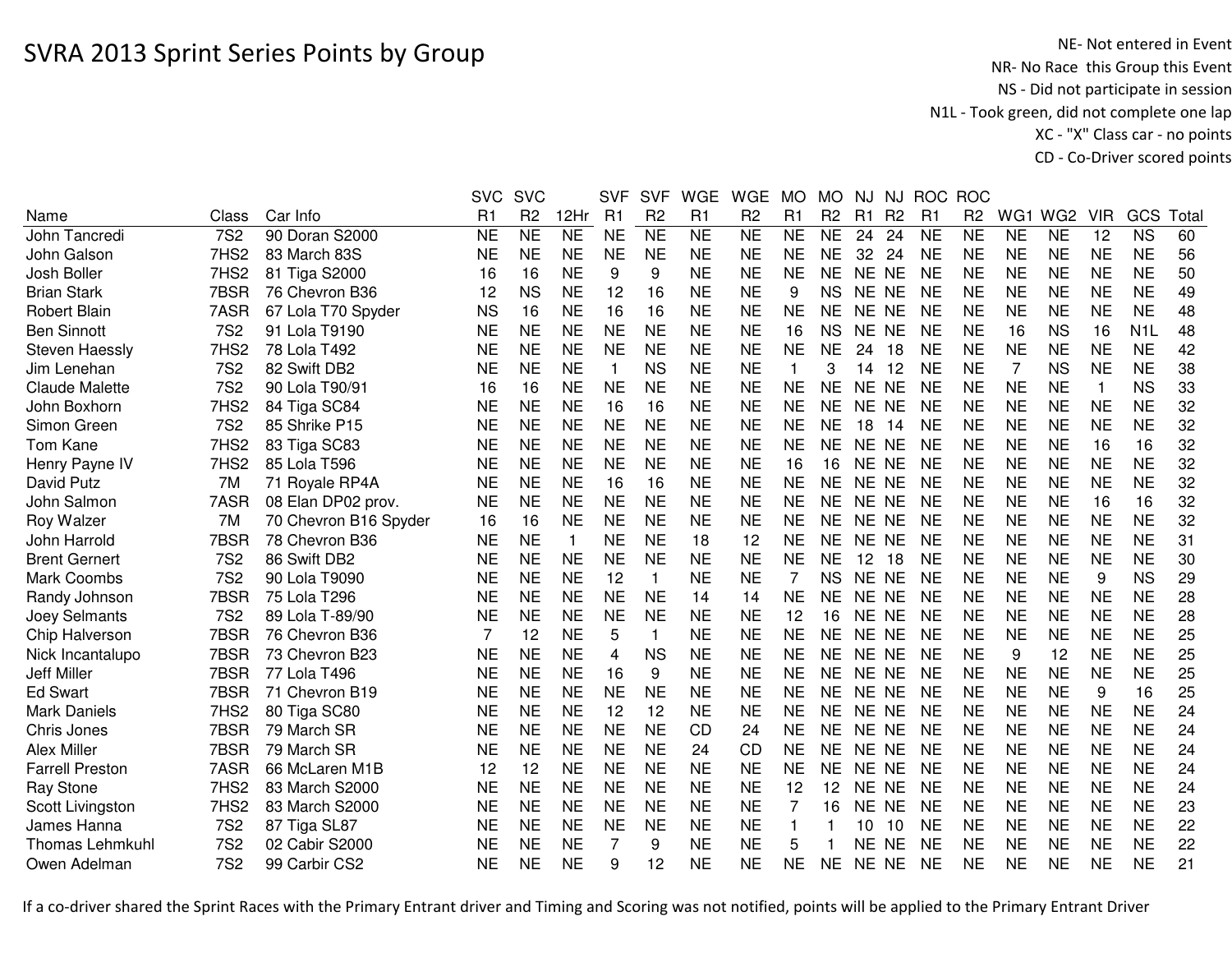|                         |                  |                          | <b>SVC</b> | <b>SVC</b>     |           | <b>SVF</b>       | <b>SVF</b>      | <b>WGE</b>             | <b>WGE</b>     | <b>MO</b>      | <b>MO</b>        | NJ.       | NJ.            | <b>ROC</b> | <b>ROC</b>     |                 |                 |                |                |                |
|-------------------------|------------------|--------------------------|------------|----------------|-----------|------------------|-----------------|------------------------|----------------|----------------|------------------|-----------|----------------|------------|----------------|-----------------|-----------------|----------------|----------------|----------------|
| Name                    | Class            | Car Info                 | R1         | R <sub>2</sub> | 12Hr      | R1               | R <sub>2</sub>  | R1                     | R <sub>2</sub> | R <sub>1</sub> | R <sub>2</sub>   | R1        | R <sub>2</sub> | R1         | R <sub>2</sub> | WG <sub>1</sub> | WG <sub>2</sub> | <b>VIR</b>     | GCS            | Total          |
| Nathan Scigliano        | <b>7S2</b>       | 87 Swift DB2             | <b>NE</b>  | <b>NE</b>      | NE        | <b>NE</b>        | $\overline{NE}$ | $\overline{\text{NE}}$ | <b>NE</b>      | $\mathbf{2}$   | 6                | NE NE     |                | <b>NE</b>  | <b>NE</b>      | <b>NE</b>       | <b>NE</b>       | $\overline{4}$ | 9              | 21             |
| Kenne Bristol           | 7BSR             | 74 Lola T294             | 9          | <b>NS</b>      | <b>NE</b> | 6                | <b>NS</b>       | <b>NE</b>              | <b>NE</b>      | 5              | <b>NS</b>        | <b>NE</b> | <b>NE</b>      | <b>NE</b>  | <b>NE</b>      | <b>NE</b>       | <b>NE</b>       | <b>NE</b>      | <b>NE</b>      | 20             |
| Paul LaHaye             | <b>7S2</b>       | 89 Lola T9090            | NE         | <b>NE</b>      | <b>NE</b> | 6                | 7               | <b>NE</b>              | <b>NE</b>      | -1             | 5                | NE NE     |                | <b>NE</b>  | NE             | <b>NE</b>       | <b>NE</b>       | <b>NE</b>      | <b>NE</b>      | 19             |
| <b>Tim Roberts</b>      | 7BSR             | 71 Chevron B19           | <b>NE</b>  | <b>NE</b>      | <b>NE</b> | 7                | 12              | <b>NE</b>              | <b>NE</b>      | <b>NE</b>      | <b>NE</b>        | NE NE     |                | <b>NE</b>  | <b>NE</b>      | <b>NE</b>       | <b>NE</b>       | <b>NE</b>      | <b>NE</b>      | 19             |
| Graham Adelman          | <b>7S2</b>       | 99 Carbir CS2            | <b>NE</b>  | <b>NE</b>      | <b>NE</b> | <b>NE</b>        | <b>NE</b>       | <b>NE</b>              | <b>NE</b>      | 4              | 9                | NE NE     |                | <b>NE</b>  | <b>NE</b>      | <b>NE</b>       | <b>NE</b>       | 2              | 3              | 18             |
| Jeff Boston             | <b>7S2</b>       | 90 Lola S2000            | 9          | 9              | <b>NE</b> | N <sub>1</sub> L | <b>CD</b>       | <b>NE</b>              | <b>NE</b>      | <b>NE</b>      | <b>NE</b>        | NE NE     |                | <b>NE</b>  | <b>NE</b>      | <b>NE</b>       | <b>NE</b>       | <b>NE</b>      | <b>NE</b>      | 18             |
| Jeff Wright             | <b>7S2</b>       | 90 Lola T90/90           | NE         | NE             | <b>NE</b> | <b>NE</b>        | <b>NE</b>       | <b>NE</b>              | <b>NE</b>      | <b>NE</b>      | NE.              | NE NE     |                | <b>NE</b>  | <b>NE</b>      | <b>NE</b>       | <b>NE</b>       | 5              | 12             | 17             |
| <b>Justin Frick</b>     | 7BSR             | 79 Cicale/Ralt RT1 CanAm | <b>NE</b>  | <b>NE</b>      | <b>NE</b> | <b>NE</b>        | <b>NE</b>       | <b>NE</b>              | <b>NE</b>      | <b>NE</b>      | NE               | NE NE     |                | <b>NE</b>  | <b>NE</b>      | 16              | <b>NS</b>       | <b>NE</b>      | <b>NE</b>      | 16             |
| Larry Kessler           | 7BSR             | 71 Chevron B19           | <b>NE</b>  | <b>NE</b>      | <b>NE</b> | <b>NE</b>        | <b>NE</b>       | 8                      | 8              | <b>NE</b>      | <b>NE</b>        | NE NE     |                | <b>NE</b>  | <b>NE</b>      | <b>NE</b>       | <b>NE</b>       | <b>NE</b>      | <b>NE</b>      | 16             |
| Fred Knoll              | 7HS <sub>2</sub> | 84 Lola T596             | <b>NE</b>  | <b>NE</b>      | <b>NE</b> | <b>NE</b>        | <b>NE</b>       | <b>NE</b>              | <b>NE</b>      | <b>NE</b>      | <b>NE</b>        | NE NE     |                | <b>NE</b>  | <b>NE</b>      | 16              | <b>NS</b>       | <b>NE</b>      | <b>NE</b>      | 16             |
| Peter McLaughlin        | <b>7S2</b>       | 85 Swift DB2             | <b>CD</b>  | $\overline{7}$ | <b>NE</b> | <b>NE</b>        | <b>NE</b>       | <b>NE</b>              | <b>NE</b>      | <b>NE</b>      | <b>NE</b>        | NE NE     |                | <b>NE</b>  | <b>NE</b>      | 9               | <b>NS</b>       | <b>NS</b>      | <b>NS</b>      | 16             |
| Ron Pace                | 7BSR             | 79 Lola T492             | <b>NE</b>  | <b>NE</b>      | <b>NE</b> | 9                | $\overline{7}$  | <b>NE</b>              | <b>NE</b>      | <b>NE</b>      | <b>NE</b>        | NE NE     |                | <b>NE</b>  | <b>NE</b>      | <b>NE</b>       | <b>NE</b>       | <b>NE</b>      | <b>NE</b>      | 16             |
| <b>David Ritter</b>     | 7ASR             | 69 Lola T70 MKIII        | 16         | N <sub>1</sub> | <b>NE</b> | <b>NE</b>        | <b>NE</b>       | <b>NE</b>              | <b>NE</b>      | <b>NE</b>      | <b>NE</b>        | NE NE     |                | <b>NE</b>  | <b>NE</b>      | <b>NE</b>       | <b>NE</b>       | <b>NE</b>      | <b>NE</b>      | 16             |
| Jack Ruscilli           | 7CSR             | 87 Ralt RT5              | <b>NE</b>  | <b>NE</b>      | <b>NE</b> | <b>NE</b>        | <b>NE</b>       | <b>NE</b>              | <b>NE</b>      | 16             | <b>NS</b>        | <b>NE</b> | <b>NE</b>      | <b>NE</b>  | <b>NE</b>      | <b>NE</b>       | <b>NE</b>       | <b>NE</b>      | <b>NE</b>      | 16             |
| Lloyd Sutherland        | <b>7S2</b>       | 87 Swift DB2             | <b>NE</b>  | <b>NE</b>      | 16        | <b>NE</b>        | <b>NE</b>       | <b>NE</b>              | <b>NE</b>      | <b>NE</b>      | <b>NE</b>        | NE        | <b>NE</b>      | <b>NE</b>  | <b>NE</b>      | <b>NE</b>       | <b>NE</b>       | <b>NE</b>      | <b>NE</b>      | 16             |
| <b>Walter Vollrath</b>  | 7CSR             | 78 Lola T497             | <b>NE</b>  | <b>NE</b>      | <b>NE</b> | 16               | <b>NS</b>       | <b>NE</b>              | <b>NE</b>      | <b>NE</b>      | <b>NE</b>        | NE        | <b>NE</b>      | <b>NE</b>  | <b>NE</b>      | <b>NE</b>       | <b>NE</b>       | <b>NE</b>      | <b>NE</b>      | 16             |
| James Farley            | 7BSR             | 78 Lola T298             | <b>NE</b>  | <b>NE</b>      | <b>NE</b> | <b>NE</b>        | <b>NE</b>       | <b>NE</b>              | <b>NE</b>      | 12             | 2                | <b>NE</b> | <b>NE</b>      | <b>NE</b>  | <b>NE</b>      | <b>NE</b>       | <b>NE</b>       | <b>NE</b>      | <b>NE</b>      | 14             |
| Vince LaManna           | <b>7S2</b>       | 80 Tiga SC80             | NE         | <b>NE</b>      | <b>NE</b> | <b>NE</b>        | <b>NE</b>       | <b>NE</b>              | <b>NE</b>      | 6              |                  | NE NE     |                | <b>NE</b>  | <b>NE</b>      | <b>NE</b>       | <b>NE</b>       | <b>NE</b>      | <b>NE</b>      | 13             |
| <b>Tim Roberts</b>      | <b>7S2</b>       | 04 Carbir S2000          |            | 12             | <b>NE</b> | <b>NE</b>        | <b>NE</b>       | <b>NE</b>              | <b>NE</b>      | <b>NE</b>      | <b>NE</b>        | NE NE     |                | <b>NE</b>  | <b>NE</b>      | <b>NE</b>       | <b>NE</b>       | <b>NE</b>      | <b>NE</b>      | 13             |
| <b>Rick Carlino</b>     | 7BSR             | 77 Chevron B36           |            |                | <b>NE</b> | <b>NE</b>        | <b>NE</b>       | N <sub>1</sub> L       | 10             | <b>NE</b>      | <b>NE</b>        | NE NE     |                | <b>NE</b>  | <b>NE</b>      | <b>NE</b>       | <b>NE</b>       | <b>NE</b>      | <b>NE</b>      | 12             |
| Dennis Dobkin           | <b>7S2</b>       | 86 Swift DB2             | <b>NE</b>  | <b>NE</b>      | 12        | <b>NE</b>        | <b>NE</b>       | <b>NE</b>              | <b>NE</b>      | <b>NE</b>      | NE               | NE NE     |                | <b>NE</b>  | <b>NE</b>      | <b>NE</b>       | <b>NE</b>       | <b>NE</b>      | <b>NE</b>      | 12             |
| Dave Handy              | <b>7S2</b>       | 85 Swift DB2             | 12         | <b>CD</b>      | <b>NE</b> | <b>NE</b>        | <b>NE</b>       | NE                     | NE             | <b>NE</b>      | NE.              | NE NE     |                | <b>NE</b>  | NE             | NE              | <b>NE</b>       | NE             | <b>NE</b>      | 12             |
| Nick Incantalupo        | 7BSR             | 77 Osella PA 5/7/8-054   | <b>NE</b>  | <b>NE</b>      | <b>NE</b> | <b>NE</b>        | <b>NE</b>       | 10                     | $\overline{c}$ | <b>NE</b>      | <b>NE</b>        | NE NE     |                | <b>NE</b>  | <b>NE</b>      | <b>NE</b>       | <b>NE</b>       | <b>NE</b>      | <b>NE</b>      | 12             |
| <b>Todd Sloan</b>       | <b>7S2</b>       | 87 Lola 87/90            | NE         | <b>NE</b>      | <b>NE</b> | <b>NE</b>        | <b>NE</b>       | <b>NE</b>              | <b>NE</b>      | <b>NE</b>      | <b>NE</b>        | NE NE     |                | <b>NE</b>  | NE             | 12              | <b>NS</b>       | <b>NE</b>      | <b>NE</b>      | 12             |
| Glenn Jividen Jr        | <b>7S2</b>       | 00 Carbir S2000          | <b>NE</b>  | <b>NE</b>      | <b>NE</b> | <b>NE</b>        | <b>NE</b>       | <b>NE</b>              | <b>NE</b>      | 3              | <b>NS</b>        | NE NE     |                | <b>NE</b>  | <b>NE</b>      | <b>NE</b>       | <b>NE</b>       | 1              | 6              | 10             |
| <b>Patrick Donnelly</b> | <b>7S2</b>       | 90 Swift DB5             | <b>NE</b>  | <b>NE</b>      | <b>NE</b> | 4                | 5               | <b>NE</b>              | <b>NE</b>      | <b>NE</b>      | <b>NE</b>        | NE NE     |                | <b>NE</b>  | <b>NE</b>      | <b>NE</b>       | <b>NE</b>       | <b>NE</b>      | <b>NE</b>      | 9              |
| James Southwood         | <b>7S2</b>       | 85 Lola T598             | <b>NE</b>  | <b>NE</b>      | <b>NE</b> | <b>NE</b>        | <b>NE</b>       | <b>NE</b>              | <b>NE</b>      | 1              | N <sub>1</sub> L | NE NE     |                | <b>NE</b>  | <b>NE</b>      | <b>NE</b>       | <b>NE</b>       | 1              | $\overline{7}$ | 9              |
| <b>Wade Leathers</b>    | <b>7S2</b>       | 87 Lola T8790            | <b>NE</b>  | <b>NE</b>      | <b>NE</b> | 5                | 3               | <b>NE</b>              | <b>NE</b>      | <b>NE</b>      | <b>NE</b>        | NE        | <b>NE</b>      | <b>NE</b>  | <b>NE</b>      | <b>NE</b>       | <b>NE</b>       | <b>NE</b>      | <b>NE</b>      | 8              |
| Max Maxedon             | <b>7S2</b>       | 85 Swift DB2             | NE         | <b>NE</b>      | <b>NE</b> | $\overline{c}$   | 6               | <b>NE</b>              | <b>NE</b>      | <b>NE</b>      | <b>NE</b>        | NE.       | <b>NE</b>      | <b>NE</b>  | <b>NE</b>      | <b>NE</b>       | <b>NE</b>       | <b>NE</b>      | <b>NE</b>      | 8              |
| Joseph Moran            | <b>7S2</b>       | 98 Carbir CS2            | NE         | <b>NE</b>      | <b>NE</b> | <b>NE</b>        | <b>NE</b>       | <b>NE</b>              | <b>NE</b>      | <b>NE</b>      | <b>NE</b>        | NE.       | <b>NE</b>      | <b>NE</b>  | <b>NE</b>      | <b>NE</b>       | <b>NE</b>       | 6              | 2              | 8              |
| <b>Anders Graff</b>     | <b>7S2</b>       | 86 Lola T86/90           | <b>NE</b>  | <b>NE</b>      | <b>NE</b> | 3                | 4               | <b>NE</b>              | <b>NE</b>      | <b>NE</b>      | <b>NE</b>        | NE NE     |                | <b>NE</b>  | <b>NE</b>      | <b>NE</b>       | <b>NE</b>       | <b>NE</b>      | <b>NE</b>      | $\overline{7}$ |
| <b>Barry Strecker</b>   | 7BSR             | 94 Toyota Smartperf. WSR | <b>NE</b>  | <b>NE</b>      | <b>NE</b> | <b>NE</b>        | <b>NE</b>       | <b>NE</b>              | <b>NE</b>      | 7              | <b>NS</b>        | NE NE     |                | <b>NE</b>  | <b>NE</b>      | <b>NE</b>       | <b>NE</b>       | <b>NE</b>      | <b>NE</b>      | $\overline{7}$ |
| <b>Bill Gelles</b>      | 7BSR             | 75 Chevron B31           | <b>NE</b>  | <b>NE</b>      | <b>NE</b> | <b>NE</b>        | <b>NE</b>       | 6                      | <b>NS</b>      | <b>NE</b>      | <b>NE</b>        | NE NE     |                | <b>NE</b>  | <b>NE</b>      | <b>NE</b>       | <b>NE</b>       | <b>NE</b>      | <b>NE</b>      | 6              |
| <b>Martin Hancock</b>   | <b>7S2</b>       | 89 Lola T88/90           | <b>NE</b>  | <b>NE</b>      | <b>NE</b> |                  | CD              | <b>NE</b>              | <b>NE</b>      |                | 4                | NE NE     |                | <b>NE</b>  | <b>NE</b>      | <b>NE</b>       | <b>NE</b>       | <b>NE</b>      | <b>NE</b>      | 6              |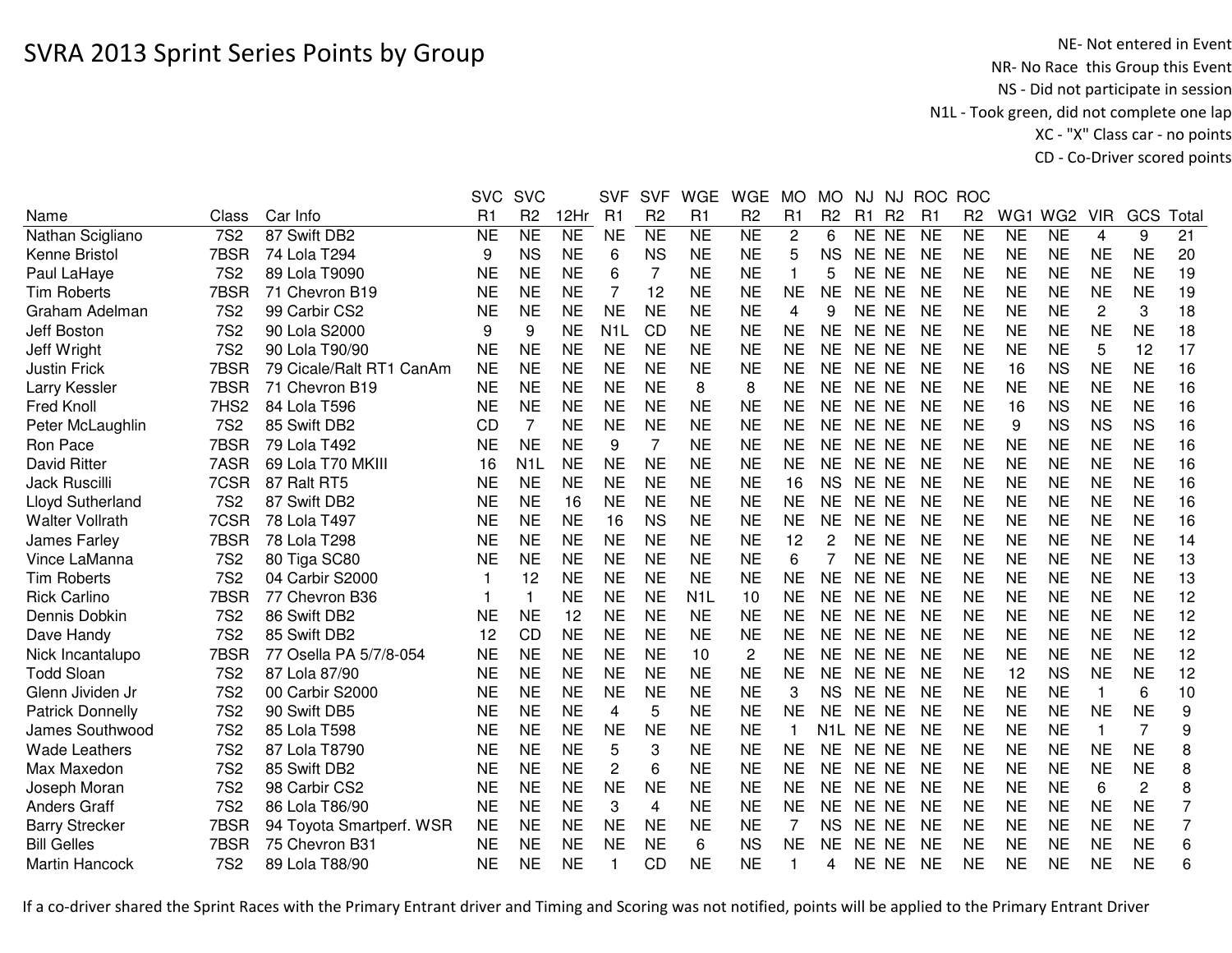|                         |                 |                         | <b>SVC</b> | <b>SVC</b>     |                | <b>SVF</b>   | <b>SVF</b>       | <b>WGE</b>     | <b>WGE</b>     | <b>MO</b>      | <b>MO</b>        | NJ        | NJ             |                | ROC ROC        |                |                 |                  |                  |                |
|-------------------------|-----------------|-------------------------|------------|----------------|----------------|--------------|------------------|----------------|----------------|----------------|------------------|-----------|----------------|----------------|----------------|----------------|-----------------|------------------|------------------|----------------|
| Name                    | Class           | Car Info                | R1         | R <sub>2</sub> | 12Hr           | R1           | R <sub>2</sub>   | R <sub>1</sub> | R <sub>2</sub> | R <sub>1</sub> | R <sub>2</sub>   | R1        | R <sub>2</sub> | R <sub>1</sub> | R <sub>2</sub> | WG1            | WG <sub>2</sub> | <b>VIR</b>       | GCS              | Total          |
| Gary Holcomb            | <b>7S2</b>      | 85 Swift DB2            | NE         | <b>NE</b>      | N <sub>E</sub> | <b>NE</b>    | <b>NE</b>        | <b>NE</b>      | <b>NE</b>      | <b>NE</b>      | <b>NE</b>        | NE NE     |                | <b>NE</b>      | <b>NE</b>      | <b>NE</b>      | <b>NE</b>       | 1                | 5                | 6              |
| <b>Randy Stegall</b>    | 7HS2            | 82 Royale S2000         | <b>NE</b>  | <b>NE</b>      | <b>NE</b>      | <b>NS</b>    | N <sub>1</sub> L | <b>NE</b>      | <b>NE</b>      | 6              | <b>NS</b>        | NE NE     |                | <b>NE</b>      | <b>NE</b>      | <b>NE</b>      | <b>NE</b>       | <b>NE</b>        | <b>NE</b>        | 6              |
| <b>Turner Woodard</b>   | 7BSR            | 75 Chevron B31          | <b>NE</b>  | <b>NE</b>      | <b>NE</b>      | <b>NE</b>    | <b>NE</b>        | <b>NE</b>      | <b>NE</b>      | 6              | NS.              | NE NE     |                | <b>NE</b>      | <b>NE</b>      | <b>NE</b>      | <b>NE</b>       | <b>NE</b>        | <b>NE</b>        | 6              |
| Rasim Tugberk           | <b>7S2</b>      | 87 Swift DB2            | <b>NE</b>  | <b>NE</b>      | <b>NE</b>      | <b>NE</b>    | <b>NE</b>        | <b>NE</b>      | <b>NE</b>      | <b>NE</b>      | <b>NE</b>        | NE NE     |                | <b>NE</b>      | <b>NE</b>      | <b>NE</b>      | <b>NE</b>       | 1                | 4                | 5              |
| Mark Congleton          | <b>7S2</b>      | 85 Lola T598            | <b>NE</b>  | <b>NE</b>      | <b>NE</b>      | <b>NE</b>    | <b>NE</b>        | <b>NE</b>      | <b>NE</b>      | 1              | 2                | NE NE     |                | <b>NE</b>      | <b>NE</b>      | <b>NE</b>      | <b>NE</b>       | <b>NE</b>        | <b>NE</b>        | 3              |
| Dave Handy              | <b>7S2</b>      | 88 Swift DB2            | <b>NE</b>  | <b>NE</b>      | <b>NE</b>      | <b>NE</b>    | <b>NE</b>        | <b>NE</b>      | <b>NE</b>      | <b>NE</b>      | <b>NE</b>        | NE NE     |                | <b>NE</b>      | <b>NE</b>      | <b>NE</b>      | <b>NE</b>       | 3                | <b>NS</b>        | 3              |
| John Shafer             | <b>7S2</b>      | 87 Lola T8790           | <b>NE</b>  | <b>NE</b>      | <b>NE</b>      | $\mathbf{1}$ | $\overline{c}$   | <b>NE</b>      | <b>NE</b>      | <b>NE</b>      | <b>NE</b>        | NE NE     |                | <b>NE</b>      | <b>NE</b>      | <b>NE</b>      | <b>NE</b>       | <b>NE</b>        | <b>NE</b>        | 3              |
| <b>Stevie Hynes</b>     | <b>7S2</b>      | 82 Swift DB2            | <b>NE</b>  | <b>NE</b>      | <b>NE</b>      | <b>NE</b>    | <b>NE</b>        | <b>NE</b>      | <b>NE</b>      | 1              |                  | NE NE     |                | <b>NE</b>      | <b>NE</b>      | <b>NE</b>      | <b>NE</b>       | <b>NE</b>        | <b>NE</b>        | $\overline{c}$ |
| <b>Bob Hibdon</b>       | <b>7S2</b>      | 86 Swift S2000          | <b>NE</b>  | <b>NE</b>      | <b>NE</b>      | <b>NE</b>    | <b>NE</b>        | <b>NE</b>      | <b>NE</b>      | <b>NE</b>      | <b>NE</b>        | NE NE     |                | <b>NE</b>      | <b>NE</b>      | <b>NE</b>      | <b>NE</b>       | $\mathbf{1}$     | <b>NS</b>        |                |
| Lawrence Huang          | <b>7S2</b>      | 02 Van Diemen S2000     | <b>NE</b>  | <b>NE</b>      | <b>NE</b>      | <b>NE</b>    | <b>NE</b>        | <b>NE</b>      | <b>NE</b>      | 1              | <b>NS</b>        | NE NE     |                | <b>NE</b>      | <b>NE</b>      | <b>NE</b>      | <b>NE</b>       | <b>NE</b>        | <b>NE</b>        |                |
| Peter McLaughlin        | <b>7S2</b>      | 88 Swift DB2            | <b>NE</b>  | <b>NE</b>      | <b>NE</b>      | <b>NE</b>    | <b>NE</b>        | <b>NE</b>      | <b>NE</b>      | <b>NE</b>      | <b>NE</b>        | NE NE     |                | <b>NE</b>      | <b>NE</b>      | <b>NE</b>      | <b>NE</b>       | 1                | <b>NS</b>        |                |
| Dan Mershon             | 7M              | 67 Ford GT40            | <b>NE</b>  | <b>NE</b>      | $\mathbf{1}$   | <b>NE</b>    | <b>NE</b>        | <b>NE</b>      | <b>NE</b>      | <b>NE</b>      | <b>NE</b>        | NE.       | <b>NE</b>      | <b>NE</b>      | <b>NE</b>      | <b>NE</b>      | <b>NE</b>       | <b>NE</b>        | <b>NE</b>        |                |
| <b>Tom Porter</b>       | <b>7S2</b>      | 83 Tiga SC83            | <b>NE</b>  | <b>NE</b>      | <b>NE</b>      | $\mathbf{1}$ | <b>NS</b>        | <b>NE</b>      | <b>NE</b>      | <b>NE</b>      | NE               | <b>NE</b> | <b>NE</b>      | <b>NE</b>      | <b>NE</b>      | <b>NE</b>      | <b>NE</b>       | <b>NE</b>        | <b>NE</b>        |                |
| <b>Brian Rechtiene</b>  | 7S <sub>2</sub> | 86 Swift DB2            | <b>NE</b>  | <b>NE</b>      | <b>NE</b>      | <b>NE</b>    | <b>NE</b>        | <b>NE</b>      | <b>NE</b>      | <b>NE</b>      | <b>NE</b>        | NE NE     |                | <b>NE</b>      | <b>NE</b>      | -1             | <b>NS</b>       | <b>NE</b>        | <b>NE</b>        |                |
| Mark Scharnow           | <b>7S2</b>      | 85 Swift DB2            | <b>NE</b>  | <b>NE</b>      | <b>NE</b>      | $\mathbf{1}$ | CD               | <b>NE</b>      | <b>NE</b>      | <b>NE</b>      | <b>NE</b>        | <b>NE</b> | <b>NE</b>      | <b>NE</b>      | <b>NE</b>      | <b>NE</b>      | <b>NE</b>       | <b>NE</b>        | <b>NE</b>        |                |
| <b>Michael Scharnow</b> | <b>7S2</b>      | 85 Swift DB2            | <b>NE</b>  | <b>NE</b>      | <b>NE</b>      | <b>CD</b>    | $\mathbf{1}$     | <b>NE</b>      | <b>NE</b>      | <b>NE</b>      | <b>NE</b>        | <b>NE</b> | NE             | <b>NE</b>      | <b>NE</b>      | <b>NE</b>      | <b>NE</b>       | <b>NE</b>        | <b>NE</b>        |                |
| Chip Vance              | <b>7S2</b>      | 97 Lola S2000           | <b>NE</b>  | <b>NE</b>      | <b>NE</b>      | <b>NE</b>    | <b>NE</b>        | <b>NE</b>      | <b>NE</b>      | 1              | <b>NS</b>        | NE NE     |                | <b>NE</b>      | <b>NE</b>      | <b>NE</b>      | <b>NE</b>       | <b>NE</b>        | <b>NE</b>        |                |
| <b>Patrick Bolling</b>  | <b>7S2</b>      | 89 Lola T88/90          | <b>NE</b>  | <b>NE</b>      | <b>NE</b>      | <b>CD</b>    | N <sub>1</sub> L | <b>NE</b>      | <b>NE</b>      | <b>NE</b>      | <b>NE</b>        | NE NE     |                | <b>NE</b>      | <b>NE</b>      | <b>NE</b>      | <b>NE</b>       | <b>NE</b>        | <b>NE</b>        | 0              |
| John Higgins            | 7X              | 85 Porsche Fabcar       | XC         | <b>NS</b>      | <b>NE</b>      | <b>NE</b>    | <b>NE</b>        | <b>NE</b>      | <b>NE</b>      | <b>NE</b>      | <b>NE</b>        | NE NE     |                | <b>NE</b>      | <b>NE</b>      | <b>NE</b>      | <b>NE</b>       | <b>NE</b>        | <b>NE</b>        | 0              |
| David Sugg              | <b>7S2</b>      | 86 Swift DB2            | <b>NE</b>  | <b>NE</b>      | <b>NE</b>      | <b>NE</b>    | <b>NE</b>        | <b>NE</b>      | <b>NE</b>      | <b>NE</b>      | <b>NE</b>        | NE NE     |                | <b>NE</b>      | <b>NE</b>      | <b>NE</b>      | <b>NE</b>       | N <sub>1</sub> L | N <sub>1</sub> L | $\Omega$       |
| Rob Mocas               | 8BS             | 67 Alfa Romeo GTV       | 9          | 12             | <b>NE</b>      | 12           | 16               | 32             | 32             | 12             | 9                | 24        | 32             | 32             | 32             | 9              | 12              | 9                | 12               | 296            |
| <b>Russ Poole</b>       | 8CP             | 70 Porsche 914/6        | 12         | <b>NS</b>      | 12             | 9            | 12               | $\overline{c}$ | 12             | 6              | 9                | 18        | <b>NS</b>      | 32             | 32             | 7              | 9               | 6                | 6                | 184            |
| Linwood Staub           | 8CP             | 72 Datsun 240 Z         | 16         | 16             | 9              | <b>NE</b>    | <b>NE</b>        | 24             | 18             | <b>NE</b>      | <b>NE</b>        | 24        | 32             | <b>NE</b>      | <b>NE</b>      | 9              | 16              | $\overline{7}$   | 7                | 178            |
| <b>Todd Treffert</b>    | 8AP             | 73 Porsche 911          | 16         | 16             | <b>NE</b>      | <b>NE</b>    | <b>NE</b>        | <b>NE</b>      | <b>NE</b>      | 16             | 16               | 32        | <b>NS</b>      | <b>NE</b>      | <b>NE</b>      | 16             | 16              | 12               | 16               | 156            |
| James Cullen            | 8BP             | 72 Porsche 914/6        | 7          | $\overline{7}$ | <b>NE</b>      | 9            | $\overline{7}$   | 32             | 24             | 4              | <b>NS</b>        | NE NE     |                | <b>NE</b>      | <b>NE</b>      | 4              | 16              | 16               | 16               | 142            |
| Harry McPherson         | 8AP             | 95 Ford Mustang Cobra   | <b>NE</b>  | <b>NE</b>      | <b>NE</b>      | 16           | 16               | 24             | 24             | 7              | 9                | NE NE     |                | <b>NE</b>      | <b>NE</b>      | 6              | 12              | 7                | 12               | 133            |
| <b>Ross Bremer</b>      | 8BS             | 72 Euro.Ford Escort MKI | 16         | 16             | <b>NE</b>      | <b>NE</b>    | <b>NE</b>        | <b>NE</b>      | <b>NE</b>      | 16             | <b>NS</b>        | 32        | 24             | <b>NE</b>      | <b>NE</b>      | 16             | <b>NS</b>       | <b>NE</b>        | <b>NE</b>        | 120            |
| <b>Skott Burkland</b>   | 8BP             | 69 Porsche 911          | <b>NE</b>  | <b>NE</b>      | <b>NE</b>      | <b>NE</b>    | <b>NE</b>        | 12             | 10             | 7              | <b>NS</b>        | 32        | 32             | <b>NE</b>      | NE             | $\overline{c}$ | <b>NS</b>       | 12               | 12               | 119            |
| Keith Dunbar            | 8CP             | 67 Lotus Elan           | <b>NE</b>  | <b>NE</b>      | <b>NE</b>      | <b>NE</b>    | <b>NE</b>        | 32             | 32             | 16             | N1L              | NE NE     |                | <b>NE</b>      | <b>NE</b>      | 16             | <b>NS</b>       | <b>NE</b>        | <b>NE</b>        | 96             |
| Jim Lenehan             | 8AP             | 71 Datsun 240Z          | <b>NE</b>  | <b>NE</b>      | <b>NE</b>      | 7            | <b>NS</b>        | <b>NE</b>      | <b>NE</b>      | 5              | 12               | 24        | 32             | <b>NE</b>      | <b>NE</b>      | $\overline{2}$ | 5               | <b>NE</b>        | <b>NE</b>        | 87             |
| <b>Richard Naze</b>     | 8CP             | 72 Porsche 911          | <b>NE</b>  | <b>NE</b>      | <b>NE</b>      | 16           | 16               | 18             | 14             | 7              | 16               | NE NE     |                | <b>NE</b>      | <b>NE</b>      | <b>NE</b>      | <b>NE</b>       | <b>NE</b>        | <b>NE</b>        | 87             |
| Tom Bork                | 8BP             | 70 Datsun 240Z          | <b>NE</b>  | <b>NE</b>      | <b>NE</b>      | <b>NE</b>    | <b>NE</b>        | 24             | 32             | 9              | N <sub>1</sub> L | NE NE     |                | <b>NE</b>      | <b>NE</b>      | 7              | <b>NS</b>       | <b>NE</b>        | <b>NE</b>        | 72             |
| Mayo Smith              | 8AP             | 72 Porsche 911RS        | <b>NE</b>  | <b>NE</b>      | <b>NE</b>      | <b>NE</b>    | <b>NE</b>        | 32             | 32             | <b>NE</b>      | <b>NE</b>        | NE NE     |                | <b>NE</b>      | <b>NE</b>      |                | <b>NS</b>       | <b>NE</b>        | <b>NE</b>        | 65             |
| Dan McChesney           | 8AP             | 70 Porsche 911          | 7          | 12             | <b>NE</b>      | <b>NE</b>    | <b>NE</b>        | <b>NE</b>      | <b>NE</b>      | <b>NE</b>      | <b>NE</b>        | 18        | 24             | <b>NE</b>      | <b>NE</b>      |                | <b>NS</b>       | <b>NE</b>        | <b>NE</b>        | 62             |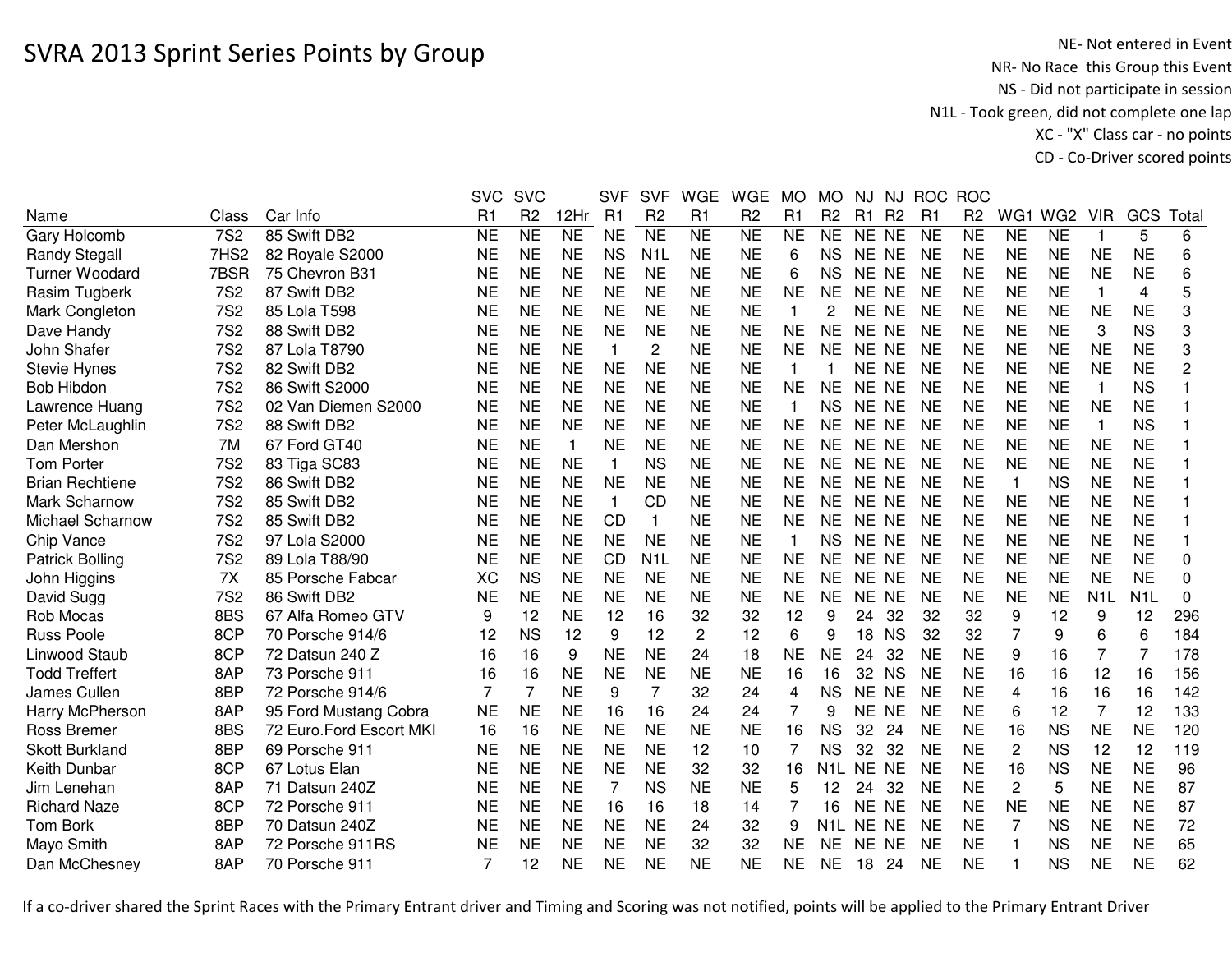|                       |       |                       | <b>SVC</b>     | <b>SVC</b>     |                        | <b>SVF</b>     | <b>SVF</b>     | <b>WGE</b>     | <b>WGE</b>       | <b>MO</b> | <b>MO</b>              | NJ.       | NJ             | <b>ROC</b>          | <b>ROC</b>     |              |                        |            |           |       |
|-----------------------|-------|-----------------------|----------------|----------------|------------------------|----------------|----------------|----------------|------------------|-----------|------------------------|-----------|----------------|---------------------|----------------|--------------|------------------------|------------|-----------|-------|
| Name                  | Class | Car Info              | R <sub>1</sub> | R <sub>2</sub> | 12Hr                   | R <sub>1</sub> | R <sub>2</sub> | R <sub>1</sub> | R <sub>2</sub>   | R1        | R <sub>2</sub>         | R1        | R <sub>2</sub> | R1                  | R <sub>2</sub> | WG1          | WG <sub>2</sub>        | <b>VIR</b> | GCS       | Total |
| Vince Vaccaro         | 8BS   | 72 Alfa Romeo GTV     | 5              | 9              | $\overline{\text{NE}}$ | <b>NE</b>      | N <sub>E</sub> | 8              | $\overline{12}$  | 5         | $\overline{\text{NS}}$ | NE NE     |                | $\overline{\sf NE}$ | N <sub>E</sub> | $\mathbf{1}$ | $\overline{\text{NS}}$ | 16         | 5         | 61    |
| Scott Kissinger       | 8CP   | 71 Datsun 240Z        | <b>NE</b>      | <b>NE</b>      | <b>NE</b>              | <b>NE</b>      | <b>NE</b>      | <b>NE</b>      | <b>NE</b>        | <b>NE</b> | <b>NE</b>              | 32        | 24             | <b>NE</b>           | <b>NE</b>      |              | <b>NS</b>              | <b>NE</b>  | <b>NE</b> | 57    |
| David LeBrun          | 8BS   | 70 Datson 510         | <b>NE</b>      | <b>NE</b>      | <b>NE</b>              | <b>NE</b>      | <b>NE</b>      | 24             | 24               | <b>NE</b> | <b>NE</b>              | NE NE     |                | <b>NE</b>           | <b>NE</b>      | 7            | <b>NS</b>              | <b>NE</b>  | <b>NE</b> | 55    |
| Ed McMahon            | 8RS   | 72 Ford Pinto         | <b>NE</b>      | <b>NE</b>      | <b>NE</b>              | <b>NE</b>      | <b>NE</b>      | 32             | N <sub>1</sub> L | <b>NE</b> | <b>NE</b>              | NE NE     |                | <b>NE</b>           | <b>NE</b>      | 12           | <b>NS</b>              | 9          | 1         | 54    |
| John Deford           | 8BP   | 73 Porsche 914/6      | 16             | 16             | <b>NE</b>              | <b>NE</b>      | <b>NE</b>      | <b>NE</b>      | <b>NE</b>        | <b>NE</b> | <b>NE</b>              | NE NE     |                | <b>NE</b>           | <b>NE</b>      | 9            | <b>NS</b>              | <b>NE</b>  | <b>NE</b> | 41    |
| Chris DeMinco         | 8CP   | 79 Mazda RX7          | <b>NE</b>      | <b>NE</b>      | <b>NE</b>              | <b>NE</b>      | <b>NE</b>      | 14             | 10               | <b>NE</b> | NE.                    | NE NE     |                | <b>NE</b>           | <b>NE</b>      | 5            | 12                     | <b>NE</b>  | <b>NE</b> | 41    |
| Greg Seferian         | 8RS   | 82 Alfa Romeo GTV6    | 16             | 16             | 9                      | <b>NE</b>      | <b>NE</b>      | <b>NE</b>      | <b>NE</b>        | NE        | <b>NE</b>              | NE NE     |                | <b>NE</b>           | <b>NE</b>      | <b>NE</b>    | <b>NE</b>              | <b>NE</b>  | <b>NE</b> | 41    |
| Skip Bryan            | 8BS   | 72 BMW 2002           | 6              | <b>NS</b>      | NE                     | <b>NE</b>      | NE             | <b>NE</b>      | <b>NE</b>        | 6         |                        | NE NE     |                | <b>NE</b>           | NE             | <b>NE</b>    | <b>NE</b>              | 12         | 9         | 40    |
| John Cloud            | 8AP   | 98 Ford Mustang Cobra | 4              | 6              | <b>NE</b>              | 4              | 6              | <b>NE</b>      | <b>NE</b>        | 6         | <b>NS</b>              | NE NE     |                | <b>NE</b>           | <b>NE</b>      | <b>NE</b>    | <b>NE</b>              | 5          | 9         | 40    |
| Tom Grudovich         | 8AP   | 66 Ginetta G4         | 9              | <b>NS</b>      | <b>NE</b>              | <b>NE</b>      | <b>NE</b>      | <b>NE</b>      | <b>NE</b>        | <b>NE</b> | <b>NE</b>              | NE NE     |                | <b>NE</b>           | <b>NE</b>      | 12           | <b>NS</b>              | 16         | -1        | 38    |
| Steve LeBrun          | 8BS   | 70 Datsun 510         | <b>NE</b>      | <b>NE</b>      | <b>NE</b>              | <b>NE</b>      | <b>NE</b>      | 14             | 18               | <b>NE</b> | <b>NE</b>              | NE NE     |                | <b>NE</b>           | <b>NE</b>      | 6            | <b>NS</b>              | <b>NE</b>  | <b>NE</b> | 38    |
| Paul Stinson          | 8CP   | 63 Lotus Super 7      | <b>NE</b>      | <b>NE</b>      | 16                     | <b>NE</b>      | <b>NE</b>      | <b>NE</b>      | <b>NE</b>        | 9         | <b>NS</b>              | NE NE     |                | <b>NE</b>           | <b>NE</b>      | 12           | <b>NS</b>              | <b>NE</b>  | <b>NE</b> | 37    |
| Ryan Harrold          | 8CP   | 73 Porsche 914/6      | <b>NE</b>      | <b>NE</b>      | <b>NE</b>              | <b>NE</b>      | <b>NE</b>      | 12             | 24               | <b>NE</b> | <b>NE</b>              | <b>NE</b> | NE             | <b>NE</b>           | <b>NE</b>      | <b>NE</b>    | <b>NE</b>              | <b>NE</b>  | <b>NE</b> | 36    |
| Jerry Peters          | 8BP   | 69 Porsche 911        | <b>NE</b>      | <b>NE</b>      | <b>NE</b>              | <b>NE</b>      | <b>NE</b>      | 18             | 18               | <b>NE</b> | <b>NE</b>              | <b>NE</b> | NE.            | <b>NE</b>           | <b>NE</b>      | <b>NE</b>    | <b>NE</b>              | <b>NE</b>  | <b>NE</b> | 36    |
| Craig Chima           | 8CP   | 62 Lotus 7            | <b>NE</b>      | <b>NE</b>      | <b>NE</b>              | <b>NE</b>      | <b>NE</b>      | <b>NE</b>      | <b>NE</b>        | 1         | <b>NS</b>              | <b>NE</b> | NE             | <b>NE</b>           | <b>NE</b>      | <b>NE</b>    | <b>NE</b>              | 16         | 16        | 33    |
| Lee Giannone          | 8BP   | 66 Porsche 911        | 9              | 12             | <b>NE</b>              | <b>NE</b>      | <b>NE</b>      | <b>NE</b>      | <b>NE</b>        | <b>NE</b> | <b>NE</b>              | NE        | NE.            | <b>NE</b>           | <b>NE</b>      | 12           | <b>NS</b>              | <b>NE</b>  | <b>NE</b> | 33    |
| Hervey Parke          | 8BP   | 65 Ginetta G4         |                | 6              | <b>NE</b>              | <b>NE</b>      | <b>NE</b>      | <b>NE</b>      | <b>NE</b>        | 12        | <b>NS</b>              | NE NE     |                | <b>NE</b>           | <b>NE</b>      | 5            | <b>NS</b>              | 9          | <b>NS</b> | 33    |
| <b>Gregory Herr</b>   | 8DP   | 72 Porsche 914        | <b>NE</b>      | <b>NE</b>      | <b>NE</b>              | <b>NE</b>      | <b>NE</b>      | <b>NE</b>      | <b>NE</b>        | 16        | 16                     | NE NE     |                | <b>NE</b>           | <b>NE</b>      | <b>NE</b>    | <b>NE</b>              | <b>NE</b>  | <b>NE</b> | 32    |
| <b>Curt Richards</b>  | 8RS   | 91 BMW 318            | <b>NE</b>      | <b>NE</b>      | <b>NE</b>              | <b>NE</b>      | <b>NE</b>      | <b>NE</b>      | <b>NE</b>        | 16        | 16                     | NE NE     |                | <b>NE</b>           | <b>NE</b>      | <b>NE</b>    | <b>NE</b>              | <b>NE</b>  | <b>NE</b> | 32    |
| Sean Riley            | 8RS   | 89 BMW 325i           | <b>NE</b>      | <b>NE</b>      | <b>NE</b>              | 16             | 16             | <b>NE</b>      | <b>NE</b>        | <b>NE</b> | <b>NE</b>              | NE NE     |                | <b>NE</b>           | <b>NE</b>      | <b>NE</b>    | <b>NE</b>              | <b>NE</b>  | <b>NE</b> | 32    |
| <b>Allan Robbins</b>  | 8AP   | 70 Datsun 240Z        | <b>NE</b>      | <b>NE</b>      | <b>NE</b>              | <b>NE</b>      | <b>NE</b>      | 18             | 14               | <b>NE</b> | NE.                    | NE NE     |                | <b>NE</b>           | <b>NE</b>      | <b>NE</b>    | <b>NE</b>              | <b>NE</b>  | <b>NE</b> | 32    |
| Jim Hamblin           | 8BP   | 68 Porsche 911        | 12             | <b>NS</b>      | <b>NE</b>              | <b>NE</b>      | <b>NE</b>      | <b>NE</b>      | <b>NE</b>        | <b>NE</b> | <b>NE</b>              | NE NE     |                | <b>NE</b>           | <b>NE</b>      | 16           | <b>NS</b>              | <b>NE</b>  | <b>NE</b> | 28    |
| Lisa Hansen           | 8BP   | 69 Porsche 911S       | <b>NE</b>      | <b>NE</b>      | <b>NE</b>              | 12             | 16             | <b>NE</b>      | <b>NE</b>        | <b>NE</b> | <b>NE</b>              | NE NE     |                | <b>NE</b>           | <b>NE</b>      | <b>NE</b>    | <b>NE</b>              | <b>NE</b>  | <b>NE</b> | 28    |
| <b>Bob Leitzinger</b> | 8BS   | 70 Datsun PL510       | <b>NE</b>      | <b>NE</b>      | 16                     | <b>NE</b>      | <b>NE</b>      | <b>NE</b>      | <b>NE</b>        | <b>NE</b> | <b>NE</b>              | NE NE     |                | <b>NE</b>           | <b>NE</b>      | 12           | <b>NS</b>              | <b>NE</b>  | <b>NE</b> | 28    |
| <b>Steve Rauh</b>     | 8BS   | 71 Alfa Romeo GTV     | <b>NE</b>      | <b>NE</b>      | <b>NE</b>              | <b>NE</b>      | <b>NE</b>      | 10             | 14               | <b>NE</b> | <b>NE</b>              | NE NE     |                | <b>NE</b>           | <b>NE</b>      | 4            | <b>NS</b>              | <b>NE</b>  | <b>NE</b> | 28    |
| David Bland           | 8BP   | 69 Porsche 911        | 1              | 9              | <b>NE</b>              | 16             | <b>NS</b>      | <b>NE</b>      | <b>NE</b>        | <b>NE</b> | <b>NE</b>              | NE NE     |                | <b>NE</b>           | <b>NE</b>      | <b>NE</b>    | <b>NE</b>              | <b>NE</b>  | <b>NE</b> | 26    |
| Debbie Cloud          | 8AP   | 95 Ford Mustang Cobra | 5              | 9              | <b>NE</b>              | <b>NE</b>      | <b>NE</b>      | <b>NE</b>      | <b>NE</b>        | 9         | <b>NS</b>              | NE NE     |                | <b>NE</b>           | <b>NE</b>      | <b>NE</b>    | <b>NE</b>              | 3          | <b>NS</b> | 26    |
| Herb Wetanson         | 8BP   | 61 Lotus 7            | <b>NE</b>      | <b>NE</b>      | <b>NE</b>              | <b>NE</b>      | <b>NE</b>      | 14             | 12               | <b>NE</b> | <b>NE</b>              | NE        | <b>NE</b>      | <b>NE</b>           | <b>NE</b>      | <b>NE</b>    | <b>NE</b>              | <b>NE</b>  | <b>NE</b> | 26    |
| Tom Benjamin          | 8BS   | 69 Alfa Romeo GTV     | 12             | <b>NS</b>      | <b>NE</b>              | <b>NE</b>      | <b>NE</b>      | <b>NE</b>      | <b>NE</b>        | 1         | 12                     | <b>NE</b> | NE.            | <b>NE</b>           | <b>NE</b>      | <b>NE</b>    | <b>NE</b>              | <b>NE</b>  | <b>NE</b> | 25    |
| <b>Mike Bales</b>     | 8RS   | 76 BMW 2002           | <b>NE</b>      | <b>NE</b>      | <b>NE</b>              | <b>NE</b>      | <b>NE</b>      | <b>NE</b>      | <b>NE</b>        | 12        | 12                     | NE NE     |                | <b>NE</b>           | <b>NE</b>      | <b>NE</b>    | <b>NE</b>              | <b>NE</b>  | <b>NE</b> | 24    |
| Steve Grundahl        | 8AP   | 72 Porsche 911        | <b>NE</b>      | <b>NE</b>      | <b>NE</b>              | 12             | 12             | <b>NE</b>      | <b>NE</b>        | <b>NE</b> | <b>NE</b>              | NE NE     |                | <b>NE</b>           | <b>NE</b>      | <b>NE</b>    | <b>NE</b>              | <b>NE</b>  | <b>NE</b> | 24    |
| Ronnie Randall        | 8BP   | 66 Porsche 911        | <b>NE</b>      | <b>NE</b>      | <b>NE</b>              | <b>NE</b>      | <b>NE</b>      | 10             | 14               | <b>NE</b> | <b>NE</b>              | NE NE     |                | <b>NE</b>           | <b>NE</b>      | <b>NE</b>    | <b>NE</b>              | <b>NE</b>  | <b>NE</b> | 24    |
| Chris Zappa           | 8AP   | 69 TVR Tuscan         | <b>NE</b>      | <b>NE</b>      | <b>NE</b>              | <b>NE</b>      | <b>NE</b>      | <b>NE</b>      | <b>NE</b>        | 12        | <b>NS</b>              | NE NE     |                | <b>NE</b>           | <b>NE</b>      | 5            | <b>NS</b>              | 6          |           | 24    |
| <b>Charles Guest</b>  | 8CP   | 81 Mazda RX7          | NE             | <b>NE</b>      | <b>NE</b>              | <b>NE</b>      | <b>NE</b>      | <b>NE</b>      | <b>NE</b>        | 12        | NS.                    | NE NE     |                | <b>NE</b>           | <b>NE</b>      | <b>NE</b>    | <b>NE</b>              |            | 9         | 22    |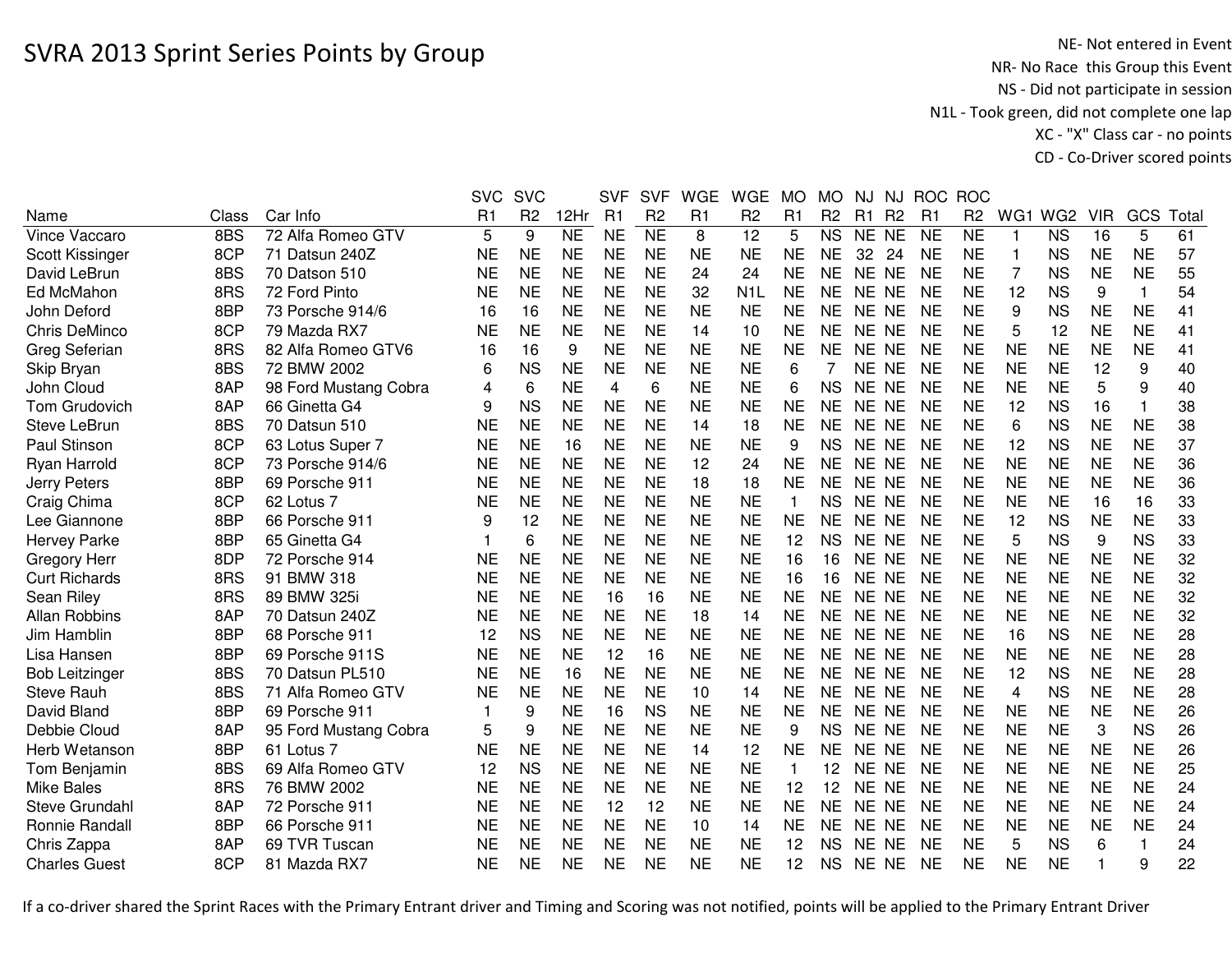## SVRA 2013 Sprint Series Points by Group

NE- Not entered in Event<br>NR- No Race this Group this Event NS - Did not participate in session N1L - Took green, did not complete one lap XC - "X" Class car - no pointsCD - Co-Driver scored points

|                       |       |                    | <b>SVC</b> | <b>SVC</b>     |           | <b>SVF</b> | <b>SVF</b>     | <b>WGE</b>     | <b>WGE</b>     | <b>MO</b>      | <b>MO</b>      | NJ        | NJ.       | <b>ROC</b>     | <b>ROC</b>     |                |                 |                |           |       |
|-----------------------|-------|--------------------|------------|----------------|-----------|------------|----------------|----------------|----------------|----------------|----------------|-----------|-----------|----------------|----------------|----------------|-----------------|----------------|-----------|-------|
| Name                  | Class | Car Info           | R1         | R <sub>2</sub> | 12Hr      | R1         | R <sub>2</sub> | R1             | R <sub>2</sub> | R1             | R <sub>2</sub> | R1        | <b>R2</b> | R <sub>1</sub> | R <sub>2</sub> | WG1            | WG <sub>2</sub> | <b>VIR</b>     | GCS       | Total |
| Jay Iliohan           | 8BS   | 66 Alfa Romeo GTA  | <b>NE</b>  | <b>NE</b>      | <b>NE</b> | <b>NE</b>  | <b>NE</b>      | 12             | 10             | <b>NE</b>      | <b>NE</b>      | NE NE     |           | <b>NE</b>      | <b>NE</b>      | <b>NE</b>      | <b>NE</b>       | <b>NE</b>      | <b>NE</b> | 22    |
| Bernardo Martinez Jr  | 8BS   | 66 Alfa Romeo GTV  | <b>NE</b>  | <b>NE</b>      | <b>NE</b> | <b>NE</b>  | <b>NE</b>      | <b>NE</b>      | <b>NE</b>      | <b>NE</b>      | <b>NE</b>      | NE NE     |           | <b>NE</b>      | <b>NE</b>      | <b>NE</b>      | <b>NE</b>       | 6              | 16        | 22    |
| <b>Bob Desloge</b>    | 8CP   | 72 Lotus Europa    | <b>NE</b>  | <b>NE</b>      | <b>NE</b> | <b>NE</b>  | <b>NE</b>      | <b>NE</b>      | <b>NE</b>      | <b>NE</b>      | <b>NE</b>      | NE NE     |           | <b>NE</b>      | <b>NE</b>      | <b>NE</b>      | <b>NE</b>       | 9              | 12        | 21    |
| John Dohrwardt        | 8CP   | 76 Porsche 914     | <b>NE</b>  | <b>NE</b>      | <b>NE</b> | 12         | 9              | <b>NE</b>      | <b>NE</b>      | <b>NE</b>      | <b>NE</b>      | NE NE     |           | <b>NE</b>      | <b>NE</b>      | <b>NE</b>      | <b>NE</b>       | <b>NE</b>      | <b>NE</b> | 21    |
| <b>Andrew Doll</b>    | 8CP   | 70 Datsun 240Z     | <b>NE</b>  | <b>NE</b>      | <b>NE</b> | <b>NE</b>  | <b>NE</b>      | <b>NE</b>      | <b>NE</b>      | 4              |                | NE NE     |           | <b>NE</b>      | <b>NE</b>      | $\overline{4}$ | 6               | <b>NE</b>      | <b>NE</b> | 21    |
| Steve Grabski         | 8BS   | 67 Volvo 122       | <b>NE</b>  | <b>NE</b>      | <b>NE</b> | <b>NE</b>  | <b>NE</b>      | <b>NE</b>      | <b>NE</b>      | <b>NE</b>      | <b>NE</b>      | NE NE     |           | <b>NE</b>      | <b>NE</b>      | 5              | 16              | <b>NE</b>      | <b>NE</b> | 21    |
| Kent Bain             | 8AP   | 72 Porsche 914/6   | <b>NE</b>  | <b>NE</b>      | <b>NE</b> | <b>NE</b>  | <b>NE</b>      | $\overline{2}$ | 18             | <b>NE</b>      | <b>NE</b>      | NE NE     |           | <b>NE</b>      | <b>NE</b>      | <b>NE</b>      | <b>NE</b>       | <b>NE</b>      | <b>NE</b> | 20    |
| <b>Russell Gee</b>    | 8BS   | 69 BMW 2002        | NE         | <b>NE</b>      | <b>NE</b> | <b>NE</b>  | <b>NE</b>      | 18             | $\overline{c}$ | NE             | NE             | NE NE     |           | <b>NE</b>      | NE             | <b>NE</b>      | <b>NE</b>       | <b>NE</b>      | <b>NE</b> | 20    |
| Nort Northam          | 8AP   | 72 Porsche 911     | <b>NE</b>  | <b>NE</b>      | 16        | <b>NE</b>  | <b>NE</b>      | <b>NE</b>      | <b>NE</b>      | <b>NE</b>      | <b>NE</b>      | NE NE     |           | <b>NE</b>      | <b>NE</b>      | 3              | <b>NS</b>       | <b>NE</b>      | <b>NE</b> | 19    |
| Chris Thompson        | 8BP   | 63 GSM Dart        | <b>NE</b>  | <b>NE</b>      | <b>NE</b> | 7          | 12             | <b>NE</b>      | <b>NE</b>      | <b>NE</b>      | <b>NE</b>      | NE NE     |           | <b>NE</b>      | <b>NE</b>      | <b>NE</b>      | <b>NE</b>       | <b>NE</b>      | <b>NE</b> | 19    |
| Kirk Blaha            | 8AP   | 70 Datsun 240Z     | <b>NE</b>  | <b>NE</b>      | <b>NE</b> | 9          | 9              | <b>NE</b>      | <b>NE</b>      | <b>NE</b>      | <b>NE</b>      | NE NE     |           | <b>NE</b>      | <b>NE</b>      | <b>NE</b>      | <b>NE</b>       | <b>NE</b>      | <b>NE</b> | 18    |
| Nicolas Clemence      | 8CP   | 67 Porsche 911S    | <b>NE</b>  | <b>NE</b>      | <b>NE</b> | <b>NE</b>  | <b>NE</b>      | 10             | 8              | <b>NE</b>      | <b>NE</b>      | NE NE     |           | <b>NE</b>      | <b>NE</b>      | <b>NE</b>      | <b>NE</b>       | <b>NE</b>      | <b>NE</b> | 18    |
| Alex Watts            | 8RS   | 76 BMW 2002        | <b>NE</b>  | <b>NE</b>      | <b>NE</b> | <b>NE</b>  | <b>NE</b>      | <b>NE</b>      | <b>NE</b>      | 9              | 9              | NE NE     |           | <b>NE</b>      | <b>NE</b>      | <b>NE</b>      | <b>NE</b>       | <b>NE</b>      | <b>NE</b> | 18    |
| <b>Michael Slutz</b>  | 8CP   | 85 Mazda RX7       | <b>NE</b>  | <b>NE</b>      | <b>NE</b> | <b>NE</b>  | <b>NE</b>      | <b>NE</b>      | <b>NE</b>      | 5              | 12             | <b>NE</b> | <b>NE</b> | <b>NE</b>      | <b>NE</b>      | <b>NE</b>      | <b>NE</b>       | <b>NE</b>      | <b>NE</b> | 17    |
| <b>Alan Tosler</b>    | 8CP   | 65 Lotus Elan      | <b>NE</b>  | <b>NE</b>      | <b>NE</b> | <b>NE</b>  | <b>NE</b>      | <b>NE</b>      | <b>NE</b>      | <b>NE</b>      | <b>NE</b>      | NE        | <b>NE</b> | <b>NE</b>      | <b>NE</b>      | <b>NE</b>      | <b>NE</b>       | 12             | 5         | 17    |
| <b>Cliff Berry</b>    | 8BP   | 72 Porsche 914/6   | <b>NE</b>  | <b>NE</b>      | 16        | <b>NE</b>  | <b>NE</b>      | <b>NE</b>      | <b>NE</b>      | <b>NE</b>      | <b>NE</b>      | NE.       | NE        | <b>NE</b>      | <b>NE</b>      | <b>NE</b>      | <b>NE</b>       | <b>NE</b>      | <b>NE</b> | 16    |
| Robert Davenport      | 8BS   | 72 Alfa Romeo GTV  | <b>NE</b>  | <b>NE</b>      | <b>NE</b> | <b>NE</b>  | <b>NE</b>      | <b>NE</b>      | <b>NE</b>      | <b>NS</b>      | 16             | NE.       | <b>NE</b> | <b>NE</b>      | <b>NE</b>      | <b>NE</b>      | <b>NE</b>       | <b>NE</b>      | <b>NE</b> | 16    |
| <b>Bill Foster</b>    | 8AP   | 95 Ford Mustang    | <b>NE</b>  | <b>NE</b>      | <b>NE</b> | <b>NE</b>  | <b>NE</b>      | <b>NE</b>      | <b>NE</b>      | 1              | 4              | NE NE     |           | <b>NE</b>      | <b>NE</b>      | <b>NE</b>      | <b>NE</b>       | 4              | 7         | 16    |
| <b>Rich Kushner</b>   | 8RS   | 63 Volvo 122       | <b>NE</b>  | <b>NE</b>      | <b>NE</b> | <b>NE</b>  | <b>NE</b>      | <b>NE</b>      | <b>NE</b>      | <b>NE</b>      | <b>NE</b>      | NE NE     |           | <b>NE</b>      | <b>NE</b>      | 16             | <b>NS</b>       | <b>NE</b>      | <b>NE</b> | 16    |
| <b>Bob Leitzinger</b> | 8BP   | 65 Lotus Elan 26R  | <b>NE</b>  | <b>NE</b>      | <b>NE</b> | <b>NE</b>  | <b>NE</b>      | <b>NE</b>      | <b>NE</b>      | 16             | <b>NS</b>      | NE NE     |           | <b>NE</b>      | <b>NE</b>      | <b>NE</b>      | <b>NE</b>       | <b>NE</b>      | <b>NE</b> | 16    |
| Mark Skeen            | 8RS   | 72 BMW 2002        | <b>NE</b>  | <b>NE</b>      | <b>NE</b> | <b>NE</b>  | <b>NE</b>      | <b>NE</b>      | <b>NE</b>      | <b>NE</b>      | <b>NE</b>      | NE NE     |           | <b>NE</b>      | <b>NE</b>      | <b>NE</b>      | <b>NE</b>       | N <sub>1</sub> | 16        | 16    |
| <b>Chip Stabler</b>   | 8RS   | 88 BMW M3          | <b>NE</b>  | <b>NE</b>      | <b>NE</b> | <b>NE</b>  | <b>NE</b>      | <b>NE</b>      | <b>NE</b>      | <b>NE</b>      | NE             | NE NE     |           | <b>NE</b>      | <b>NE</b>      | <b>NE</b>      | <b>NE</b>       | 16             | <b>NS</b> | 16    |
| <b>Terry Stahly</b>   | 8BS   | 72 Alfa Romeo GTV  | <b>NE</b>  | <b>NE</b>      | <b>NE</b> | 16         | <b>NS</b>      | <b>NE</b>      | <b>NE</b>      | <b>NE</b>      | <b>NE</b>      | NE NE     |           | <b>NE</b>      | <b>NE</b>      | <b>NE</b>      | <b>NE</b>       | <b>NE</b>      | <b>NE</b> | 16    |
| <b>Brian Walsh</b>    | 8RS   | 71 Ford Pinto      | <b>NE</b>  | <b>NE</b>      | 16        | <b>NE</b>  | <b>NE</b>      | <b>NE</b>      | <b>NE</b>      | <b>NE</b>      | <b>NE</b>      | NE NE     |           | <b>NE</b>      | <b>NE</b>      | <b>NE</b>      | <b>NE</b>       | <b>NE</b>      | <b>NE</b> | 16    |
| <b>Jeff Fisher</b>    | 8BP   | 64 Lotus Elan 26R  | <b>NE</b>  | <b>NE</b>      | <b>NE</b> | <b>NE</b>  | <b>NE</b>      | <b>NE</b>      | <b>NE</b>      | <b>NE</b>      | <b>NE</b>      | NE NE     |           | <b>NE</b>      | <b>NE</b>      | 3              | 12              | <b>NE</b>      | <b>NE</b> | 15    |
| <b>Bernie Nevoral</b> | 8BP   | 67 Lotus Super 7   | <b>NE</b>  | <b>NE</b>      | <b>NE</b> | 6          | 9              | <b>NE</b>      | <b>NE</b>      | <b>NE</b>      | <b>NE</b>      | NE NE     |           | <b>NE</b>      | <b>NE</b>      | <b>NE</b>      | <b>NE</b>       | <b>NE</b>      | <b>NE</b> | 15    |
| Ira Schoen            | 8BS   | 71 Ford Capri 2000 | <b>NE</b>  | <b>NE</b>      | <b>NE</b> | <b>NE</b>  | <b>NE</b>      | <b>NE</b>      | <b>NE</b>      | 7              | <b>NE</b>      | NE NE     |           | <b>NE</b>      | <b>NE</b>      | <b>NE</b>      | <b>NE</b>       | 1              | 7         | 15    |
| <b>Bill Barton</b>    | 8BP   | 86 Porsche 944T    | <b>NE</b>  | <b>NE</b>      | <b>NE</b> | <b>NE</b>  | <b>NE</b>      | <b>NE</b>      | <b>NE</b>      | 6              | <b>NS</b>      | NE NE     |           | <b>NE</b>      | <b>NE</b>      | $\mathbf{1}$   | 7               | <b>NE</b>      | <b>NE</b> | 14    |
| David Bearden         | 8AP   | 72 Porsche 911 RS  | <b>NE</b>  | <b>NE</b>      | <b>NE</b> | <b>NE</b>  | <b>NE</b>      | <b>NE</b>      | <b>NE</b>      | $\overline{c}$ | 5              | NE NE     |           | <b>NE</b>      | <b>NE</b>      | <b>NE</b>      | <b>NE</b>       | $\overline{c}$ | 5         | 14    |
| <b>Tom Briest</b>     | 8AP   | 70 Porsche 914/6   | <b>NE</b>  | <b>NE</b>      | <b>NE</b> | <b>NE</b>  | <b>NE</b>      | <b>NE</b>      | <b>NE</b>      | <b>NE</b>      | <b>NE</b>      | <b>NE</b> | <b>NE</b> | <b>NE</b>      | <b>NE</b>      | $\overline{4}$ | <b>NS</b>       | 9              | <b>NS</b> | 13    |
| Michael Clifford      | 8AP   | 65 Ginetta G4      | 6          | $\overline{7}$ | <b>NE</b> | <b>NE</b>  | <b>NE</b>      | <b>NE</b>      | <b>NE</b>      | <b>NE</b>      | <b>NE</b>      | NE NE     |           | <b>NE</b>      | <b>NE</b>      | <b>NE</b>      | <b>NE</b>       | <b>NE</b>      | <b>NE</b> | 13    |
| Robert Hurley         | 8CP   | 66 Porsche 911     | <b>NE</b>  | <b>NE</b>      | <b>NE</b> | <b>NE</b>  | <b>NE</b>      | <b>NE</b>      | <b>NE</b>      | <b>NE</b>      | <b>NE</b>      | NE NE     |           | <b>NE</b>      | <b>NE</b>      | 6              | 7               | <b>NE</b>      | <b>NE</b> | 13    |
| Joe Liles             | 8BS   | 70 BMW 2002        | <b>NE</b>  | <b>NE</b>      | <b>NE</b> | <b>NE</b>  | <b>NE</b>      | <b>NE</b>      | <b>NE</b>      | <b>NE</b>      | <b>NE</b>      | <b>NE</b> | <b>NE</b> | <b>NE</b>      | <b>NE</b>      | <b>NE</b>      | <b>NE</b>       | 7              | 6         | 13    |
| <b>Tom Miller</b>     | 8CP   | 71 Datsun 240Z     | NE         | <b>NE</b>      | <b>NE</b> | 6          |                | <b>NE</b>      | <b>NE</b>      | <b>NE</b>      | NE.            | NE NE     |           | <b>NE</b>      | <b>NE</b>      | <b>NE</b>      | <b>NE</b>       | <b>NE</b>      | <b>NE</b> | 13    |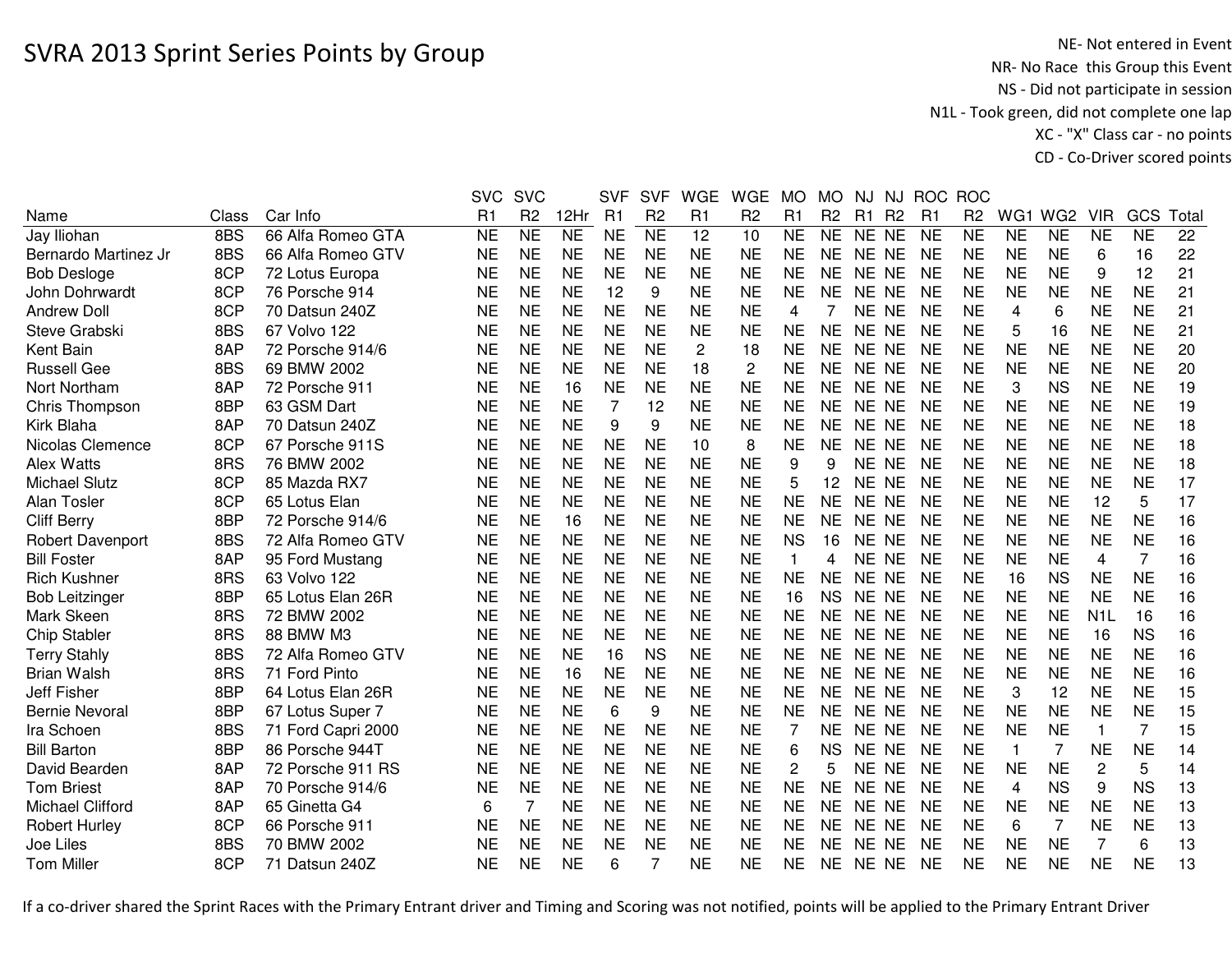|                       |       |                             | <b>SVC</b>     | <b>SVC</b>     |           | <b>SVF</b>   | <b>SVF</b>     | <b>WGE</b>          | <b>WGE</b>     | <b>MO</b> | МO             | NJ        | NJ        | <b>ROC</b>     | <b>ROC</b>     |                |           |              |            |                |
|-----------------------|-------|-----------------------------|----------------|----------------|-----------|--------------|----------------|---------------------|----------------|-----------|----------------|-----------|-----------|----------------|----------------|----------------|-----------|--------------|------------|----------------|
| Name                  | Class | Car Info                    | R1             | R <sub>2</sub> | 12Hr      | R1           | R <sub>2</sub> | R1                  | R <sub>2</sub> | R1        | R <sub>2</sub> | R1        | <b>R2</b> | R <sub>1</sub> | R <sub>2</sub> | WG1            | WG2       | <b>VIR</b>   | <b>GCS</b> | Total          |
| <b>Ray Nichols</b>    | 8BS   | 71 Alfa Romeo GTV           | $\overline{7}$ | 6              | NE        | <b>NE</b>    | N <sub>E</sub> | $\overline{\sf NE}$ | <b>NE</b>      | <b>NE</b> | <b>NE</b>      | NE NE     |           | <b>NE</b>      | <b>NE</b>      | <b>NE</b>      | <b>NE</b> | <b>NE</b>    | <b>NE</b>  | 13             |
| <b>Chris Raeder</b>   | 8BS   | 66 Alfa Romeo GTV           | <b>NE</b>      | <b>NE</b>      | <b>NE</b> | <b>NE</b>    | <b>NE</b>      | <b>NE</b>           | <b>NE</b>      | 9         | 4              | NE NE     |           | <b>NE</b>      | <b>NE</b>      | <b>NE</b>      | <b>NE</b> | <b>NE</b>    | <b>NE</b>  | 13             |
| Pete Sabeff           | 8AP   | 66 Sunbeam Tiger            | <b>NE</b>      | <b>NE</b>      | <b>NE</b> | 6            | 7              | <b>NE</b>           | <b>NE</b>      | <b>NE</b> | <b>NE</b>      | NE NE     |           | <b>NE</b>      | <b>NE</b>      | <b>NE</b>      | <b>NE</b> | <b>NE</b>    | <b>NE</b>  | 13             |
| <b>Bill Abel</b>      | 8RS   | 66 Alfa Romeo GTV           | <b>NE</b>      | <b>NE</b>      | 12        | <b>NE</b>    | <b>NE</b>      | <b>NE</b>           | <b>NE</b>      | <b>NE</b> | <b>NE</b>      | NE NE     |           | <b>NE</b>      | <b>NE</b>      | <b>NE</b>      | <b>NE</b> | <b>NE</b>    | <b>NE</b>  | 12             |
| <b>Frank Beck</b>     | 8AP   | 92 Porsche 911 RS           | 12             | <b>NS</b>      | <b>NE</b> | <b>NE</b>    | <b>NE</b>      | <b>NE</b>           | <b>NE</b>      | <b>NE</b> | <b>NE</b>      | NE NE     |           | <b>NE</b>      | <b>NE</b>      | <b>NE</b>      | <b>NE</b> | <b>NE</b>    | <b>NE</b>  | 12             |
| <b>Frank Boucher</b>  | 8BP   | 69 Porsche 911S             | 4              | 3              | <b>NE</b> | $\mathbf 1$  | 4              | <b>NE</b>           | <b>NE</b>      | <b>NE</b> | <b>NE</b>      | NE NE     |           | <b>NE</b>      | <b>NE</b>      | <b>NE</b>      | <b>NE</b> | <b>NE</b>    | <b>NE</b>  | 12             |
| Ryan Harrold          | 8BP   | 73 Porsche 914/6            | <b>NE</b>      | <b>NE</b>      | 12        | <b>NE</b>    | <b>NE</b>      | <b>NE</b>           | <b>NE</b>      | <b>NE</b> | <b>NE</b>      | NE NE     |           | <b>NE</b>      | <b>NE</b>      | <b>NE</b>      | <b>NE</b> | <b>NE</b>    | <b>NE</b>  | 12             |
| Gary Jones            | 8AP   | 95 Ford Mustang             | <b>NE</b>      | <b>NE</b>      | 12        | <b>NE</b>    | <b>NE</b>      | <b>NE</b>           | ΝE             | <b>NE</b> | <b>NE</b>      | NE NE     |           | <b>NE</b>      | <b>NE</b>      | <b>NE</b>      | <b>NE</b> | <b>NE</b>    | <b>NE</b>  | 12             |
| Bo Lemastus           | 8BS   | 66 Alfa Romeo GTV           | <b>NE</b>      | <b>NE</b>      | 12        | <b>NE</b>    | <b>NE</b>      | <b>NE</b>           | <b>NE</b>      | <b>NE</b> | <b>NE</b>      | NE NE     |           | <b>NE</b>      | <b>NE</b>      | <b>NE</b>      | <b>NE</b> | <b>NE</b>    | <b>NE</b>  | 12             |
| Melanie Mitchell      | 8RS   | 86 Alfa Romeo GTV6          | <b>NE</b>      | <b>NE</b>      | <b>NE</b> | <b>NE</b>    | <b>NE</b>      | <b>NE</b>           | <b>NE</b>      | <b>NE</b> | <b>NE</b>      | NE NE     |           | <b>NE</b>      | <b>NE</b>      | <b>NE</b>      | <b>NE</b> | 12           | <b>NS</b>  | 12             |
| George Calfo          | 8BP   | 70 Porsche 911S             | 6              | 5              | <b>NE</b> | <b>NE</b>    | <b>NE</b>      | <b>NE</b>           | <b>NE</b>      | <b>NE</b> | <b>NE</b>      | NE NE     |           | <b>NE</b>      | <b>NE</b>      | <b>NE</b>      | <b>NE</b> | <b>NE</b>    | <b>NE</b>  | 11             |
| Russ Cappa            | 8BS   | 68 Datsun 510               | <b>NE</b>      | <b>NE</b>      | <b>NE</b> | <b>NE</b>    | <b>NE</b>      | <b>NE</b>           | <b>NE</b>      | <b>NE</b> | <b>NE</b>      | NE NE     |           | <b>NE</b>      | <b>NE</b>      | $\overline{2}$ | 9         | <b>NE</b>    | <b>NE</b>  | 11             |
| David Hutchings       | 8AP   | 72 Porsche 911              | <b>NE</b>      | <b>NE</b>      | <b>NE</b> | <b>NE</b>    | <b>NE</b>      | <b>NE</b>           | <b>NE</b>      | 4         | 7              | NE NE     |           | <b>NE</b>      | <b>NE</b>      | <b>NE</b>      | <b>NE</b> | <b>NE</b>    | <b>NE</b>  | 11             |
| Jay Maveety           | 8BS   | 71 Alfa Romeo GTV           | 4              | $\overline{7}$ | <b>NE</b> | <b>NE</b>    | <b>NE</b>      | <b>NE</b>           | <b>NE</b>      | <b>NE</b> | <b>NE</b>      | NE NE     |           | <b>NE</b>      | <b>NE</b>      | <b>NE</b>      | <b>NE</b> | <b>NE</b>    | <b>NE</b>  | 11             |
| <b>Richard Madia</b>  | 8AP   | 74 Datsun 260Z              | <b>NE</b>      | <b>NE</b>      | <b>NE</b> | <b>NE</b>    | <b>NE</b>      | <b>NE</b>           | <b>NE</b>      | <b>NE</b> | <b>NE</b>      | <b>NE</b> | <b>NE</b> | <b>NE</b>      | <b>NE</b>      | $\overline{1}$ | 9         | <b>NE</b>    | <b>NE</b>  | 10             |
| Kye Wankum            | 8BP   | 68 Porsche 911 L            | <b>NE</b>      | <b>NE</b>      | <b>NE</b> | <b>NE</b>    | <b>NE</b>      | <b>NE</b>           | <b>NE</b>      | <b>NE</b> | <b>NE</b>      | <b>NE</b> | <b>NE</b> | <b>NE</b>      | <b>NE</b>      | $\overline{1}$ | 9         | <b>NE</b>    | <b>NE</b>  | 10             |
| <b>Bill Bauman</b>    | 8AP   | 69 Porsche 911S             | <b>NE</b>      | <b>NE</b>      | <b>NE</b> | <b>NE</b>    | <b>NE</b>      | <b>NE</b>           | <b>NE</b>      | 3         | 6              | NE NE     |           | <b>NE</b>      | <b>NE</b>      | <b>NE</b>      | <b>NE</b> | <b>NE</b>    | <b>NE</b>  | 9              |
| Mark Jensen           | 8AP   | 71 Porsche 911T             | <b>NE</b>      | <b>NE</b>      | 9         | <b>NE</b>    | <b>NE</b>      | <b>NE</b>           | <b>NE</b>      | <b>NE</b> | <b>NE</b>      | NE NE     |           | <b>NE</b>      | <b>NE</b>      | <b>NE</b>      | <b>NE</b> | <b>NE</b>    | <b>NE</b>  | 9              |
| Brenda Johnson        | 8BP   | 71 Porsche 914/6            | 5              | 4              | <b>NE</b> | <b>NE</b>    | <b>NE</b>      | <b>NE</b>           | <b>NE</b>      | <b>NE</b> | <b>NE</b>      | NE NE     |           | <b>NE</b>      | <b>NE</b>      | <b>NE</b>      | <b>NE</b> | <b>NE</b>    | <b>NE</b>  | 9              |
| Chip Vance            | 8AP   | 71 Porsche 914/6            | <b>NE</b>      | <b>NE</b>      | <b>NE</b> | <b>NE</b>    | <b>NE</b>      | <b>NE</b>           | <b>NE</b>      | <b>NE</b> | <b>NE</b>      | NE NE     |           | <b>NE</b>      | <b>NE</b>      | 9              | <b>NS</b> | <b>NE</b>    | <b>NE</b>  | 9              |
| <b>Stewart Wright</b> | 8BS   | 76 BMW 2002                 | <b>NE</b>      | <b>NE</b>      | <b>NE</b> | <b>NE</b>    | <b>NE</b>      | <b>NE</b>           | <b>NE</b>      | 4         | 5              | NE NE     |           | <b>NE</b>      | <b>NE</b>      | <b>NE</b>      | <b>NE</b> | <b>NE</b>    | <b>NE</b>  | 9              |
| <b>Frank Beck</b>     | 8AP   | 67 Porsche 911S             | <b>NE</b>      | <b>NE</b>      | <b>NE</b> | 5            | 3              | <b>NE</b>           | <b>NE</b>      | <b>NE</b> | <b>NE</b>      | NE NE     |           | <b>NE</b>      | <b>NE</b>      | <b>NE</b>      | <b>NE</b> | <b>NE</b>    | <b>NE</b>  | 8              |
| Joe Hoover            | 8AP   | 75 Porsche 914/6            | <b>NE</b>      | <b>NE</b>      | <b>NE</b> | <b>NE</b>    | <b>NE</b>      | <b>NE</b>           | ΝE             | NE        | NE.            | NE NE     |           | <b>NE</b>      | <b>NE</b>      | -1             | 6         | 1            | <b>NS</b>  | 8              |
| <b>Vytas Svedas</b>   | 8BS   | 66 Alfa Romeo Giulia Sprint | <b>NE</b>      | <b>NE</b>      | <b>NE</b> | <b>NE</b>    | <b>NE</b>      | <b>NE</b>           | <b>NE</b>      | 2         | 6              | NE NE     |           | <b>NE</b>      | <b>NE</b>      | <b>NE</b>      | <b>NE</b> | <b>NE</b>    | <b>NE</b>  | 8              |
| Neil Young            | 8AP   | 71 Datsun 240Z              | <b>NE</b>      | <b>NE</b>      | <b>NE</b> | <b>NE</b>    | <b>NE</b>      | <b>NE</b>           | <b>NE</b>      | <b>NE</b> | <b>NE</b>      | NE NE     |           | <b>NE</b>      | <b>NE</b>      | -1             | 7         | NE           | <b>NE</b>  | 8              |
| Marc Adler            | 8CP   | 72 Porsche 914/6            | <b>NE</b>      | <b>NE</b>      | <b>NE</b> | <b>NE</b>    | <b>NE</b>      | <b>NE</b>           | <b>NE</b>      | <b>NE</b> | <b>NE</b>      | NE NE     |           | <b>NE</b>      | <b>NE</b>      | 2              | 5         | <b>NE</b>    | <b>NE</b>  | 7              |
| Michelle Gesse        | 8BP   | 67 Lotus Elan Cpe           | <b>NE</b>      | <b>NE</b>      | <b>NE</b> | $\mathbf{1}$ | 6              | <b>NE</b>           | <b>NE</b>      | <b>NE</b> | <b>NE</b>      | NE NE     |           | <b>NE</b>      | <b>NE</b>      | <b>NE</b>      | <b>NE</b> | <b>NE</b>    | <b>NE</b>  | 7              |
| Michael Manser        | 8CP   | 72 Datsun 240Z              | <b>NE</b>      | <b>NE</b>      | <b>NE</b> | 7            | <b>NS</b>      | <b>NE</b>           | <b>NE</b>      | <b>NE</b> | <b>NE</b>      | NE NE     |           | <b>NE</b>      | <b>NE</b>      | <b>NE</b>      | <b>NE</b> | <b>NE</b>    | <b>NE</b>  | $\overline{7}$ |
| Joe Riolo             | 8AP   | 72 Datsun 240Z              | <b>NE</b>      | <b>NE</b>      | <b>NE</b> | <b>NE</b>    | <b>NE</b>      | <b>NE</b>           | <b>NE</b>      | <b>NE</b> | <b>NE</b>      | NE NE     |           | <b>NE</b>      | <b>NE</b>      | $\overline{7}$ | <b>NS</b> | <b>NE</b>    | <b>NE</b>  | 7              |
| <b>Bob Shafer</b>     | 8AP   | 69 Porsche 911              | <b>NE</b>      | <b>NE</b>      | 7         | <b>NE</b>    | <b>NE</b>      | <b>NE</b>           | <b>NE</b>      | <b>NE</b> | <b>NE</b>      | NE NE     |           | <b>NE</b>      | <b>NE</b>      | <b>NE</b>      | <b>NE</b> | <b>NE</b>    | <b>NE</b>  | 7              |
| Art Woodworth         | 8CP   | 90 Mazda Miata              | <b>NE</b>      | <b>NE</b>      | 7         | <b>NE</b>    | <b>NE</b>      | <b>NE</b>           | <b>NE</b>      | <b>NE</b> | <b>NE</b>      | NE NE     |           | <b>NE</b>      | <b>NE</b>      | <b>NE</b>      | <b>NE</b> | <b>NE</b>    | <b>NE</b>  | $\overline{7}$ |
| George Wright         | 8AP   | 72 Datsun 240Z              | <b>NE</b>      | <b>NE</b>      | <b>NE</b> | <b>NE</b>    | <b>NE</b>      | <b>NE</b>           | <b>NE</b>      | <b>NE</b> | <b>NE</b>      | NE NE     |           | <b>NE</b>      | <b>NE</b>      | <b>NE</b>      | <b>NE</b> | $\mathbf{1}$ | 6          | 7              |
| <b>Andrew Burke</b>   | 8BP   | 70 Porsche 914/6            | <b>NE</b>      | <b>NE</b>      | <b>NE</b> | <b>NE</b>    | <b>NE</b>      | <b>NE</b>           | <b>NE</b>      | <b>NE</b> | <b>NE</b>      | <b>NE</b> | <b>NE</b> | <b>NE</b>      | <b>NE</b>      | 6              | <b>NS</b> | <b>NE</b>    | <b>NE</b>  | 6              |
| <b>Tim Carey</b>      | 8CP   | 73 Datsun 240Z              | <b>NE</b>      | <b>NE</b>      | 6         | <b>NE</b>    | <b>NE</b>      | <b>NE</b>           | <b>NE</b>      | NE        | <b>NE</b>      | NE NE     |           | <b>NE</b>      | <b>NE</b>      | <b>NE</b>      | <b>NE</b> | <b>NE</b>    | <b>NE</b>  | 6              |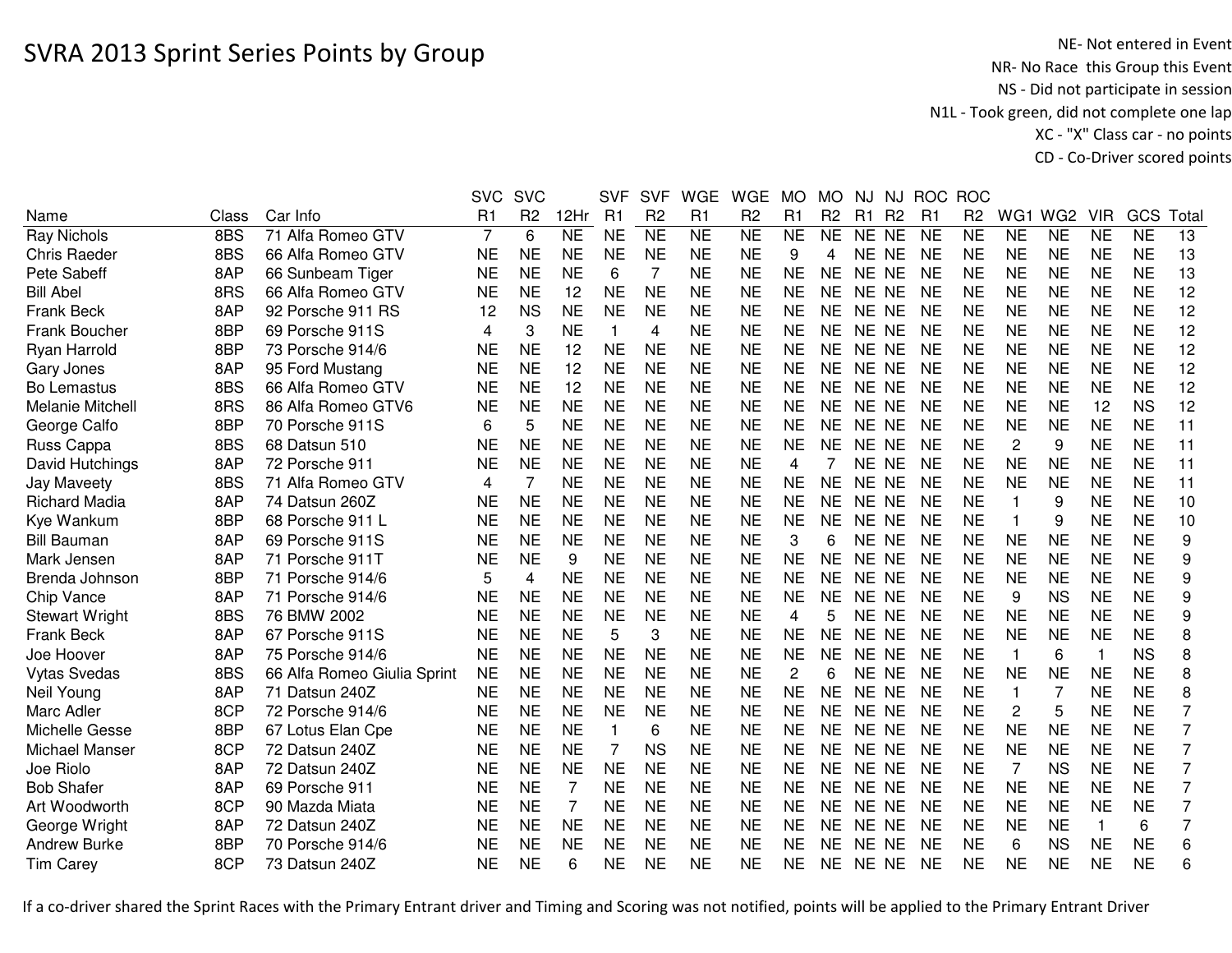|                          |                 |                       | <b>SVC</b> | <b>SVC</b>     |                | <b>SVF</b>     | <b>SVF</b>     | <b>WGE</b> | <b>WGE</b>     | <b>MO</b> | <b>MO</b>      | NJ        | <b>NJ</b>      | <b>ROC</b>     | <b>ROC</b>     |              |                 |            |                         |                |
|--------------------------|-----------------|-----------------------|------------|----------------|----------------|----------------|----------------|------------|----------------|-----------|----------------|-----------|----------------|----------------|----------------|--------------|-----------------|------------|-------------------------|----------------|
| Name                     | Class           | Car Info              | R1         | R <sub>2</sub> | 12Hr           | R1             | R <sub>2</sub> | R1         | R <sub>2</sub> | R1        | R <sub>2</sub> | R1        | R <sub>2</sub> | R <sub>1</sub> | R <sub>2</sub> | WG1          | WG <sub>2</sub> | <b>VIR</b> | GCS                     | Total          |
| <b>Thomas Koehler</b>    | 8CP             | 83 Porsche 944        | <b>NE</b>  | <b>NE</b>      | <b>NE</b>      | <b>NE</b>      | <b>NE</b>      | <b>NE</b>  | <b>NE</b>      | 3         | <b>NS</b>      | NE NE     |                | <b>NE</b>      | <b>NE</b>      | 3            | <b>NS</b>       | <b>NE</b>  | <b>NE</b>               | 6              |
| <b>Hal Nichols</b>       | 8BS             | 71 Alfa Romeo GTV     | <b>NE</b>  | <b>NE</b>      | <b>NE</b>      | <b>NE</b>      | <b>NE</b>      | <b>NE</b>  | <b>NE</b>      | 3         | 3              | NE NE     |                | <b>NE</b>      | <b>NE</b>      | <b>NE</b>    | <b>NE</b>       | <b>NE</b>  | <b>NE</b>               | 6              |
| <b>Trina Allison</b>     | 8BP             | 92 Porsche 968        | <b>NE</b>  | <b>NE</b>      | <b>NE</b>      | <b>NE</b>      | <b>NE</b>      | <b>NE</b>  | <b>NE</b>      | 5         | <b>NS</b>      | NE NE     |                | <b>NE</b>      | <b>NE</b>      | <b>NE</b>    | <b>NE</b>       | <b>NE</b>  | <b>NE</b>               | 5              |
| <b>Phil Bagley</b>       | 8CP             | 70 Porsche 911        | <b>NE</b>  | <b>NE</b>      | 5              | <b>NE</b>      | <b>NE</b>      | <b>NE</b>  | <b>NE</b>      | <b>NE</b> | <b>NE</b>      | NE NE     |                | <b>NE</b>      | <b>NE</b>      | <b>NE</b>    | <b>NE</b>       | <b>NE</b>  | <b>NE</b>               | 5              |
| <b>Pickslay Cheek</b>    | 8CP             | 72 Datsun 240Z        | <b>NE</b>  | <b>NE</b>      | <b>NE</b>      | <b>NE</b>      | <b>NE</b>      | <b>NE</b>  | <b>NE</b>      | <b>NE</b> | <b>NE</b>      | NE NE     |                | <b>NE</b>      | <b>NE</b>      | <b>NE</b>    | <b>NE</b>       | 5          | <b>NS</b>               | 5              |
| <b>Richard Dobush</b>    | 8AP             | 72 Porsche 911 RS     | <b>NE</b>  | <b>NE</b>      | <b>NE</b>      | <b>NE</b>      | <b>NE</b>      | <b>NE</b>  | <b>NE</b>      | <b>NE</b> | NE             | NE NE     |                | NE             | NE             | -1           | 4               | <b>NE</b>  | <b>NE</b>               | 5              |
| Paul Knoebel             | 8AP             | 70 Datsun 240Z        | <b>NE</b>  | <b>NE</b>      | <b>NE</b>      | CD             | 5              | <b>NE</b>  | <b>NE</b>      | <b>NE</b> | NE.            | NE NE     |                | <b>NE</b>      | <b>NE</b>      | <b>NE</b>    | <b>NE</b>       | <b>NE</b>  | <b>NE</b>               | 5              |
| Richard Jemison          | 8CP             | 67 Alfa Romeo Duetto  | <b>NE</b>  | <b>NE</b>      | $\overline{4}$ | <b>NE</b>      | <b>NE</b>      | <b>NE</b>  | <b>NE</b>      | <b>NE</b> | <b>NE</b>      | NE NE     |                | <b>NE</b>      | <b>NE</b>      | <b>NE</b>    | <b>NE</b>       | <b>NE</b>  | <b>NE</b>               | $\overline{4}$ |
| Jeffery Neilblum         | 8AP             | 69 Porsche 911RS      | <b>NE</b>  | <b>NE</b>      | <b>NE</b>      | <b>NE</b>      | <b>NE</b>      | <b>NE</b>  | <b>NE</b>      | 1         | 3              | NE NE     |                | <b>NE</b>      | <b>NE</b>      | <b>NE</b>    | <b>NE</b>       | <b>NE</b>  | <b>NE</b>               | 4              |
| Michael Walsh            | 8AP             | 71 Porsche 914/6      | 3          | $\mathbf{1}$   | <b>NE</b>      | <b>NE</b>      | <b>NE</b>      | <b>NE</b>  | <b>NE</b>      | <b>NE</b> | <b>NE</b>      | NE NE     |                | <b>NE</b>      | <b>NE</b>      | <b>NE</b>    | <b>NE</b>       | <b>NE</b>  | <b>NE</b>               | 4              |
| Charles Glapinski        | 8AP             | 66 Sunbeam Tiger      | <b>NE</b>  | <b>NE</b>      | <b>NE</b>      | $\overline{c}$ | 1              | <b>NE</b>  | <b>NE</b>      | <b>NE</b> | <b>NE</b>      | NE NE     |                | <b>NE</b>      | <b>NE</b>      | <b>NE</b>    | <b>NE</b>       | <b>NE</b>  | <b>NE</b>               | 3              |
| Jeff Jagusch             | 8AP             | 70 Datsun 240Z        | <b>NE</b>  | <b>NE</b>      | <b>NE</b>      | 3              | CD             | <b>NE</b>  | <b>NE</b>      | <b>NE</b> | <b>NE</b>      | NE NE     |                | <b>NE</b>      | <b>NE</b>      | <b>NE</b>    | <b>NE</b>       | <b>NE</b>  | <b>NE</b>               | 3              |
| John Monson              | 8BS             | 72 BMW 2002           | <b>NE</b>  | <b>NE</b>      | <b>NE</b>      | <b>NE</b>      | <b>NE</b>      | <b>NE</b>  | <b>NE</b>      | <b>NE</b> | <b>NE</b>      | NE NE     |                | <b>NE</b>      | <b>NE</b>      | 3            | <b>NS</b>       | <b>NE</b>  | <b>NE</b>               | 3              |
| <b>Philip Needs</b>      | 8CP             | 66 Lotus Elan         | <b>NE</b>  | <b>NE</b>      | 3              | <b>NE</b>      | <b>NE</b>      | <b>NE</b>  | <b>NE</b>      | <b>NE</b> | <b>NE</b>      | <b>NE</b> | <b>NE</b>      | <b>NE</b>      | <b>NE</b>      | <b>NE</b>    | <b>NE</b>       | <b>NE</b>  | <b>NE</b>               | 3              |
| John Baucom              | 8RS             | 69 Fiat 123           | <b>NE</b>  | <b>NE</b>      | <b>NE</b>      | <b>NE</b>      | <b>NE</b>      | <b>NE</b>  | <b>NE</b>      | <b>NE</b> | <b>NE</b>      | NE.       | <b>NE</b>      | <b>NE</b>      | <b>NE</b>      | <b>NE</b>    | <b>NE</b>       | 1          | $\overline{\mathbf{1}}$ | 2              |
| Orie Voightman           | 8CP             | 01 Mazda Miata        | <b>NE</b>  | <b>NE</b>      | $\overline{c}$ | <b>NE</b>      | <b>NE</b>      | <b>NE</b>  | <b>NE</b>      | <b>NE</b> | <b>NE</b>      | <b>NE</b> | <b>NE</b>      | <b>NE</b>      | <b>NE</b>      | <b>NE</b>    | <b>NE</b>       | <b>NE</b>  | <b>NE</b>               | 2              |
| <b>Bob Borden</b>        | 8AP             | 71 Porsche 911        | <b>NE</b>  | <b>NE</b>      | <b>NE</b>      | <b>NE</b>      | <b>NE</b>      | <b>NE</b>  | <b>NE</b>      | <b>NE</b> | <b>NE</b>      | NE NE     |                | <b>NE</b>      | <b>NE</b>      | $\mathbf{1}$ | <b>NS</b>       | <b>NE</b>  | <b>NE</b>               |                |
| <b>Bill Branson</b>      | 8BP             | 69 Porsche 911S       | <b>NE</b>  | <b>NE</b>      | <b>NE</b>      | <b>NE</b>      | <b>NE</b>      | <b>NE</b>  | <b>NE</b>      | <b>NE</b> | NE.            | NE NE     |                | <b>NE</b>      | <b>NE</b>      | -1           | <b>NS</b>       | <b>NE</b>  | <b>NE</b>               |                |
| Kevin Corrigan           | 8BS             | 73 Alfa Romeo GTV     | <b>NE</b>  | <b>NE</b>      | <b>NE</b>      | <b>NE</b>      | <b>NE</b>      | <b>NE</b>  | <b>NE</b>      |           |                | N1L NE NE |                | <b>NE</b>      | <b>NE</b>      | <b>NE</b>    | <b>NE</b>       | <b>NE</b>  | <b>NE</b>               |                |
| Tom Downey               | 8BS             | 69 Datsun PL510       | <b>NE</b>  | <b>NE</b>      | <b>NE</b>      | <b>NE</b>      | <b>NE</b>      | <b>NE</b>  | <b>NE</b>      | <b>NS</b> |                | N1L NE NE |                | <b>NE</b>      | <b>NE</b>      | $\mathbf 1$  | <b>NS</b>       | <b>NE</b>  | <b>NE</b>               |                |
| Andre Herke Jr.          | 8BS             | 68 BMW 2002           | <b>NE</b>  | <b>NE</b>      | $\mathbf 1$    | <b>NE</b>      | <b>NE</b>      | <b>NE</b>  | <b>NE</b>      | <b>NE</b> | <b>NE</b>      | NE NE     |                | <b>NE</b>      | <b>NE</b>      | <b>NE</b>    | <b>NE</b>       | <b>NE</b>  | <b>NE</b>               |                |
| Andy Jenks               | 8BP             | 69 Porsche 911        | <b>NE</b>  | <b>NE</b>      | <b>NE</b>      | <b>NE</b>      | <b>NE</b>      | <b>NE</b>  | <b>NE</b>      | <b>NE</b> | NE             | NE NE     |                | <b>NE</b>      | <b>NE</b>      | -1           | <b>NS</b>       | <b>NE</b>  | <b>NE</b>               |                |
| <b>Barb Nevoral</b>      | 8BS             | 67 Alfa Romeo GTV     | <b>NE</b>  | <b>NE</b>      | <b>NE</b>      | 1              | <b>NS</b>      | <b>NE</b>  | <b>NE</b>      | <b>NE</b> | <b>NE</b>      | NE NE     |                | <b>NE</b>      | <b>NE</b>      | <b>NE</b>    | <b>NE</b>       | <b>NE</b>  | <b>NE</b>               |                |
| <b>Bruce Parker</b>      | 8AP             | 70 Porsche 914/6      | <b>NE</b>  | <b>NE</b>      | <b>NE</b>      | <b>NE</b>      | <b>NE</b>      | <b>NE</b>  | <b>NE</b>      | <b>NE</b> | <b>NE</b>      | NE NE     |                | <b>NE</b>      | <b>NE</b>      | $\mathbf 1$  | <b>NS</b>       | <b>NE</b>  | <b>NE</b>               |                |
| <b>Allan Robbins</b>     | 8RS             | 92 Oldsmobile Cutlass | <b>NE</b>  | <b>NE</b>      | $\mathbf 1$    | <b>NE</b>      | <b>NE</b>      | <b>NE</b>  | <b>NE</b>      | <b>NE</b> | <b>NE</b>      | NE NE     |                | <b>NE</b>      | <b>NE</b>      | <b>NE</b>    | <b>NE</b>       | <b>NE</b>  | <b>NE</b>               |                |
| Joe Hoover               | 8X              | 75 Porsche 914/6      | XC         | XC             | XC             | <b>NE</b>      | <b>NE</b>      | <b>NE</b>  | <b>NE</b>      | <b>NE</b> | <b>NE</b>      | NE NE     |                | <b>NE</b>      | <b>NE</b>      | <b>NE</b>    | <b>NE</b>       | <b>NE</b>  | <b>NE</b>               | 0              |
| <b>Tom Fraelich</b>      | 9FC             | 79 March Super Vee    | <b>NE</b>  | <b>NE</b>      | <b>NE</b>      | <b>NE</b>      | <b>NE</b>      | 32         | 32             | 16        | 16             | NE NE     |                | <b>NE</b>      | <b>NE</b>      | 16           | 12              | 16         | 16                      | 156            |
| Marc Giroux              | 9F1             | 97 Lola T9720         | <b>NE</b>  | <b>NE</b>      | <b>NE</b>      | 12             | 12             | 32         | 24             | <b>NE</b> | <b>NE</b>      | NE NE     |                | <b>NE</b>      | <b>NE</b>      | 9            | 6               | 12         | 12                      | 119            |
| <b>Travis Engen</b>      | 9F1             | 01 Lola T9720         | <b>NE</b>  | <b>NE</b>      | <b>NE</b>      | 9              | 9              | 24         | 32             | 9         | 7              | <b>NE</b> | <b>NE</b>      | <b>NE</b>      | <b>NE</b>      | 5            | 7               | 6          | 9                       | 117            |
| <b>Bruce Hamilton</b>    | 9F1             | 06 Swift 016a         | <b>NE</b>  | <b>NE</b>      | <b>NE</b>      | <b>NE</b>      | <b>NE</b>      | <b>NE</b>  | <b>NE</b>      | <b>NE</b> | <b>NE</b>      | 32        | 32             | <b>NE</b>      | <b>NE</b>      | 16           | 16              | 9          | $\overline{7}$          | 112            |
| <b>Dudley Cunningham</b> | 9F5A            | 73 Lola T332          | <b>NE</b>  | <b>NE</b>      | <b>NE</b>      | <b>NE</b>      | <b>NE</b>      | 32         | 32             | 16        | 16             | NE.       | <b>NE</b>      | <b>NE</b>      | <b>NE</b>      | <b>NE</b>    | <b>NE</b>       | <b>NE</b>  | <b>NE</b>               | 96             |
| Tony Carpanzano          | 9F <sub>2</sub> | 93 Reynard 93H FA     | <b>NE</b>  | <b>NE</b>      | <b>NE</b>      | <b>NE</b>      | <b>NE</b>      | 32         | 32             | <b>NE</b> | <b>NE</b>      | NE NE     |                | <b>NE</b>      | <b>NE</b>      | 16           | <b>NS</b>       | <b>NE</b>  | <b>NE</b>               | 80             |
| Mark Brannon             | 9F1             | 97 Lola 97/20         | <b>NE</b>  | <b>NE</b>      | <b>NE</b>      | 16             | 16             | <b>NE</b>  | <b>NE</b>      | 16        | 16             | <b>NE</b> | <b>NE</b>      | <b>NE</b>      | <b>NE</b>      | 6            | 9               | <b>NE</b>  | <b>NE</b>               | 79             |
| <b>Rick Carlino</b>      | 9FA             | 81 March 811          | <b>NE</b>  | <b>NE</b>      | <b>NE</b>      | <b>NE</b>      | <b>NE</b>      | 32         | 32             | <b>NE</b> | NE             | NE NE     |                | <b>NE</b>      | <b>NE</b>      | <b>NE</b>    | <b>NE</b>       | <b>NE</b>  | <b>NE</b>               | 64             |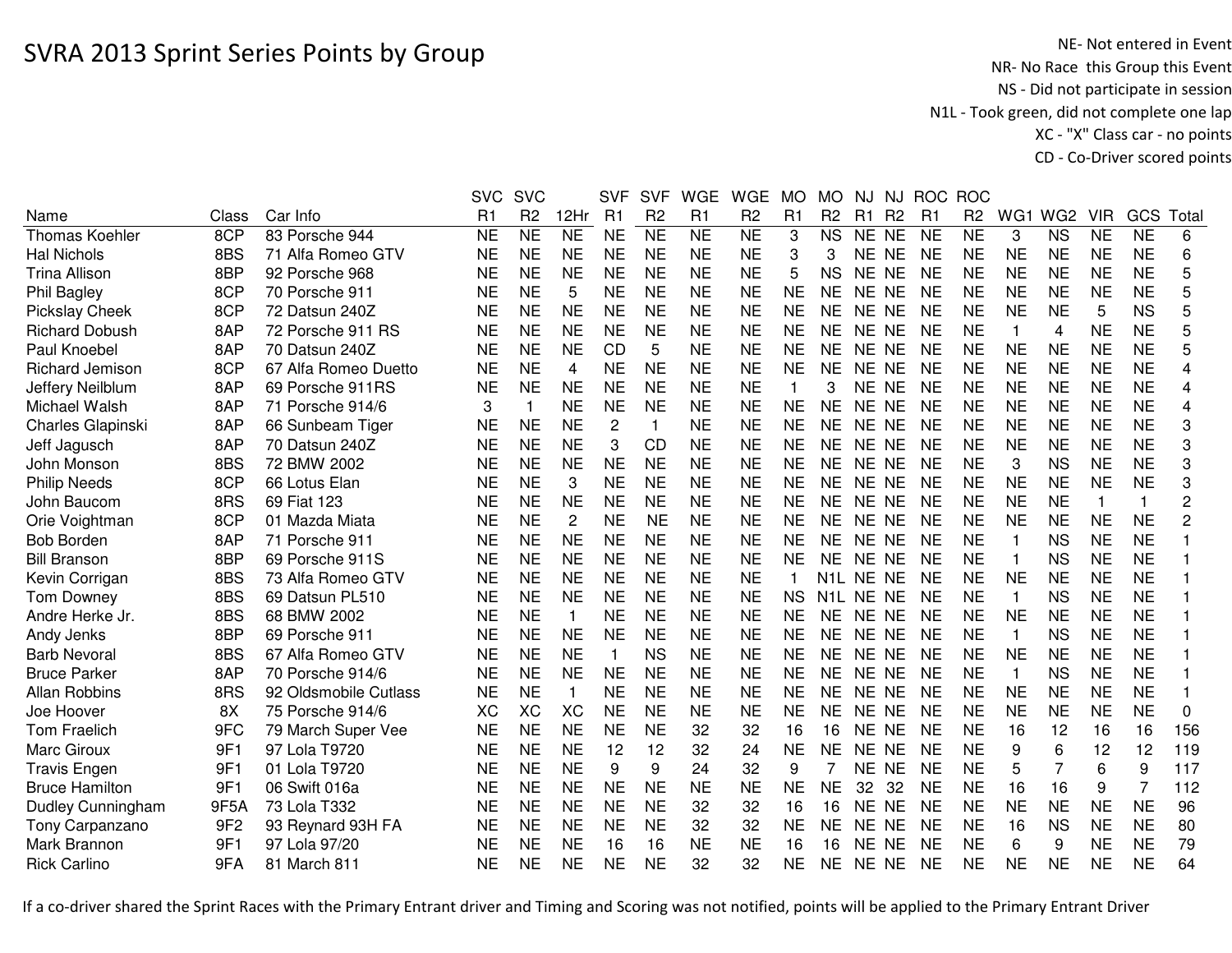|                        |                 |                           | <b>SVC</b>     | <b>SVC</b>      |                 | <b>SVF</b>       | <b>SVF</b>     | <b>WGE</b>      | <b>WGE</b>      | <b>MO</b> | <b>MO</b>      | NJ             | NJ             |           | ROC ROC         |                |                 |                  |                        |                |
|------------------------|-----------------|---------------------------|----------------|-----------------|-----------------|------------------|----------------|-----------------|-----------------|-----------|----------------|----------------|----------------|-----------|-----------------|----------------|-----------------|------------------|------------------------|----------------|
| Name                   | Class           | Car Info                  | R <sub>1</sub> | R <sub>2</sub>  | 12Hr            | R1               | R <sub>2</sub> | R <sub>1</sub>  | R <sub>2</sub>  | R1        | R <sub>2</sub> | R1             | R <sub>2</sub> | R1        | R <sub>2</sub>  | WG1            | WG <sub>2</sub> | <b>VIR</b>       | GCS                    | Total          |
| <b>Eddie Claridge</b>  | 9FA5            | 82 Theodore TY02          | <b>NE</b>      | $\overline{NE}$ | $\overline{NE}$ | <b>NE</b>        | N <sub>E</sub> | $\overline{32}$ | $\overline{32}$ | <b>NE</b> | <b>NE</b>      | NE NE          |                | <b>NE</b> | $\overline{NE}$ | <b>NE</b>      | N <sub>E</sub>  | <b>NE</b>        | $\overline{\text{NE}}$ | 64             |
| <b>Mike Knittel</b>    | 9FA5            | 70 Chinook F5000          | <b>NE</b>      | <b>NE</b>       | <b>NE</b>       | <b>NE</b>        | <b>NE</b>      | 24              | 24              | <b>NE</b> | <b>NE</b>      | NE NE          |                | <b>NE</b> | <b>NE</b>       | <b>NE</b>      | <b>NE</b>       | <b>NE</b>        | <b>NE</b>              | 48             |
| Pat Clare              | 9FC             | 88 Ralt RT-5              | <b>NE</b>      | <b>NE</b>       | <b>NE</b>       | <b>NE</b>        | <b>NE</b>      | <b>NE</b>       | <b>NE</b>       | <b>NE</b> | <b>NE</b>      | NE NE          |                | <b>NS</b> | 32              | <b>NE</b>      | <b>NE</b>       | 12               | <b>NS</b>              | 44             |
| <b>Brian Pickering</b> | 9F <sub>2</sub> | 94 Ralt RT41              | <b>NE</b>      | <b>NE</b>       | <b>NE</b>       | <b>NE</b>        | <b>NE</b>      | <b>NE</b>       | <b>NE</b>       | <b>NE</b> | <b>NE</b>      | NE NE          |                | <b>NE</b> | <b>NE</b>       | 12             | 16              | 16               | <b>NS</b>              | 44             |
| <b>Scott Dick</b>      | 9F1             | 97 Lola T97/20            | NE             | <b>NE</b>       | <b>NE</b>       | 5                | 6              | <b>NE</b>       | <b>NE</b>       | 12        | 12             | NE NE          |                | <b>NE</b> | <b>NE</b>       | 4              | <b>NS</b>       | <b>NE</b>        | <b>NE</b>              | 39             |
| <b>Robert Boller</b>   | 9FA             | 76 Ralt RT1               | 16             | 16              | <b>NE</b>       | <b>NE</b>        | <b>NE</b>      | <b>NE</b>       | <b>NE</b>       | <b>NE</b> | <b>NE</b>      | NE NE          |                | <b>NE</b> | <b>NE</b>       | NE             | <b>NE</b>       | <b>NE</b>        | <b>NE</b>              | 32             |
| Michel Gensini         | 9F1             | 91 Dallara F1 BMS-191     | <b>NE</b>      | <b>NE</b>       | <b>NE</b>       | <b>NE</b>        | <b>NE</b>      | <b>NE</b>       | <b>NE</b>       | <b>NE</b> | <b>NE</b>      | NE NE          |                | <b>NE</b> | <b>NE</b>       | <b>NE</b>      | <b>NE</b>       | 16               | 16                     | 32             |
| Gordon Medenica        | 9FA             | 78 March BMW 782          | <b>NE</b>      | <b>NE</b>       | <b>NE</b>       | <b>NE</b>        | <b>NE</b>      | <b>NE</b>       | <b>NE</b>       | <b>NE</b> | <b>NE</b>      | NE NE          |                | <b>NE</b> | <b>NE</b>       | 16             | 16              | <b>NE</b>        | <b>NE</b>              | 32             |
| <b>Chris Forrer</b>    | 9F <sub>2</sub> | 91 Swift DB4 FA           | <b>NE</b>      | <b>NE</b>       | <b>NE</b>       | <b>NE</b>        | <b>NE</b>      | <b>NE</b>       | <b>NE</b>       | <b>NE</b> | NE.            | NE NE          |                | <b>NE</b> | <b>NE</b>       | <b>NE</b>      | <b>NE</b>       | 12               | 16                     | 28             |
| Seb Coppola            | 9F <sub>2</sub> | 88 Alfa Romeo F3          | <b>NE</b>      | <b>NE</b>       | <b>NE</b>       | <b>NE</b>        | <b>NE</b>      | <b>NE</b>       | <b>NE</b>       | <b>NE</b> | <b>NE</b>      | NE NE          |                | <b>NE</b> | <b>NE</b>       | 9              | 12              | <b>NE</b>        | <b>NE</b>              | 21             |
| Gaston Kearby          | 9F1             | 06 Swift '016a            | <b>NE</b>      | <b>NE</b>       | <b>NE</b>       | <b>NE</b>        | <b>NE</b>      | <b>NE</b>       | <b>NE</b>       | <b>NE</b> | <b>NE</b>      | NE NE          |                | <b>NE</b> | <b>NE</b>       | $\overline{7}$ | 12              | <b>NE</b>        | <b>NE</b>              | 19             |
| <b>Robert Blain</b>    | 9F <sub>2</sub> | 76 March F2               | <b>NE</b>      | <b>NE</b>       | <b>NE</b>       | 16               | $\mathbf{1}$   | <b>NE</b>       | <b>NE</b>       | <b>NE</b> | <b>NE</b>      | NE NE          |                | <b>NE</b> | <b>NE</b>       | <b>NE</b>      | <b>NE</b>       | <b>NE</b>        | <b>NE</b>              | 17             |
| <b>Jack Dinehart</b>   | 9FC             | 95 Van Diemen F2000       | <b>NE</b>      | <b>NE</b>       | <b>NE</b>       | <b>NE</b>        | <b>NE</b>      | <b>NE</b>       | <b>NE</b>       | <b>NE</b> | <b>NE</b>      | NE NE          |                | <b>NE</b> | <b>NE</b>       | -1             | 16              | <b>NE</b>        | <b>NE</b>              | 17             |
| <b>Mitchell Eitel</b>  | 9FC             | 79 Argo JM4               | 1              | 16              | <b>NE</b>       | <b>NE</b>        | <b>NE</b>      | <b>NE</b>       | <b>NE</b>       | <b>NE</b> | <b>NE</b>      | NE NE          |                | <b>NE</b> | <b>NE</b>       | <b>NE</b>      | <b>NE</b>       | <b>NE</b>        | <b>NE</b>              | 17             |
| Greg Galdi             | 9FA             | 78 Chevron B42            | <b>NE</b>      | <b>NE</b>       | <b>NE</b>       | <b>NE</b>        | <b>NE</b>      | <b>NE</b>       | <b>NE</b>       | 16        | <b>NS</b>      | NE.            | NE             | <b>NE</b> | <b>NE</b>       | <b>NE</b>      | <b>NE</b>       | <b>NE</b>        | <b>NE</b>              | 16             |
| <b>Howard Katz</b>     | 9FA             | 73 March 732              | <b>NE</b>      | <b>NE</b>       | <b>NE</b>       | 16               | <b>NS</b>      | <b>NE</b>       | <b>NE</b>       | <b>NE</b> | <b>NE</b>      | <b>NE</b>      | NE             | <b>NE</b> | <b>NE</b>       | <b>NE</b>      | <b>NE</b>       | <b>NE</b>        | <b>NE</b>              | 16             |
| <b>Charles Monk</b>    | 9F1             | 97 Lola T9720             | <b>NE</b>      | <b>NE</b>       | <b>NE</b>       | <b>NE</b>        | <b>NE</b>      | <b>NE</b>       | <b>NE</b>       |           | 9              | NE NE          |                | <b>NE</b> | <b>NE</b>       | <b>NE</b>      | <b>NE</b>       | <b>NE</b>        | <b>NE</b>              | 16             |
| <b>Turner Woodard</b>  | 9FB             | 79 March FA               | <b>NE</b>      | <b>NE</b>       | <b>NE</b>       | <b>NE</b>        | <b>NE</b>      | <b>NE</b>       | <b>NE</b>       | 16        | <b>NS</b>      | NE NE          |                | <b>NE</b> | <b>NE</b>       | <b>NE</b>      | <b>NE</b>       | <b>NE</b>        | <b>NE</b>              | 16             |
| Joel Quadracci         | 9F1             | 97 Lola T9720             | <b>NE</b>      | <b>NE</b>       | <b>NE</b>       | $\overline{7}$   |                | <b>NE</b>       | <b>NE</b>       | <b>NE</b> | <b>NE</b>      | NE NE          |                | <b>NE</b> | <b>NE</b>       | <b>NE</b>      | <b>NE</b>       | <b>NE</b>        | <b>NE</b>              | 14             |
| Lee Brahin             | 9F1             | 06 Swift 016a             | NE             | <b>NE</b>       | <b>NE</b>       | <b>NE</b>        | <b>NE</b>      | <b>NE</b>       | NE              | <b>NE</b> | NE.            | NE NE          |                | <b>NE</b> | <b>NE</b>       | <b>NE</b>      | <b>NE</b>       | 7                | 6                      | 13             |
| Chris Fahan            | 9F1             | 06 Swift '016             | <b>NE</b>      | <b>NE</b>       | <b>NE</b>       | <b>NE</b>        | <b>NE</b>      | <b>NE</b>       | <b>NE</b>       | <b>NE</b> | <b>NE</b>      | NE NE          |                | <b>NE</b> | <b>NE</b>       | 12             | <b>NS</b>       | <b>NE</b>        | <b>NE</b>              | 12             |
| Alan Lewis             | 9F <sub>2</sub> | 06 BMW FBMW               | NE             | <b>NE</b>       | <b>NE</b>       | 12               | <b>NS</b>      | <b>NE</b>       | <b>NE</b>       | <b>NE</b> | <b>NE</b>      | NE NE          |                | <b>NE</b> | <b>NE</b>       | <b>NE</b>      | <b>NE</b>       | <b>NE</b>        | <b>NE</b>              | 12             |
| <b>Earl Roberts</b>    | 9FB             | 72 GRD F3                 | <b>NE</b>      | <b>NE</b>       | <b>NE</b>       | <b>NE</b>        | <b>NE</b>      | <b>NE</b>       | <b>NE</b>       | 12        | <b>NS</b>      | NE NE          |                | <b>NE</b> | <b>NE</b>       | <b>NE</b>      | <b>NE</b>       | <b>NE</b>        | <b>NE</b>              | 12             |
| James French           | 9F1             | 97 Jordan 197             | <b>NE</b>      | <b>NE</b>       | <b>NE</b>       | 6                | 5              | <b>NE</b>       | <b>NE</b>       | <b>NE</b> | <b>NE</b>      | NE NE          |                | <b>NE</b> | <b>NE</b>       | <b>NE</b>      | <b>NE</b>       | <b>NE</b>        | <b>NE</b>              | 11             |
| <b>Richard Duffey</b>  | 9F1             | 97 Lola T9720             | <b>NE</b>      | <b>NE</b>       | <b>NE</b>       | 4                | <b>NS</b>      | <b>NE</b>       | <b>NE</b>       | <b>NE</b> | <b>NE</b>      | NE NE          |                | <b>NE</b> | <b>NE</b>       | <b>NE</b>      | <b>NE</b>       | <b>NE</b>        | <b>NE</b>              | 4              |
| <b>Glenn Pashley</b>   | 9F1             | 94 Ralt RT 40/41          | <b>NE</b>      | <b>NE</b>       | <b>NE</b>       | <b>NE</b>        | <b>NE</b>      | <b>NE</b>       | <b>NE</b>       | <b>NE</b> | <b>NE</b>      | NE NE          |                | <b>NE</b> | <b>NE</b>       | 3              | <b>NS</b>       | <b>NE</b>        | <b>NE</b>              | 3              |
| <b>Ted Zorbas</b>      | 9F1             | 06 Swift 016a             | <b>NE</b>      | <b>NE</b>       | <b>NE</b>       | <b>NE</b>        | <b>NE</b>      | <b>NE</b>       | <b>NE</b>       | <b>NE</b> | <b>NE</b>      | $\overline{c}$ | <b>NS</b>      | <b>NE</b> | <b>NE</b>       | <b>NE</b>      | <b>NE</b>       | <b>NE</b>        | <b>NE</b>              | $\overline{c}$ |
| James King             | 9FA             | 72 McLaren M-21           | <b>NE</b>      | <b>NE</b>       | <b>NE</b>       | N <sub>1</sub> L | <b>NS</b>      | <b>NE</b>       | <b>NE</b>       | <b>NE</b> | <b>NE</b>      | NE NE          |                | <b>NE</b> | <b>NE</b>       | <b>NE</b>      | <b>NE</b>       | <b>NE</b>        | <b>NE</b>              | 0              |
| Michael Snowdon        | 9FA             | 71 GRD 272F2              | <b>NE</b>      | <b>NE</b>       | <b>NE</b>       | <b>NE</b>        | <b>NE</b>      | <b>NE</b>       | <b>NE</b>       | <b>NE</b> | <b>NE</b>      | NE NE          |                | <b>NE</b> | <b>NE</b>       | <b>NE</b>      | <b>NE</b>       | N <sub>1</sub> L | N <sub>1</sub> L       | 0              |
| Jeffrey Mitchell       | 10AP            | 95 Porsche 993            | <b>NE</b>      | <b>NE</b>       | <b>NE</b>       | <b>NE</b>        | <b>NE</b>      | <b>NE</b>       | <b>NE</b>       | <b>NE</b> | <b>NE</b>      | 32             | 32             | 32        | 32              | <b>NE</b>      | <b>NE</b>       | 16               | 16                     | 160            |
| Jeff Bernatovich       | 10GT1           | 90 Chevrolet Corvette GT1 | 16             | 12              | 12              | <b>NE</b>        | <b>NE</b>      | 32              | 32              | <b>NE</b> | <b>NE</b>      | NE NE          |                | <b>NE</b> | <b>NE</b>       | 16             | <b>NS</b>       | 16               | 16                     | 152            |
| Ron Branom             | 10AP            | 95 Porsche 993            | 16             | 16              | 16              | <b>NE</b>        | <b>NE</b>      | <b>NE</b>       | <b>NE</b>       | 16        | 16             | NE NE          |                | <b>NE</b> | <b>NE</b>       | 12             | <b>NS</b>       | <b>NE</b>        | <b>NE</b>              | 92             |
| Larry Ligas            | 10GT2           | 61 Jaguar XKE             | 12             | 16              | <b>NE</b>       | <b>NE</b>        | <b>NE</b>      | 32              | 32              | <b>NE</b> | <b>NE</b>      | NE NE          |                | <b>NE</b> | <b>NE</b>       | <b>NE</b>      | <b>NE</b>       | <b>NE</b>        | <b>NE</b>              | 92             |
| Erik Weyls             | 10BP            | 92 Porsche 964 Cup        | <b>NE</b>      | <b>NE</b>       | <b>NE</b>       | <b>NE</b>        | <b>NE</b>      | 32              | 32              | 12        | <b>NS</b>      | NE NE          |                | <b>NE</b> | <b>NE</b>       | 6              | <b>NS</b>       | <b>NE</b>        | <b>NE</b>              | 82             |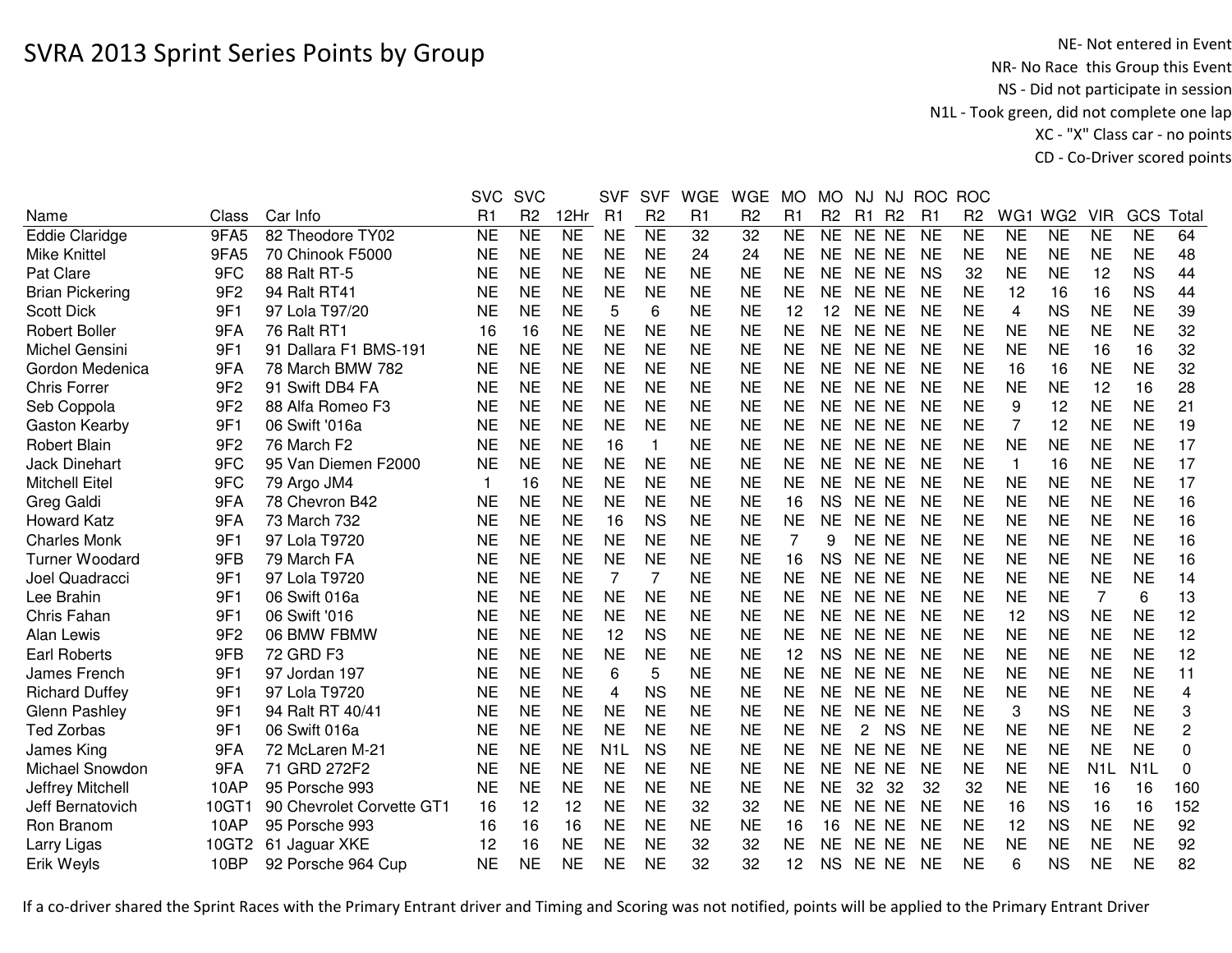|                       |       |                           | <b>SVC</b> | <b>SVC</b>     |                | <b>SVF</b> | <b>SVF</b>     | <b>WGE</b> | <b>WGE</b>     | <b>MO</b> | <b>MO</b>      | NJ        | NJ             | <b>ROC</b> | <b>ROC</b>     |                 |                 |            |                |      |
|-----------------------|-------|---------------------------|------------|----------------|----------------|------------|----------------|------------|----------------|-----------|----------------|-----------|----------------|------------|----------------|-----------------|-----------------|------------|----------------|------|
| Name                  | Class | Car Info                  | R1         | R <sub>2</sub> | 12Hr           | R1         | R <sub>2</sub> | R1         | R <sub>2</sub> | R1        | R <sub>2</sub> | R1        | <b>R2</b>      | R1         | R <sub>2</sub> | WG <sub>1</sub> | WG <sub>2</sub> | <b>VIR</b> | GCS            | Tota |
| John Cloud            | 10SC3 | 06 Ford Fusion SC         | 12         | 9              | N <sub>E</sub> | 9          | 12             | <b>NE</b>  | <b>NE</b>      | 16        |                | NE NE     |                | <b>NE</b>  | <b>NE</b>      | <b>NE</b>       | N <sub>E</sub>  | 5          | $\overline{7}$ | 71   |
| Jim Devine            | 10MP1 | 96 Panoz GTRA             | <b>NE</b>  | <b>NE</b>      | <b>NE</b>      | <b>NE</b>  | <b>NE</b>      | 32         | 32             | NE        | NE.            | NE NE     |                | <b>NE</b>  | <b>NE</b>      | <b>NE</b>       | <b>NE</b>       | <b>NE</b>  | <b>NE</b>      | 64   |
| <b>Bill Erdman</b>    | 10GT3 | 83 Nissan 280ZX           | <b>NE</b>  | <b>NE</b>      | <b>NE</b>      | <b>NE</b>  | <b>NE</b>      | 32         | 32             | <b>NE</b> | <b>NE</b>      | NE NE     |                | <b>NE</b>  | <b>NE</b>      | <b>NE</b>       | <b>NE</b>       | <b>NE</b>  | <b>NE</b>      | 64   |
| Robert Pawlowski      | 10SC3 | 97 Chevrolet Monte Carlo  | <b>NE</b>  | <b>NE</b>      | <b>NE</b>      | <b>NE</b>  | <b>NE</b>      | <b>NE</b>  | <b>NE</b>      | <b>NE</b> | <b>NE</b>      | 32        | -32            | <b>NE</b>  | <b>NE</b>      | <b>NE</b>       | <b>NE</b>       | <b>NE</b>  | <b>NE</b>      | 64   |
| Tim Rubright          | 10SC3 | 97 Ford Thunderbird       | <b>NE</b>  | <b>NE</b>      | <b>NE</b>      | <b>NE</b>  | <b>NE</b>      | 32         | 32             | <b>NE</b> | <b>NE</b>      | NE NE     |                | <b>NE</b>  | <b>NE</b>      | <b>NE</b>       | <b>NE</b>       | <b>NE</b>  | <b>NE</b>      | 64   |
| Craig Reed            | 10MP1 | 02 Ferrari 360 Challenge  | <b>NE</b>  | <b>NE</b>      | <b>NE</b>      | <b>NE</b>  | <b>NE</b>      | <b>NE</b>  | <b>NE</b>      | 12        | 16             | NE NE     |                | <b>NE</b>  | <b>NE</b>      | 12              | 12              | <b>NE</b>  | <b>NE</b>      | 52   |
| Mike Fisher           | 10MP1 | 00 Audi S4                | 16         | 16             | <b>NE</b>      | 16         | <b>NS</b>      | <b>NE</b>  | <b>NE</b>      | <b>NE</b> | <b>NE</b>      | NE NE     |                | <b>NE</b>  | <b>NE</b>      | <b>NE</b>       | <b>NE</b>       | CD         | <b>NS</b>      | 48   |
| Sean Ryan             | 10SC3 | 06 Ford Fusion            | <b>NE</b>  | <b>NE</b>      | <b>NE</b>      | 16         | 16             | <b>NE</b>  | <b>NE</b>      | <b>NE</b> | <b>NE</b>      | NE NE     |                | <b>NE</b>  | <b>NE</b>      | 16              | <b>NS</b>       | <b>NE</b>  | <b>NE</b>      | 48   |
| <b>Steve Fox</b>      | 10SC3 | 00 Chevrolet Monte Carlo  | 9          | 12             | <b>NE</b>      | <b>NE</b>  | <b>NE</b>      | <b>NE</b>  | <b>NE</b>      | <b>NE</b> | <b>NE</b>      | NE NE     |                | <b>NE</b>  | <b>NE</b>      | 9               | 16              | <b>NE</b>  | <b>NE</b>      | 46   |
| Debbie Cloud          | 10SC3 | 06 Ford Fusion SC         |            | 7              | <b>NE</b>      | 6          | <b>NS</b>      | <b>NE</b>  | <b>NE</b>      | 12        | <b>NS</b>      | NE NE     |                | <b>NE</b>  | <b>NE</b>      | <b>NE</b>       | <b>NE</b>       | 6          | 5              | 43   |
| <b>Tony Parella</b>   | 10SC3 | 06 Dodge Charger          | <b>NE</b>  | <b>NE</b>      | <b>NE</b>      | <b>NE</b>  | <b>NE</b>      | <b>NE</b>  | <b>NE</b>      | <b>NE</b> | <b>NE</b>      | NE NE     |                | 32         | <b>NS</b>      | $\overline{7}$  | <b>NS</b>       | <b>NS</b>  | <b>NS</b>      | 39   |
| George Grote          | 10GT1 | 93 Chevrolet Camaro GT1   | <b>NE</b>  | <b>NE</b>      | <b>NE</b>      | <b>NE</b>  | <b>NE</b>      | <b>NE</b>  | <b>NE</b>      | <b>NE</b> | <b>NE</b>      | 32        | $\overline{2}$ | <b>NE</b>  | <b>NE</b>      | <b>NE</b>       | <b>NE</b>       | <b>NE</b>  | <b>NE</b>      | 34   |
| John Wolff            | 10GT1 | 97 Chevrolet Corvette T/A | <b>NE</b>  | <b>NE</b>      | <b>NE</b>      | <b>NE</b>  | <b>NE</b>      | <b>NE</b>  | <b>NE</b>      | <b>NE</b> | <b>NE</b>      | <b>NE</b> | <b>NE</b>      | <b>NE</b>  | <b>NE</b>      | 6               | 16              | 12         | <b>NS</b>      | 34   |
| Ron Pawley            | 10MP1 | 93 Toyota Supra           | 12         | 12             | 9              | <b>NE</b>  | <b>NE</b>      | <b>NE</b>  | <b>NE</b>      | <b>NE</b> | <b>NE</b>      | NE NE     |                | <b>NE</b>  | <b>NE</b>      | <b>NE</b>       | <b>NE</b>       | <b>NE</b>  | <b>NE</b>      | 33   |
| Dave Cannon           | 10MP1 | 06 Ferrari 430 Challenge  | <b>NE</b>  | <b>NE</b>      | <b>NE</b>      | <b>NE</b>  | <b>NE</b>      | <b>NE</b>  | <b>NE</b>      | <b>NE</b> | <b>NE</b>      | NE NE     |                | <b>NE</b>  | <b>NE</b>      | 16              | 16              | <b>NE</b>  | <b>NE</b>      | 32   |
| Roger Gillispie       | 10GT2 | 95 BMW M3                 | <b>NE</b>  | <b>NE</b>      | <b>NE</b>      | <b>NE</b>  | <b>NE</b>      | <b>NE</b>  | <b>NE</b>      | <b>NE</b> | NE.            | NE NE     |                | <b>NE</b>  | <b>NE</b>      | <b>NE</b>       | <b>NE</b>       | 16         | 16             | 32   |
| Peter Klutt           | 10AP  | 69 Chevrolet Corvette     | <b>NE</b>  | <b>NE</b>      | <b>NE</b>      | <b>NE</b>  | <b>NE</b>      | <b>NE</b>  | <b>NE</b>      | <b>NE</b> | <b>NE</b>      | NE NE     |                | <b>NE</b>  | <b>NE</b>      | 16              | 16              | <b>NE</b>  | <b>NE</b>      | 32   |
| Don Soenen            | 10SC3 | 98 Ford Taurus            | 16         | 16             | <b>NE</b>      | <b>NE</b>  | <b>NE</b>      | <b>NE</b>  | <b>NE</b>      | <b>NE</b> | <b>NE</b>      | NE NE     |                | <b>NE</b>  | <b>NE</b>      | <b>NE</b>       | <b>NE</b>       | <b>NS</b>  | <b>NS</b>      | 32   |
| <b>Carl Tallardy</b>  | 10GT2 | 96 Fabcar 911             | <b>NE</b>  | <b>NE</b>      | <b>NE</b>      | <b>NE</b>  | <b>NE</b>      | <b>NE</b>  | <b>NE</b>      | <b>NE</b> | NE.            | NE NE     |                | <b>NE</b>  | <b>NE</b>      | 16              | 16              | <b>NE</b>  | <b>NE</b>      | 32   |
| Bob Tyo               | 10SC2 | 83 Oldsmobile Cutlass TA  | <b>NE</b>  | <b>NE</b>      | <b>NE</b>      | <b>NE</b>  | <b>NE</b>      | <b>NE</b>  | <b>NE</b>      | <b>NE</b> | <b>NE</b>      | NE NE     |                | <b>NE</b>  | <b>NE</b>      | 16              | 16              | <b>NE</b>  | <b>NE</b>      | 32   |
| David Hay             | 10GT1 | 90 Oldsmobile Cutlass TA  | 12         | 9              | <b>NE</b>      | <b>NE</b>  | <b>NE</b>      | <b>NE</b>  | <b>NE</b>      | <b>NE</b> | <b>NE</b>      | NE NE     |                | <b>NE</b>  | <b>NE</b>      | 7               | <b>NS</b>       | <b>NE</b>  | <b>NE</b>      | 28   |
| Maurice Hull          | 10SC3 | 06 Dodge Charger          | <b>NE</b>  | <b>NE</b>      | <b>NE</b>      | <b>NE</b>  | <b>NE</b>      | <b>NE</b>  | <b>NE</b>      | <b>NE</b> | <b>NE</b>      | NE NE     |                | <b>NE</b>  | <b>NE</b>      | <b>NE</b>       | <b>NE</b>       | 12         | 16             | 28   |
| Donald Wannagat       | 10GT3 | 73 Alfa Romeo GTV         | <b>NE</b>  | <b>NE</b>      | <b>NE</b>      | <b>NE</b>  | <b>NE</b>      | <b>NE</b>  | <b>NE</b>      | 12        | 16             | NE NE     |                | <b>NE</b>  | <b>NE</b>      | <b>NE</b>       | <b>NE</b>       | <b>NE</b>  | <b>NE</b>      | 28   |
| Mark Furcini          | 10SC3 | 05 Dodge Charger          | <b>NE</b>  | <b>NE</b>      | <b>NE</b>      | <b>NE</b>  | <b>NE</b>      | <b>NE</b>  | <b>NE</b>      | <b>NE</b> | <b>NE</b>      | NE NE     |                | <b>NE</b>  | <b>NE</b>      | <b>NE</b>       | <b>NE</b>       | 16         | 9              | 25   |
| Markus Glarner        | 10GT2 | 80 BMW M1                 | 7          | <b>NS</b>      | <b>NE</b>      | <b>NE</b>  | <b>NE</b>      | <b>NE</b>  | <b>NE</b>      | <b>NE</b> | <b>NE</b>      | NE NE     |                | <b>NE</b>  | <b>NE</b>      | 9               | 9               | <b>NE</b>  | <b>NE</b>      | 25   |
| Ken McKinnon          | 10GT2 | 72 Porsche 911 RSR        | 16         | <b>NS</b>      | 9              | <b>NE</b>  | <b>NE</b>      | <b>NE</b>  | <b>NE</b>      | <b>NE</b> | NE.            | NE NE     |                | <b>NE</b>  | <b>NE</b>      | <b>NE</b>       | <b>NE</b>       | <b>NE</b>  | <b>NE</b>      | 25   |
| <b>Randy Proudfit</b> | 10BP  | 71 Porsche 911            | <b>NE</b>  | <b>NE</b>      | <b>NE</b>      | <b>NE</b>  | <b>NE</b>      | <b>NE</b>  | <b>NE</b>      | <b>NE</b> | <b>NE</b>      | NE NE     |                | <b>NE</b>  | <b>NE</b>      | 16              | <b>NS</b>       | 9          | <b>NS</b>      | 25   |
| <b>Henry Schmitt</b>  | 10GT2 | 78 BMW M1 Procar          | <b>NE</b>  | <b>NE</b>      | $\mathbf 1$    | <b>NE</b>  | <b>NE</b>      | <b>NE</b>  | <b>NE</b>      | <b>NE</b> | <b>NE</b>      | NE NE     |                | <b>NE</b>  | <b>NE</b>      | 12              | 12              | <b>NE</b>  | <b>NE</b>      | 25   |
| Kermit Upton          | 10BP  | 88 BMW M3                 | <b>NE</b>  | <b>NE</b>      | <b>NE</b>      | <b>NE</b>  | <b>NE</b>      | <b>NE</b>  | <b>NE</b>      | <b>NE</b> | <b>NE</b>      | NE NE     |                | <b>NE</b>  | <b>NE</b>      | 9               | 16              | <b>NE</b>  | <b>NE</b>      | 25   |
| Michael Dube          | 10SC3 | 99 Ford Taurus            | <b>NE</b>  | <b>NE</b>      | <b>NE</b>      | <b>NE</b>  | <b>NE</b>      | 24         | <b>NS</b>      | <b>NE</b> | <b>NE</b>      | NE NE     |                | <b>NE</b>  | <b>NE</b>      | <b>NE</b>       | <b>NE</b>       | <b>NE</b>  | <b>NE</b>      | 24   |
| <b>Chuck Hebing</b>   | 10SC3 | 02 Ford Taurus            | <b>NE</b>  | <b>NE</b>      | <b>NE</b>      | <b>NE</b>  | <b>NE</b>      | <b>CD</b>  | 24             | <b>NE</b> | NE.            | NE NE     |                | <b>NE</b>  | <b>NE</b>      | <b>NE</b>       | <b>NE</b>       | <b>NE</b>  | <b>NE</b>      | 24   |
| <b>Bill Ironside</b>  | 10AP  | 92 Porsche 968            | <b>NE</b>  | <b>NE</b>      | <b>NE</b>      | <b>NE</b>  | <b>NE</b>      | <b>NE</b>  | NE             | NE        | NE.            | NE NE     |                | <b>NE</b>  | <b>NE</b>      | <b>NE</b>       | <b>NE</b>       | 12         | 12             | 24   |
| Ray Zisa              | 10BP  | 90 Chevrolet Corvette     | NE         | NE             | NE             | <b>NE</b>  | <b>NE</b>      | 24         | NE             | <b>NE</b> | NE.            | NE NE     |                | <b>NE</b>  | <b>NE</b>      | <b>NE</b>       | <b>NE</b>       | <b>NE</b>  | <b>NE</b>      | 24   |
| <b>Allen Noveck</b>   | 10BP  | 92 Porsche 964 Cup        | 16         | <b>NS</b>      | <b>NE</b>      | <b>NE</b>  | <b>NE</b>      | <b>NE</b>  | <b>NE</b>      | <b>NE</b> | <b>NE</b>      | NE NE     |                | <b>NE</b>  | <b>NE</b>      | 7               | <b>NS</b>       | <b>NE</b>  | <b>NE</b>      | 23   |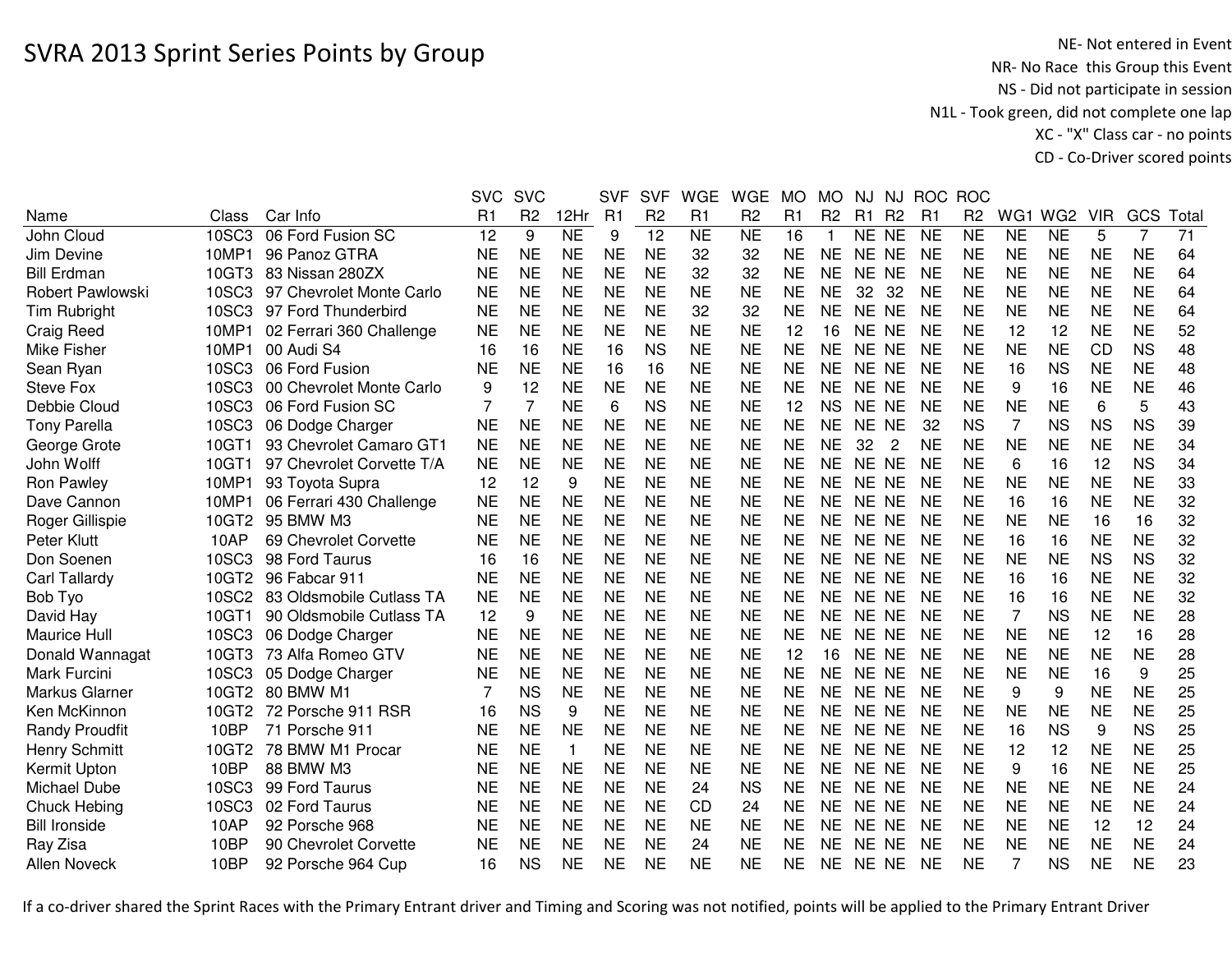|                          |       |                           | <b>SVC</b>     | <b>SVC</b>     |           | <b>SVF</b> | <b>SVF</b>     | <b>WGE</b> | <b>WGE</b>     | <b>MO</b> | <b>MO</b>              | NJ    | NJ             | <b>ROC</b> | <b>ROC</b>     |           |                 |                |           |       |
|--------------------------|-------|---------------------------|----------------|----------------|-----------|------------|----------------|------------|----------------|-----------|------------------------|-------|----------------|------------|----------------|-----------|-----------------|----------------|-----------|-------|
| Name                     | Class | Car Info                  | R <sub>1</sub> | R <sub>2</sub> | 12Hr      | R1         | R <sub>2</sub> | R1         | R <sub>2</sub> | R1        | R <sub>2</sub>         | R1    | R <sub>2</sub> | R1         | R <sub>2</sub> | WG1       | WG <sub>2</sub> | <b>VIR</b>     | GCS       | Total |
| <b>Jack Finch</b>        | 10SC3 | 06 Dodge Charger          | <b>NE</b>      | <b>NE</b>      | <b>NE</b> | <b>NE</b>  | <b>NE</b>      | <b>NE</b>  | <b>NE</b>      | <b>NE</b> | <b>NE</b>              | NE NE |                | <b>NE</b>  | <b>NE</b>      | <b>NE</b> | <b>NE</b>       | 9              | 12        | 21    |
| Adam Rupp                |       | 10SC3 02 Ford Stockcar    | <b>NE</b>      | <b>NE</b>      | <b>NE</b> | 12         | $\overline{7}$ | <b>NE</b>  | <b>NE</b>      | <b>NE</b> | <b>NE</b>              | NE NE |                | <b>NE</b>  | <b>NE</b>      | <b>NE</b> | <b>NE</b>       | <b>NE</b>      | <b>NE</b> | 19    |
| <b>Toby Bean</b>         | 10GT1 | 75 Chevrolet Dekon Monza  | $\mathbf{1}$   | 16             | <b>NE</b> | <b>NE</b>  | <b>NE</b>      | <b>NE</b>  | <b>NE</b>      | <b>NE</b> | <b>NE</b>              | NE NE |                | <b>NE</b>  | <b>NE</b>      | <b>NE</b> | <b>NE</b>       | <b>NE</b>      | <b>NE</b> | 17    |
| Joel Lipperini           | 10BP  | 82 Ferrari 308            | <b>NE</b>      | <b>NE</b>      | <b>NE</b> | <b>NE</b>  | <b>NE</b>      | <b>NE</b>  | <b>NE</b>      | <b>NE</b> | <b>NE</b>              | NE NE |                | <b>NE</b>  | <b>NE</b>      | 5         | 12              | <b>NE</b>      | <b>NE</b> | 17    |
| Robert Regna             | 10GT1 | 80 Chevrolet Corvette     | <b>NE</b>      | <b>NE</b>      | <b>NE</b> | <b>NE</b>  | <b>NE</b>      | <b>NE</b>  | <b>NE</b>      | <b>NE</b> | <b>NE</b>              | NE NE |                | <b>NE</b>  | <b>NE</b>      | 5         | 12              | <b>NE</b>      | <b>NE</b> | 17    |
| <b>Bill Abel</b>         | 10SR  | 90 Dodge Shelby Can-Am    | <b>NE</b>      | <b>NE</b>      | 16        | <b>NE</b>  | <b>NE</b>      | <b>NE</b>  | <b>NE</b>      | <b>NE</b> | <b>NE</b>              | NE NE |                | <b>NE</b>  | <b>NE</b>      | <b>NE</b> | <b>NE</b>       | <b>NE</b>      | <b>NE</b> | 16    |
| <b>Harry Covington</b>   | 10MP1 | 97 Porsche RSR            | <b>NE</b>      | <b>NE</b>      | <b>NE</b> | <b>NE</b>  | <b>NE</b>      | <b>NE</b>  | <b>NE</b>      | 16        | <b>NS</b>              | NE NE |                | <b>NE</b>  | <b>NE</b>      | <b>NE</b> | <b>NE</b>       | <b>NE</b>      | <b>NE</b> | 16    |
| Jeff Fisher              | 10MP1 | 00 Audi S4                | <b>NE</b>      | <b>NE</b>      | <b>NE</b> | <b>NE</b>  | <b>NE</b>      | <b>NE</b>  | <b>NE</b>      | <b>NE</b> | NE                     | NE NE |                | <b>NE</b>  | <b>NE</b>      | <b>NE</b> | <b>NE</b>       | 16             | <b>NS</b> | 16    |
| Dan Furey                | 10GT1 | 74 Chevrolet Vega         | <b>NE</b>      | <b>NE</b>      | <b>NE</b> | <b>NE</b>  | <b>NE</b>      | <b>NE</b>  | <b>NE</b>      | 16        | N <sub>1</sub> L NE NE |       |                | <b>NE</b>  | <b>NE</b>      | <b>NE</b> | <b>NE</b>       | NE             | <b>NE</b> | 16    |
| <b>Richard Granofsky</b> | 10GT2 | 74 Porsche 911 RSR        | <b>NE</b>      | <b>NE</b>      | <b>NE</b> | <b>NE</b>  | <b>NE</b>      | <b>NE</b>  | <b>NE</b>      | 16        | <b>NS</b>              | NE NE |                | <b>NE</b>  | <b>NE</b>      | <b>NE</b> | <b>NE</b>       | <b>NE</b>      | <b>NE</b> | 16    |
| Scott Heider             | 10BP  | 70 Ford Mustang           | <b>NE</b>      | <b>NE</b>      | <b>NE</b> | 16         | <b>NE</b>      | <b>NE</b>  | <b>NE</b>      | <b>NE</b> | <b>NE</b>              | NE NE |                | <b>NE</b>  | <b>NE</b>      | <b>NE</b> | <b>NE</b>       | <b>NE</b>      | <b>NE</b> | 16    |
| Eric Johnson             | 10GT2 | 97 Porsche 993 RSR        | <b>NE</b>      | <b>NE</b>      | 16        | <b>NE</b>  | <b>NE</b>      | <b>NE</b>  | <b>NE</b>      | <b>NE</b> | <b>NE</b>              | NE NE |                | <b>NE</b>  | <b>NE</b>      | <b>NE</b> | <b>NE</b>       | <b>NE</b>      | <b>NE</b> | 16    |
| Tom Jones                | 10GT3 | 78 Datsun 280Z            | <b>NE</b>      | <b>NE</b>      | <b>NE</b> | <b>NE</b>  | <b>NE</b>      | <b>NE</b>  | <b>NE</b>      | 16        | <b>NS</b>              | NE NE |                | <b>NE</b>  | <b>NE</b>      | <b>NE</b> | <b>NE</b>       | <b>NE</b>      | <b>NE</b> | 16    |
| Chad Jorgensen           | 10GT1 | 93 Oldsmobile Cutlass     | <b>NE</b>      | <b>NE</b>      | 16        | <b>NE</b>  | <b>NE</b>      | <b>NE</b>  | <b>NE</b>      | <b>NE</b> | <b>NE</b>              | NE NE |                | <b>NE</b>  | <b>NE</b>      | <b>NE</b> | <b>NE</b>       | <b>NE</b>      | <b>NE</b> | 16    |
| Stefano Lorusso          | 10MP1 | 00 Ferrari 360            | <b>NE</b>      | <b>NE</b>      | 16        | <b>NE</b>  | <b>NE</b>      | <b>NE</b>  | <b>NE</b>      | <b>NE</b> | <b>NE</b>              | NE NE |                | <b>NE</b>  | <b>NE</b>      | <b>NE</b> | <b>NE</b>       | <b>NE</b>      | <b>NE</b> | 16    |
| Larry Mahanor            | 10GT3 | 77 Nissan 280Z            | <b>NE</b>      | <b>NE</b>      | 16        | <b>NE</b>  | <b>NE</b>      | <b>NE</b>  | <b>NE</b>      | <b>NE</b> | <b>NE</b>              | NE NE |                | <b>NE</b>  | <b>NE</b>      | <b>NE</b> | <b>NE</b>       | <b>NE</b>      | <b>NE</b> | 16    |
| Dave Margoles            | 10GT3 | 71 Porsche 914/6          | <b>NE</b>      | <b>NE</b>      | <b>NE</b> | <b>NE</b>  | <b>NE</b>      | <b>NE</b>  | <b>NE</b>      | <b>NE</b> | <b>NE</b>              | NE NE |                | <b>NE</b>  | <b>NE</b>      | 16        | <b>NS</b>       | <b>NE</b>      | <b>NE</b> | 16    |
| <b>Allen Mitchell</b>    | 10GT3 | 71 Datsun 240Z            | <b>NE</b>      | <b>NE</b>      | <b>NE</b> | <b>NE</b>  | <b>NE</b>      | <b>NE</b>  | <b>NE</b>      | <b>NE</b> | <b>NE</b>              | NE NE |                | <b>NE</b>  | <b>NE</b>      | <b>NE</b> | <b>NE</b>       | 16             | <b>NS</b> | 16    |
| Alexander Murray         | 10SC3 | 94 Dodge Avenger IROC     | <b>NE</b>      | <b>NE</b>      | <b>NE</b> | 7          | 9              | <b>NE</b>  | <b>NE</b>      | <b>NE</b> | <b>NE</b>              | NE NE |                | <b>NE</b>  | <b>NE</b>      | <b>NE</b> | <b>NE</b>       | <b>NE</b>      | <b>NE</b> | 16    |
| <b>Philip Needs</b>      | 10BP  | 85 Ford Mustang           | <b>NE</b>      | <b>NE</b>      | 16        | <b>NE</b>  | <b>NE</b>      | <b>NE</b>  | <b>NE</b>      | <b>NE</b> | <b>NE</b>              | NE NE |                | <b>NE</b>  | <b>NE</b>      | <b>NE</b> | <b>NE</b>       | <b>NE</b>      | <b>NE</b> | 16    |
| Douglas Sokolowski       | 10GT1 | 77 Porsche 911            | 9              |                | <b>NE</b> | <b>NE</b>  | <b>NE</b>      | <b>NE</b>  | <b>NE</b>      | <b>NE</b> | <b>NE</b>              | NE NE |                | <b>NE</b>  | <b>NE</b>      | <b>NE</b> | <b>NE</b>       | <b>NE</b>      | <b>NE</b> | 16    |
| Ron Stanley              | 10SC3 | 05 Nascar Dodge Charger   | <b>NE</b>      | <b>NE</b>      | 16        | <b>NE</b>  | <b>NE</b>      | <b>NE</b>  | <b>NE</b>      | <b>NE</b> | <b>NE</b>              | NE NE |                | <b>NE</b>  | NE             | <b>NE</b> | <b>NE</b>       | NE             | <b>NE</b> | 16    |
| Jim Thomasson            | 10BP  | 93 Porsche RS America     | <b>NE</b>      | <b>NE</b>      | <b>NE</b> | <b>NE</b>  | <b>NE</b>      | <b>NE</b>  | <b>NE</b>      | <b>NE</b> | <b>NE</b>              | NE NE |                | <b>NE</b>  | <b>NE</b>      | <b>NE</b> | <b>NE</b>       | 16             | <b>NS</b> | 16    |
| Ron Zitza                | 10BP  | 71 Porsche 911            | <b>NE</b>      | <b>NE</b>      | <b>NE</b> | <b>NE</b>  | <b>NE</b>      | <b>NE</b>  | <b>NE</b>      | 16        | <b>CD</b>              | NE NE |                | <b>NE</b>  | <b>NE</b>      | <b>NE</b> | <b>NE</b>       | <b>NE</b>      | <b>NE</b> | 16    |
| <b>Gary Klutt</b>        | 10SC3 | 99 Chevrolet Impala       | <b>NE</b>      | <b>NE</b>      | <b>NE</b> | <b>NE</b>  | <b>NE</b>      | <b>NE</b>  | <b>NE</b>      | <b>NE</b> | <b>NE</b>              | NE NE |                | <b>NE</b>  | <b>NE</b>      | 12        | 1               | <b>NE</b>      | <b>NE</b> | 13    |
| John Ware                | 10SC3 | 02 Dodge Intrepid         | <b>NE</b>      | <b>NE</b>      | <b>NE</b> | <b>NE</b>  | <b>NE</b>      | <b>NE</b>  | <b>NE</b>      | <b>NE</b> | <b>NE</b>              | NE NE |                | <b>NE</b>  | <b>NE</b>      | <b>NE</b> | <b>NE</b>       | $\overline{7}$ | 6         | 13    |
| <b>Bill Erdman</b>       | 10GT2 | 85 Nissan 300ZX           | <b>NE</b>      | <b>NE</b>      | <b>NE</b> | <b>NE</b>  | <b>NE</b>      | <b>NE</b>  | <b>NE</b>      | <b>NE</b> | <b>NE</b>              | NE NE |                | <b>NE</b>  | <b>NE</b>      | 5         | 7               | <b>NE</b>      | <b>NE</b> | 12    |
| Ken Fitzgerald           | 10BP  | 90 Lotus Esprit           | <b>NE</b>      | <b>NE</b>      | <b>NE</b> | <b>NE</b>  | <b>NE</b>      | <b>NE</b>  | <b>NE</b>      | <b>NE</b> | <b>NE</b>              | NE NE |                | <b>NE</b>  | <b>NE</b>      | <b>NE</b> | <b>NE</b>       | 12             | <b>NS</b> | 12    |
| Chuck Hebing             | 10SC2 | 89 Chevrolet Nascar       | <b>NE</b>      | <b>NE</b>      | <b>NE</b> | <b>NE</b>  | <b>NE</b>      | <b>NE</b>  | <b>NE</b>      | <b>NE</b> | <b>NE</b>              | NE NE |                | <b>NE</b>  | <b>NE</b>      | CD        | 12              | <b>NE</b>      | <b>NE</b> | 12    |
| <b>Clark Howey</b>       | 10GT2 | 66 Chevrolet Corvette     | <b>NE</b>      | <b>NE</b>      | 12        | <b>NE</b>  | <b>NE</b>      | <b>NE</b>  | <b>NE</b>      | <b>NE</b> | <b>NE</b>              | NE NE |                | <b>NE</b>  | <b>NE</b>      | <b>NE</b> | <b>NE</b>       | <b>NE</b>      | <b>NE</b> | 12    |
| Peter Lombardo           | 10MP1 | 98 Ferrari 355 Challenge  | <b>NE</b>      | <b>NE</b>      | 12        | <b>NE</b>  | <b>NE</b>      | <b>NE</b>  | <b>NE</b>      | <b>NE</b> | <b>NE</b>              | NE NE |                | <b>NE</b>  | <b>NE</b>      | <b>NE</b> | <b>NE</b>       | <b>NE</b>      | <b>NE</b> | 12    |
| Mac McCombs              | 10MP1 | 02 Chevrolet Corvette ZO6 | <b>NE</b>      | <b>NE</b>      | <b>NE</b> | <b>NE</b>  | <b>NE</b>      | <b>NE</b>  | <b>NE</b>      | <b>NE</b> | <b>NE</b>              | NE NE |                | <b>NE</b>  | <b>NE</b>      | <b>NE</b> | <b>NE</b>       | 12             | <b>NS</b> | 12    |
| Sandra McNeil            | 10GT2 | 94 BMW M3 E36 IMSA        | <b>NE</b>      | <b>NE</b>      | <b>NE</b> | <b>NE</b>  | <b>NE</b>      | <b>NE</b>  | <b>NE</b>      | 12        | <b>CD</b>              | NE.   | <b>NE</b>      | <b>NE</b>  | <b>NE</b>      | <b>NE</b> | <b>NE</b>       | <b>NE</b>      | <b>NE</b> | 12    |
| Stephen Papalas          | 10SC3 | 93 Chevrolet Lumina       | 6              | 6              | <b>NE</b> | <b>NE</b>  | <b>NE</b>      | <b>NE</b>  | <b>NE</b>      | <b>NE</b> | NE                     | NE NE |                | <b>NE</b>  | <b>NE</b>      | <b>NE</b> | <b>NE</b>       | <b>NE</b>      | <b>NE</b> | 12    |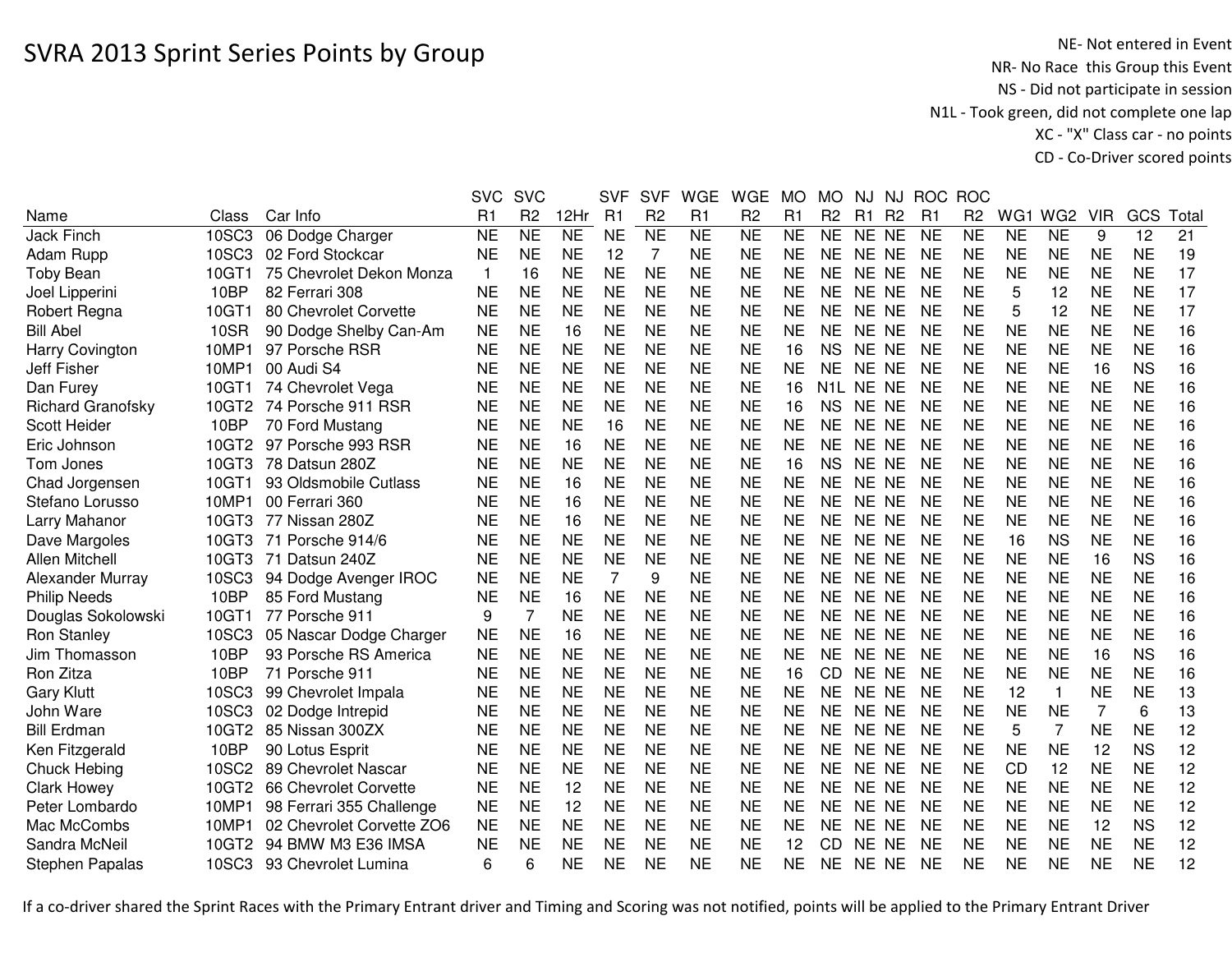|                          |       |                                | <b>SVC</b>     | <b>SVC</b>      |                 | <b>SVF</b>     | <b>SVF</b>             | <b>WGE</b>       | <b>WGE</b>      | <b>MO</b> | <b>MO</b>           | NJ.       | NJ             | <b>ROC</b>     | <b>ROC</b>     |                  |                 |            |                 |             |
|--------------------------|-------|--------------------------------|----------------|-----------------|-----------------|----------------|------------------------|------------------|-----------------|-----------|---------------------|-----------|----------------|----------------|----------------|------------------|-----------------|------------|-----------------|-------------|
| Name                     | Class | Car Info                       | R <sub>1</sub> | R <sub>2</sub>  | 12Hr            | R <sub>1</sub> | R <sub>2</sub>         | R1               | R <sub>2</sub>  | R1        | R <sub>2</sub>      | R1        | R <sub>2</sub> | R <sub>1</sub> | R <sub>2</sub> | WG <sub>1</sub>  | WG <sub>2</sub> | <b>VIR</b> | <b>GCS</b>      | Tota        |
| <b>Ben Peotter</b>       | 10BP  | 70 Ford Mustang                | <b>NE</b>      | $\overline{NE}$ | $\overline{NE}$ | 12             | $\overline{\text{NS}}$ | $\overline{NE}$  | $\overline{NE}$ | <b>NE</b> | $\overline{\sf NE}$ | NE NE     |                | <b>NE</b>      | <b>NE</b>      | N <sub>E</sub>   | <b>NE</b>       | <b>NE</b>  | $\overline{NE}$ | 12          |
| <b>Steve Pfeffer</b>     | 10GT1 | 73 Porsche 911                 | <b>NE</b>      | <b>NE</b>       | <b>NE</b>       | <b>NE</b>      | <b>NE</b>              | <b>NE</b>        | <b>NE</b>       | <b>NE</b> | <b>NE</b>           | NE NE     |                | <b>NE</b>      | <b>NE</b>      | 12               | <b>NS</b>       | <b>NE</b>  | <b>NE</b>       | 12          |
| John Shannon             | 10BP  | 01 Chevrolet Corvette Z06      | <b>NE</b>      | <b>NE</b>       | <b>NE</b>       | <b>NE</b>      | <b>NE</b>              | <b>NE</b>        | <b>NE</b>       | <b>NE</b> | <b>NE</b>           | NE NE     |                | <b>NE</b>      | <b>NE</b>      | 12               | <b>NS</b>       | <b>NE</b>  | <b>NE</b>       | 12          |
| Mike Dunkel              | 10GT2 | 74 Porsche 911 RSR             | 9              | <b>NS</b>       | <b>NE</b>       | <b>NE</b>      | <b>NE</b>              | <b>NE</b>        | <b>NE</b>       | <b>NE</b> | <b>NE</b>           | NE NE     |                | <b>NE</b>      | <b>NE</b>      | <b>NE</b>        | <b>NE</b>       | <b>NE</b>  | <b>NE</b>       | 9           |
| Alex Welch               | 10GT1 | 97 Porsche 911 RSR             | <b>NE</b>      | <b>NE</b>       | <b>NE</b>       | <b>NE</b>      | <b>NE</b>              | <b>NE</b>        | <b>NE</b>       | <b>NE</b> | <b>NE</b>           | NE NE     |                | <b>NE</b>      | <b>NE</b>      | 9                | <b>NS</b>       | <b>NE</b>  | <b>NE</b>       | 9           |
| Colin Mazzola            |       | 10GT2 92 Porsche 964 Cup       | <b>NE</b>      | <b>NE</b>       | <b>NE</b>       | <b>NE</b>      | <b>NE</b>              | <b>NE</b>        | <b>NE</b>       | <b>NE</b> | NE.                 | NE NE     |                | <b>NE</b>      | <b>NE</b>      |                  | <b>NS</b>       | <b>NE</b>  | <b>NE</b>       | 7           |
| Dan Curry                |       | 10GT2 92 Porsche 964 Cup       | <b>NE</b>      | <b>NE</b>       | <b>NE</b>       | <b>NE</b>      | <b>NE</b>              | <b>NE</b>        | <b>NE</b>       | <b>NE</b> | <b>NE</b>           | NE NE     |                | <b>NE</b>      | <b>NE</b>      | 6                | <b>NS</b>       | <b>NE</b>  | <b>NE</b>       | 6           |
| Mitch Van Nordstrand     | 10SC3 | 99 Ford Winston Cup            | <b>NE</b>      | <b>NE</b>       | <b>NE</b>       | <b>NE</b>      | <b>NE</b>              | <b>NE</b>        | <b>NE</b>       | <b>NE</b> | <b>NE</b>           | NE NE     |                | <b>NE</b>      | <b>NE</b>      | 6                | <b>NS</b>       | <b>NE</b>  | <b>NE</b>       | 6           |
| <b>Charlie Boyer</b>     | 10GT2 | 92 Porsche 964 Cup             | <b>NE</b>      | <b>NE</b>       | <b>NE</b>       | <b>NE</b>      | <b>NE</b>              | <b>NE</b>        | <b>NE</b>       | <b>NE</b> | <b>NE</b>           | NE NE     |                | <b>NE</b>      | <b>NE</b>      | 4                | <b>NS</b>       | <b>NE</b>  | <b>NE</b>       | 4           |
| Ron Tietjen              | 10BP  | 87 Porsche Turbo Cup           | <b>NE</b>      | <b>NE</b>       | <b>NE</b>       | <b>NE</b>      | <b>NE</b>              | <b>NE</b>        | <b>NE</b>       | <b>NE</b> | <b>NE</b>           | NE NE     |                | <b>NE</b>      | <b>NE</b>      | 4                | <b>NS</b>       | <b>NE</b>  | <b>NE</b>       | 4           |
| Udo Horn                 | 10BP  | 84 Chevrolet Corvette          | <b>NE</b>      | <b>NE</b>       | <b>NE</b>       | <b>NE</b>      | <b>NE</b>              | <b>NE</b>        | <b>NE</b>       | <b>NE</b> | <b>NE</b>           | NE NE     |                | <b>NE</b>      | <b>NE</b>      | 3                | <b>NS</b>       | <b>NE</b>  | <b>NE</b>       | 3           |
| Douglas Kurtin           | 10BP  | 72 Porsche 911 RS              | <b>NE</b>      | <b>NE</b>       | <b>NE</b>       | <b>NE</b>      | <b>NE</b>              | <b>NE</b>        | <b>NE</b>       | <b>NE</b> | <b>NE</b>           | NE NE     |                | <b>NE</b>      | <b>NE</b>      | $\overline{c}$   | <b>NS</b>       | <b>NE</b>  | <b>NE</b>       | 2           |
| Tom Forgione             | 10SC2 | 89 Chevrolet Nascar            | <b>NE</b>      | <b>NE</b>       | <b>NE</b>       | <b>NE</b>      | <b>NE</b>              | <b>NE</b>        | <b>NE</b>       | <b>NE</b> | <b>NE</b>           | NE NE     |                | <b>NE</b>      | <b>NE</b>      | $\overline{1}$   | <b>CD</b>       | <b>NE</b>  | <b>NE</b>       |             |
| Mary Tietjen             | 10BP  | 87 Porsche Turbo Cup           | <b>NE</b>      | <b>NE</b>       | <b>NE</b>       | <b>NE</b>      | <b>NE</b>              | <b>NE</b>        | <b>NE</b>       | <b>NE</b> | NE                  | NE        | <b>NE</b>      | <b>NE</b>      | <b>NE</b>      | -1               | <b>NS</b>       | <b>NE</b>  | <b>NE</b>       |             |
| Christian Zugel          | 10GT2 | 75 Porsche RSR                 | $\mathbf 1$    | <b>NS</b>       | <b>NE</b>       | <b>NE</b>      | <b>NE</b>              | <b>NE</b>        | <b>NE</b>       | <b>NE</b> | <b>NE</b>           | <b>NE</b> | <b>NE</b>      | <b>NE</b>      | <b>NE</b>      | <b>NE</b>        | <b>NE</b>       | <b>NE</b>  | <b>NE</b>       |             |
| <b>Richard Cloutier</b>  |       | 10GT2 65 Ford Mustang          | <b>NE</b>      | <b>NE</b>       | <b>NE</b>       | <b>NE</b>      | <b>NE</b>              | N <sub>1</sub> L | <b>NS</b>       | <b>NE</b> | <b>NE</b>           | NE NE     |                | <b>NE</b>      | <b>NE</b>      | <b>NE</b>        | <b>NE</b>       | <b>NE</b>  | <b>NE</b>       | $\mathbf 0$ |
| Tom Forgione             | 10SC3 | 02 Ford Taurus                 | <b>NE</b>      | <b>NE</b>       | <b>NE</b>       | <b>NE</b>      | <b>NE</b>              | N <sub>1</sub> L | CD              | <b>NE</b> | <b>NE</b>           | NE NE     |                | <b>NE</b>      | <b>NE</b>      | <b>NE</b>        | <b>NE</b>       | <b>NE</b>  | <b>NE</b>       | 0           |
| Sam Lecomte              | 10GT2 | 70 Chevrolet Camaro            | <b>NE</b>      | <b>NE</b>       | <b>NE</b>       | <b>NE</b>      | <b>NE</b>              | <b>NE</b>        | <b>NE</b>       | <b>NE</b> | <b>NE</b>           | NE NE     |                | <b>NE</b>      | <b>NE</b>      | N <sub>1</sub> L | <b>NS</b>       | <b>NE</b>  | <b>NE</b>       | 0           |
| John Shannon             | 10BP  | 82 Chevrolet Camaro            | <b>NE</b>      | <b>NE</b>       | <b>NE</b>       | <b>NE</b>      | <b>NE</b>              | N <sub>1</sub> L | <b>NS</b>       | <b>NE</b> | <b>NE</b>           | NE NE     |                | <b>NE</b>      | <b>NE</b>      | <b>NE</b>        | <b>NE</b>       | <b>NE</b>  | <b>NE</b>       | 0           |
| <b>Travis Engen</b>      |       | 11GTP3 05 Audi R8 LMP          | <b>NE</b>      | <b>NE</b>       | <b>NE</b>       | 9              | 16                     | 14               | <b>NR</b>       | <b>NR</b> | 32                  | NE NE     |                | <b>NE</b>      | <b>NE</b>      | 16               | 16              | 16         | 16              | 135         |
| John Cloud               |       | 11TA2 00 Ford Mustang TA       | <b>NE</b>      | <b>NE</b>       | <b>NE</b>       | 12             | 16                     | <b>NE</b>        | <b>NE</b>       | <b>NR</b> | 32                  | NE NE     |                | <b>NE</b>      | <b>NE</b>      | <b>NE</b>        | <b>NE</b>       | 12         | 16              | 88          |
| Doug Richmond            |       | 11TA2 85 Ford Mustang          | <b>NE</b>      | <b>NE</b>       | <b>NE</b>       | <b>NE</b>      | <b>NE</b>              | <b>NE</b>        | <b>NE</b>       | <b>NE</b> | <b>NE</b>           | 32        | 32             | <b>NE</b>      | <b>NE</b>      | <b>NE</b>        | <b>NE</b>       | 9          | 12              | 85          |
| Andrea Robertson         | 11MP1 | 06 Ford GT MKVII               | 16             | 16              | <b>NE</b>       | <b>NE</b>      | <b>NE</b>              | <b>NE</b>        | <b>NE</b>       | <b>NR</b> | 32                  | NE NE     |                | <b>NE</b>      | <b>NE</b>      | 9                | 9               | <b>NE</b>  | <b>NE</b>       | 82          |
| George Robinson          |       | 11GTP3 07 Lola B0718           | 16             | 16              | <b>NE</b>       | 16             | <b>NS</b>              | 32               | <b>NR</b>       | <b>NR</b> | <b>NS</b>           | NE NE     |                | <b>NE</b>      | <b>NE</b>      | <b>NE</b>        | <b>NE</b>       | <b>NE</b>  | <b>NE</b>       | 80          |
| Mark Greenberg           |       | 11MP1 06 Pontiac GTO R         | <b>NE</b>      | <b>NE</b>       | <b>NE</b>       | <b>NE</b>      | <b>NE</b>              | 32               | <b>NR</b>       | <b>NE</b> | <b>NE</b>           | NE NE     |                | <b>NE</b>      | <b>NE</b>      | 16               | 16              | <b>NE</b>  | <b>NE</b>       | 64          |
| David Porter             |       | 11GTP3 07 Pescarolo '01 Judd   | 12             | 12              | <b>NE</b>       | 12             | <b>NS</b>              | 24               | <b>NR</b>       | <b>NE</b> | <b>NE</b>           | NE NE     |                | <b>NE</b>      | <b>NE</b>      | <b>NE</b>        | <b>NE</b>       | <b>NE</b>  | <b>NE</b>       | 60          |
| Dave Cannon              |       | 11MP2 06 Ferrari 430 Challenge | <b>NE</b>      | <b>NE</b>       | <b>NE</b>       | <b>NE</b>      | <b>NE</b>              | 32               | <b>NE</b>       | <b>NR</b> | 24                  | NE NE     |                | <b>NE</b>      | <b>NE</b>      | <b>NE</b>        | <b>NE</b>       | <b>NE</b>  | <b>NE</b>       | 56          |
| Derek Harling            |       | 11GTP2 91 Lola T9150           | <b>NE</b>      | <b>NE</b>       | <b>NE</b>       | <b>NE</b>      | <b>NE</b>              | 32               | <b>NE</b>       | <b>NE</b> | NE                  | <b>NE</b> | <b>NE</b>      | <b>NE</b>      | <b>NE</b>      | 16               | <b>NS</b>       | <b>NE</b>  | <b>NE</b>       | 48          |
| Dick Howe                |       | 11TA2 89 Ford Mustang          |                | 9               | <b>NE</b>       | <b>NE</b>      | <b>NE</b>              | 32               | <b>NR</b>       | <b>NE</b> | <b>NE</b>           | NE NE     |                | <b>NE</b>      | <b>NE</b>      | <b>NE</b>        | <b>NE</b>       | <b>NE</b>  | <b>NE</b>       | 48          |
| <b>Richard Valentine</b> | 11MP1 | 06 Pontiac GTO R               | <b>NE</b>      | <b>NE</b>       | <b>NE</b>       | <b>NE</b>      | <b>NE</b>              | 24               | <b>NR</b>       | <b>NE</b> | <b>NE</b>           | NE NE     |                | <b>NE</b>      | <b>NE</b>      | 12               | 12              | <b>NE</b>  | <b>NE</b>       | 48          |
| Paul Fix                 | 11TA2 | 91 Ford Mustang                | <b>NE</b>      | <b>NE</b>       | <b>NE</b>       | 6              | 7                      | <b>NE</b>        | <b>NE</b>       | <b>NR</b> | 24                  | NE NE     |                | <b>NE</b>      | <b>NE</b>      | <b>NE</b>        | <b>NE</b>       | <b>NE</b>  | <b>NE</b>       | 37          |
| David Robertson          | 11MP1 | 06 Ford GT MKVII               | <b>NS</b>      | 12              | <b>NE</b>       | <b>NE</b>      | <b>NE</b>              | <b>NE</b>        | <b>NE</b>       | <b>NR</b> | 24                  | NE NE     |                | <b>NE</b>      | <b>NE</b>      | 1                | <b>NS</b>       | <b>NE</b>  | <b>NE</b>       | 37          |
| <b>Brad Blum</b>         | 11MP2 | 06 Porsche 997 GT3             | NE             | <b>NE</b>       | <b>NE</b>       | <b>NE</b>      | <b>NE</b>              | <b>NE</b>        | <b>NE</b>       | <b>NR</b> | 32                  | NE NE     |                | <b>NE</b>      | <b>NE</b>      | -1               | <b>NS</b>       | <b>NE</b>  | <b>NE</b>       | 33          |
| Francesco Melandri       |       | 11MP2 95 Porsche 993           | <b>NE</b>      | <b>NE</b>       | 9               | <b>NE</b>      | <b>NE</b>              | 24               | ΝR              | <b>NE</b> | <b>NE</b>           | NE NE     |                | <b>NE</b>      | <b>NE</b>      | <b>NE</b>        | <b>NE</b>       | <b>NE</b>  | <b>NE</b>       | 33          |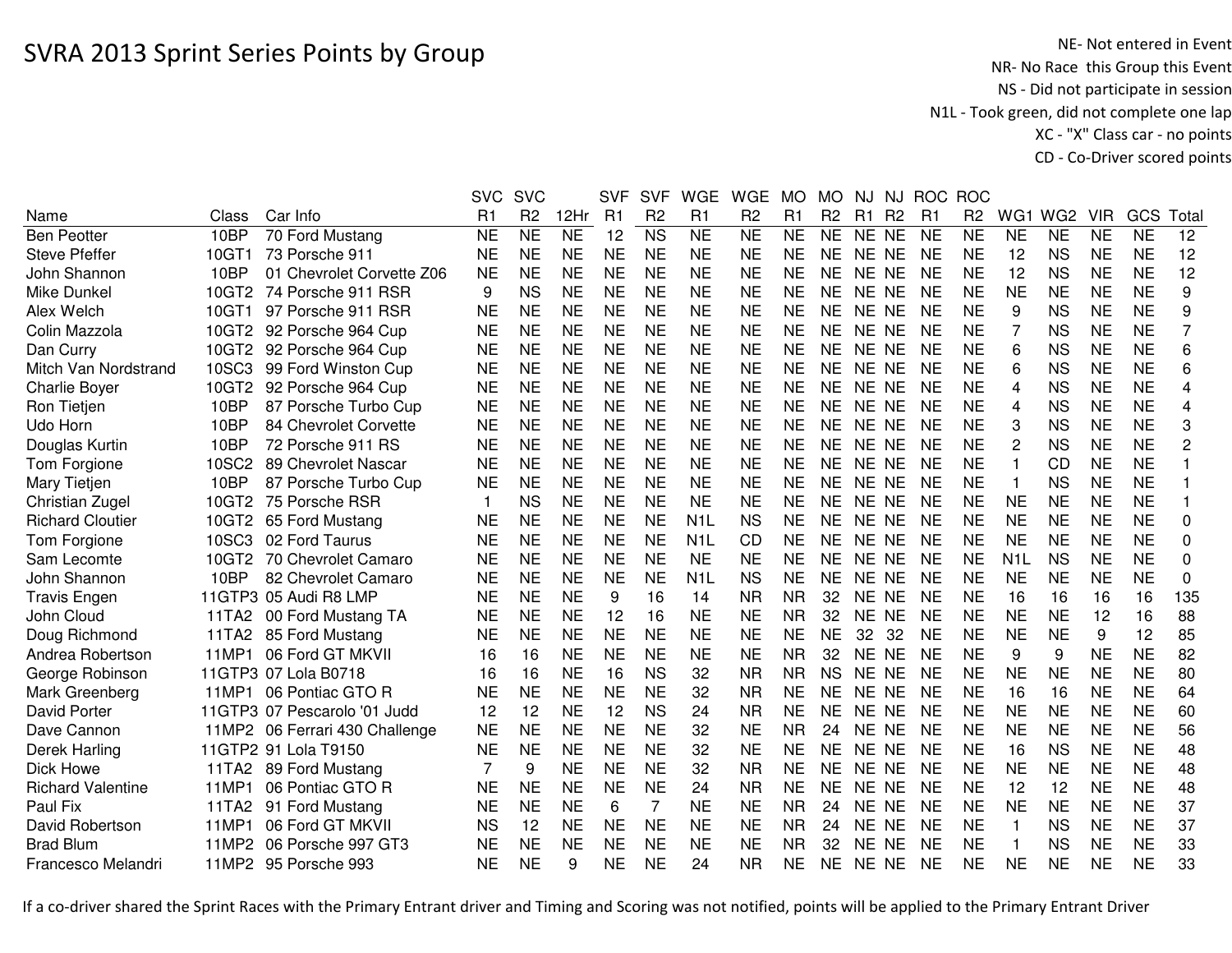|                       |       |                               | <b>SVC</b> | <b>SVC</b>     |           | <b>SVF</b> | <b>SVF</b>     | <b>WGE</b>             | <b>WGE</b>             | <b>MO</b>              | <b>MO</b>       | NJ        | NJ             | <b>ROC</b>     | <b>ROC</b>     |                 |                  |                |           |       |
|-----------------------|-------|-------------------------------|------------|----------------|-----------|------------|----------------|------------------------|------------------------|------------------------|-----------------|-----------|----------------|----------------|----------------|-----------------|------------------|----------------|-----------|-------|
| Name                  | Class | Car Info                      | R1         | R <sub>2</sub> | 12Hr      | R1         | R <sub>2</sub> | R1                     | R <sub>2</sub>         | R1                     | R <sub>2</sub>  | R1        | R <sub>2</sub> | R <sub>1</sub> | R <sub>2</sub> | WG <sub>1</sub> | WG <sub>2</sub>  | <b>VIR</b>     | GCS       | Total |
| <b>Toby Bean</b>      |       | 11GTP2 90 Chevrolet Intrepid  | 16         | 16             | <b>NE</b> | <b>NE</b>  | NE             | $\overline{\text{NS}}$ | $\overline{\text{NR}}$ | $\overline{\text{NE}}$ | $\overline{NE}$ | NE NE     |                | <b>NE</b>      | N <sub>E</sub> | N <sub>E</sub>  | $\overline{NE}$  | N <sub>E</sub> | NE        | 32    |
| Colin Comer           |       | 11TA2 95 Ford Mustang         | <b>NE</b>  | <b>NE</b>      | <b>NE</b> | 16         | 16             | <b>NE</b>              | <b>NE</b>              | <b>NE</b>              | <b>NE</b>       | NE NE     |                | <b>NE</b>      | <b>NE</b>      | <b>NE</b>       | <b>NE</b>        | <b>NE</b>      | <b>NE</b> | 32    |
| <b>Tom Dooley</b>     |       | 11GTP1 88 Porsche 962         | <b>NE</b>  | <b>NE</b>      | <b>NE</b> | <b>NE</b>  | <b>NE</b>      | <b>NE</b>              | <b>NE</b>              | <b>NE</b>              | <b>NE</b>       | NE NE     |                | <b>NE</b>      | <b>NE</b>      | 16              | 16               | <b>NE</b>      | <b>NE</b> | 32    |
| <b>Bill Hawe</b>      |       | 11GTP1 85 Porsche 962         | <b>NE</b>  | <b>NE</b>      | <b>NE</b> | <b>NE</b>  | <b>NE</b>      | 32                     | <b>NR</b>              | <b>NE</b>              | <b>NE</b>       | NE NE     |                | <b>NE</b>      | <b>NE</b>      | <b>NE</b>       | <b>NE</b>        | <b>NE</b>      | <b>NE</b> | 32    |
| Phil Lasco            | 11TA2 | 00 Ford Mustang TA            | 16         | 16             | <b>NE</b> | <b>NE</b>  | <b>NE</b>      | <b>NE</b>              | <b>NE</b>              | <b>NE</b>              | <b>NE</b>       | NE NE     |                | <b>NE</b>      | <b>NE</b>      | <b>NE</b>       | <b>NE</b>        | <b>NE</b>      | <b>NE</b> | 32    |
| <b>Brian Anderson</b> |       | 11MP2 04 Porsche GT3 Cup      |            | 7              | <b>NE</b> | <b>NE</b>  | <b>NE</b>      | <b>NE</b>              | <b>NE</b>              | <b>NE</b>              | NE.             | NE NE     |                | <b>NE</b>      | NE             | <b>NE</b>       | <b>NE</b>        | 16             | <b>NS</b> | 30    |
| Christian Zugel       |       | 11GTP3 06 Porsche RS Spyder   | 9          | 9              | <b>NE</b> | <b>NE</b>  | <b>NE</b>      | 12                     | <b>NR</b>              | <b>NE</b>              | <b>NE</b>       | NE NE     |                | <b>NE</b>      | <b>NE</b>      | <b>NE</b>       | <b>NE</b>        | <b>NE</b>      | <b>NE</b> | 30    |
| Jonathan Brett        |       | 11TA2 99 Chevrolet Corvette   | <b>NE</b>  | <b>NE</b>      | NE        | <b>NE</b>  | <b>NE</b>      | <b>NE</b>              | NE                     | <b>NE</b>              | NE.             | NE NE     |                | <b>NE</b>      | NE             | 12              | 16               | <b>NE</b>      | <b>NE</b> | 28    |
| <b>Madison Snow</b>   |       | 11MP2 08 Porsche GT3          | 12         | 16             | <b>NE</b> | <b>NE</b>  | <b>NE</b>      | <b>NE</b>              | <b>NE</b>              | <b>NE</b>              | <b>NE</b>       | NE NE     |                | <b>NE</b>      | <b>NE</b>      | <b>NE</b>       | <b>NE</b>        | <b>NE</b>      | <b>NE</b> | 28    |
| John Ware             |       | 11MP2 06 Porsche 911 GT3      | <b>NE</b>  | <b>NE</b>      | <b>NE</b> | <b>NE</b>  | <b>NE</b>      | <b>NE</b>              | <b>NE</b>              | <b>NE</b>              | <b>NE</b>       | NE NE     |                | <b>NE</b>      | <b>NE</b>      | <b>NE</b>       | <b>NE</b>        | 12             | 16        | 28    |
| Phil Lasco            | 11TA2 | 95 Roush Mustang T/A          | <b>NE</b>  | <b>NE</b>      | <b>NE</b> | <b>NE</b>  | <b>NE</b>      | <b>NE</b>              | <b>NE</b>              | <b>NE</b>              | <b>NE</b>       | NE NE     |                | <b>NE</b>      | <b>NE</b>      | <b>NE</b>       | <b>NE</b>        | 16             | 9         | 25    |
| <b>Steve Cohen</b>    |       | 11TA2 92 Oldsmobile Aurora    | <b>NE</b>  | <b>NE</b>      | <b>NE</b> | <b>NE</b>  | <b>NE</b>      | 24                     | <b>NR</b>              | <b>NE</b>              | <b>NE</b>       | NE NE     |                | <b>NE</b>      | <b>NE</b>      | <b>NE</b>       | <b>NE</b>        | <b>NE</b>      | <b>NE</b> | 24    |
| Lee Giannone          |       | 11GTP1 84 Porsche 962         | <b>NE</b>  | <b>NE</b>      | <b>NE</b> | <b>NE</b>  | <b>NE</b>      | 24                     | <b>NR</b>              | <b>NE</b>              | <b>NE</b>       | NE NE     |                | <b>NE</b>      | <b>NE</b>      | <b>NE</b>       | <b>NE</b>        | <b>NE</b>      | <b>NE</b> | 24    |
| <b>William Binnie</b> | 11MP2 | 08 Ferrari F430 GTC           | 16         | 6              | <b>NE</b> | <b>NE</b>  | <b>NE</b>      | <b>NE</b>              | NE                     | <b>NE</b>              | NE.             | NE.       | NE.            | <b>NE</b>      | NE             | <b>NE</b>       | <b>NE</b>        | <b>NE</b>      | <b>NE</b> | 22    |
| <b>Bill Heifner</b>   | 11TA2 | 93 Chevrolet Camaro IMSA      | <b>NE</b>  | <b>NE</b>      | <b>NE</b> | 4          | <b>NE</b>      | <b>NE</b>              | <b>NE</b>              | <b>NR</b>              | 18              | <b>NE</b> | <b>NE</b>      | <b>NE</b>      | <b>NE</b>      | <b>NE</b>       | <b>NE</b>        | <b>NE</b>      | <b>NE</b> | 22    |
| John Cloud            | 11TA2 | 02 Chevrolet Monte Carlo TA   | 9          | 12             | <b>NE</b> | <b>NE</b>  | <b>NE</b>      | <b>NE</b>              | <b>NE</b>              | <b>NE</b>              | <b>NE</b>       | NE NE     |                | <b>NE</b>      | <b>NE</b>      | <b>NE</b>       | <b>NE</b>        | <b>NE</b>      | <b>NE</b> | 21    |
| Mark Congleton        | 11MP2 | 94 Porsche 993RSR             | 9          | 12             | <b>NE</b> | <b>NE</b>  | <b>NE</b>      | <b>NE</b>              | <b>NE</b>              | <b>NE</b>              | <b>NE</b>       | NE NE     |                | <b>NE</b>      | <b>NE</b>      | <b>NE</b>       | <b>NE</b>        | <b>NE</b>      | <b>NE</b> | 21    |
| <b>Bill Heifner</b>   | 11TA2 | 93 Chevrolet Camaro IMSA      | <b>NE</b>  | <b>NE</b>      | <b>NE</b> | <b>NE</b>  | <b>NE</b>      | <b>NE</b>              | <b>NE</b>              | <b>NE</b>              | <b>NE</b>       | NE NE     |                | <b>NE</b>      | <b>NE</b>      | 9               | 12               | <b>NE</b>      | <b>NE</b> | 21    |
| <b>David Roberts</b>  | 11MP1 | 06 Chevrolet Corvette         | 12         | 9              | <b>NE</b> | <b>NE</b>  | <b>NE</b>      | <b>NE</b>              | <b>NE</b>              | <b>NE</b>              | <b>NE</b>       | NE NE     |                | <b>NE</b>      | <b>NE</b>      | <b>NE</b>       | <b>NE</b>        | <b>NE</b>      | <b>NE</b> | 21    |
| Jeff Borghesi         |       | 11GTP3 00 Lola B2K40          | <b>NE</b>  | <b>NE</b>      | <b>NE</b> | <b>NE</b>  | <b>NE</b>      | 18                     | <b>NR</b>              | <b>NE</b>              | <b>NE</b>       | NE NE     |                | <b>NE</b>      | <b>NE</b>      | <b>NE</b>       | <b>NE</b>        | <b>NE</b>      | <b>NE</b> | 18    |
| Dan Curry             |       | 11GTP1 85 Porsche 962         | <b>NE</b>  | <b>NE</b>      | <b>NE</b> | <b>NE</b>  | <b>NE</b>      | 18                     | <b>NE</b>              | <b>NE</b>              | NE              | NE NE     |                | <b>NE</b>      | <b>NE</b>      | <b>NE</b>       | <b>NE</b>        | <b>NE</b>      | <b>NE</b> | 18    |
| Lauren Fix            |       | 11TA2 91 Ford Mustang         | <b>NE</b>  | <b>NE</b>      | <b>NE</b> | <b>NE</b>  | <b>NE</b>      | 18                     | <b>NR</b>              | <b>NE</b>              | <b>NE</b>       | NE NE     |                | <b>NE</b>      | <b>NE</b>      | <b>NE</b>       | <b>NE</b>        | <b>NE</b>      | <b>NE</b> | 18    |
| <b>Rick Pfrang</b>    |       | 11TA2 90 Chevrolet Camaro GT1 | NE         | <b>NE</b>      | <b>NE</b> | 9          | 9              | <b>NE</b>              | <b>NE</b>              | <b>NE</b>              | <b>NE</b>       | NE NE     |                | <b>NE</b>      | <b>NE</b>      | <b>NE</b>       | <b>NE</b>        | <b>NE</b>      | <b>NE</b> | 18    |
| Peter Angelos         |       | 11GTP1 97 Kudzu DLM           | <b>NE</b>  | <b>NE</b>      | 16        | <b>NE</b>  | <b>NE</b>      | <b>NE</b>              | <b>NE</b>              | <b>NE</b>              | <b>NE</b>       | NE NE     |                | <b>NE</b>      | <b>NE</b>      | <b>NE</b>       | <b>NE</b>        | <b>NE</b>      | <b>NE</b> | 16    |
| Paul Fix              |       | 11TA2 00 Jaguar XKR           | <b>NE</b>  | <b>NE</b>      | <b>NE</b> | <b>NE</b>  | <b>NE</b>      | <b>NE</b>              | <b>NE</b>              | <b>NE</b>              | <b>NE</b>       | NE NE     |                | <b>NE</b>      | <b>NE</b>      | 16              | N <sub>1</sub> L | <b>NE</b>      | <b>NE</b> | 16    |
| <b>Henry Gilbert</b>  |       | 11GTP3 04 Riley & Scott DP    | <b>NE</b>  | <b>NE</b>      | 16        | <b>NE</b>  | <b>NE</b>      | <b>NE</b>              | <b>NE</b>              | <b>NE</b>              | <b>NE</b>       | NE NE     |                | <b>NE</b>      | <b>NE</b>      | <b>NE</b>       | <b>NE</b>        | <b>NE</b>      | <b>NE</b> | 16    |
| Kevin Head            | 11TA1 | 87 Ford Mustang Cobra         | <b>NE</b>  | <b>NE</b>      | <b>NE</b> | 16         | <b>NS</b>      | <b>NE</b>              | <b>NE</b>              | <b>NE</b>              | <b>NE</b>       | <b>NE</b> | NE.            | <b>NE</b>      | <b>NE</b>      | <b>NE</b>       | <b>NE</b>        | <b>NE</b>      | <b>NE</b> | 16    |
| <b>Claude Malette</b> |       | 11GTP1 70 Lola T222           | <b>NE</b>  | <b>NE</b>      | <b>NE</b> | <b>NE</b>  | <b>NE</b>      | <b>NE</b>              | <b>NE</b>              | <b>NE</b>              | <b>NE</b>       | NE NE     |                | <b>NE</b>      | <b>NE</b>      | <b>NE</b>       | <b>NE</b>        | <b>NS</b>      | 16        | 16    |
| David Rankin          |       | 11TA2 97 Chevrolet Camaro     | <b>NE</b>  | <b>NE</b>      | 16        | <b>NE</b>  | <b>NE</b>      | <b>NE</b>              | <b>NE</b>              | <b>NE</b>              | <b>NE</b>       | NE NE     |                | <b>NE</b>      | <b>NE</b>      | <b>NE</b>       | <b>NE</b>        | <b>NE</b>      | <b>NE</b> | 16    |
| Lawrence Schumacher   |       | 11MP2 08 Porsche GT3 Cup      | <b>NE</b>  | <b>NE</b>      | <b>NE</b> | <b>NE</b>  | <b>NE</b>      | <b>NE</b>              | <b>NE</b>              | <b>NE</b>              | <b>NE</b>       | NE NE     |                | <b>NE</b>      | <b>NE</b>      | 16              | <b>NS</b>        | <b>NE</b>      | <b>NE</b> | 16    |
| Franco Valobra        |       | 11MP2 09 Ferrari 430          | <b>NE</b>  | <b>NE</b>      | 16        | <b>NE</b>  | <b>NE</b>      | <b>NE</b>              | <b>NE</b>              | <b>NE</b>              | <b>NE</b>       | NE NE     |                | <b>NE</b>      | <b>NE</b>      | <b>NE</b>       | <b>NE</b>        | <b>NE</b>      | <b>NE</b> | 16    |
| Peter Laughlin        | 11MP2 | 96 Porsche 993 SuperCup       | 6          | 9              | <b>NE</b> | <b>NE</b>  | <b>NE</b>      | <b>NE</b>              | <b>NE</b>              | <b>NE</b>              | <b>NE</b>       | NE NE     |                | <b>NE</b>      | <b>NE</b>      | <b>NE</b>       | <b>NE</b>        | <b>NE</b>      | <b>NE</b> | 15    |
| John Wolff            | 11TA2 | 97 Chevrolet Corvette T/A     | <b>NE</b>  | <b>NE</b>      | <b>NE</b> | <b>NE</b>  | <b>NE</b>      | <b>NE</b>              | <b>NE</b>              | <b>NR</b>              | 14              | NE NE     |                | <b>NE</b>      | <b>NE</b>      | <b>NE</b>       | <b>NE</b>        | <b>NE</b>      | <b>NE</b> | 14    |
| <b>Robert Blain</b>   |       | 11TA2 04 Chevrolet Corvette   | 12         | <b>NS</b>      | <b>NE</b> | <b>NE</b>  | <b>NE</b>      | <b>NE</b>              | <b>NE</b>              | <b>NE</b>              | NE.             | NE NE     |                | <b>NE</b>      | <b>NE</b>      | <b>NE</b>       | <b>NE</b>        | <b>NE</b>      | <b>NE</b> | 12    |